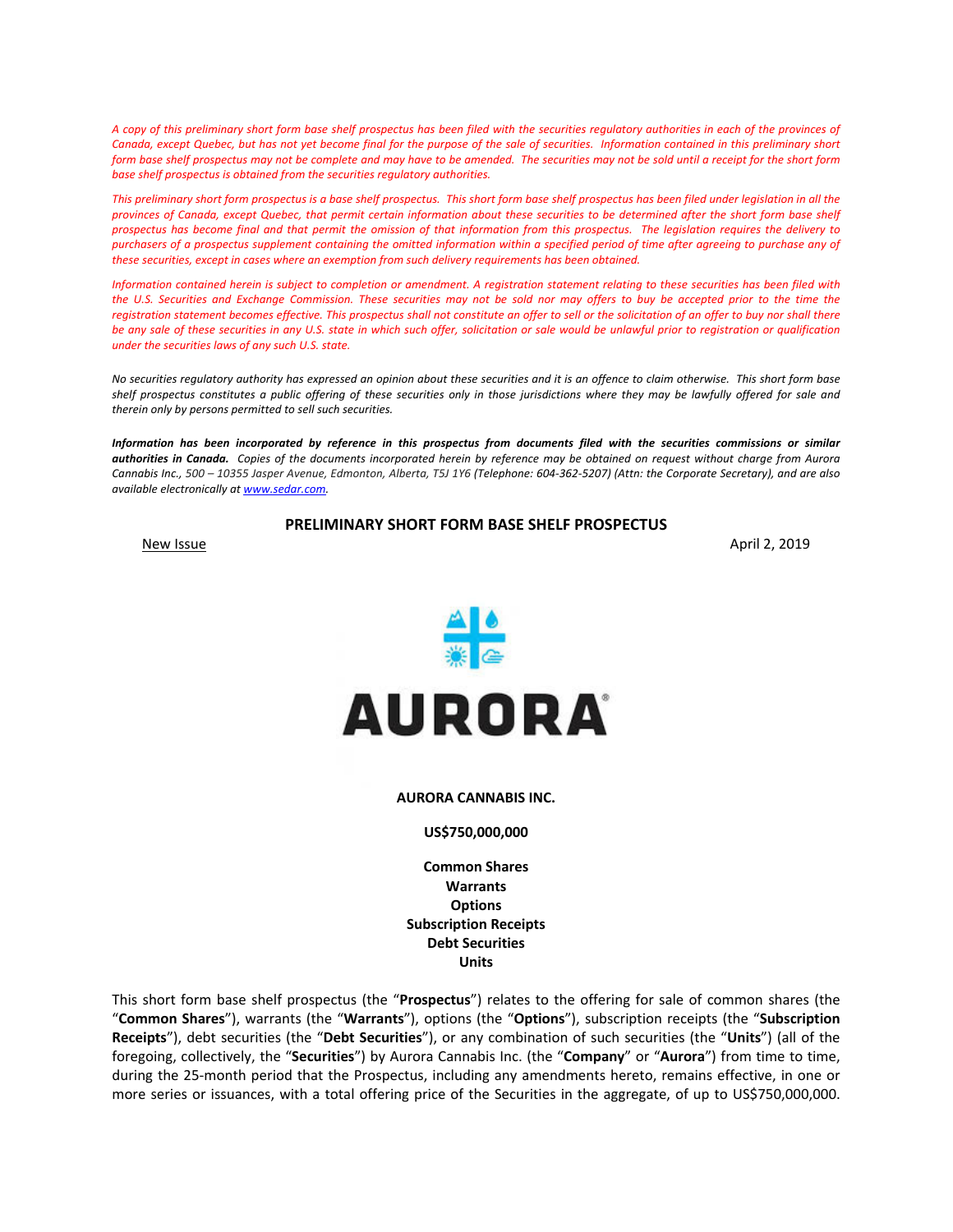The Securities may be offered in amounts and at prices to be determined based on market conditions at the time of the sale and set forth in an accompanying prospectus supplement (a "**Prospectus Supplement**"). In addition, Securities may be offered and issued in consideration for the acquisition of other businesses, assets or securities by the Company or a subsidiary of the Company. The consideration for any such acquisition may consist of any of the Securities separately, a combination of Securities or any combination of, among other things, Securities, cash and assumption of liabilities. One or more securityholders of the Company may also offer and sell Securities under this Prospectus. See "The Selling Securityholders".

**This offering is made by a Canadian issuer that is permitted, under a multijurisdictional disclosure system adopted by the United States and Canada, to prepare this Prospectus in accordance with Canadian disclosure requirements. Prospective investors should be aware that such requirements are different from those of the United States. Financial statements included or incorporated by reference herein have been prepared in accordance with International Financial Reporting Standards ("IFRS") as issued by the International Accounting Standards Board ("IASB") and may not be comparable to financial statements of United States companies. Our financial statements are audited in accordance with Canadian generally accepted auditing standards.** 

**The enforcement by investors of civil liabilities under the United States federal securities laws may be affected adversely by the fact that the Company is incorporated under the laws of British Columbia, Canada, that the majority of its officers and directors are residents of Canada, that all of the experts named in the registration statement are not residents of the United States, and that a substantial portion of the assets of the Company and said persons are located outside the United States.** 

**THESE SECURITIES HAVE NOT BEEN APPROVED OR DISAPPROVED BY THE UNITED STATES SECURITIES AND EXCHANGE COMMISSION NOR HAS THE SEC PASSED UPON THE ACCURACY OR THE ADEQUACY OF THIS PROSPECTUS. ANY REPRESENTATION TO THE CONTRARY IS A CRIMINAL OFFENCE.** 

**Investing in Securities of the Company involves a high degree of risk. You should carefully review the risks outlined in this Prospectus (together with any Prospectus Supplement) and in the documents incorporated by reference in this Prospectus and any Prospectus Supplement and consider such risks in connection with an investment in such Securities. See "Risk Factors".** 

**Prospective investors should be aware that the acquisition of the Securities described herein may have tax consequences both in the United States and in Canada. Such consequences for investors who are resident in, or citizens of, the United States may not be described fully herein. Prospective investors should read the tax discussion contained in the applicable Prospectus Supplement with respect to a particular offering of Securities.** 

The specific terms of the Securities with respect to a particular offering will be set out in one or more Prospectus Supplements and may include, where applicable: (i) in the case of Common Shares, the number of Common Shares offered, the offering price and any other specific terms; (ii) in the case of Warrants or Options, the number of Warrants or Options offered, the offering price, the designation, number and terms of the Common Shares issuable upon exercise of the Warrants or Options, any procedures that will result in the adjustment of these numbers, the exercise price, dates and periods of exercise, the currency in which the Warrants or Options are issued and any other specific terms; (iii) in the case of Subscription Receipts, the number of Subscription Receipts offered, the offering price, the procedures for the exchange of the Subscription Receipts for Common Shares or Warrants, as the case may be, and any other specific terms; (iv) in the case of Debt Securities, the specific designation, aggregate principal amount, the currency or the currency unit for which the Debt Securities may be purchased, the maturity, interest provisions, authorized denominations, offering price, covenants, events of default, any terms for redemption, any exchange or conversion terms, whether the debt is senior, senior subordinated or subordinated, whether the debt is secured or unsecured and any other terms specific to the Debt Securities being offered; and (v) in the case of Units, the designation, number and terms of the Common Shares, Warrants, Subscription Receipts or Debt Securities comprising the Units. Where required by statute, regulation or policy, and where Securities are offered in currencies other than Canadian dollars, appropriate disclosure of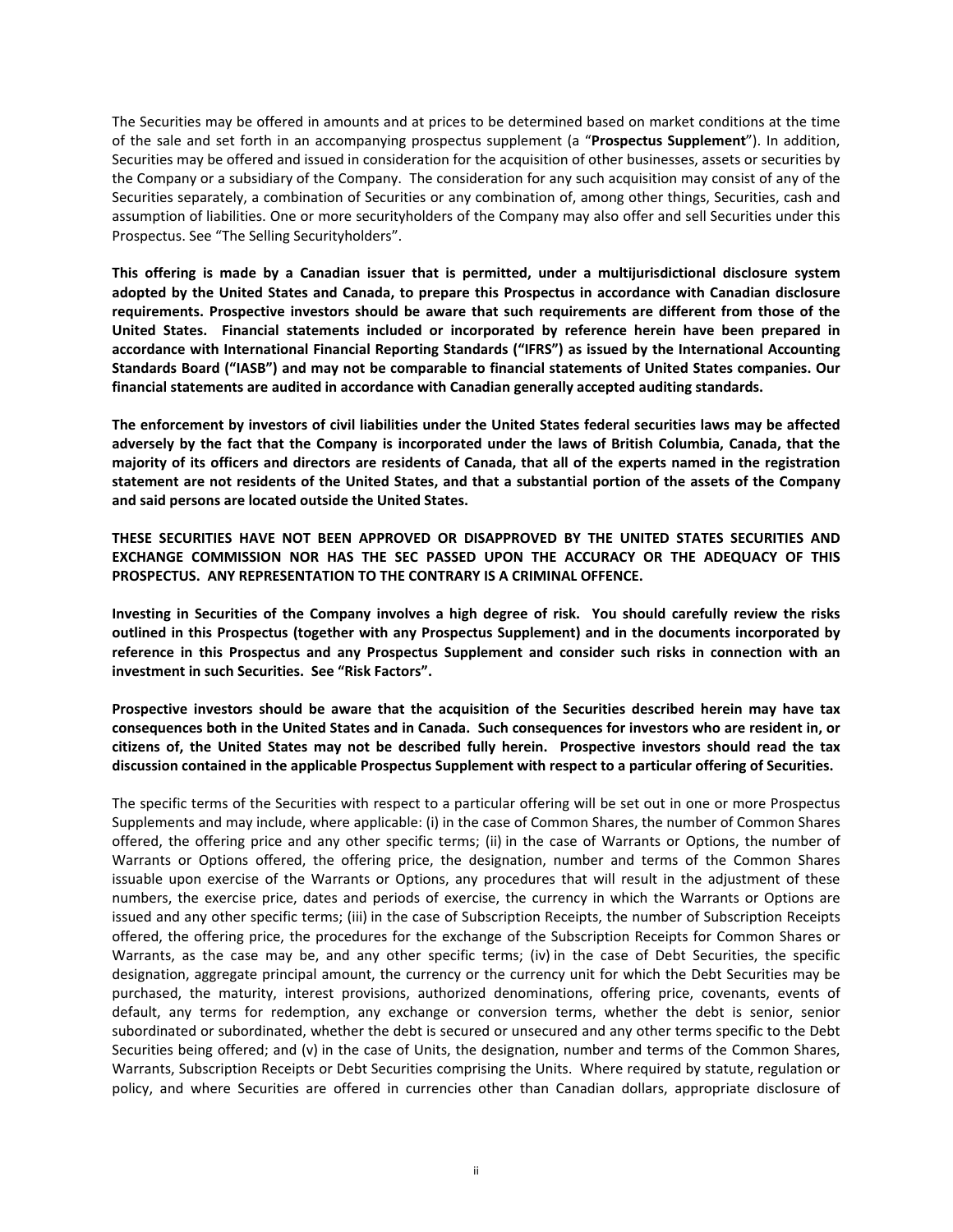foreign exchange rates applicable to the Securities will be included in the Prospectus Supplement describing the Securities.

In addition, the Debt Securities that may be offered may be guaranteed by certain direct and indirect subsidiaries of Aurora with respect to the payment of the principal, premium, if any, and interest on the Debt Securities. The Company expects that any guarantee provided in respect of senior Debt Securities would constitute a senior and unsecured obligation of the applicable guarantor. For a more detailed description of the Debt Securities that may be offered, see "Description of Securities – Debt Securities ‐ Guarantees", below.

All information permitted under applicable securities legislation to be omitted from the Prospectus will be contained in one or more Prospectus Supplements that will be delivered to purchasers together with the Prospectus, except in cases where an exemption from such delivery requirements has been obtained. Each Prospectus Supplement will be incorporated by reference into the Prospectus for the purposes of applicable securities legislation as of the date of the Prospectus Supplement and only for the purposes of the distribution of the Securities to which the Prospectus Supplement pertains. Investors should read the Prospectus and any applicable Prospectus Supplement carefully before investing in the Securities.

This Prospectus constitutes a public offering of the Securities only in those jurisdictions where they may be lawfully offered for sale and only by persons permitted to sell the Securities in such jurisdictions. We may offer and sell Securities to, or through, underwriters, dealers or selling securityholders, directly to one or more other purchasers, or through agents pursuant to exemptions from registration or qualification under applicable securities laws. A Prospectus Supplement relating to each issue of Securities will set forth the names of any underwriters, dealers, agents or selling securityholders involved in the offering and sale of the Securities and will set forth the terms of the offering of the Securities, the method of distribution of the Securities, including, to the extent applicable, the proceeds to us and any fees, discounts, concessions or other compensation payable to the underwriters, dealers or agents, and any other material terms of the plan of distribution. In connection with any offering of the Securities, other than an "at-the-market distribution" (as defined under applicable Canadian securities legislation) unless otherwise specified in a Prospectus Supplement, the underwriters or agents may over‐allot or effect transactions which stabilize or maintain the market price of the Securities offered at a higher level than that which might exist in the open market. Such transaction, if commenced, may be interrupted or discontinued at any time. See "Plan of Distribution".

No underwriter or dealer involved in an "at‐the‐market distribution" under this Prospectus, no affiliate of such an underwriter or dealer and no person or company acting jointly or in concert with such an underwriter or dealer will over‐allot securities in connection with such distribution or effect any other transactions that are intended to stabilize or maintain the market price of the Securities.

# **No underwriter has been involved in the preparation of the Prospectus or performed any review of the contents of the Prospectus.**

The Company's outstanding Common Shares are listed for trading on the Toronto Stock Exchange (the "**TSX**") and on the New York Stock Exchange ("**NYSE**") under the trading symbol "ACB". The closing price of the Company's Common Shares on the TSX and NYSE on March 28, 2019 was \$11.85 per Common Share and US\$8.83 per Common Share, respectively. **Unless otherwise disclosed in any applicable Prospectus Supplement, the Debt Securities, the Warrants, the Subscription Receipts and the Units will not be listed on any securities exchange. Unless the Securities are disclosed to be listed, there will be no market through which these Securities may be sold and purchasers may not be able to resell these Securities purchased under this Prospectus. This may affect the pricing of such Securities in the secondary market, the transparency and availability of trading prices, the liquidity of such Securities, and the extent of issuer regulation.** 

The corporate head office of the Company is located at 500 – 10355 Jasper Avenue, Edmonton, Alberta, T5J 1Y6. The registered office of the Company is located at Suite 1500, 1055 West Georgia Street, Vancouver, British Columbia, V6E 4N7.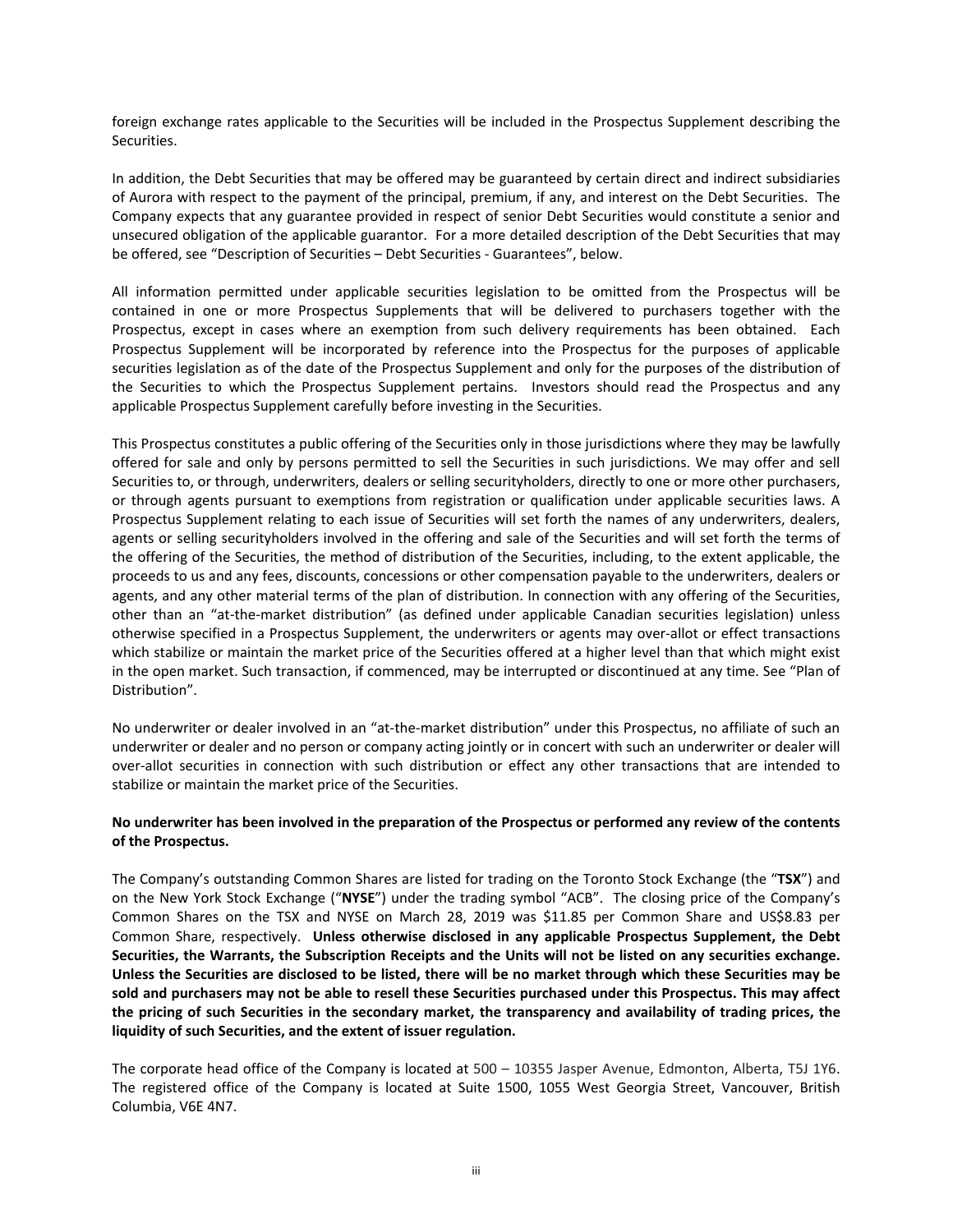# **TABLE OF CONTENTS**

| Note to United States Readers Regarding Differences Between United States and Canadian Financial Reporting |
|------------------------------------------------------------------------------------------------------------|
|                                                                                                            |
|                                                                                                            |
|                                                                                                            |
|                                                                                                            |
|                                                                                                            |
|                                                                                                            |
|                                                                                                            |
|                                                                                                            |
|                                                                                                            |
|                                                                                                            |
|                                                                                                            |
|                                                                                                            |
|                                                                                                            |
|                                                                                                            |
|                                                                                                            |
|                                                                                                            |
|                                                                                                            |
|                                                                                                            |
|                                                                                                            |
|                                                                                                            |
|                                                                                                            |
|                                                                                                            |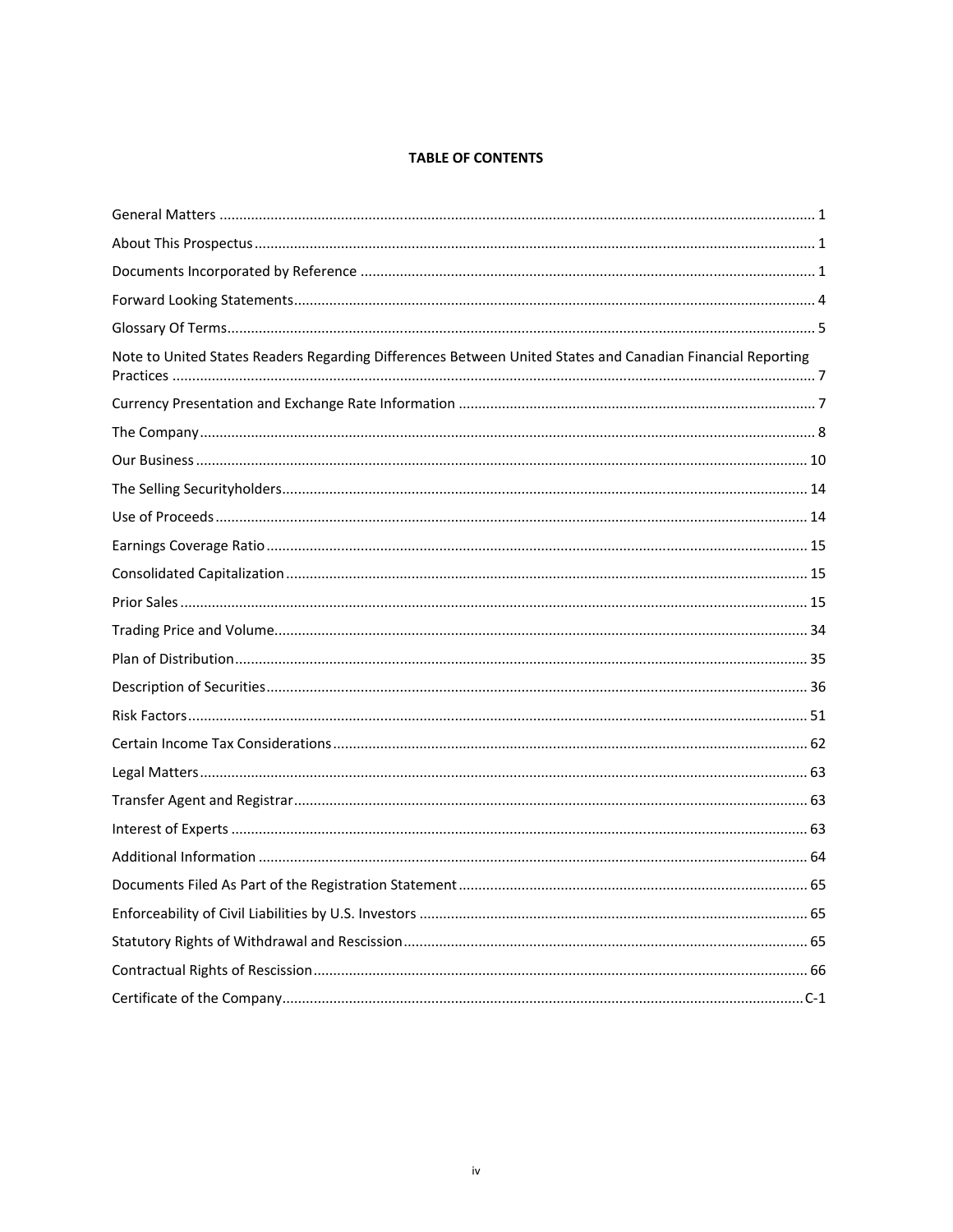#### **GENERAL MATTERS**

In this Prospectus, "Aurora", "we", "us" and "our" refers, collectively, to Aurora Cannabis Inc. and our wholly owned subsidiaries.

#### **ABOUT THIS PROSPECTUS**

We are a British Columbia company that is a "reporting issuer" under Canadian securities laws in each of the provinces of Canada. In addition, our common shares are registered under Section 12(b) of the United States Securities Exchange Act of 1934, as amended (the "**Exchange Act**"). Our common shares are traded in Canada on the TSX and in the United States on the NYSE under the symbol "ACB".

This Prospectus is a base shelf prospectus that:

- we have filed with the securities commissions in each of the provinces of Canada, except Quebec (the "**Canadian Qualifying Jurisdictions**") in order to qualify the offering of the Securities described in this Prospectus in accordance with Canadian National Instrument 44‐102—*Shelf Distributions* ("NI 44‐102"); and
- forms part of a registration statement on Form F‐10 (the "**Registration Statement**") that we filed with the Securities and Exchange Commission ("**SEC**") under the *Securities Act of 1933*, as amended (the "**U.S. Securities Act**") under the multijurisdictional disclosure system adopted by Canada and the United States (the "**MJDS**").

Under this Prospectus, we may sell any combination of the Securities described in this Prospectus in one or more offerings up to a total aggregate initial offering price of US\$750,000,000. This Prospectus provides you with a general description of the Securities that we may offer. Each time we sell Securities under this Prospectus we will provide a Prospectus Supplement that will contain specific information about the terms of that specific offering. The specific terms of the Securities in respect of which this Prospectus is being delivered will be set forth in the Prospectus Supplement.

**You should rely only on the information contained in or incorporated by reference into this Prospectus and in any applicable Prospectus Supplement. The Company has not authorized anyone to provide you with different information. The Company is not making any offer of these Securities in any jurisdiction where the offer is not permitted. You should not assume that the information contained in this Prospectus and any Prospectus Supplement is accurate as of any date other than the date on the front of those documents or that any information contained in any document incorporated by reference is accurate as of any date other than the date of that document.** 

#### **DOCUMENTS INCORPORATED BY REFERENCE**

**We incorporate by reference into this Prospectus documents that we have filed with securities commissions or similar authorities in Canada, which have also been filed with, or furnished to, the SEC.** You may obtain copies of the documents incorporated herein by reference without charge from Aurora Cannabis Inc., 500 – 10355 Jasper Avenue, Edmonton, Alberta, T5J 1Y6 (Telephone: 604‐362‐5207) Attn: Corporate Secretary. These documents are also available electronically from the website of Canadian Securities Administrators at www.sedar.com ("**SEDAR**") and from the EDGAR filing website of the United States Securities Exchange Commission at www.sec.gov ("**EDGAR**"). The Company's filings through SEDAR and EDGAR are not incorporated by reference in the Prospectus except as specifically set out herein.

The following documents ("**documents incorporated by reference**" or "**documents incorporated herein by**  reference") have been filed by us with various securities commissions or similar authorities in the provinces of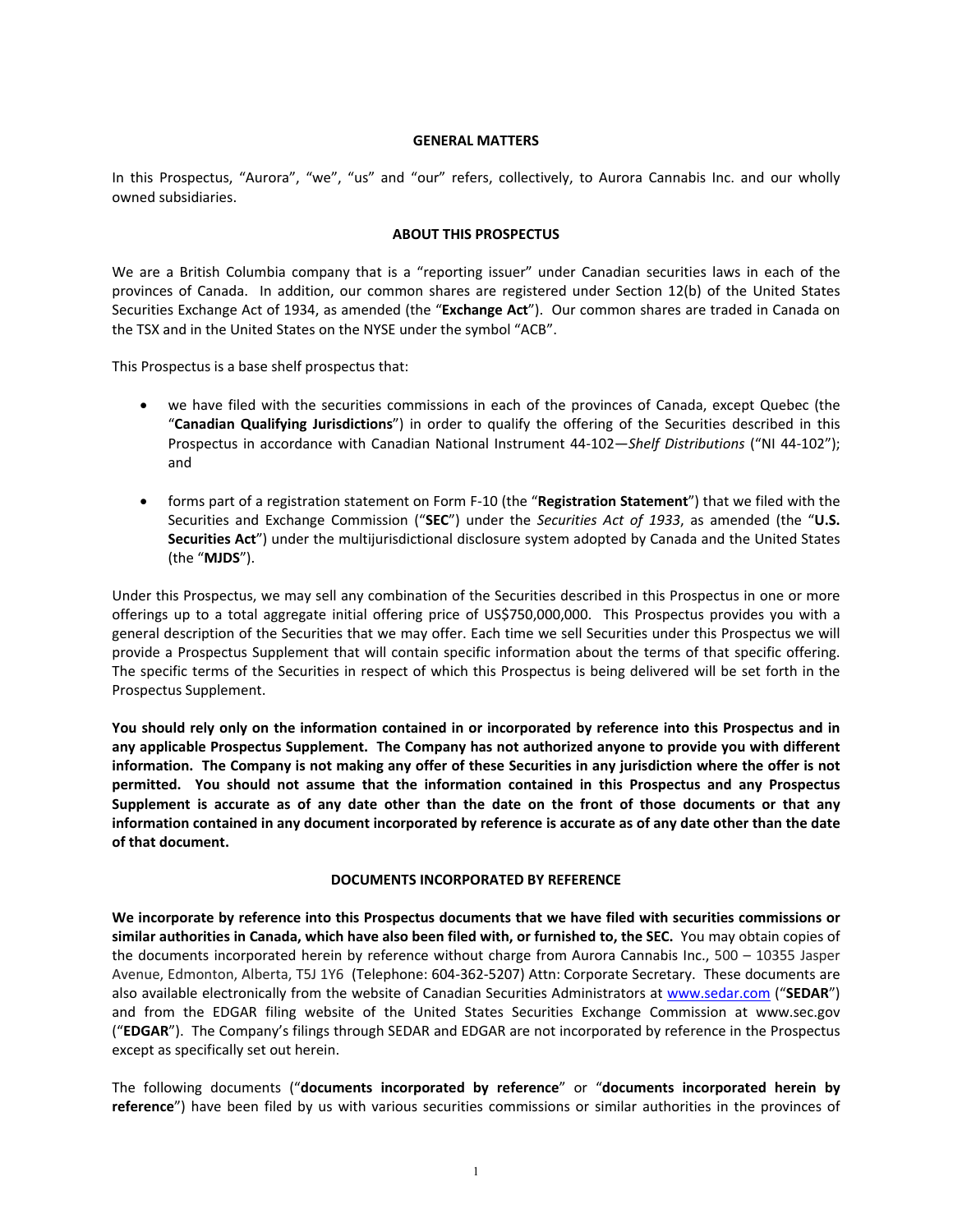Canada in which we are a reporting issuer, are specifically incorporated herein by reference and form an integral part of this Prospectus:

- the annual information form of the Company for the year ended June 30, 2018, dated September 25, 2018, filed September 25, 2018 (our "**2018 AIF**");
- the audited consolidated financial statements of the Company, and the notes thereto for the years ended June 30, 2018 and 2017, together with the independent auditors' report thereon, filed September 25, 2018;
- the management's discussion and analysis of financial condition and results of operations for the year ended June 30, 2018, filed September 25, 2018 (our "**2018 Annual MD&A**");
- unaudited condensed interim consolidated financial statements of the Company and the notes thereto for the three and six months ended December 31, 2018 and 2017, filed February 11, 2019;
- the management's discussion and analysis of financial condition and results of operations for the three and six months ended December 31, 2018, filed February 11, 2019;
- the material change report dated August 3, 2018 regarding the completion of the acquisition of MedReleaf Corp., filed August 3, 2018;
- the material change report dated August 16, 2018 regarding the completion of the acquisition of Anandia Laboratories Inc., filed August 16, 2018;
- the material change report dated September 10, 2018 regarding the entering into of a \$200 million credit facility with Bank of Montreal, filed September 10, 2018;
- the material change report dated September 18, 2018 regarding the entering into of an arrangement agreement for the acquisition of ICC, filed September 18, 2018;
- the material change report dated November 28, 2018 regarding the completion of the acquisition of ICC, filed November 28, 2018;
- the material change report dated December 7, 2018 regarding the appointment of a Chief Science Officer, filed December 7, 2018;
- the material change report dated January 25, 2019 regarding the completion of our US\$345 million offering of 5.5% Convertible Notes, filed January 25, 2019;
- the business acquisition report dated April 30, 2018 relating to the acquisition of CanniMed, filed May 2, 2018;
- the business acquisition report dated September 5, 2018 relating to the acquisition of MedReleaf, filed September 17, 2018, excluding the following documents incorporated therein by reference: (i) the material change report of MedReleaf dated May 24, 2018; and (ii) the management information circular of MedReleaf dated August 21, 2017, distributed in connection with the annual general meeting of MedReleaf Shareholders held on September 25, 2017;
- the management information circular of the Company dated October 16, 2018, distributed in connection with the Company's annual and special meeting of shareholders held on November 30, 2018, filed October 24, 2018;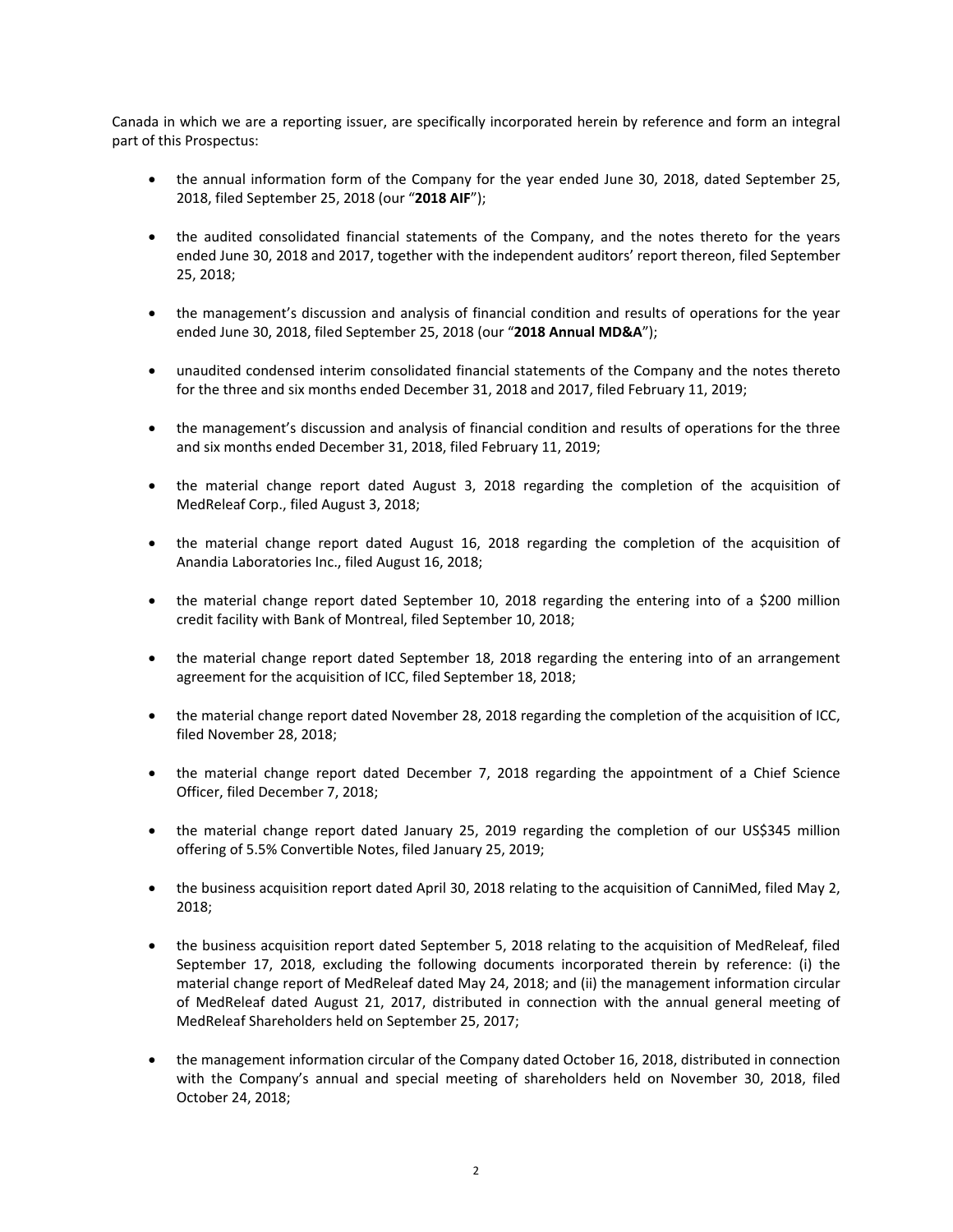- the management information circular dated December 8, 2017, in respect of shareholder approval for the common shares issued by the Company pursuant to the take‐over bid for CanniMed, filed December 12, 2017, excluding CanniMed's interim condensed consolidated financial statements and related management discussion and analysis as at (Q1) January 31, 2017, (Q2) April 30, 2017 and (Q3) July 31, 2017 filed on SEDAR on March 16, 2017, June 12, 2017 and September 11, 2017, respectively, and CanniMed's audited consolidated financial statements for the year ended October 31, 2016, together with the notes thereto and the independent auditor's report thereon, as well as our unaudited pro forma consolidated financial statements attached thereto as Appendix "C";
- the management information circular dated June 18, 2018, in respect of shareholder approval for the common shares issued by the Company pursuant to the acquisition of MedReleaf, filed June 20, 2018, excluding the following documents incorporated therein by reference: (i) the material change report of MedReleaf dated May 24, 2018; and (ii) the management information circular of MedReleaf dated August 21, 2017, distributed in connection with the annual general meeting of MedReleaf Shareholders held on September 25, 2017;
- the annual information form of MedReleaf dated June 18, 2018, for the year ended March 31, 2018, filed June 19, 2018 under MedReleaf's SEDAR Profile;
- the audited consolidated financial statements of MedReleaf for the year ended March 31, 2018, together with the notes thereto and the independent auditor's report thereon, filed on June 19, 2018 under MedReleaf's SEDAR Profile; and
- the management's discussion and analysis of financial condition and results of operations of MedReleaf for the year ended March 31, 2018, filed on June 19, 2018 under MedReleaf's SEDAR Profile.

Any document of the type referred to in section 11.1 of Form 44‐101F1 of National Instrument 44‐101 – *Short Form Prospectus Distributions* filed by the Company with the securities commissions or similar regulatory authorities in Canada after the date of this Prospectus and all Prospectus Supplements disclosing additional or updated information filed pursuant to the requirements of applicable securities legislation in Canada and during the period that this Prospectus is effective shall be deemed to be incorporated by reference in this Prospectus.

To the extent that any document or information incorporated by reference into the Prospectus is included in any report on Form 6‐K, Form 40‐F, Form 20‐F, Form 10‐K, Form 10‐Q or Form 8‐K (or any respective successor form) that is filed with or furnished to the SEC after the date of the Prospectus, such document or information shall be deemed to be incorporated by reference as an exhibit to the Registration Statement of which the Prospectus forms a part. In addition, we may incorporate by reference into the Prospectus, or the Registration Statement of which it forms a part, other information from documents that we file with or furnish to the SEC pursuant to Section 13(a) or 15(d) of the Exchange Act, if and to the extent expressly provided therein.

**Any statement contained in this Prospectus or in a document incorporated or deemed to be incorporated by reference herein will be deemed to be modified or superseded to the extent that a statement contained herein, in any Prospectus Supplement or in any other subsequently filed document that is also incorporated or is deemed to be incorporated by reference herein modifies or supersedes such statement. The modifying or superseding statement need not state that it has modified or superseded a prior statement or include any other information set forth in the document that it modifies or supersedes. The making of a modifying or superseding statement will not be deemed an admission for any purpose that the modified or superseded statement, when made, constituted a misrepresentation, an untrue statement of a material fact or an omission to state a material**  fact that is required to be stated or that is necessary to make a statement not misleading in light of the **circumstances in which it was made. Any statement so modified or superseded will not be deemed, except as so modified or superseded, to constitute a part of the Prospectus.**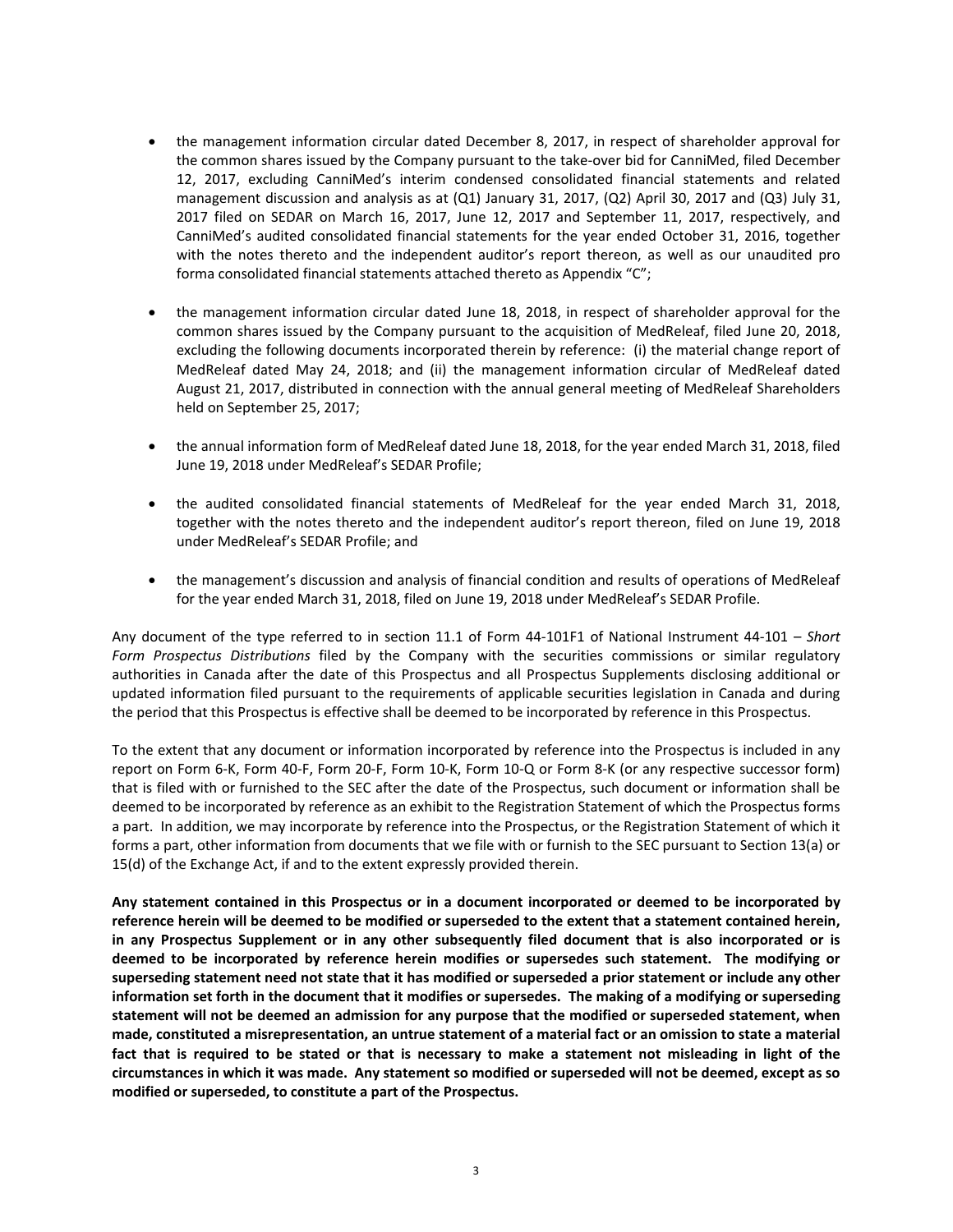Upon a new annual information form and related annual financial statements being filed by us with, and where required, accepted by, the applicable securities regulatory authority during the currency of this Prospectus, the previous annual information form, the previous annual financial statements and all interim financial statements, material change reports and information circulars and all Prospectus Supplements filed prior to the commencement of our financial year in which a new annual information form is filed shall be deemed no longer to be incorporated into this Prospectus for purposes of future offers and sales of Securities hereunder. Upon condensed consolidated interim financial statements and the accompanying management's discussion and analysis of financial condition and results of operations being filed by us with the applicable Canadian securities commissions or similar regulatory authorities during the period that this Prospectus is effective, all condensed consolidated interim financial statements and the accompanying management's discussion and analysis of financial condition and results of operations filed prior to such new condensed consolidated interim financial statements and management's discussion and analysis of financial condition and results of operations shall be deemed to no longer be incorporated into this Prospectus for purposes of future offers and sales of Securities under this Prospectus. In addition, upon a new management information circular for an annual meeting of shareholders being filed by us with the applicable Canadian securities commissions or similar regulatory authorities during the period that this Prospectus is effective, the previous management information circular filed in respect of the prior annual meeting of shareholders shall no longer be deemed to be incorporated into this Prospectus for purposes of future offers and sales of Securities under this Prospectus.

All information permitted under applicable securities legislation to be omitted from the Prospectus will be contained in one or more Prospectus Supplements that will be delivered to purchasers together with the Prospectus, except in cases where an exemption from such delivery requirements has been obtained. A Prospectus Supplement containing the specific terms of an offering of Securities will be delivered to purchasers of such Securities together with this Prospectus and will be deemed to be incorporated by reference into this Prospectus as of the date of such Prospectus Supplement, but only for the purposes of the offering of Securities covered by that Prospectus Supplement. Investors should read the Prospectus and any applicable Prospectus Supplement carefully before investing in the Company's Securities.

Any template version of any "marketing materials" (as such term is defined in NI 44‐101) filed after the date of a Prospectus Supplement and before the termination of the distribution of the Securities offered pursuant to such Prospectus Supplement (together with this Prospectus) is deemed to be incorporated by reference in such Prospectus Supplement.

#### **FORWARD LOOKING STATEMENTS**

The Prospectus, including the documents incorporated by reference, contain forward-looking statements and forward‐looking information (collectively referred to as "**forward‐looking statements**") which may not be based on historical fact, including without limitation statements regarding our expectations in respect of future financial position, business strategy, future production, expansion strategy and other activities, events or developments that we expect to take place in the future, projected costs and plans and objectives. Often, but not always, forward-looking statements can be identified by the use of the words "believes", "may", "plan", "will", "estimate", "scheduled", "continue", "anticipates", "intends", "expects", and similar expressions.

Such statements reflect our management's current views with respect to future events and are subject to risks and uncertainties and are necessarily based upon a number of estimates and assumptions that, while considered reasonable by the Company, are inherently subject to significant business, economic, competitive, political and social uncertainties and known or unknown risks and contingencies. Many factors could cause our actual results, performance or achievements to be materially different from any future results, performance, or achievements that may be expressed or implied by such forward‐looking statements, including, among others: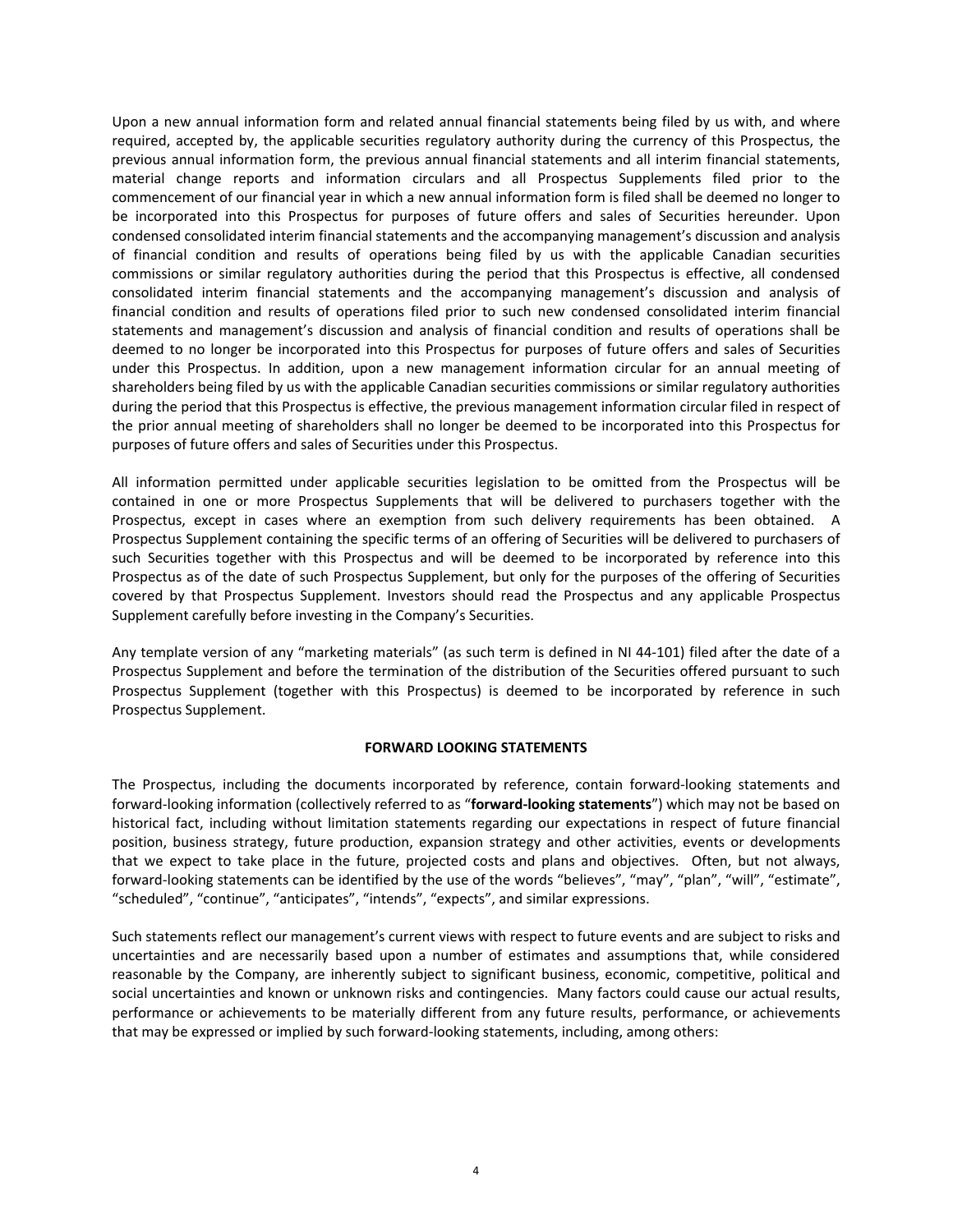- the good standing of our licenses;
- changes in the laws, regulations and guidelines and related regulatory approvals in the jurisdictions in which we operate or propose to operate;
- the completion of construction of production facilities, associated costs, and receipt of licenses from Health Canada to produce and sell cannabis and cannabis‐related products from these facilities;
- potential acquisitions, including the potential acquisition of Farmacias;
- the successful integration of CanniMed, MedReleaf and our other acquisitions into our operations;
- strategic investments and capital expenditures, and related benefits;
- future growth, expansion plans and the availability of additional financing on favorable terms;
- expectations regarding production capacity, costs and yields, including statements regarding increasing our production capacity and production;
- the expansion of the market for cannabis products, in Canada and internationally and related competition for market share;
- product sales expectations and corresponding forecasted increase in revenue; and
- other risks detailed from time-to-time in our annual information forms, annual reports, MD&A, quarterly reports and material change reports filed with and furnished to securities regulators, and those risks which are discussed under the heading "Risk Factors".

Such information is included, among other places, in this Prospectus under the headings "The Company", "Use of Proceeds", "Risk Factors", in our 2018 AIF under the headings "Description of the Business" and "Risk Factors" and in our 2018 Annual MD&A, each of which documents are incorporated by reference into this Prospectus.

These factors should be considered carefully, and readers are cautioned not to place undue reliance on the forward-looking statements. Readers are cautioned that the foregoing list of risk factors is not exhaustive, and it is recommended that prospective investors consult the more complete discussion of risks and uncertainties facing the Company included in the Prospectus. See "Risk Factors" for a more detailed discussion of these risks.

Although we believe that the expectations conveyed by the forward‐looking statements are reasonable based on the information available to us on the date such statements were made, no assurances can be given as to future results, approvals or achievements. The forward-looking statements contained in the Prospectus and the documents incorporated by reference herein are expressly qualified by this cautionary statement. We disclaim any duty to update any of the forward‐looking statements after the date of the Prospectus to conform such statements to actual results or to changes in our expectations except as otherwise required by applicable law.

# **GLOSSARY OF TERMS**

The following is a glossary of certain terms used in this Prospectus:

| <b>ABCA</b>  | the Alberta Business Corporations Act;               |
|--------------|------------------------------------------------------|
| <b>ACMPR</b> | Access to Cannabis for Medical Purposes Regulations; |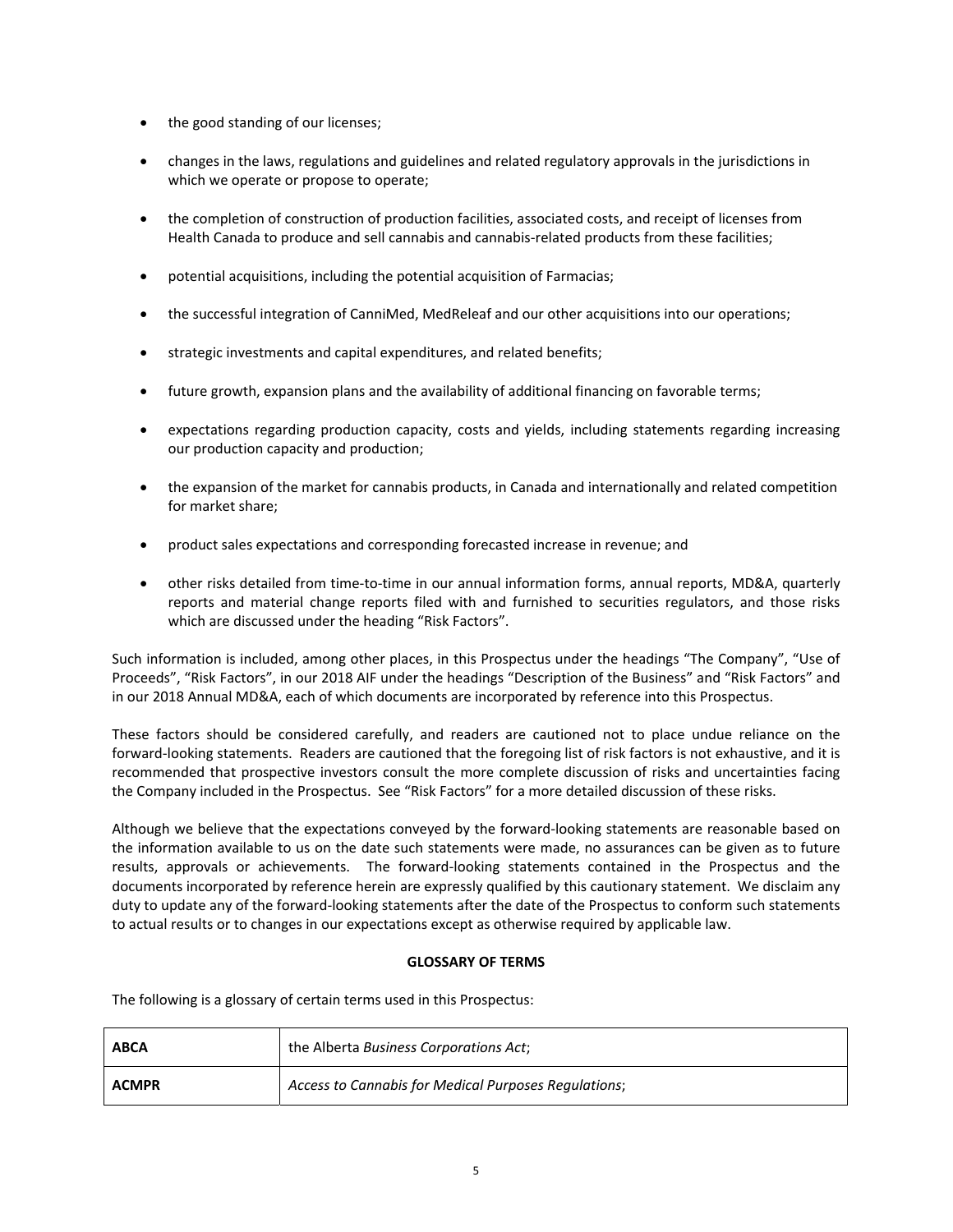| Anandia                      | Anandia Laboratories Inc.;                                                                                                                                                                                                                             |
|------------------------------|--------------------------------------------------------------------------------------------------------------------------------------------------------------------------------------------------------------------------------------------------------|
| <b>Aurora or the Company</b> | Aurora Cannabis Inc., the parent company and its subsidiaries;                                                                                                                                                                                         |
| <b>Aurora Deutschland</b>    | Aurora Deutschland GmbH, formerly known as Pedanios GmbH, a wholly owned<br>subsidiary of the Company;                                                                                                                                                 |
| <b>Aurora Eau</b>            | the Company's 48,000 square foot production facility located in Lachute, Quebec;                                                                                                                                                                       |
| <b>Aurora Mountain</b>       | the Company's 55,200 square foot production facility in Mountain View County near<br>Cremona, Alberta;                                                                                                                                                 |
| <b>Aurora Nordic</b>         | Aurora Nordic Cannabis A/S, a company incorporated under the laws of Denmark in<br>which we own a 51% interest, and which in turn owns Aurora Nordic 1 and Aurora<br>Nordic 2;                                                                         |
| <b>Aurora Nordic 1</b>       | Aurora Nordic's 100,000 square foot production facility;                                                                                                                                                                                               |
| <b>Aurora Nordic 2</b>       | Aurora Nordic's 1,000,000 square foot production facility currently under construction;                                                                                                                                                                |
| Aurora Sky                   | the Company's 800,000 square foot production facility located at Edmonton<br>International Airport;                                                                                                                                                    |
| <b>Aurora Sun</b>            | the Company's 1,200,000 square foot production facility located in Medicine Hat,<br>Alberta that is currently under construction;                                                                                                                      |
| Aurora Vie                   | the 40,000 square feet cannabis production facility in Pointe-Claire, Quebec;                                                                                                                                                                          |
| <b>BCBCA</b>                 | the British Columbia Business Corporations Act;                                                                                                                                                                                                        |
| <b>Cannabis Act</b>          | An Act respecting cannabis and to amend the Controlled Drugs and Substances Act, the<br>Criminal Code and other Acts, S.C. 2018 c. 16, which came into effect on October 17,<br>2018 legalizing the recreational use of cannabis nationwide in Canada; |
| CanniMed                     | CanniMed Therapeutics Inc., a wholly-owned subsidiary of the Company;                                                                                                                                                                                  |
| <b>Health Canada</b>         | the Canadian federal department responsible for health;                                                                                                                                                                                                |
| <b>IHR</b>                   | Industrial Hemp Regulations;                                                                                                                                                                                                                           |
| ICC                          | ICC Labs Inc.;                                                                                                                                                                                                                                         |
| <b>MedReleaf</b>             | MedReleaf Corp., a wholly-owned subsidiary of the Company;                                                                                                                                                                                             |
| <b>MedReleaf Bradford</b>    | the Company's 210,000 square foot production facility located in Bradford, Ontario;                                                                                                                                                                    |
| <b>MedReleaf Exeter</b>      | the Company's 1,000,000 square foot facility located in Exeter, Ontario;                                                                                                                                                                               |
| <b>MedReleaf Markham</b>     | the Company's 55,000 square foot production facility in Markham, Ontario;                                                                                                                                                                              |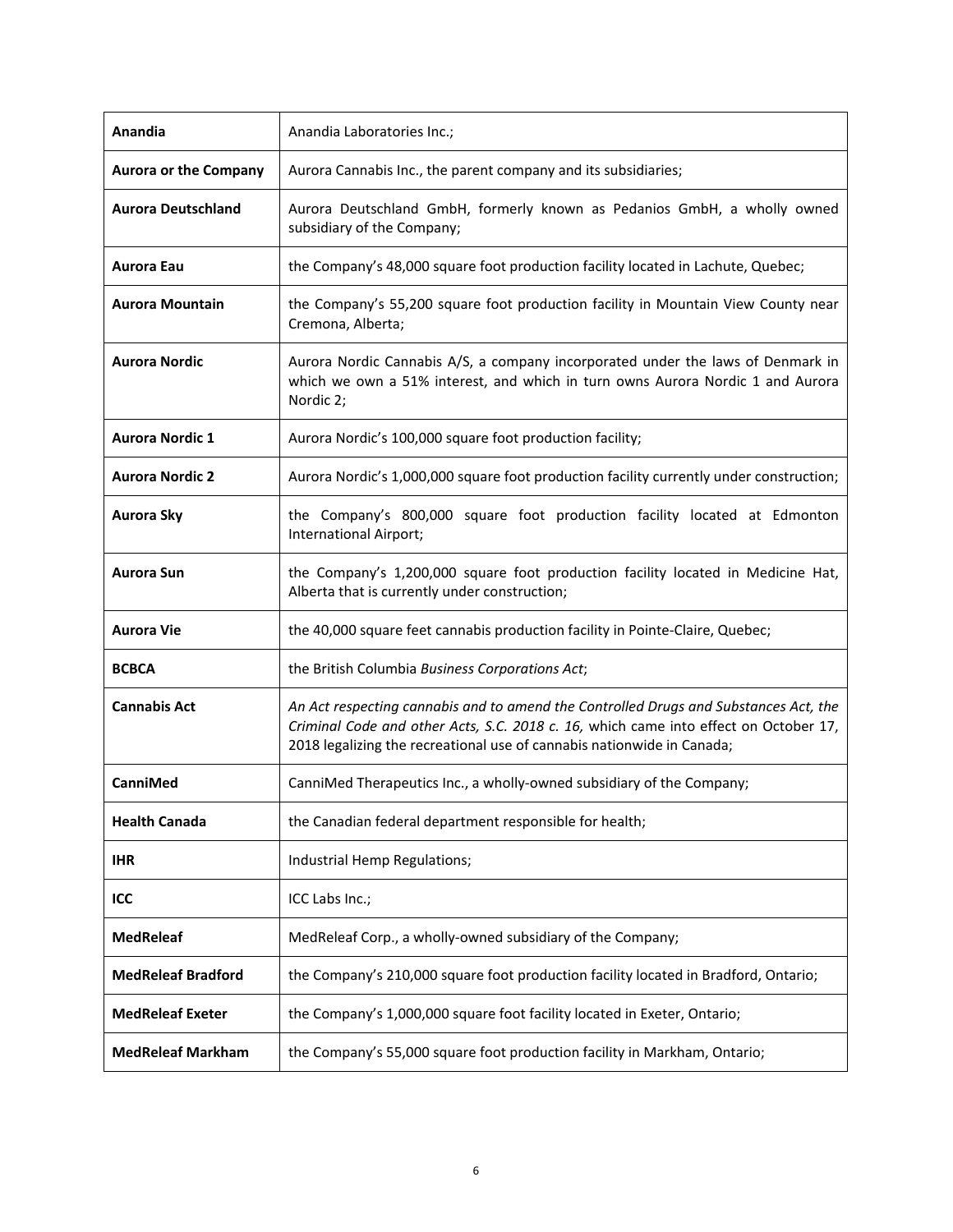| <b>Pemberton Facility</b> | the Company's 147,000 square foot production facility currently under construction,<br>located in Pemberton, British Columbia; |
|---------------------------|--------------------------------------------------------------------------------------------------------------------------------|
| <b>PIPEDA</b>             | the Personal Information Protection and Electronics Documents Act (Canada); and                                                |
| <b>Whistler Facility</b>  | the Company's 12,500 square foot production facility located in Whistler, British<br>Columbia.                                 |

# **NOTE TO UNITED STATES READERS REGARDING DIFFERENCES BETWEEN UNITED STATES AND CANADIAN FINANCIAL REPORTING PRACTICES**

We prepare our financial statements in accordance with International Financial Reporting Standards ("**IFRS**"), as issued by the International Accounting Standards Board (the "**IASB**"), which differs from U.S. generally accepted accounting principles ("U.S. GAAP"). Accordingly, our financial statements incorporated by reference in the Prospectus, and in the documents incorporated by reference in this Prospectus, may not be comparable to financial statements of United States companies prepared in accordance with U.S. GAAP.

## **CURRENCY PRESENTATION AND EXCHANGE RATE INFORMATION**

Unless stated otherwise or as the context otherwise requires, all references to dollar amounts in this Prospectus and any Prospectus Supplement are references to Canadian dollars. References to "\$" or "C\$" are to Canadian dollars and references to "U.S. dollars" or "US\$" are to United States dollars.

Except as otherwise noted in our 2018 AIF and the Company's financial statements and related management's discussion and analysis of financial condition and results of operations of the Company that are incorporated by reference into this Prospectus, the financial information contained in such documents is expressed in Canadian dollars.

The high, low, average and closing noon rates for the United States dollar in terms of Canadian dollars for each of the financial periods of the Company ended December 31, 2018, June 30, 2018 and June 30, 2017, as quoted by the Bank of Canada, were as follows:

|         | Six months ended<br>December 31, 2018 | Year ended<br>June 30, 2018<br>(expressed in Canadian dollars) | Year ended<br>June 30, 2017 |
|---------|---------------------------------------|----------------------------------------------------------------|-----------------------------|
| High    | 1.36                                  | 1.33                                                           | 1.37                        |
| Low     | 1.28                                  | 1.21                                                           | 1.22                        |
| Average | 1.31                                  | 1.27                                                           | 1.33                        |
| Closing | 1.36                                  | 1.32                                                           | 1.32                        |

On March 28, 2019, the exchange rate for the United States dollar in terms of Canadian dollars, as quoted by the Bank of Canada, was US\$1.00 = \$1.3429.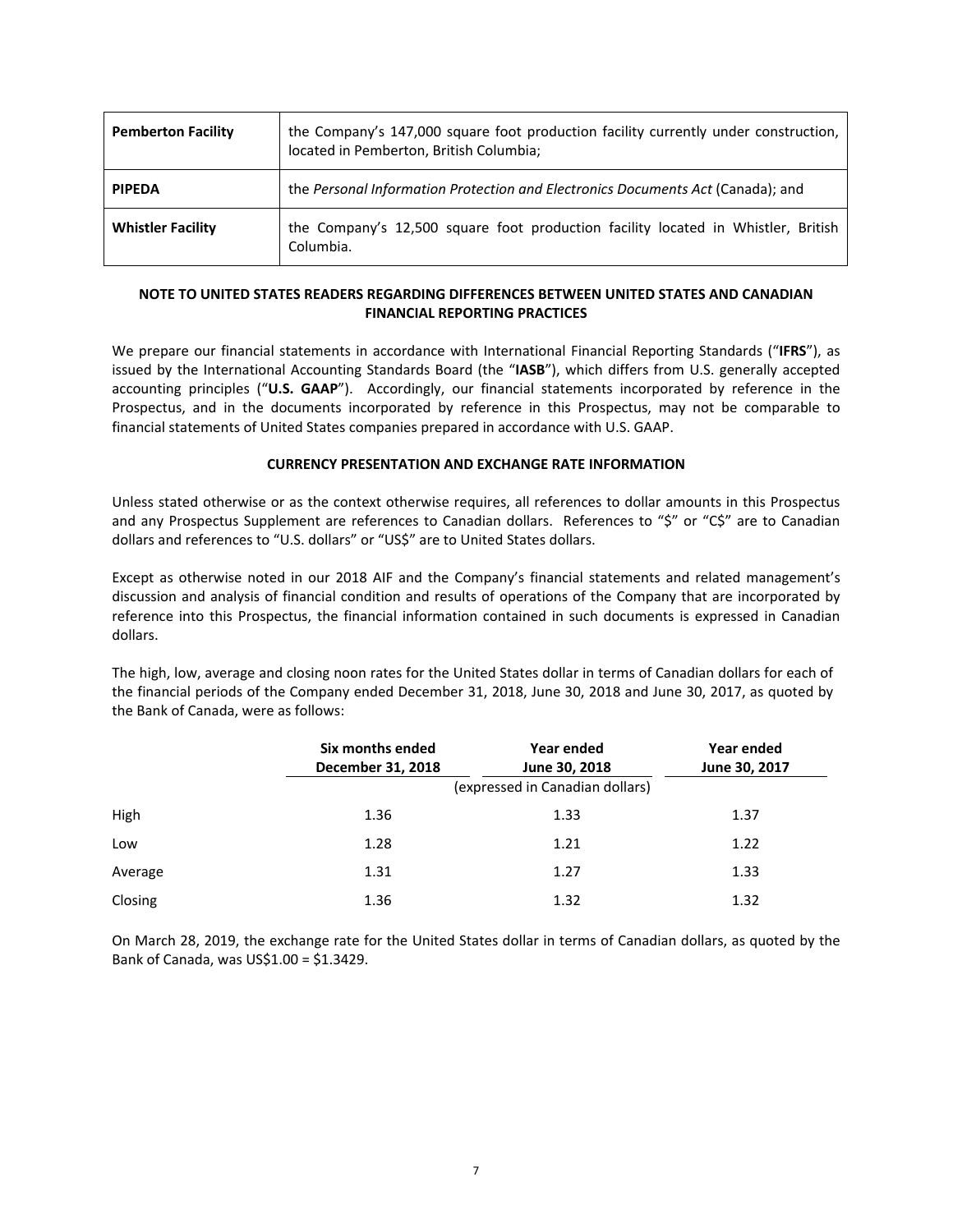#### **THE COMPANY**

Aurora Cannabis Inc. was incorporated under the BCBCA on December 21, 2006.

Our corporate head office is located at 500 – 10355 Jasper Avenue, Edmonton, Alberta, T5J 1Y6. Our registered office is located at Suite 1500, 1055 West Georgia Street, Vancouver, British Columbia, V6E 4N7.

We currently operate our business through our 56 wholly-owned subsidiaries. Our material subsidiaries include:

- Aurora Marijuana Inc., a holding company, which was incorporated under ABCA on September 5, 2013.
- Aurora Cannabis Enterprises Inc., a holder of license(s) under the *Cannabis Act*, which was incorporated under the ABCA on June 17, 2013.
- 1769474 Alberta Ltd., a holding company and the entity that leases the lands for some of our production facilities, which was incorporated under the ABCA on August 20, 2013.
- 2105657 Alberta Inc., a holding company and the entity that is holding land for the construction for the Aurora Sun production facility, which was incorporated under the ABCA on March 15, 2018.
- Agropro UAB, a company incorporated under the laws of Lithuania and a producer, processor and supplier of certified organic hemp and hemp products, which we acquired on September 10, 2018.
- Borela UAB, a company incorporated under the laws of Lithuania and a producer, processor and supplier of organic hulled hemp seeds, hemp seed protein, hemp flour and hemp seed oil, which we acquired on September 10, 2018.
- Aurora Deutschland, a limited liability company under German law, which is a registered wholesale importer, exporter and distributor of medical cannabis in Germany and which we acquired on May 30, 2017.
- Aurora Larssen Projects Inc. which was incorporated on December 4, 2017 under the ABCA and which acquired Larssen Ltd., a consulting company for advanced greenhouse cultivation facilities.
- CanniMed a producer of various cannabis products, which was incorporated under the *Canada Business Corporations Act* on October 31, 2016 and which we acquired on May 1, 2018.
- MedReleaf, a producer of various cannabis products, which was incorporated under the *Business Corporations Act* (Ontario) (the "**OBCA**") on February 28, 2013 and which we acquired on July 25, 2018.
- Anandia, a cannabis-focused science company, specializing in genomics, metabolite profiling, plant breeding, disease characterization and cultivar certification, as well as providing testing services to patients and patient cultivars, which was incorporated under the BCBCA and which we acquired on August 8, 2018.
- ICC, a company incorporated under the BCBCA which we acquired on November 22, 2018, and which, through its subsidiaries, is a producer of cannabis in Uruguay.
- Whistler, a company incorporated under the BCBCA which holds the Whistler Facility and the Pemberton Facility, and which we acquired on March 1, 2019.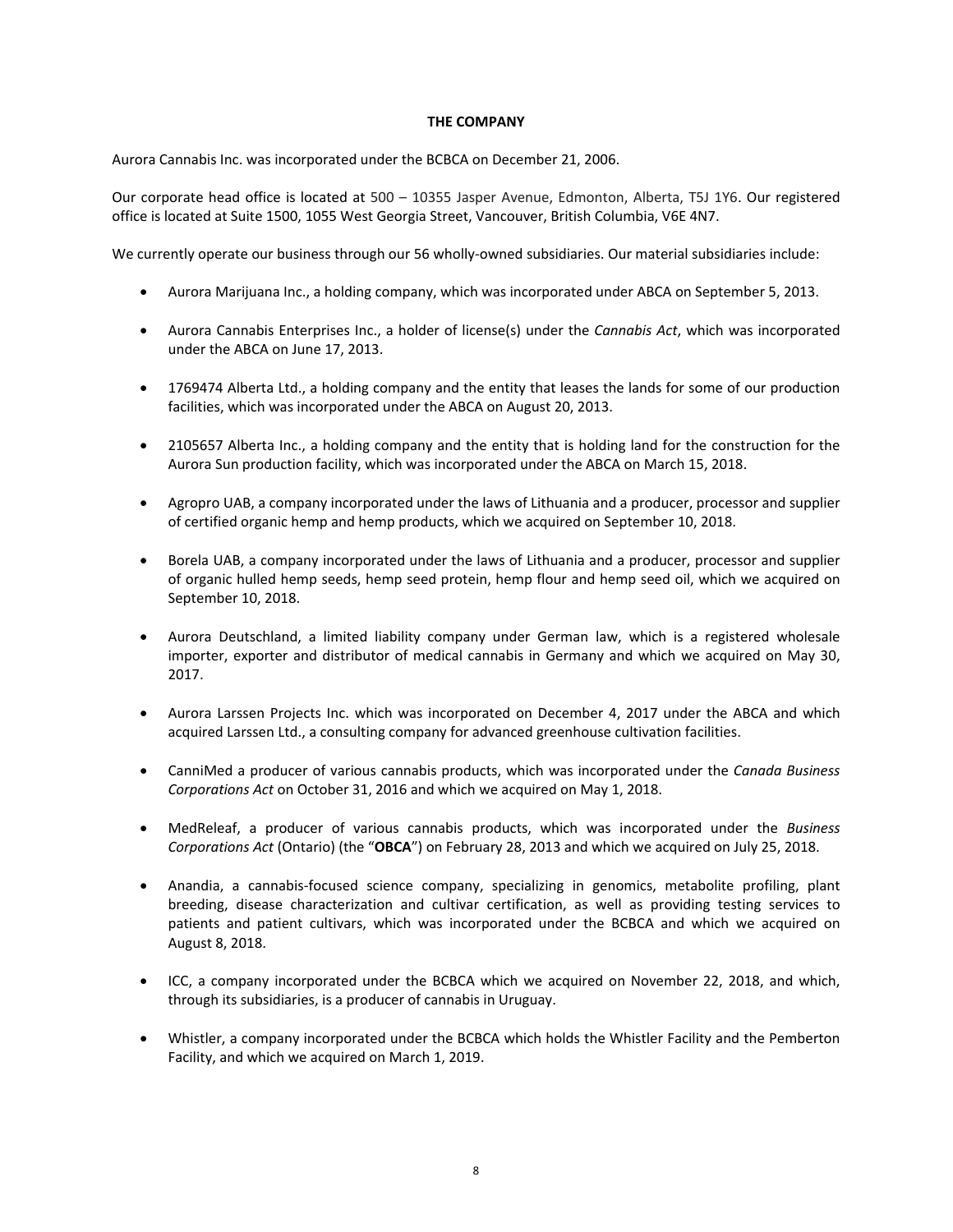The following chart sets out the material intercorporate relationships of Aurora:



Note: This chart details the inter-corporate relationships with our material subsidiaries and is not a complete chart. In addition, certain subsidiaries have additional subsidiaries which are not material and are not reflected above.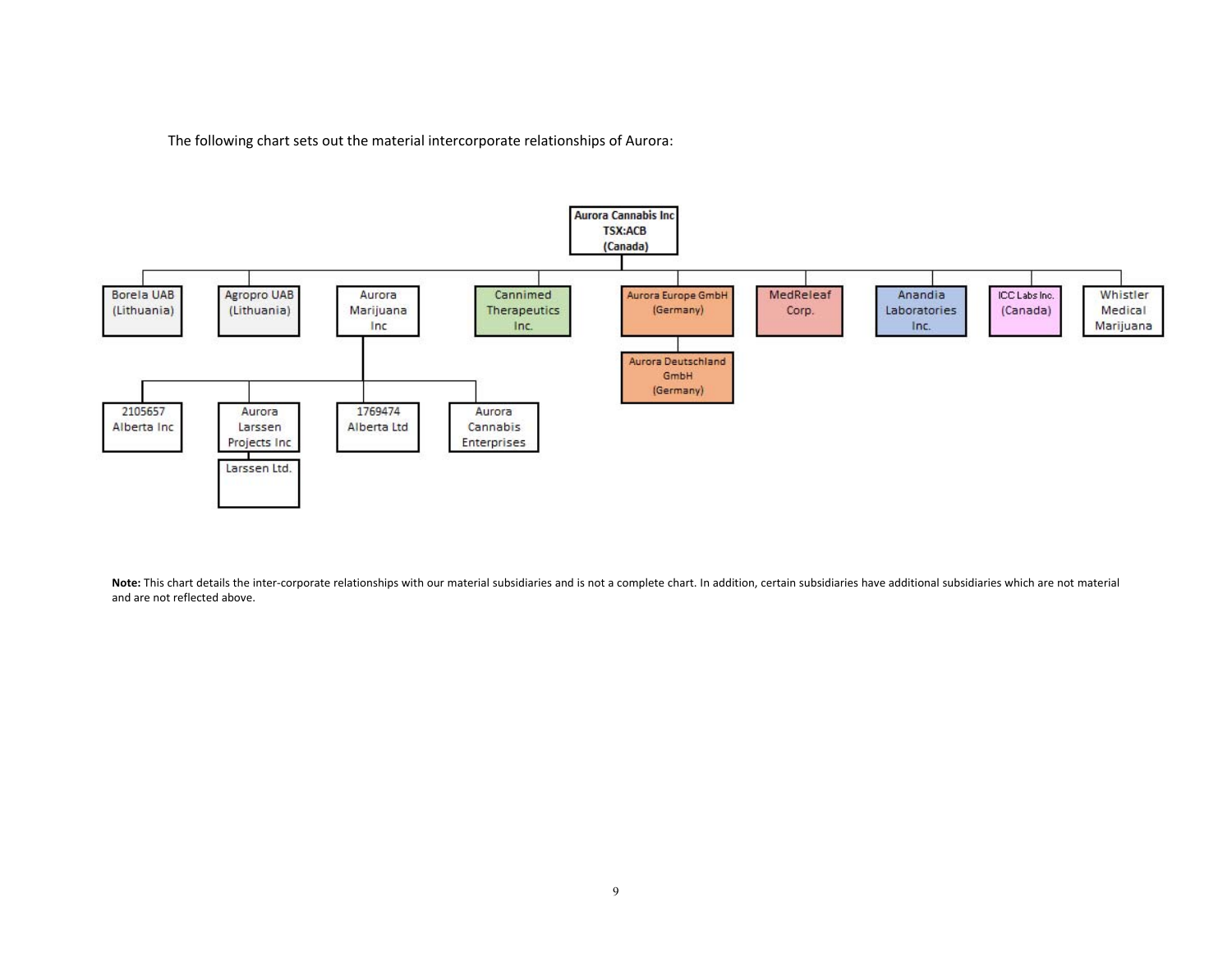#### **OUR BUSINESS**

#### **Overview**

Our principal business is the production, distribution and sale of cannabis products in Canada and internationally. Aurora currently conducts the following key business activities in the countries listed below:

- Production, distribution and sale of medical and consumer market cannabis products in Canada pursuant to the *Cannabis Act;*
- Distribution of wholesale medical cannabis in the European Union ("**EU**") pursuant to the *German* Medicinal *Products Act and German Narcotic Drugs Act;*
- Production of medical cannabis in Denmark pursuant to the *Danish Medicines Act; and*
- Production and distribution of cannabis in Uruguay pursuant to Law N° 19,172 *Cannabis and its derivatives: state control and regulation of the importation, production, acquisition, storage, marketing and distribution.*

Through our recent acquisitions, we have expanded our business to include research and development, the production and sale of indoor cultivation systems, and the production and sale of hemp related products. In addition, with a growing number of countries beginning to adopt and develop medical cannabis legislation, we have embarked on an international expansion strategy, which includes business prospects and investments in Germany, Denmark, Italy, Poland, Australia, Cayman Islands, Malta, Lithuania, and South America.

We believe the global cannabis market is a rapidly developing business opportunity that comes along only once in a generation. We intend to be a leader in the Canadian domestic and international consumer cannabis market as well as the domestic and international medical cannabis space, both in terms of scale and profitability. We are active in five continents and 24 countries with a leading market share in the Canadian, European, Australian and Latin American markets. We have been executing on an aggressive growth strategy that is focused on developing a vertically integrated and horizontally diversified company with a diversified portfolio offering. We are wellpositioned for an evolving market, including, based on the Cannabis Industry report dated October 31, 2018 prepared by BMO Capital Markets Corp. and the Recreational Marijuana report from 2016 prepared by Deloitte LLP, an estimated current \$3 billion annual medical and \$9 billion annual adult-use market in Canada and, if cannabis products continue to become accepted and legalized in many countries, estimated future global market, assuming legalization, of over \$70 billion annual medical and \$115 billion annual adult‐use consumption. Our strategy includes controlling and driving down the operating costs across the entire value chain; producing highquality cannabis at a world-leading scale; a keen commitment to science and technology; a pledge to place Canadian and global medical patients as our first priority; a prudent but aggressive deployment of capital and talent to identify, develop and win new markets; and finally, being the employer and partner of choice in the global cannabis industry. Our strategy is described in greater detail in our management discussion and analysis for the three and six months ended December 31, 2018 and 2017.

#### **Production Facilities and Licenses**

Our cannabis products are cultivated and manufactured in our nine licensed production facilities, with an additional seven facilities under construction, described in the following table.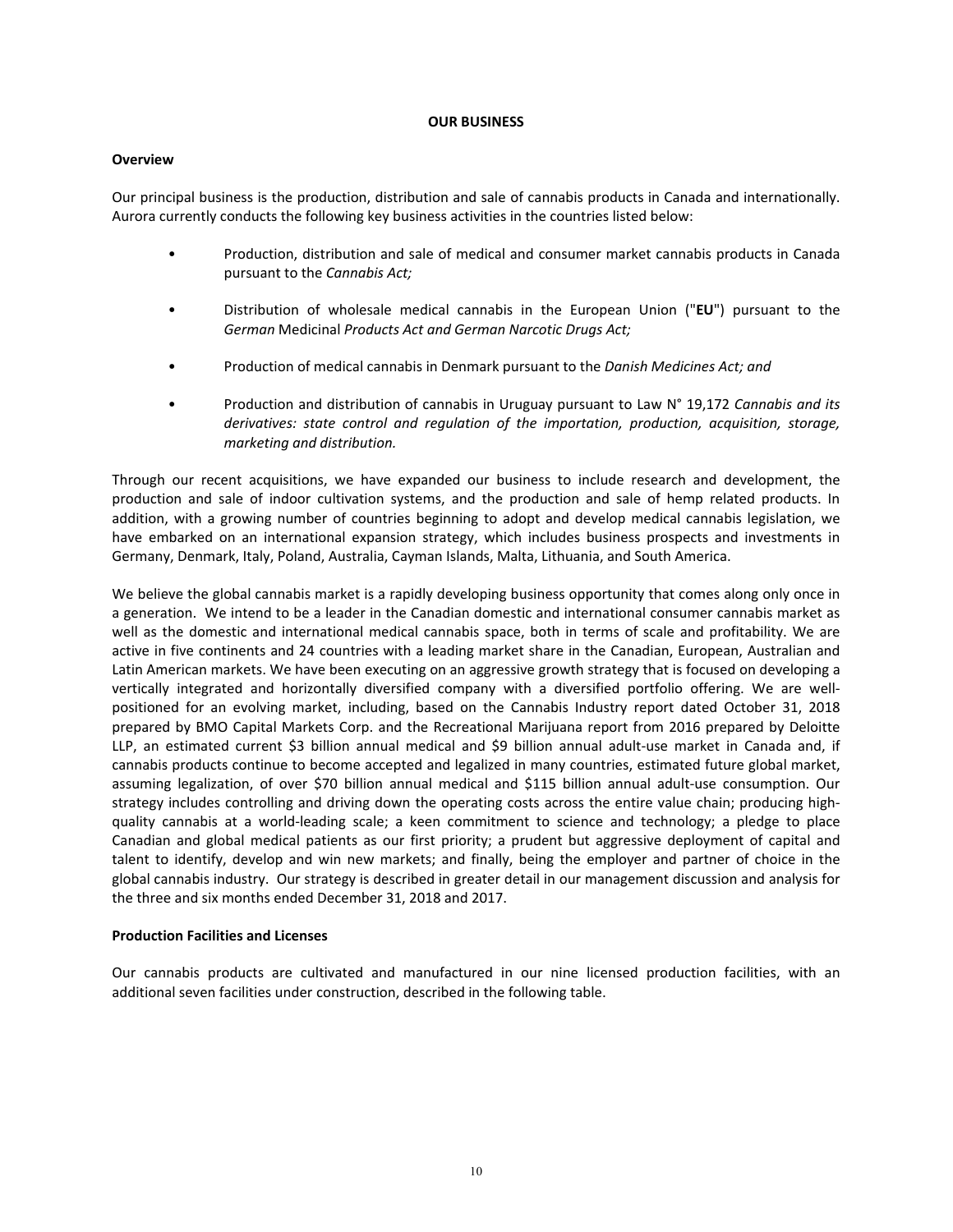|                                     | <b>LOCATION</b>                        | <b>SIZE</b>                  | <b>CAPACITY</b>     | <b>STATUS</b>                                                                                                | <b>LICENSE</b>     |      |
|-------------------------------------|----------------------------------------|------------------------------|---------------------|--------------------------------------------------------------------------------------------------------------|--------------------|------|
|                                     |                                        |                              |                     |                                                                                                              | <b>Cultivation</b> | Sale |
| Aurora<br><b>Mountain</b>           | Mountain View,<br>Alberta, Canada      | 55,200 ft <sup>2</sup>       | 4,800<br>kg/year    | Operating since 2015                                                                                         |                    |      |
| <b>Aurora Vie</b>                   | Pointe Claire,<br>Quebec, Canada       | 40,000 ft <sup>2</sup>       | 4,000<br>kg/year    | Operating since June 2018                                                                                    |                    |      |
| <b>Aurora Eau</b>                   | Lachute,<br>Quebec, Canada             | 48,000 ft <sup>2</sup>       | 4,500<br>kg/year    | Facility in full operation                                                                                   |                    |      |
| Aurora Sky                          | Edmonton,<br>Alberta, Canada           | 800,000 ft <sup>2</sup>      | >100,000<br>kg/year | Facility in full operation                                                                                   |                    |      |
| <b>Aurora Sun</b>                   | Medicine Hat,<br>Alberta, Canada       | 1,200,000<br>ft <sup>2</sup> | >150,000<br>kg/year | Initial production beginning late<br>calendar 2019 and full<br>construction complete by mid<br>calendar 2020 |                    |      |
| Aurora<br>Nordic <sub>1</sub>       | Odense,<br>Denmark                     | 100,000 ft <sup>2</sup>      | >8,000<br>kg/year   | Facility construction complete                                                                               | $\bullet$          |      |
| Aurora<br>Nordic 2                  | Odense,<br>Denmark                     | 1,000,000<br>ft <sup>2</sup> | >120,000<br>kg/year | Full construction to be complete<br>by mid calendar 2020                                                     |                    |      |
| CanniMed                            | Saskatoon,<br>Saskatchewan,<br>Canada  | 97,000 ft <sup>2</sup>       | 19,000<br>kg/year   | Operating since 2004.<br>Facility upgrades underway                                                          | $\bullet$          |      |
| <b>MedReleaf</b><br><b>Markham</b>  | Markham,<br>Ontario, Canada            | 55,000 ft <sup>2</sup>       | 7,000<br>kg/year    | Operating since 2014                                                                                         | $\bullet$          |      |
| <b>MedReleaf</b><br><b>Bradford</b> | Bradford,<br>Ontario, Canada           | 210,000 ft <sup>2</sup>      | 28,000<br>kg/year   | Facility in full operation                                                                                   | $\bullet$          |      |
| <b>MedReleaf</b><br><b>Exeter</b>   | Exeter, Ontario,<br>Canada             | 1,000,000<br>ft <sup>2</sup> | 105,000<br>kg/year  | Land and building purchased                                                                                  |                    |      |
| Whistler<br><b>Facility</b>         | Alpha Lake,<br><b>British Columbia</b> | 12,500 $ft2$                 | 500<br>kg/year      | Operating since 2014                                                                                         | $\bullet$          |      |
| <b>Pemberton</b><br><b>Facility</b> | Pemberton,<br><b>British Columbia</b>  | 147,000 ft <sup>2</sup>      | 12,000<br>kg/year   | Phase 1 in operation and Phase 2<br>expected to be completed in<br>September 2019                            |                    |      |
| <b>ICC Labs</b>                     | Canelones,<br>Uruguay                  | 21,000 $ft^2$                | >2,000<br>kg/year   | Facility in full production                                                                                  |                    |      |

Estimated annual production capacity is based on the Company's experience in growing cannabis and data available concerning the wide variety strains under growing conditions maintained at its facilities. The material assumptions on which the actual or expected annual kilograms harvested is determined include, but are not limited to:

- the number of cultivation rooms in the facility;
- the planned (or actual) number of plants each room is built to contain;
- the average per gram yield per plant based on Aurora's historical averages for the strain and growing conditions; and
- the number of harvests (turns) planned (or realized) per year.

## **Distribution Methods**

In addition to distributing to our registered patients and internationally, as described in the 2018 AIF, since the adoption of the Cannabis Act, we distribute non-medical cannabis products in accordance with the various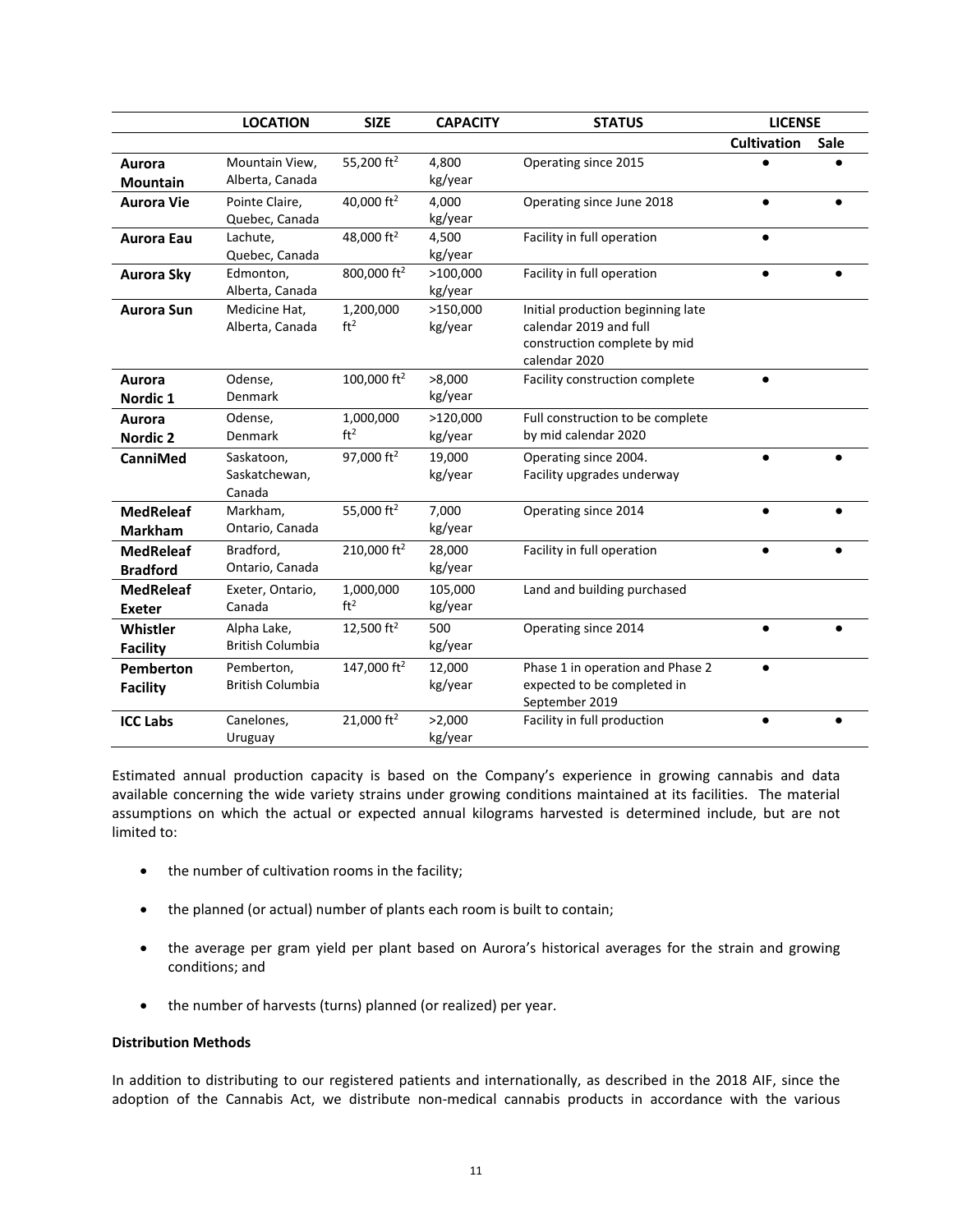regulatory frameworks in the respective provinces and territories governing adult use in Canada. We also distribute medical cannabis products internationally in accordance with applicable international laws and regulations. We have robust distribution networks spanning 98% of the Canadian population and other locations worldwide.

#### **International Opportunities**

In addition to Canadian domestic operations, we continue to pursue international opportunities, including (subject to applicable laws and regulations): (a) opportunities to export our medical cannabis products to other countries; and (b) opportunities to create international alliances with local partners to apply for cultivation licenses in other countries. We are currently pursuing these opportunities in several countries.

We will only pursue international opportunities in accordance and compliance with all applicable laws. We are currently pursuing international opportunities in several countries where a legal framework for the medical and/or non-medical use of cannabis exists or is expected to be implemented. The timing of our activities in any international market is dependent on the pace of regulatory developments and, as such, it is not feasible for us to provide a timeline with respect to those activities.

## **Canadian Cannabis Regulatory Overview**

On October 17, 2018, the Cannabis Act came into force as law with the effect of legalizing the non‐medical use of cannabis by adults across Canada. The Cannabis Act, among other things, replaced the ACMPR and the IHR, both of which came into force under the CDSA, which previously permitted access to cannabis for medical purposes for only those Canadians who had been authorized to use cannabis by their health care practitioner. The ACMPR replaced the Marihuana for Medical Purposes Regulations (the "**MMPR**"), which was enacted in June 2013. The MMPR replaced the Marihuana Medical Access Regulations (the "**MMAR**"), which was enacted in 2001. The MMPR and MMAR were initial steps in the Government of Canada's legislative path towards the eventual legalization and regulating non‐medical and medical cannabis.

The Cannabis Act permits the non-medical use of cannabis by adults and regulates, among other things, the production, distribution and sale of cannabis and related oil extracts in Canada, for both non‐medical and medical purposes. Under the Cannabis Act, Canadians who are authorized by their health care practitioner to use medical cannabis have the option of purchasing cannabis from one of the producers licensed by Health Canada, registering with Health Canada to produce a limited amount of cannabis for their own medical purposes or designating an individual who is registered with Health Canada to produce cannabis on their behalf for personal medical purposes.

Pursuant to the Cannabis Act, subject to provincial and territorial regulations and medical allowances, individuals over the age of 18 are able to purchase fresh cannabis, dried cannabis, cannabis oil, and cannabis plants or seeds and are able to legally possess up to 30 grams of dried cannabis (or the prescribed equivalent amount) in public. The Cannabis Act also permits households to grow a maximum of four cannabis plants, which has been restricted by certain provinces. This limit applies regardless of the number of adults that reside in the household. In addition, the Cannabis Act provides provincial and territorial governments the authority to prescribe regulations regarding retail sales and distribution, as well as the ability to regulate certain matters, such as increasing the minimum age for purchase and consumption. All of the provinces and territories other than Alberta and Quebec have set the age of consumption at 19.

Provincial and territorial governments in Canada have varied regulatory regimes for the distribution and sale of non‐medical cannabis. For example, Quebec, New Brunswick, Nova Scotia, Prince Edward Island, Yukon and the Northwest Territories have chosen the government‐regulated model for distribution and sale, whereas Saskatchewan has opted for a private sector approach. Alberta, Ontario, Manitoba, Nunavut, British Columbia and Newfoundland & Labrador have announced plans to pursue a hybrid approach of public and private sale and/or distribution.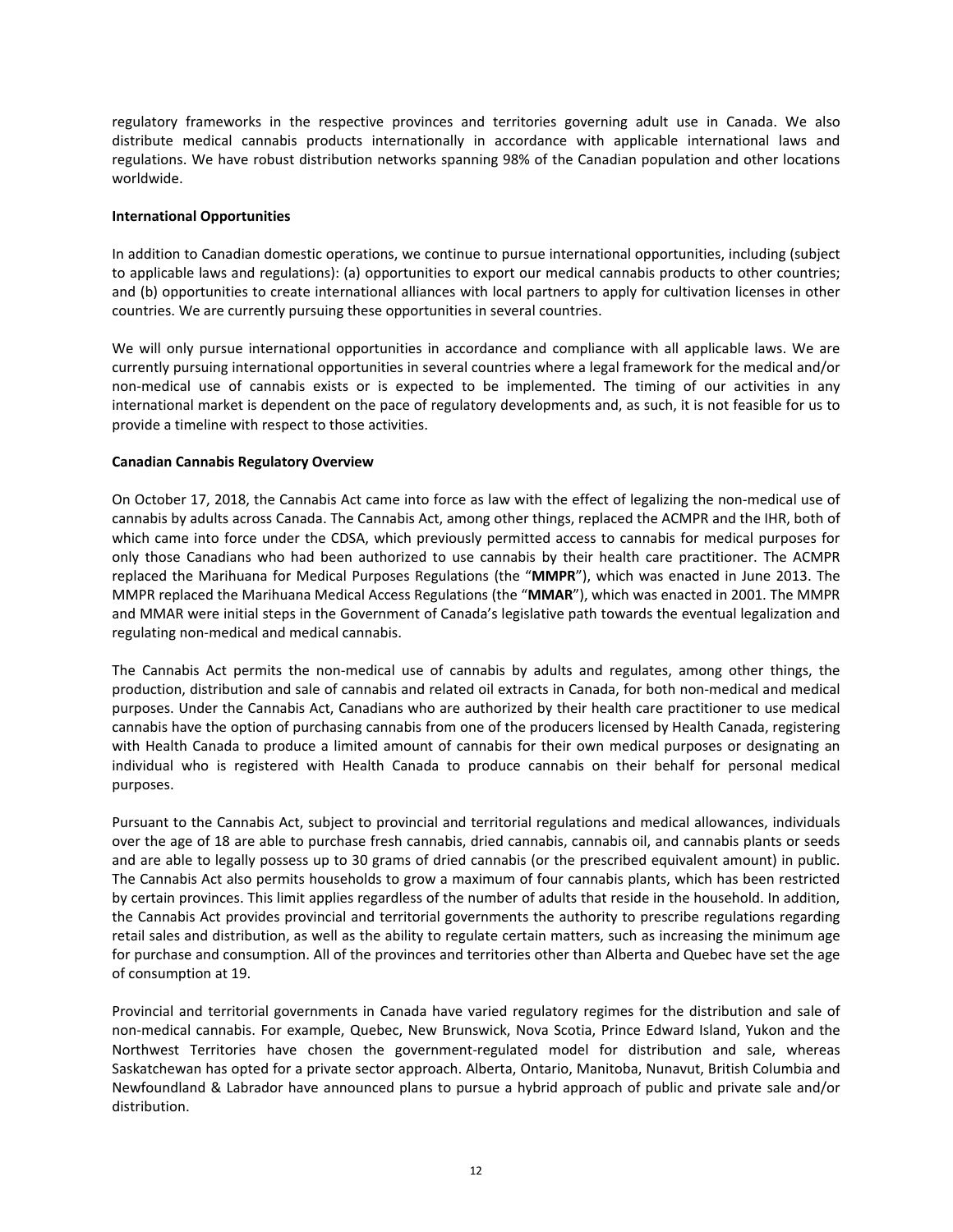In connection with the new framework for regulating cannabis in Canada, the Federal Government of Canada has introduced new penalties under the Criminal Code (Canada), including penalties for the illegal sale of cannabis, possession of cannabis over the prescribed limit, production of cannabis beyond personal cultivation limits, taking cannabis across the Canadian border, giving or selling cannabis to a youth and involving a youth to commit a cannabis‐related offence.

In addition to the Cannabis Act, the Federal Government of Canada published regulations, including the Cannabis Regulations (the "**Cannabis Regulations**") and the new IHR (together with the Cannabis Regulations, collectively, the "**Regulations**"), along with amendments to the Narcotic Control Regulations and certain regulations under the Food and Drugs Act (Canada). The Regulations, among other things, outline additional rules for the cultivation, processing, research, analytical testing, distribution, sale, importation and exportation of cannabis and hemp in Canada, including the various classes of licenses that can be granted. The Regulations set standards for these cannabis and hemp products and include strict specifications for the plain packaging and labelling and analytical testing of all cannabis products as well as stringent physical and personnel security requirements for federally licensed sites. The Regulations also maintain a distinct system for access to cannabis.

On December 20, 2018, the Federal Government of Canada also released its proposed amendments to the Cannabis Regulations that contemplate the production of cannabis edibles, extracts and topicals, among a variety of other changes in 2019. There was a 60‐day public consultation on the draft regulations. Final regulations have not yet been published.

# **Recent Developments**

# *Legalization of Non‐Medical Adult Cannabis Use in Canada*

On October 17, 2018, the Cannabis Act came into force and replaced the ACMPR and IHR, effectively legalizing the use of non-medical cannabis by adults across Canada. Because we were licensed pursuant to the ACMPR, our licenses were deemed to be issued under the Cannabis Act and we continue to cultivate, process, and sell medical cannabis as well as cultivate, process and sell cannabis for non‐medical purposes in Canada.

# *Changes to Board of Directors*

On February 20, 2019, the Company appointed Michael Singer, previously Chairman of the Company, as Executive Chairman of the board of directors. The Company also named independent director Ronald Funk as lead independent director and appointed Margaret Shan Atkins as a new independent director and chair of the Audit Committee. Diane Jang voluntarily resigned as a director of the Company.

#### *Changes to Executive Officers*

On December 7, 2018, we appointed of Dr. Jonathan Page, Phd. as the Company's Chief Science Officer. Dr. Page was the founder of Anandia. On February 21, we promoted Darren Karasiuk, our former Executive Vice President Adult Usage, Global, to Chief Commercial Officer, and promoted Jill Swainson, previously Senior Vice‐President and General Counsel, to Chief Legal Counsel and Corporate Secretary.

# *Acquisition of Whistler Medical Marijuana Corp.*

On March 1, 2019, we completed the acquisition of all of the issued and outstanding shares of Whistler Medical Marijuana Corp. ("**Whistler**") in consideration of the issuance of 13,667,933 common shares with a deemed issuance price of \$9.77. The transaction was completed by way of a three-cornered amalgamation among the Company, Whistler and a wholly‐owned subsidiary of the Company. We are also obligated to make milestone payments to the former Whistler shareholders in the amounts of \$10,000,000 (the "**First Milestone Payment**") and \$30,000,000 (the "**Second Milestone Payment**") in Common Shares at the volume weighted average trading price of the Common Shares on the TSX for the five trading days immediately prior to the date of issuance. The First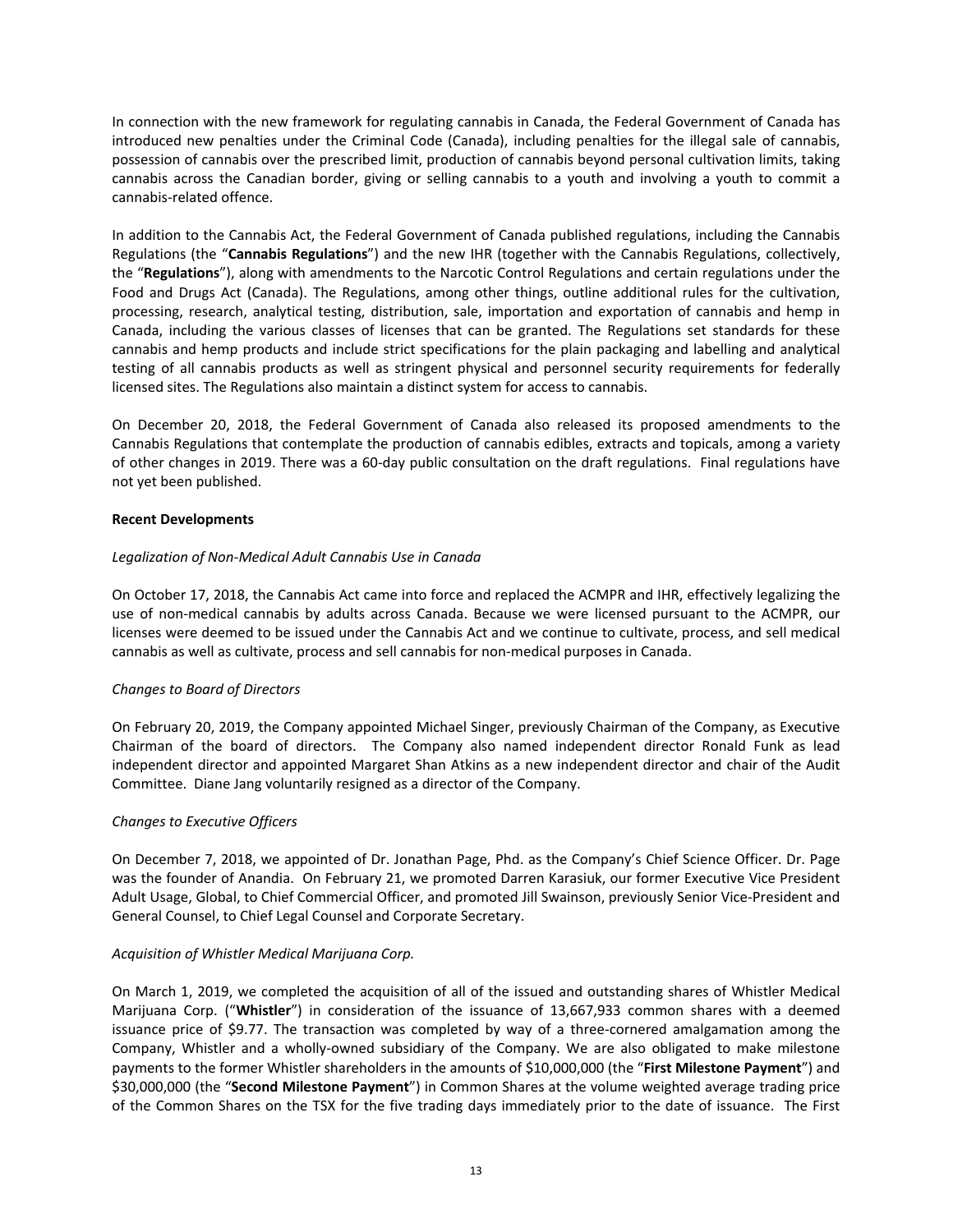Milestone Payment will be issued on the earlier of March 1, 2020 and the date on which Whistler achieves full production. The Second Milestone Payment will be issuable upon satisfactory licensing of Whistler's Pemberton facility.

#### *Senior Advisory Services Agreement*

On March 12, 2019 we entered into a senior advisory services agreement (the "**Services Agreement**") with 280 Park ACI Holdings, LLC, of New York, New York <sup>("</sup>ACI Holdings"), of which Mr. Nelson Peltz is the principal, and appointed Mr. Nelson Peltz as a strategic advisor to the Company. Pursuant to the Services Agreement, Mr. Peltz, acting through ACI Holdings and its partners, members, officers and employees, provides direct guidance and advice on business strategy, marketing, operations and business development to our executive management, board of directors and financial advisors. The services include direct responsibility for formulating strategic advice regarding potential US corporate initiatives and periodic reporting to our Board and executive management. As consideration for the services, we granted to Mr. Peltz options to purchase 19,961,754 Common Shares exercisable at a price of \$10.34 per Common Share for a period of seven years. The options vest rateably on a quarterly basis over a four‐year period. The vesting criteria includes acceleration of vesting of the options upon the occurrence of certain specified events, which include the consummation of certain defined transactions, the closing price of Common Shares being at least \$31.02 for a specified period, and the closing price of Common Shares being at least \$41.36 for a specified period. We have entered into a Registration Rights agreement with ACI Holdings to register these options as well as the Common Shares underlying such options so that they may be freely transferred.

# **THE SELLING SECURITYHOLDERS**

Securities may be sold under this Prospectus by way of secondary offering by or for the account of certain of our securityholders. The Prospectus Supplement that we will file in connection with any offering of Securities by selling securityholders will include the following information:

- the names of the selling securityholders;
- the number or amount of Securities owned, controlled or directed of the class being distributed by each selling securityholder;
- the number or amount of Securities of the class being distributed for the account of each selling securityholder;
- the number or amount of Securities of any class to be owned, controlled or directed by the selling securityholders after the distribution and the percentage that number, or amount represents of the total number of our outstanding Securities;
- whether the Securities are owned by the selling securityholders both of record and beneficially, of record only, or beneficially only; and
- all other information that is required to be included in the applicable Prospectus Supplement.

# **USE OF PROCEEDS**

Unless otherwise specified in a Prospectus Supplement, the net proceeds from the sale of the Securities will be used for general corporate purposes, including funding working capital, potential future acquisitions, debt repayments and capital expenditures. Each Prospectus Supplement will contain specific information concerning the use of proceeds from that sale of Securities. The Company will not receive any proceeds from any sale of any Securities by the selling securityholders.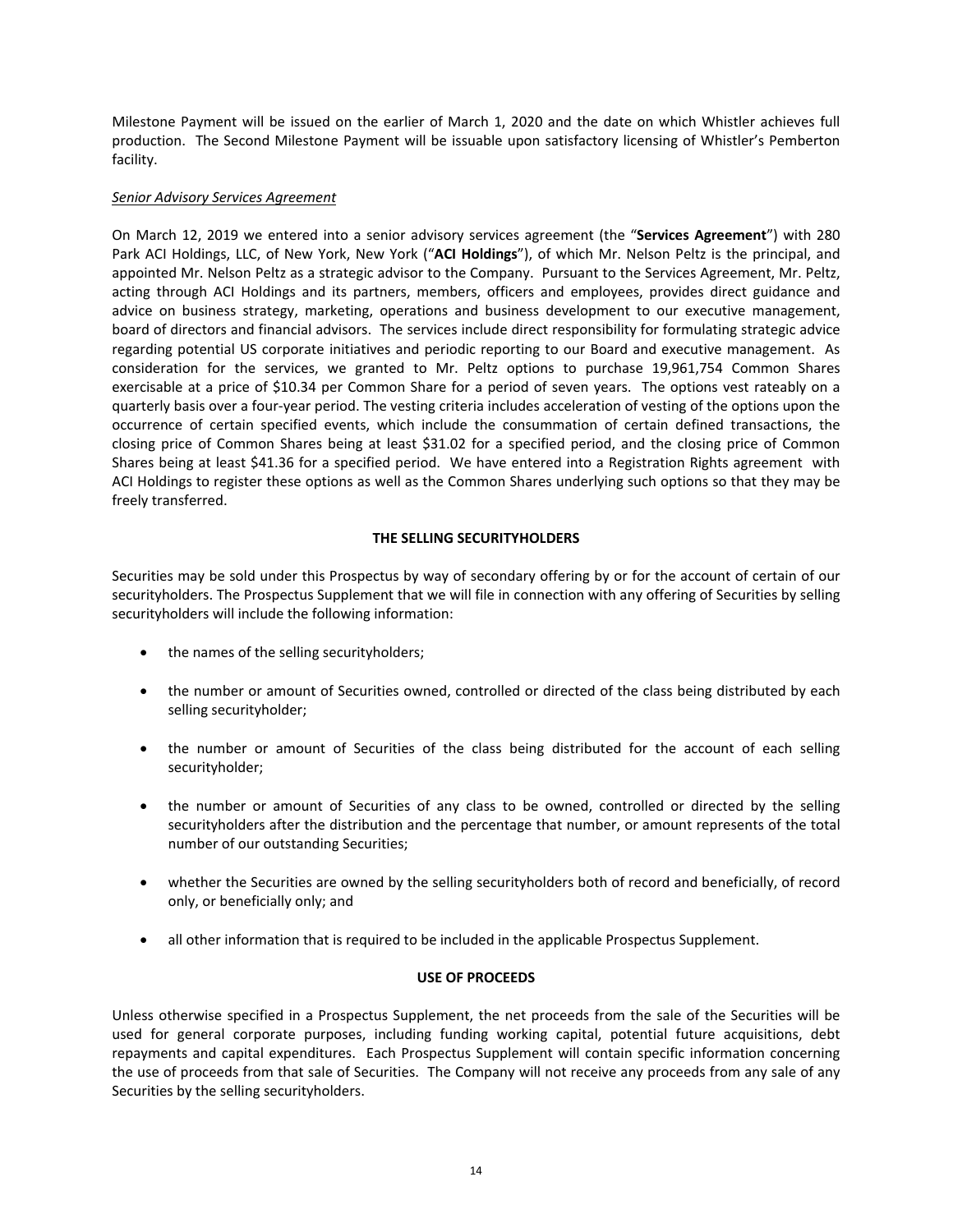All expenses relating to an offering of Securities and any compensation paid to underwriters, dealers or agents, as the case may be, will be paid out of our general funds, unless otherwise stated in the applicable Prospectus Supplement.

## **EARNINGS COVERAGE RATIO**

Earnings coverage ratios will be provided as required in the applicable Prospectus Supplement(s) with respect to the issuance of Debt Securities pursuant to this Prospectus.

#### **CONSOLIDATED CAPITALIZATION**

Except as described below, there have been no material changes in our share and debt capital, on a consolidated basis, since December 31, 2018, being the date of the Company's most recently filed unaudited interim condensed consolidated financial statements incorporated by reference in this Prospectus, other than the issuance of:

- US\$345.0 million in aggregate principal amount of Convertible Senior Notes due 2024 ("**Senior Notes**");
- 2,524,109 common shares on the exercise of 2,524,109 stock options for gross proceeds of \$10.7 million;
- 398,620 common shares on the exercise of 398,620 warrants for gross proceeds of \$1.9 million;
- 25,525 common shares on vesting and exercise of 25,525 RSUs;
- 25,809 common shares issued at a deemed price of \$9.69 in connection with earn out payments for a previous acquisition
- 13,667,933 common shares issued at a deemed price of \$9.77 in connection with the acquisition of Whistler; and
- the grants of stock options and issuance of share purchase warrants

each as described further below under "Prior Sales".

#### **PRIOR SALES**

The following table sets out details of all Common Shares issued by the Company during the 12 months prior to the date of this Prospectus.

| Date of Issuance | <b>Type of Security</b><br><b>Issued</b> | <b>Reason for Issuance</b>       | Number of<br><b>Securities Issued</b> | <b>Issue/Exercise Price</b><br>per Security |
|------------------|------------------------------------------|----------------------------------|---------------------------------------|---------------------------------------------|
| April 2, 2018    | <b>Common Shares</b>                     | <b>Conversion of Debenture</b>   | 19,230                                | \$6.50                                      |
| April 3, 2018    | <b>Common Shares</b>                     | <b>Exercise of Stock Options</b> | 4,168                                 | \$1.30                                      |
| April 3, 2018    | <b>Common Shares</b>                     | <b>Conversion of Debenture</b>   | 3,846                                 | \$6.50                                      |
| April 4, 2018    | <b>Common Shares</b>                     | <b>Exercise of Stock Options</b> | 8,336                                 | \$1.30                                      |
| April 4, 2018    | <b>Common Shares</b>                     | <b>Exercise of Stock Options</b> | 18,750                                | \$2.76                                      |
| April 4, 2018    | <b>Common Shares</b>                     | <b>Exercise of Warrants</b>      | 75,000                                | \$0.55                                      |
| April 5, 2018    | <b>Common Shares</b>                     | <b>Conversion of Debenture</b>   | 19,230                                | \$6.50                                      |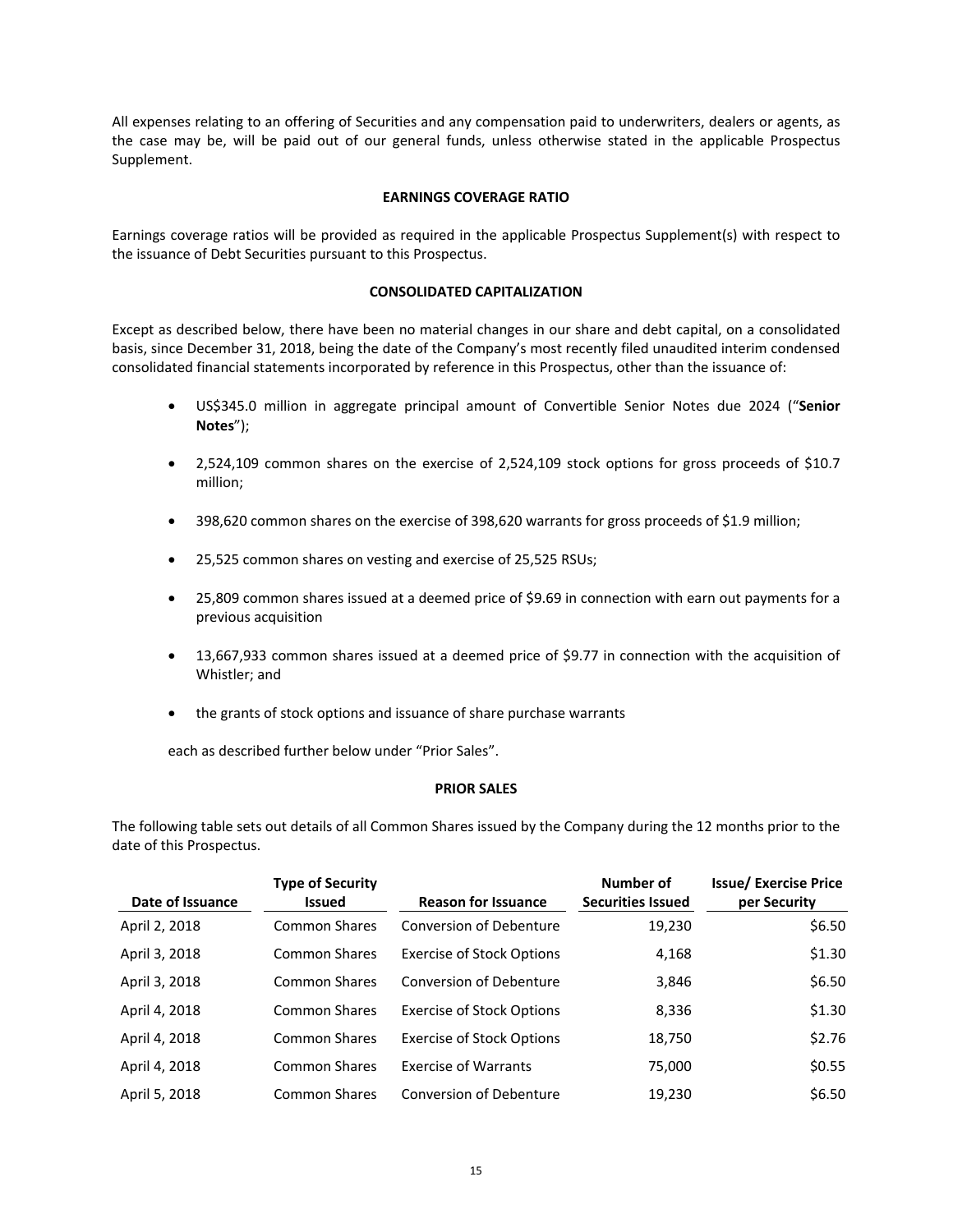|                  | <b>Type of Security</b> |                                             | <b>Number of</b>         | <b>Issue/ Exercise Price</b> |
|------------------|-------------------------|---------------------------------------------|--------------------------|------------------------------|
| Date of Issuance | <b>Issued</b>           | <b>Reason for Issuance</b>                  | <b>Securities Issued</b> | per Security                 |
| April 6, 2018    | <b>Common Shares</b>    | Conversion of Debenture                     | 7,692                    | \$6.50                       |
| April 10, 2018   | <b>Common Shares</b>    | Conversion of Debenture                     | 229                      | \$13.05                      |
| April 11, 2018   | Common Shares           | <b>Exercise of Stock Options</b>            | 8,333                    | \$2.76                       |
| April 11, 2018   | <b>Common Shares</b>    | <b>Exercise of Stock Options</b>            | 13,333                   | \$2.39                       |
| April 12, 2018   | <b>Common Shares</b>    | <b>Exercise of Stock Options</b>            | 16,668                   | \$1.30                       |
| April 20, 2018   | <b>Common Shares</b>    | <b>Exercise of Stock Options</b>            | 4,416                    | \$2.76                       |
| April 27, 2018   | <b>Common Shares</b>    | <b>Exercise of Stock Options</b>            | 6,000                    | \$2.76                       |
| April 27, 2018   | <b>Common Shares</b>    | Conversion of Debenture                     | 4,615                    | \$6.50                       |
| May 1, 2018      | <b>Common Shares</b>    | <b>Exercise of Warrants</b>                 | 125,000                  | \$0.55                       |
| May 1, 2018      | <b>Common Shares</b>    | Issued in connection with<br>an acquisition | 3,417,951                | \$7.88                       |
| May 2, 2018      | <b>Common Shares</b>    | <b>Exercise of Warrants</b>                 | 40                       | \$4.00                       |
| May 3, 2018      | <b>Common Shares</b>    | <b>Exercise of Stock Options</b>            | 2,000                    | \$0.34                       |
| May 3, 2018      | <b>Common Shares</b>    | <b>Exercise of Stock Options</b>            | 4,166                    | \$4.64                       |
| May 4, 2018      | Common Shares           | <b>Exercise of Stock Options</b>            | 5,836                    | \$0.30                       |
| May 4, 2018      | <b>Common Shares</b>    | <b>Exercise of Stock Options</b>            | 8,334                    | \$1.30                       |
| May 4, 2018      | <b>Common Shares</b>    | <b>Exercise of Stock Options</b>            | 3,333                    | \$2.76                       |
| May 11, 2018     | Common Shares           | <b>Exercise of Stock Options</b>            | 2,000                    | \$0.34                       |
| May 14, 2018     | Common Shares           | <b>Exercise of Stock Options</b>            | 8,500                    | \$1.30                       |
| May 15, 2018     | Common Shares           | <b>Exercise of Stock Options</b>            | 3,000                    | \$2.76                       |
| May 15, 2018     | <b>Common Shares</b>    | <b>Exercise of Stock Options</b>            | 50,000                   | \$1.30                       |
| May 15, 2018     | <b>Common Shares</b>    | <b>Conversion of Debenture</b>              | 6,153                    | \$6.50                       |
| May 16, 2018     | <b>Common Shares</b>    | <b>Exercise of Stock Options</b>            | 11,032                   | \$2.76                       |
| May 16, 2018     | <b>Common Shares</b>    | <b>Exercise of Stock Options</b>            | 300                      | \$1.30                       |
| May 18, 2018     | Common Shares           | <b>Exercise of Stock Options</b>            | 350,000                  | \$2.25                       |
| May 18, 2018     | Common Shares           | <b>Exercise of Stock Options</b>            | 8,333                    | \$2.76                       |
| May 22, 2018     | <b>Common Shares</b>    | <b>Exercise of Stock Options</b>            | 31,250                   | \$2.49                       |
| May 22, 2018     | Common Shares           | <b>Exercise of Stock Options</b>            | 3,333                    | \$2.76                       |
| May 22, 2018     | Common Shares           | <b>Exercise of Stock Options</b>            | 200                      | \$1.30                       |
| May 23, 2018     | <b>Common Shares</b>    | <b>Exercise of Warrants</b>                 | 17,000                   | \$4.00                       |
| May 24, 2018     | Common Shares           | <b>Exercise of Stock Options</b>            | 2,500                    | \$2.76                       |
| May 24, 2018     | Common Shares           | <b>Exercise of Stock Options</b>            | 4,167                    | \$4.64                       |
| May 24, 2018     | <b>Common Shares</b>    | <b>Exercise of Warrants</b>                 | 50                       | \$4.00                       |
| May 24, 2018     | <b>Common Shares</b>    | Issued in connection with<br>an acquisition | 182,853                  | \$8.26                       |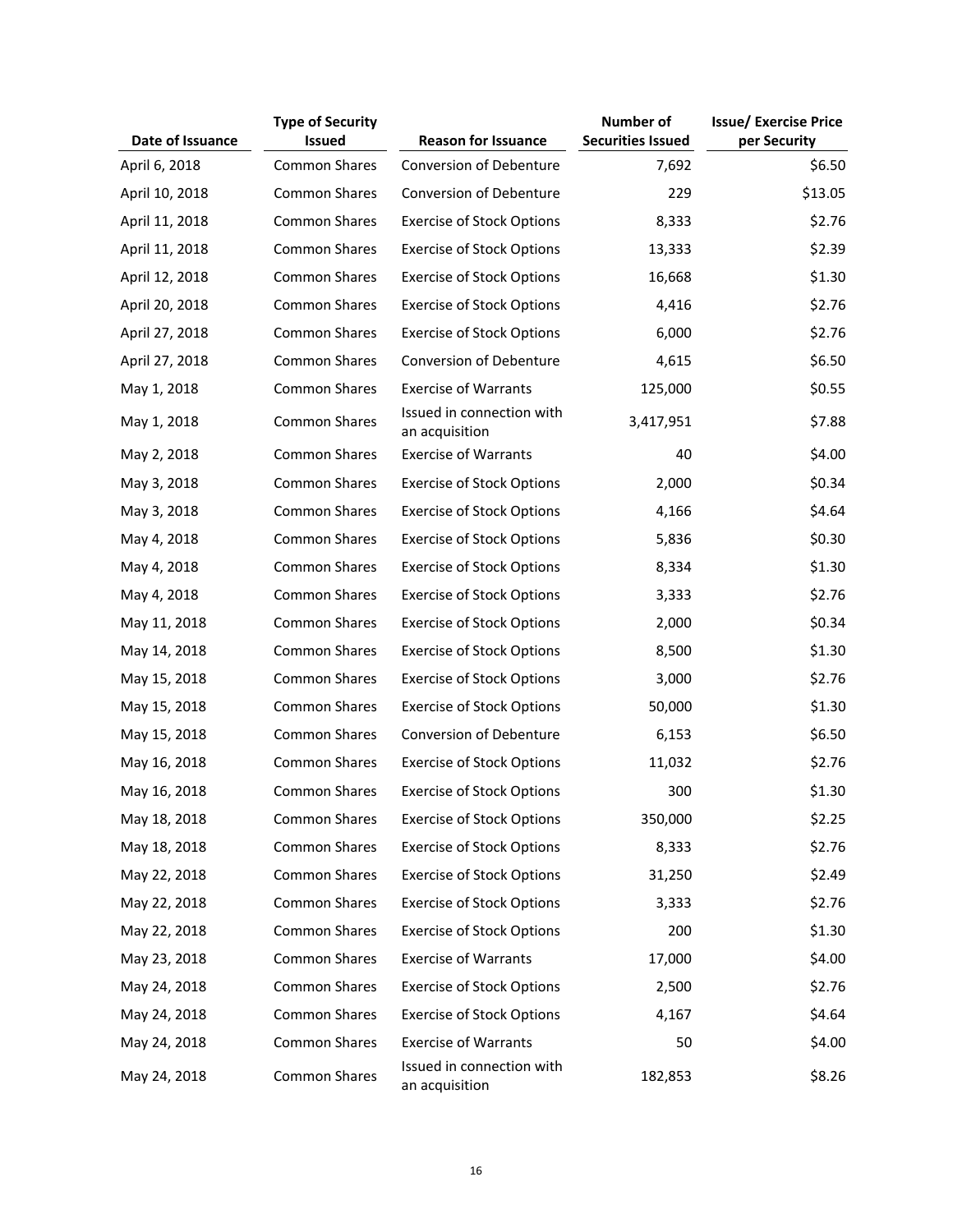|                  | <b>Type of Security</b> |                                             | Number of                | <b>Issue/ Exercise Price</b> |
|------------------|-------------------------|---------------------------------------------|--------------------------|------------------------------|
| Date of Issuance | <b>Issued</b>           | <b>Reason for Issuance</b>                  | <b>Securities Issued</b> | per Security                 |
| May 25, 2018     | <b>Common Shares</b>    | <b>Exercise of Stock Options</b>            | 18,000                   | \$1.30                       |
| May 25, 2018     | <b>Common Shares</b>    | Conversion of Debenture                     | 1,072                    | \$13.05                      |
| May 28, 2018     | Common Shares           | <b>Exercise of Stock Options</b>            | 3,000                    | \$4.64                       |
| May 31, 2018     | Common Shares           | <b>Exercise of Stock Options</b>            | 700                      | \$0.34                       |
| June 1, 2018     | <b>Common Shares</b>    | <b>Exercise of Stock Options</b>            | 6,667                    | \$2.39                       |
| June 1, 2018     | <b>Common Shares</b>    | <b>Exercise of Stock Options</b>            | 4,166                    | \$7.03                       |
| June 5, 2018     | <b>Common Shares</b>    | Conversion of Debenture                     | 7,692                    | \$6.50                       |
| June 5, 2018     | <b>Common Shares</b>    | <b>Exercise of Warrants</b>                 | 158,330                  | \$4.00                       |
| June 6, 2018     | <b>Common Shares</b>    | <b>Exercise of Warrants</b>                 | 71,200                   | \$4.00                       |
| June 7, 2018     | <b>Common Shares</b>    | <b>Exercise of Warrants</b>                 | 20,000                   | \$4.00                       |
| June 8, 2018     | <b>Common Shares</b>    | <b>Exercise of Stock Options</b>            | 200                      | \$1.30                       |
| June 8, 2018     | <b>Common Shares</b>    | <b>Exercise of Stock Options</b>            | 3,000                    | \$4.64                       |
| June 8, 2018     | <b>Common Shares</b>    | <b>Exercise of Stock Options</b>            | 8,333                    | \$2.49                       |
| June 8, 2018     | <b>Common Shares</b>    | Conversion of Debenture                     | 769                      | \$6.50                       |
| June 14, 2018    | <b>Common Shares</b>    | <b>Conversion of Debenture</b>              | 24,615                   | \$6.50                       |
| June 15, 2018    | <b>Common Shares</b>    | <b>Exercise of Warrants</b>                 | 350                      | \$4.00                       |
| June 18, 2018    | <b>Common Shares</b>    | <b>Exercise of Warrants</b>                 | 28,500                   | \$4.00                       |
| June 20, 2018    | <b>Common Shares</b>    | <b>Exercise of Warrants</b>                 | 3,800                    | \$4.00                       |
| June 21, 2018    | Common Shares           | <b>Exercise of Stock Options</b>            | 50,000                   | \$0.30                       |
| June 21, 2018    | Common Shares           | <b>Exercise of Stock Options</b>            | 45,833                   | \$0.30                       |
| June 21, 2018    | Common Shares           | <b>Exercise of Stock Options</b>            | 20,666                   | \$4.64                       |
| June 21, 2018    | <b>Common Shares</b>    | <b>Exercise of Warrants</b>                 | 23,200                   | \$4.00                       |
| June 22, 2018    | Common Shares           | <b>Exercise of Stock Options</b>            | 12,500                   | \$2.76                       |
| June 22, 2018    | <b>Common Shares</b>    | <b>Exercise of Warrants</b>                 | 58,000                   | \$4.00                       |
| June 25, 2018    | Common Shares           | <b>Exercise of Stock Options</b>            | 41,666                   | \$4.64                       |
| June 25, 2018    | <b>Common Shares</b>    | <b>Exercise of Warrants</b>                 | 861,100                  | \$4.00                       |
| June 26, 2018    | <b>Common Shares</b>    | <b>Exercise of Warrants</b>                 | 20,000                   | \$4.00                       |
| June 28, 2018    | Common Shares           | Issued in connection with<br>an acquisition | 1,144,481                | \$9.41                       |
| June 29, 2018    | Common Shares           | <b>Exercise of Warrants</b>                 | 11,200                   | \$4.00                       |
| July 3, 2018     | <b>Common Shares</b>    | <b>Exercise of Warrants</b>                 | 16,670                   | \$4.00                       |
| July 4, 2018     | <b>Common Shares</b>    | <b>Exercise of Stock Options</b>            | 44,169                   | \$2.76                       |
| July 4, 2018     | <b>Common Shares</b>    | <b>Exercise of Warrants</b>                 | 32,500                   | \$4.00                       |
| July 5, 2018     | <b>Common Shares</b>    | <b>Exercise of Stock Options</b>            | 1,000                    | \$2.76                       |
| July 5, 2018     | <b>Common Shares</b>    | <b>Exercise of Stock Options</b>            | 3,500                    | \$4.64                       |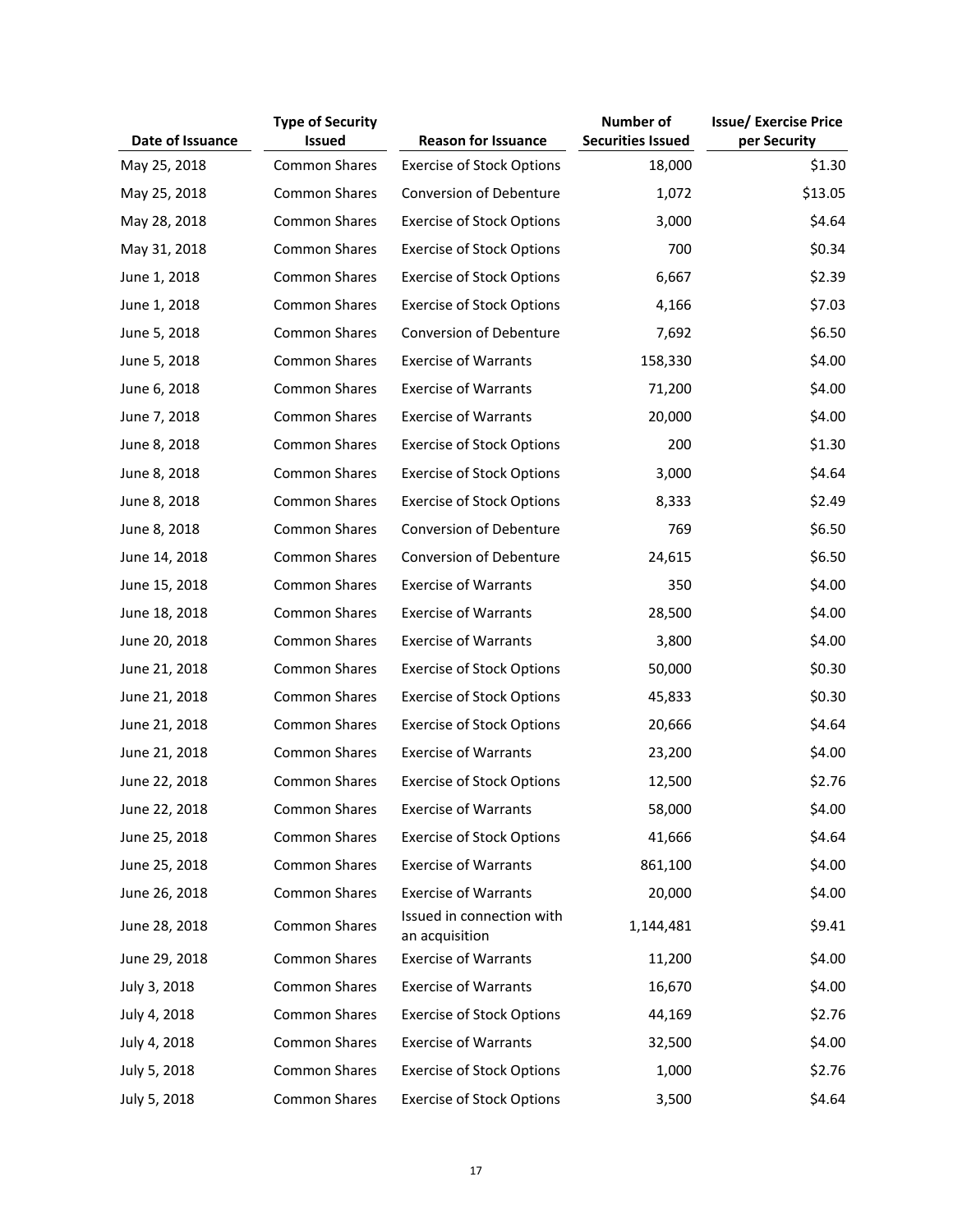|                  | <b>Type of Security</b> |                                             | <b>Number of</b>         | <b>Issue/ Exercise Price</b> |
|------------------|-------------------------|---------------------------------------------|--------------------------|------------------------------|
| Date of Issuance | <b>Issued</b>           | <b>Reason for Issuance</b>                  | <b>Securities Issued</b> | per Security                 |
| July 9, 2018     | <b>Common Shares</b>    | <b>Exercise of Warrants</b>                 | 67,600                   | \$4.00                       |
| July 10, 2018    | Common Shares           | <b>Exercise of Stock Options</b>            | 4,167                    | \$2.76                       |
| July 10, 2018    | <b>Common Shares</b>    | <b>Exercise of Warrants</b>                 | 15,000                   | \$4.00                       |
| July 11, 2018    | <b>Common Shares</b>    | <b>Exercise of Stock Options</b>            | 7,500                    | \$2.76                       |
| July 11, 2018    | Common Shares           | <b>Exercise of Warrants</b>                 | 48,200                   | \$4.00                       |
| July 12, 2018    | Common Shares           | <b>Exercise of Warrants</b>                 | 13,500                   | \$4.00                       |
| July 13, 2018    | <b>Common Shares</b>    | <b>Exercise of Stock Options</b>            | 25,000                   | \$2.39                       |
| July 13, 2018    | Common Shares           | <b>Exercise of Warrants</b>                 | 34,700                   | \$4.00                       |
| July 16, 2018    | Common Shares           | <b>Exercise of Stock Options</b>            | 8,333                    | \$4.64                       |
| July 16, 2018    | Common Shares           | <b>Exercise of Warrants</b>                 | 9,600                    | \$4.00                       |
| July 25, 2018    | <b>Common Shares</b>    | <b>Exercise of Stock Options</b>            | 2,000                    | \$1.30                       |
| July 25, 2018    | <b>Common Shares</b>    | Issued in connection with<br>an acquisition | 369,902,645              | \$6.94                       |
| July 25, 2018    | <b>Common Shares</b>    | Issued in connection with<br>an acquisition | 217,593                  | \$6.94                       |
| July 27, 2018    | <b>Common Shares</b>    | <b>Exercise of Warrants</b>                 | 125,000                  | \$0.55                       |
| July 30, 2018    | Common Shares           | <b>Exercise of Warrants</b>                 | 60                       | \$4.00                       |
| August 3, 2018   | <b>Common Shares</b>    | <b>Exercise of Stock Options</b>            | 5,000                    | \$2.76                       |
| August 7, 2018   | <b>Common Shares</b>    | <b>Exercise of Stock Options</b>            | 1,000                    | \$1.30                       |
| August 8, 2018   | <b>Common Shares</b>    | Issued in connection with<br>an acquisition | 12,716,482               | \$6.18                       |
| August 9, 2018   | <b>Common Shares</b>    | <b>Exercise of Stock Options</b>            | 207,513                  | \$2.66                       |
| August 10, 2018  | Common Shares           | <b>Exercise of Stock Options</b>            | 40,000                   | \$0.30                       |
| August 10, 2018  | Common Shares           | <b>Exercise of Stock Options</b>            | 3,300                    | \$0.34                       |
| August 13, 2018  | Common Shares           | <b>Exercise of Stock Options</b>            | 10,374                   | \$2.66                       |
| August 13, 2018  | Common Shares           | <b>Exercise of Warrants</b>                 | 48                       | \$4.00                       |
| August 13, 2018  | Common Shares           | Issued in connection with<br>an acquisition | 756,348                  | \$5.92                       |
| August 14, 2018  | Common Shares           | <b>Exercise of Stock Options</b>            | 1,389                    | \$0.30                       |
| August 14, 2018  | Common Shares           | <b>Exercise of Stock Options</b>            | 456,268                  | \$2.66                       |
| August 14, 2018  | <b>Common Shares</b>    | <b>Exercise of Warrants</b>                 | 93,750                   | \$0.55                       |
| August 15, 2018  | Common Shares           | <b>Exercise of Stock Options</b>            | 311,260                  | \$2.66                       |
| August 15, 2018  | Common Shares           | <b>Exercise of Stock Options</b>            | 20,834                   | \$4.64                       |
| August 16, 2018  | <b>Common Shares</b>    | <b>Exercise of Warrants</b>                 | 31,250                   | \$0.55                       |
| August 17, 2018  | Common Shares           | <b>Exercise of Stock Options</b>            | 117,200                  | \$2.66                       |
| August 17, 2018  | <b>Common Shares</b>    | <b>Exercise of Warrants</b>                 | 756                      | \$4.00                       |
| August 17, 2018  | <b>Common Shares</b>    | <b>Exercise of Warrants</b>                 | 112,500                  | \$4.00                       |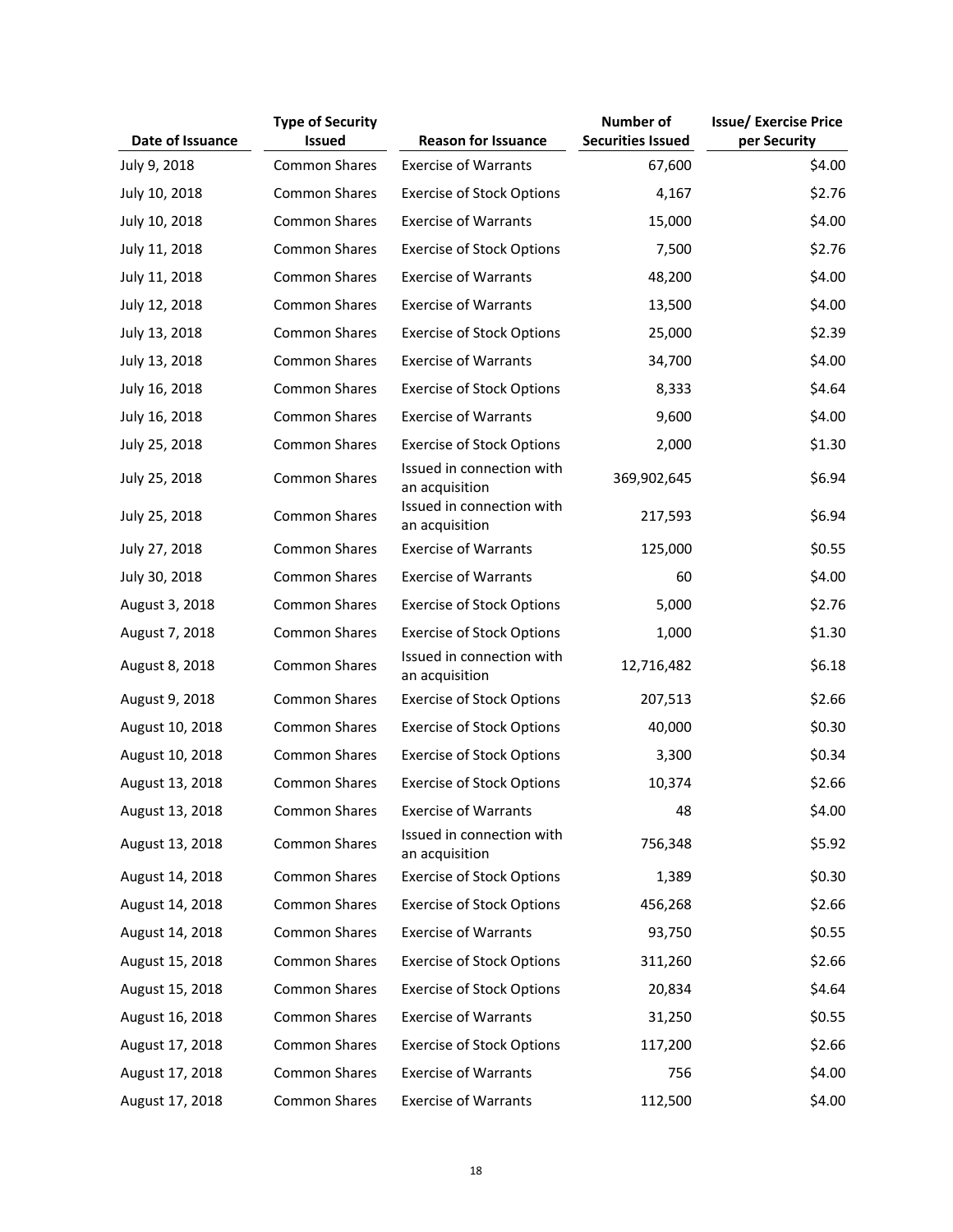|                    | <b>Type of Security</b> |                                             | <b>Number of</b>         | <b>Issue/ Exercise Price</b> |
|--------------------|-------------------------|---------------------------------------------|--------------------------|------------------------------|
| Date of Issuance   | <b>Issued</b>           | <b>Reason for Issuance</b>                  | <b>Securities Issued</b> | per Security                 |
| August 20, 2018    | <b>Common Shares</b>    | <b>Exercise of Warrants</b>                 | 20                       | \$4.00                       |
| August 21, 2018    | <b>Common Shares</b>    | <b>Exercise of Stock Options</b>            | 11,667                   | \$0.30                       |
| August 21, 2018    | <b>Common Shares</b>    | <b>Exercise of Stock Options</b>            | 3,334                    | \$2.76                       |
| August 22, 2018    | <b>Common Shares</b>    | <b>Exercise of Stock Options</b>            | 1,236,208                | \$2.66                       |
| August 22, 2018    | <b>Common Shares</b>    | <b>Conversion of Debenture</b>              | 6,153                    | \$6.50                       |
| August 23, 2018    | <b>Common Shares</b>    | <b>Exercise of Stock Options</b>            | 9,000                    | \$4.64                       |
| August 23, 2018    | Common Shares           | <b>Exercise of Stock Options</b>            | 2,024,088                | \$2.66                       |
| August 23, 2018    | <b>Common Shares</b>    | Conversion of Debenture                     | 3,846                    | \$6.50                       |
| August 24, 2018    | <b>Common Shares</b>    | <b>Exercise of Stock Options</b>            | 8,333                    | \$2.49                       |
| August 24, 2018    | <b>Common Shares</b>    | <b>Exercise of Stock Options</b>            | 2,084                    | \$2.76                       |
| August 24, 2018    | Common Shares           | <b>Exercise of Stock Options</b>            | 8,334                    | \$4.64                       |
| August 27, 2018    | <b>Common Shares</b>    | <b>Exercise of Stock Options</b>            | 311,268                  | \$2.66                       |
| August 27, 2018    | <b>Common Shares</b>    | <b>Exercise of Warrants</b>                 | 200                      | \$4.00                       |
| August 28, 2018    | <b>Common Shares</b>    | <b>Exercise of Stock Options</b>            | 550,000                  | \$2.66                       |
| August 28, 2018    | <b>Common Shares</b>    | <b>Exercise of Stock Options</b>            | 100,000                  | \$0.46                       |
| August 29, 2018    | <b>Common Shares</b>    | <b>Exercise of Stock Options</b>            | 210,630                  | \$2.66                       |
| August 29, 2018    | <b>Common Shares</b>    | <b>Exercise of Stock Options</b>            | 41,667                   | \$0.30                       |
| August 29, 2018    | <b>Common Shares</b>    | <b>Exercise of Stock Options</b>            | 125,000                  | \$2.56                       |
| August 29, 2018    | Common Shares           | <b>Exercise of Stock Options</b>            | 41,667                   | \$2.39                       |
| August 29, 2018    | Common Shares           | <b>Exercise of Stock Options</b>            | 38,167                   | \$2.76                       |
| August 30, 2018    | Common Shares           | <b>Exercise of Stock Options</b>            | 160,000                  | \$2.66                       |
| August 30, 2018    | Common Shares           | <b>Exercise of Stock Options</b>            | 1,000                    | \$2.76                       |
| August 30, 2018    | Common Shares           | <b>Exercise of Stock Options</b>            | 1,390                    | \$0.30                       |
| August 31, 2018    | <b>Common Shares</b>    | <b>Exercise of Stock Options</b>            | 8,334                    | \$4.64                       |
| September 4, 2018  | <b>Common Shares</b>    | <b>Exercise of Stock Options</b>            | 17,112                   | \$0.30                       |
| September 7, 2018  | <b>Common Shares</b>    | <b>Exercise of Stock Options</b>            | 2,000                    | \$2.76                       |
| September 7, 2018  | Common Shares           | <b>Exercise of Warrants</b>                 | 507                      | \$4.00                       |
| September 10, 2018 | <b>Common Shares</b>    | Issued in connection with<br>an acquisition | 440,858                  | \$8.26                       |
| September 13, 2018 | <b>Common Shares</b>    | <b>Exercise of Stock Options</b>            | 100,000                  | \$2.66                       |
| September 14, 2018 | <b>Common Shares</b>    | <b>Exercise of Stock Options</b>            | 375,102                  | \$2.66                       |
| September 14, 2018 | <b>Common Shares</b>    | <b>Exercise of Stock Options</b>            | 35,750                   | \$8.28                       |
| September 14, 2018 | <b>Common Shares</b>    | <b>Exercise of Warrants</b>                 | 3,575                    | \$9.65                       |
| September 17, 2018 | <b>Common Shares</b>    | <b>Exercise of Options</b>                  | 1,000                    | \$2.76                       |
| September 17, 2018 | <b>Common Shares</b>    | <b>Exercise of Warrants</b>                 | 7,150                    | \$9.65                       |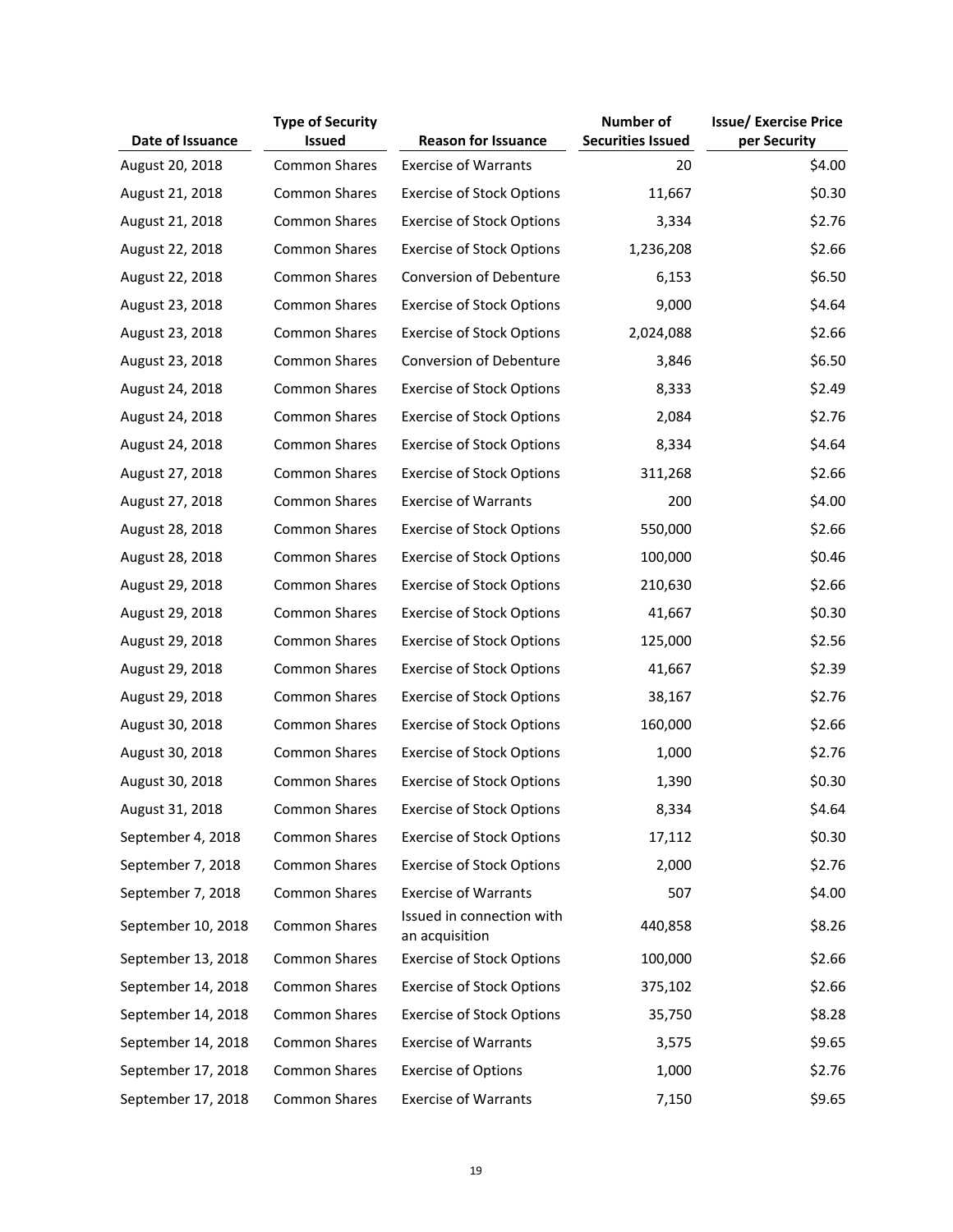|                    | <b>Type of Security</b> |                                  | <b>Number of</b>         | <b>Issue/ Exercise Price</b> |
|--------------------|-------------------------|----------------------------------|--------------------------|------------------------------|
| Date of Issuance   | <b>Issued</b>           | <b>Reason for Issuance</b>       | <b>Securities Issued</b> | per Security                 |
| September 19, 2018 | Common Shares           | <b>Exercise of Stock Options</b> | 5,000                    | \$7.95                       |
| September 19, 2018 | <b>Common Shares</b>    | <b>Exercise of Stock Options</b> | 2,000                    | \$2.76                       |
| September 19, 2018 | <b>Common Shares</b>    | <b>Exercise of Stock Options</b> | 28,600                   | \$8.28                       |
| September 19, 2018 | <b>Common Shares</b>    | <b>Exercise of Stock Options</b> | 30,000                   | \$2.66                       |
| September 19, 2018 | <b>Common Shares</b>    | <b>Exercise of Stock Options</b> | 7,167                    | \$4.64                       |
| September 19, 2018 | <b>Common Shares</b>    | <b>Exercise of Warrants</b>      | 1,000                    | \$4.00                       |
| September 19, 2018 | <b>Common Shares</b>    | <b>Exercise of Warrants</b>      | 23,952                   | \$9.65                       |
| September 20, 2018 | <b>Common Shares</b>    | <b>Exercise of Warrants</b>      | 99,563                   | \$6.50                       |
| September 20, 2018 | <b>Common Shares</b>    | <b>Exercise of Warrants</b>      | 1,900                    | \$4.00                       |
| September 20, 2018 | <b>Common Shares</b>    | Conversion of Debenture          | 2,000                    | \$6.50                       |
| September 20, 2018 | <b>Common Shares</b>    | <b>Exercise of Warrants</b>      | 7,771                    | \$9.37                       |
| September 20, 2018 | <b>Common Shares</b>    | <b>Exercise of Stock Options</b> | 81,268                   | \$2.66                       |
| September 20, 2018 | <b>Common Shares</b>    | <b>Exercise of Stock Options</b> | 250                      | \$4.64                       |
| September 21, 2018 | <b>Common Shares</b>    | <b>Exercise of Stock Options</b> | 6,000                    | \$7.10                       |
| September 21, 2018 | <b>Common Shares</b>    | <b>Exercise of Stock Options</b> | 3,333                    | \$7.95                       |
| September 21, 2018 | <b>Common Shares</b>    | <b>Exercise of Stock Options</b> | 1,120,572                | \$2.66                       |
| September 21, 2018 | <b>Common Shares</b>    | <b>Exercise of Stock Options</b> | 6,253                    | \$0.30                       |
| September 21, 2018 | <b>Common Shares</b>    | <b>Exercise of Stock Options</b> | 60,000                   | \$1.30                       |
| September 21, 2018 | <b>Common Shares</b>    | <b>Exercise of Warrants</b>      | 5,180                    | \$9.37                       |
| September 21, 2018 | <b>Common Shares</b>    | <b>Exercise of Warrants</b>      | 56,484                   | \$9.65                       |
| September 24, 2018 | <b>Common Shares</b>    | <b>Exercise of Stock Options</b> | 4,167                    | \$2.76                       |
| September 24, 2018 | <b>Common Shares</b>    | <b>Exercise of Warrants</b>      | 910                      | \$4.00                       |
| September 24, 2018 | <b>Common Shares</b>    | <b>Conversion of Debenture</b>   | 2,307                    | \$6.50                       |
| September 25, 2018 | <b>Common Shares</b>    | <b>Exercise of Stock Options</b> | 8,333                    | \$7.95                       |
| September 25, 2018 | <b>Common Shares</b>    | <b>Exercise of Stock Options</b> | 1,250                    | \$2.76                       |
| September 25, 2018 | <b>Common Shares</b>    | <b>Exercise of Warrants</b>      | 15                       | \$4.00                       |
| September 25, 2018 | <b>Common Shares</b>    | <b>Exercise of Warrants</b>      | 10,000                   | \$4.00                       |
| September 26, 2018 | <b>Common Shares</b>    | <b>Exercise of Stock Options</b> | 4,166                    | \$8.18                       |
| September 26, 2018 | <b>Common Shares</b>    | Conversion of Debenture          | 1,846                    | \$6.50                       |
| September 26, 2018 | <b>Common Shares</b>    | Conversion of Debenture          | 996                      | \$13.05                      |
| September 26, 2018 | <b>Common Shares</b>    | <b>Exercise of Warrants</b>      | 14,943                   | \$9.65                       |
| September 26, 2018 | <b>Common Shares</b>    | Conversion of Debenture          | 3,846                    | \$6.50                       |
| September 27, 2018 | <b>Common Shares</b>    | <b>Exercise of Warrants</b>      | 64,349                   | \$9.65                       |
| September 27, 2018 | Common Shares           | <b>Exercise of Stock Options</b> | 4,000                    | \$8.03                       |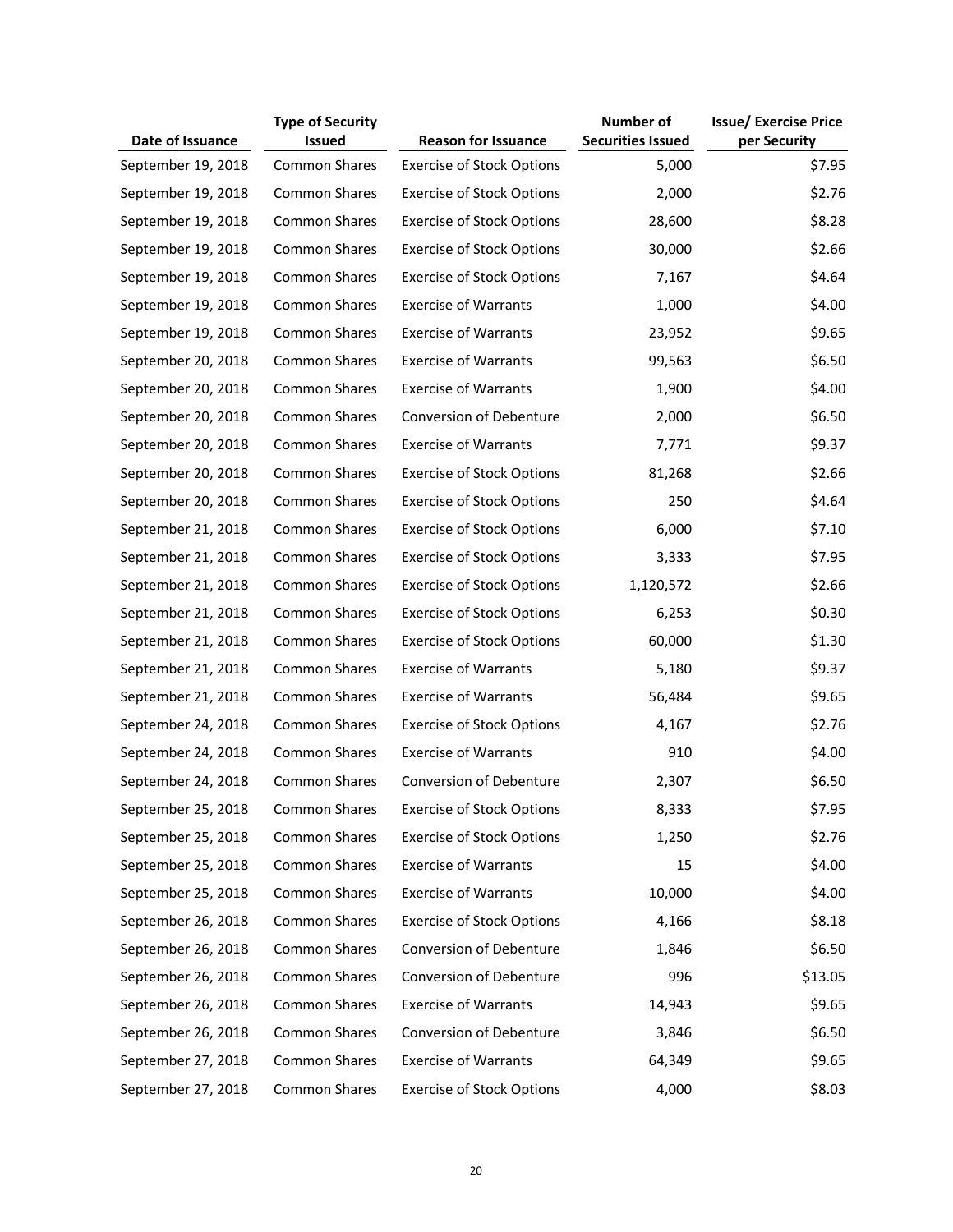|                    | <b>Type of Security</b> |                                  | Number of                | <b>Issue/ Exercise Price</b> |
|--------------------|-------------------------|----------------------------------|--------------------------|------------------------------|
| Date of Issuance   | <b>Issued</b>           | <b>Reason for Issuance</b>       | <b>Securities Issued</b> | per Security                 |
| September 27, 2018 | <b>Common Shares</b>    | <b>Exercise of Stock Options</b> | 12,500                   | \$4.64                       |
| September 27, 2018 | <b>Common Shares</b>    | <b>Exercise of Stock Options</b> | 26,750                   | \$7.03                       |
| September 28, 2018 | <b>Common Shares</b>    | <b>Exercise of Stock Options</b> | 622,533                  | \$2.66                       |
| September 28, 2018 | <b>Common Shares</b>    | <b>Exercise of Warrants</b>      | 5,180                    | \$9.37                       |
| September 28, 2018 | <b>Common Shares</b>    | <b>Exercise of Warrants</b>      | 5,898                    | \$9.65                       |
| September 28, 2018 | Common Shares           | Return to Treasury               | (3, 575)                 | \$9.65                       |
| October 1, 2018    | <b>Common Shares</b>    | <b>Exercise of Stock Options</b> | 15,000                   | \$4.64                       |
| October 1, 2018    | <b>Common Shares</b>    | Exercise of RSUs                 | 74,999                   | \$2.76                       |
| October 2, 2018    | <b>Common Shares</b>    | <b>Exercise of Warrants</b>      | 13,227                   | \$9.65                       |
| October 2, 2018    | <b>Common Shares</b>    | <b>Exercise of Stock Options</b> | 50,100                   | \$4.64                       |
| October 2, 2018    | <b>Common Shares</b>    | <b>Exercise of Stock Options</b> | 1,166                    | \$9.13                       |
| October 2, 2018    | <b>Common Shares</b>    | <b>Exercise of Stock Options</b> | 6,916                    | \$2.66                       |
| October 2, 2018    | <b>Common Shares</b>    | <b>Exercise of Stock Options</b> | 29,166                   | \$2.49                       |
| October 2, 2018    | Common Shares           | <b>Exercise of Stock Options</b> | 12,500                   | \$2.76                       |
| October 3, 2018    | <b>Common Shares</b>    | <b>Exercise of Warrants</b>      | 23,237                   | \$9.65                       |
| October 3, 2018    | <b>Common Shares</b>    | <b>Exercise of Stock Options</b> | 2,083                    | \$8.07                       |
| October 3, 2018    | <b>Common Shares</b>    | <b>Exercise of Stock Options</b> | 76,268                   | \$2.66                       |
| October 4, 2018    | <b>Common Shares</b>    | <b>Exercise of Warrants</b>      | 239                      | \$9.65                       |
| October 4, 2018    | <b>Common Shares</b>    | <b>Exercise of Stock Options</b> | 8,434                    | \$4.64                       |
| October 4, 2018    | <b>Common Shares</b>    | <b>Exercise of Warrants</b>      | 6,216                    | \$9.37                       |
| October 5, 2018    | <b>Common Shares</b>    | <b>Exercise of Stock Options</b> | 50,000                   | \$0.46                       |
| October 5, 2018    | <b>Common Shares</b>    | <b>Exercise of Stock Options</b> | 4,500                    | \$2.76                       |
| October 5, 2018    | <b>Common Shares</b>    | <b>Exercise of Warrants</b>      | 36,894                   | \$9.65                       |
| October 9, 2018    | <b>Common Shares</b>    | <b>Exercise of Stock Options</b> | 4,166                    | \$2.76                       |
| October 9, 2018    | <b>Common Shares</b>    | <b>Exercise of Warrants</b>      | 5,181                    | \$9.37                       |
| October 9, 2018    | <b>Common Shares</b>    | <b>Exercise of Warrants</b>      | 3,396                    | \$9.65                       |
| October 10, 2018   | <b>Common Shares</b>    | Exercise of RSUs                 | 541,666                  | \$2.76                       |
| October 10, 2018   | <b>Common Shares</b>    | <b>Exercise of Stock Options</b> | 2,000                    | \$1.30                       |
| October 10, 2018   | <b>Common Shares</b>    | <b>Conversion of Debenture</b>   | 3,065                    | \$13.05                      |
| October 10, 2018   | <b>Common Shares</b>    | Conversion of Debenture          | 4,615                    | \$6.50                       |
| October 10, 2018   | <b>Common Shares</b>    | <b>Exercise of Warrants</b>      | 893                      | \$9.65                       |
| October 11, 2018   | <b>Common Shares</b>    | <b>Exercise of Stock Options</b> | 50,000                   | \$1.30                       |
| October 11, 2018   | <b>Common Shares</b>    | <b>Exercise of Stock Options</b> | 75,000                   | \$9.60                       |
| October 11, 2018   | Common Shares           | <b>Exercise of Stock Options</b> | 4,333                    | \$8.03                       |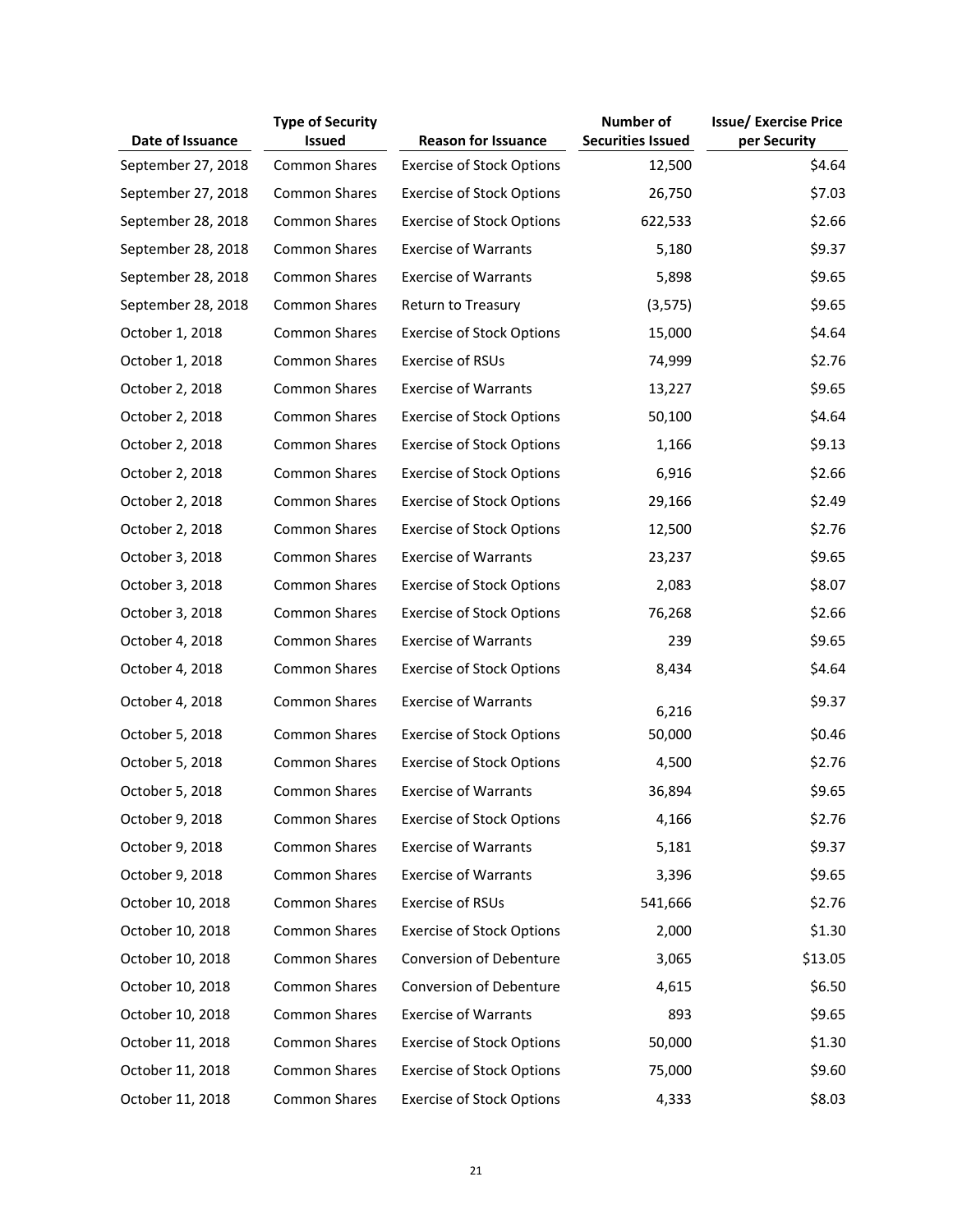|                  | <b>Type of Security</b> |                                  | <b>Number of</b>         | <b>Issue/ Exercise Price</b> |
|------------------|-------------------------|----------------------------------|--------------------------|------------------------------|
| Date of Issuance | <b>Issued</b>           | <b>Reason for Issuance</b>       | <b>Securities Issued</b> | per Security                 |
| October 11, 2018 | Common Shares           | <b>Exercise of Stock Options</b> | 2,083                    | \$2.76                       |
| October 11, 2018 | <b>Common Shares</b>    | <b>Exercise of Stock Options</b> | 4,166                    | \$7.20                       |
| October 11, 2018 | Common Shares           | <b>Exercise of Stock Options</b> | 2,500                    | \$4.64                       |
| October 11, 2018 | <b>Common Shares</b>    | Conversion of Debenture          | 7,846                    | \$6.50                       |
| October 12, 2018 | <b>Common Shares</b>    | Exercise of RSUs                 | 33,332                   | \$2.76                       |
| October 15, 2018 | Common Shares           | <b>Exercise of Stock Options</b> | 4,166                    | \$2.76                       |
| October 15, 2018 | <b>Common Shares</b>    | Conversion of Debenture          | 22,988                   | \$13.05                      |
| October 16, 2018 | <b>Common Shares</b>    | <b>Exercise of Stock Options</b> | 5,000                    | \$1.30                       |
| October 16, 2018 | Common Shares           | <b>Exercise of Stock Options</b> | 8,333                    | \$2.76                       |
| October 16, 2018 | <b>Common Shares</b>    | <b>Exercise of Stock Options</b> | 11,667                   | \$0.30                       |
| October 16, 2018 | <b>Common Shares</b>    | <b>Exercise of Stock Options</b> | 55,000                   | \$2.66                       |
| October 16, 2018 | <b>Common Shares</b>    | <b>Exercise of Warrants</b>      | 104                      | \$4.00                       |
| October 16, 2018 | <b>Common Shares</b>    | <b>Exercise of Warrants</b>      | 471                      | \$9.65                       |
| October 16, 2018 | <b>Common Shares</b>    | <b>Exercise of Warrants</b>      | 10,245                   | \$9.37                       |
| October 17, 2018 | <b>Common Shares</b>    | <b>Exercise of Warrants</b>      | 98,026                   | \$9.65                       |
| October 17, 2018 | <b>Common Shares</b>    | <b>Exercise of Warrants</b>      | 42,094                   | \$4.00                       |
| October 17, 2018 | <b>Common Shares</b>    | Conversion of Debenture          | 65,692                   | \$6.50                       |
| October 17, 2018 | <b>Common Shares</b>    | <b>Exercise of Stock Options</b> | 4,166                    | \$2.76                       |
| October 17, 2018 | <b>Common Shares</b>    | <b>Exercise of Stock Options</b> | 25,000                   | \$11.53                      |
| October 17, 2018 | <b>Common Shares</b>    | <b>Exercise of Stock Options</b> | 311,268                  | \$2.66                       |
| October 17, 2018 | Common Shares           | <b>Exercise of Stock Options</b> | 147,031                  | \$8.28                       |
| October 17, 2018 | <b>Common Shares</b>    | <b>Exercise of Stock Options</b> | 12,499                   | \$10.30                      |
| October 17, 2018 | Common Shares           | <b>Exercise of Stock Options</b> | 9,000                    | \$4.64                       |
| October 17, 2018 | Common Shares           | <b>Exercise of Stock Options</b> | 50,000                   | \$9.60                       |
| October 17, 2018 | <b>Common Shares</b>    | <b>Exercise of Stock Options</b> | 50,000                   | \$0.46                       |
| October 17, 2018 | <b>Common Shares</b>    | <b>Exercise of Stock Options</b> | 333                      | \$8.61                       |
| October 17, 2018 | <b>Common Shares</b>    | <b>Exercise of Stock Options</b> | 4,150                    | \$7.20                       |
| October 18, 2018 | <b>Common Shares</b>    | Conversion of Debenture          | 3,065                    | \$13.05                      |
| October 18, 2018 | <b>Common Shares</b>    | <b>Exercise of Stock Options</b> | 41,500                   | \$2.66                       |
| October 18, 2018 | <b>Common Shares</b>    | <b>Exercise of Stock Options</b> | 66,666                   | \$11.53                      |
| October 18, 2018 | Common Shares           | <b>Exercise of Stock Options</b> | 1,083                    | \$2.76                       |
| October 18, 2018 | <b>Common Shares</b>    | <b>Exercise of Stock Options</b> | 100,000                  | \$2.49                       |
| October 18, 2018 | <b>Common Shares</b>    | <b>Exercise of Stock Options</b> | 15,000                   | \$8.28                       |
| October 18, 2018 | <b>Common Shares</b>    | <b>Exercise of Stock Options</b> | 50,000                   | \$0.30                       |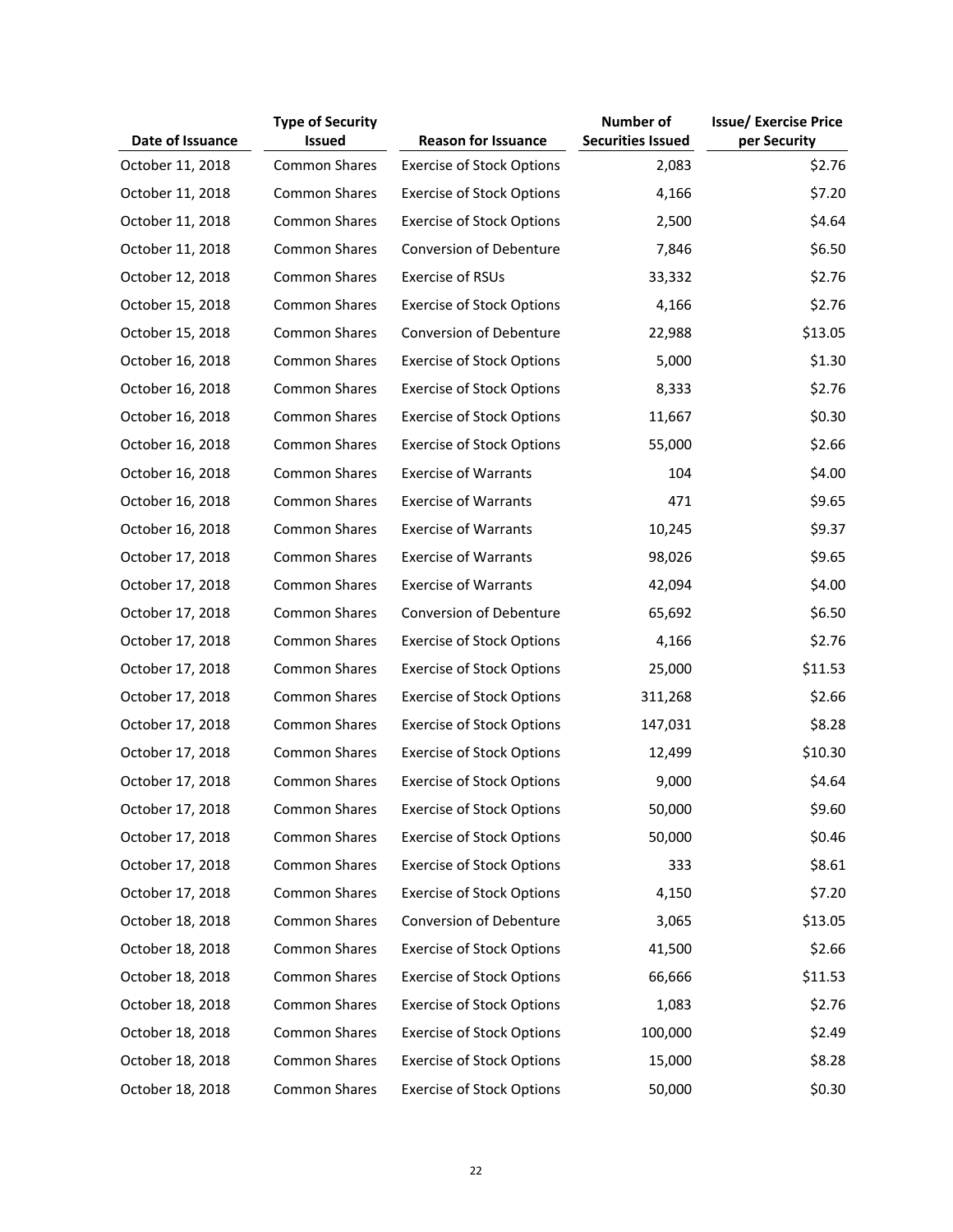|                   | <b>Type of Security</b> |                                                 | <b>Number of</b>         | <b>Issue/ Exercise Price</b> |
|-------------------|-------------------------|-------------------------------------------------|--------------------------|------------------------------|
| Date of Issuance  | <b>Issued</b>           | <b>Reason for Issuance</b>                      | <b>Securities Issued</b> | per Security                 |
| October 18, 2018  | <b>Common Shares</b>    | <b>Exercise of Stock Options</b>                | 2,500                    | \$4.64                       |
| October 18, 2018  | <b>Common Shares</b>    | <b>Exercise of Stock Options</b>                | 22,000                   | \$2.39                       |
| October 19, 2018  | <b>Common Shares</b>    | Conversion of Debenture                         | 30,769                   | \$6.50                       |
| October 19, 2018  | <b>Common Shares</b>    | <b>Exercise of Warrants</b>                     | 16,087                   | \$9.65                       |
| October 19, 2018  | Common Shares           | <b>Exercise of Stock Options</b>                | 24,000                   | \$4.64                       |
| October 19, 2018  | <b>Common Shares</b>    | <b>Exercise of Stock Options</b>                | 8,333                    | \$9.99                       |
| October 22, 2018  | <b>Common Shares</b>    | Exercise of RSUs                                | 16,666                   | \$2.76                       |
| October 22, 2018  | <b>Common Shares</b>    | <b>Exercise of Warrants</b>                     | 10,713                   | \$9.37                       |
| October 22, 2018  | <b>Common Shares</b>    | <b>Exercise of Warrants</b>                     | 1,398                    | \$4.00                       |
| October 22, 2018  | <b>Common Shares</b>    | Increase to shareholder<br>for fractional share | $\mathbf{1}$             | \$2.76                       |
| October 24, 2018  | <b>Common Shares</b>    | <b>Exercise of Warrants</b>                     | 11,102                   | \$9.37                       |
| October 25, 2018  | <b>Common Shares</b>    | <b>Exercise of Warrants</b>                     | 190                      | \$4.00                       |
| October 25, 2018  | <b>Common Shares</b>    | <b>Exercise of Stock Options</b>                | 10,833                   | \$2.76                       |
| October 26, 2018  | <b>Common Shares</b>    | <b>Exercise of Warrants</b>                     | 390                      | \$4.00                       |
| October 26, 2018  | <b>Common Shares</b>    | <b>Exercise of Warrants</b>                     | 9,740                    | \$9.37                       |
| October 29, 2018  | <b>Common Shares</b>    | <b>Exercise of Warrants</b>                     | 10,546                   | \$9.65                       |
| October 29, 2018  | <b>Common Shares</b>    | <b>Exercise of Warrants</b>                     | 15                       | \$4.00                       |
| October 29, 2018  | <b>Common Shares</b>    | <b>Exercise of Stock Options</b>                | 65,000                   | \$2.66                       |
| October 29, 2018  | Common Shares           | <b>Exercise of Stock Options</b>                | 2,000                    | \$2.76                       |
| October 30, 2018  | <b>Common Shares</b>    | <b>Exercise of Stock Options</b>                | 5                        | \$4.64                       |
| October 30, 2018  | <b>Common Shares</b>    | Conversion of Debenture                         | 3,076                    | \$6.50                       |
| October 31, 2018  | Common Shares           | <b>Exercise of Stock Options</b>                | 9,667                    | \$2.76                       |
| November 1, 2018  | <b>Common Shares</b>    | <b>Exercise of Stock Options</b>                | 6,666                    | \$2.39                       |
| November 1, 2018  | <b>Common Shares</b>    | <b>Exercise of Stock Options</b>                | 4,167                    | \$2.76                       |
| November 1, 2018  | <b>Common Shares</b>    | <b>Conversion of Debenture</b>                  | 3,065                    | \$13.05                      |
| November 1, 2018  | <b>Common Shares</b>    | Issued in connection with<br>an acquisition     | 610,023                  | \$8.79                       |
| November 7, 2018  | <b>Common Shares</b>    | <b>Exercise of Stock Options</b>                | 35,000                   | \$2.66                       |
| November 7, 2018  | <b>Common Shares</b>    | <b>Exercise of Stock Options</b>                | 28,600                   | \$8.28                       |
| November 15, 2018 | Common Shares           | Conversion of Debenture                         | 166,153                  | \$6.50                       |
| November 19, 2018 | <b>Common Shares</b>    | <b>Exercise of Stock Options</b>                | 62,500                   | \$2.56                       |
| November 19, 2018 | <b>Common Shares</b>    | <b>Exercise of Stock Options</b>                | 20,833                   | \$2.39                       |
| November 19, 2018 | <b>Common Shares</b>    | <b>Exercise of Stock Options</b>                | 14,583                   | \$2.76                       |
| November 19, 2018 | <b>Common Shares</b>    | Issued in connection with<br>an acquisition     | 217,917                  | \$8.02                       |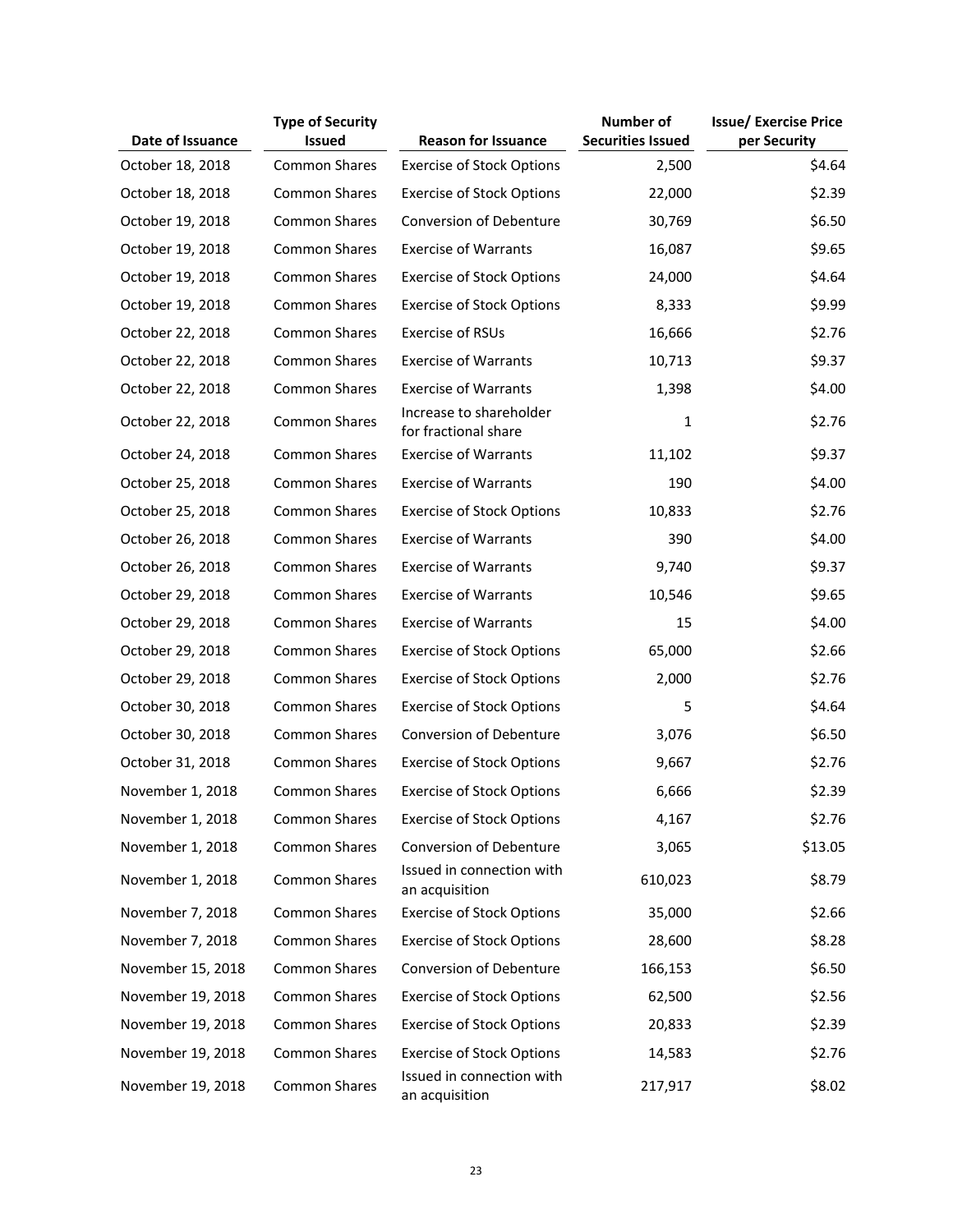|                   | <b>Type of Security</b> |                                             | <b>Number of</b>         | <b>Issue/ Exercise Price</b> |
|-------------------|-------------------------|---------------------------------------------|--------------------------|------------------------------|
| Date of Issuance  | <b>Issued</b>           | <b>Reason for Issuance</b>                  | <b>Securities Issued</b> | per Security                 |
| November 20, 2018 | <b>Common Shares</b>    | <b>Exercise of Stock Options</b>            | 10,725                   | \$4.79                       |
| November 22, 2018 | <b>Common Shares</b>    | <b>Exercise of Stock Options</b>            | 11,666                   | \$2.76                       |
| November 22, 2018 | <b>Common Shares</b>    | Issued in connection with<br>an acquisition | 31,904,668               | \$8.00                       |
| November 26, 2018 | <b>Common Shares</b>    | <b>Exercise of Stock Options</b>            | 26,812                   | \$4.79                       |
| November 26, 2018 | <b>Common Shares</b>    | <b>Exercise of Stock Options</b>            | 129,594                  | \$2.66                       |
| November 26, 2018 | <b>Common Shares</b>    | Issued in connection with<br>an acquisition | 143,560                  | \$7.51                       |
| November 27, 2018 | <b>Common Shares</b>    | <b>Exercise of Stock Options</b>            | 6,667                    | \$2.76                       |
| November 27, 2018 | <b>Common Shares</b>    | <b>Exercise of Stock Options</b>            | 62,500                   | \$2.49                       |
| November 28, 2018 | <b>Common Shares</b>    | <b>Exercise of Stock Options</b>            | 3,458                    | \$2.66                       |
| November 29, 2018 | <b>Common Shares</b>    | <b>Exercise of Stock Options</b>            | 5,725                    | \$4.79                       |
| November 29, 2018 | <b>Common Shares</b>    | <b>Exercise of Stock Options</b>            | 3,750                    | \$2.76                       |
| December 11, 2018 | <b>Common Shares</b>    | <b>Exercise of Stock Options</b>            | 10,000                   | \$2.66                       |
| December 11, 2018 | <b>Common Shares</b>    | <b>Exercise of Stock Options</b>            | 3,000                    | \$0.34                       |
| December 12, 2018 | <b>Common Shares</b>    | <b>Exercise of Stock Options</b>            | 2,234                    | \$4.79                       |
| December 13, 2018 | <b>Common Shares</b>    | <b>Exercise of Stock Options</b>            | 51,878                   | \$2.66                       |
| December 13, 2018 | <b>Common Shares</b>    | <b>Exercise of Stock Options</b>            | 3,500                    | \$4.64                       |
| December 13, 2018 | <b>Common Shares</b>    | <b>Exercise of Stock Options</b>            | 2,234                    | \$4.79                       |
| December 14, 2018 | Common Shares           | <b>Exercise of Stock Options</b>            | 25,939                   | \$2.66                       |
| December 20, 2018 | <b>Common Shares</b>    | <b>Exercise of Stock Options</b>            | 2,000                    | \$4.64                       |
| December 24, 2018 | Common Shares           | <b>Exercise of Stock Options</b>            | 31,666                   | \$2.39                       |
| December 27, 2018 | <b>Common Shares</b>    | <b>Exercise of Stock Options</b>            | 25,938                   | \$2.66                       |
| December 27, 2018 | <b>Common Shares</b>    | <b>Exercise of Stock Options</b>            | 16,668                   | \$0.30                       |
| December 31, 2018 | <b>Common Shares</b>    | <b>Exercise of Stock Options</b>            | 2,999                    | \$2.76                       |
| January 7, 2019   | Common Shares           | <b>Exercise of Stock Options</b>            | 200                      | \$2.76                       |
| January 8, 2019   | Common Shares           | <b>Exercise of RSUs</b>                     | 8,859                    | \$9.03                       |
| January 8, 2019   | Common Shares           | Exercise of RSUs                            | 16,666                   | \$2.76                       |
| January 9, 2019   | Common Shares           | <b>Exercise of Stock Options</b>            | 6,250                    | \$2.76                       |
| January 9, 2019   | <b>Common Shares</b>    | <b>Exercise of Stock Options</b>            | 64,847                   | \$2.66                       |
| January 11, 2019  | <b>Common Shares</b>    | <b>Exercise of Stock Options</b>            | 2,083                    | \$2.76                       |
| January 14, 2019  | <b>Common Shares</b>    | <b>Exercise of Stock Options</b>            | 5,000                    | \$4.79                       |
| January 15, 2019  | Common Shares           | <b>Exercise of Stock Options</b>            | 4,467                    | \$4.79                       |
| January 15, 2019  | <b>Common Shares</b>    | <b>Exercise of Stock Options</b>            | 49,500                   | \$2.66                       |
| January 16, 2019  | Common Shares           | <b>Exercise of Stock Options</b>            | 6,703                    | \$4.79                       |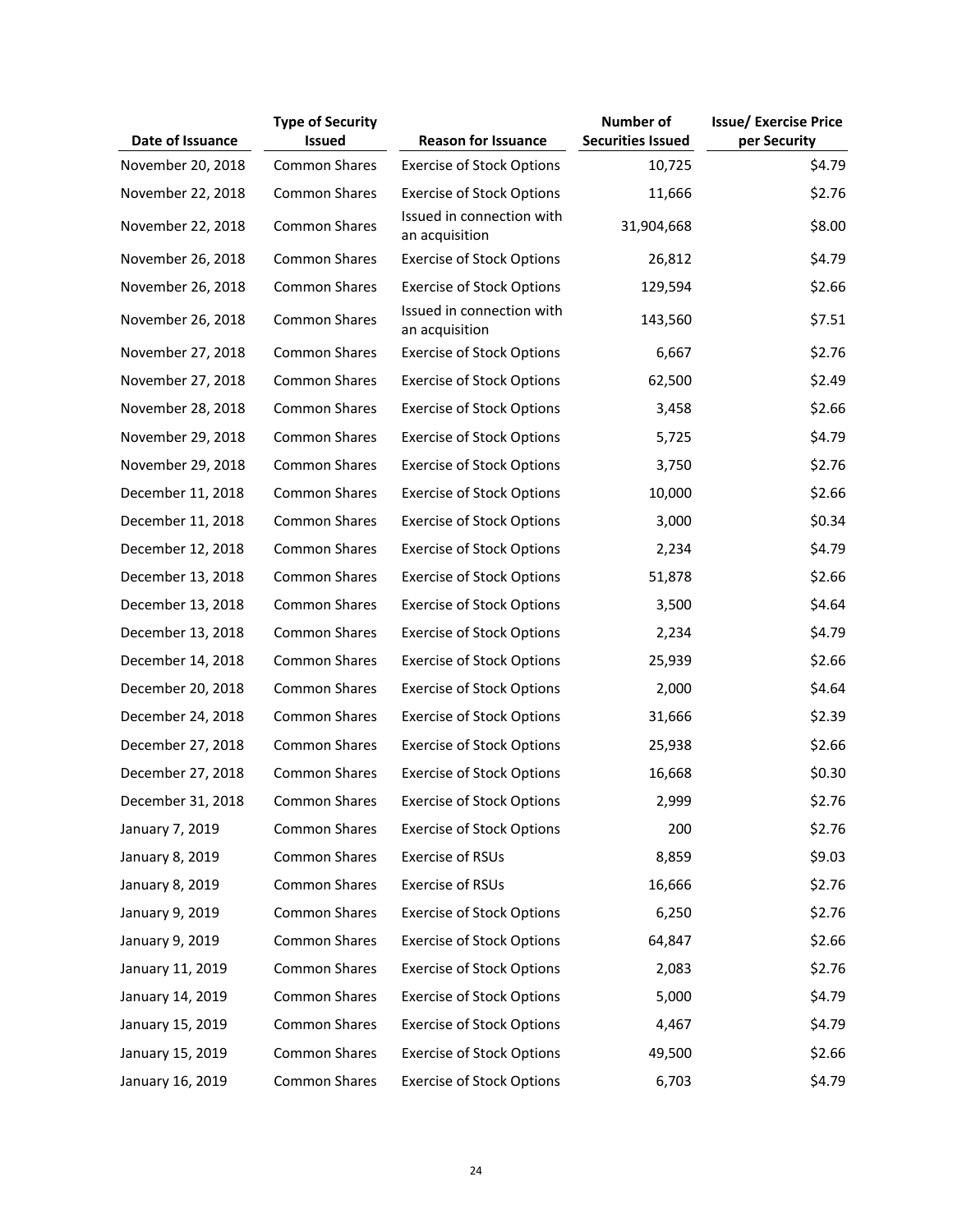|                  | <b>Type of Security</b> |                                  | <b>Number of</b>         | <b>Issue/ Exercise Price</b> |
|------------------|-------------------------|----------------------------------|--------------------------|------------------------------|
| Date of Issuance | <b>Issued</b>           | <b>Reason for Issuance</b>       | <b>Securities Issued</b> | per Security                 |
| January 16, 2019 | Common Shares           | <b>Exercise of Stock Options</b> | 64,847                   | \$2.66                       |
| January 16, 2019 | Common Shares           | <b>Exercise of Stock Options</b> | 6,250                    | \$2.76                       |
| January 16, 2019 | Common Shares           | <b>Exercise of Stock Options</b> | 8,333                    | \$8.02                       |
| January 16, 2019 | Common Shares           | <b>Exercise of Stock Options</b> | 4,166                    | \$4.64                       |
| January 17, 2019 | <b>Common Shares</b>    | <b>Exercise of Stock Options</b> | 41,666                   | \$8.10                       |
| January 17, 2019 | <b>Common Shares</b>    | <b>Exercise of Stock Options</b> | 13,834                   | \$2.66                       |
| January 17, 2019 | <b>Common Shares</b>    | <b>Exercise of Stock Options</b> | 10,000                   | \$4.64                       |
| January 18, 2019 | Common Shares           | <b>Exercise of Stock Options</b> | 6,000                    | \$4.79                       |
| January 18, 2019 | Common Shares           | <b>Exercise of Stock Options</b> | 4,167                    | \$2.76                       |
| January 21, 2019 | Common Shares           | <b>Exercise of Stock Options</b> | 6,667                    | \$2.39                       |
| January 21, 2019 | Common Shares           | <b>Exercise of Stock Options</b> | 2,083                    | \$2.76                       |
| January 21, 2019 | Common Shares           | <b>Exercise of Stock Options</b> | 100                      | \$4.00                       |
| January 22, 2019 | <b>Common Shares</b>    | <b>Exercise of Stock Options</b> | 16,000                   | \$2.66                       |
| January 22, 2019 | <b>Common Shares</b>    | <b>Exercise of Stock Options</b> | 10,000                   | \$9.07                       |
| January 23, 2019 | <b>Common Shares</b>    | <b>Exercise of Warrants</b>      | 25                       | \$4.00                       |
| January 25, 2019 | <b>Common Shares</b>    | <b>Exercise of Warrants</b>      | 2,423                    | \$6.94                       |
| January 28, 2019 | Common Shares           | <b>Exercise of Stock Options</b> | 5,600                    | \$2.76                       |
| January 29, 2019 | <b>Common Shares</b>    | <b>Exercise of Stock Options</b> | 110,408                  | \$2.66                       |
| January 29, 2019 | Common Shares           | <b>Exercise of Stock Options</b> | 4,000                    | \$5.45                       |
| January 29, 2019 | Common Shares           | <b>Exercise of Stock Options</b> | 2,000                    | \$4.64                       |
| January 29, 2019 | Common Shares           | <b>Exercise of Stock Options</b> | 3,352                    | \$4.79                       |
| January 29, 2019 | Common Shares           | <b>Exercise of Stock Options</b> | 4,167                    | \$2.76                       |
| January 29, 2019 | <b>Common Shares</b>    | <b>Exercise of Warrants</b>      | 230                      | \$4.00                       |
| January 30, 2019 | Common Shares           | <b>Exercise of Stock Options</b> | 1,000                    | \$5.45                       |
| January 30, 2019 | <b>Common Shares</b>    | <b>Exercise of Stock Options</b> | 6,918                    | \$2.66                       |
| January 30, 2019 | <b>Common Shares</b>    | <b>Exercise of Stock Options</b> | 3,352                    | \$4.79                       |
| January 31, 2019 | <b>Common Shares</b>    | <b>Exercise of Stock Options</b> | 4,200                    | \$2.39                       |
| January 31, 2019 | <b>Common Shares</b>    | <b>Exercise of Stock Options</b> | 6,916                    | \$2.66                       |
| February 1, 2019 | <b>Common Shares</b>    | <b>Exercise of Stock Options</b> | 1,000                    | \$5.45                       |
| February 1, 2019 | <b>Common Shares</b>    | <b>Exercise of Stock Options</b> | 4,000                    | \$1.30                       |
| February 1, 2019 | <b>Common Shares</b>    | <b>Exercise of Stock Options</b> | 1,080                    | \$6.94                       |
| February 4, 2019 | <b>Common Shares</b>    | <b>Exercise of Stock Options</b> | 1,000                    | \$5.45                       |
| February 4, 2019 | <b>Common Shares</b>    | <b>Exercise of Stock Options</b> | 2,234                    | \$4.79                       |
| February 5, 2019 | Common Shares           | <b>Exercise of Stock Options</b> | 16,918                   | \$2.66                       |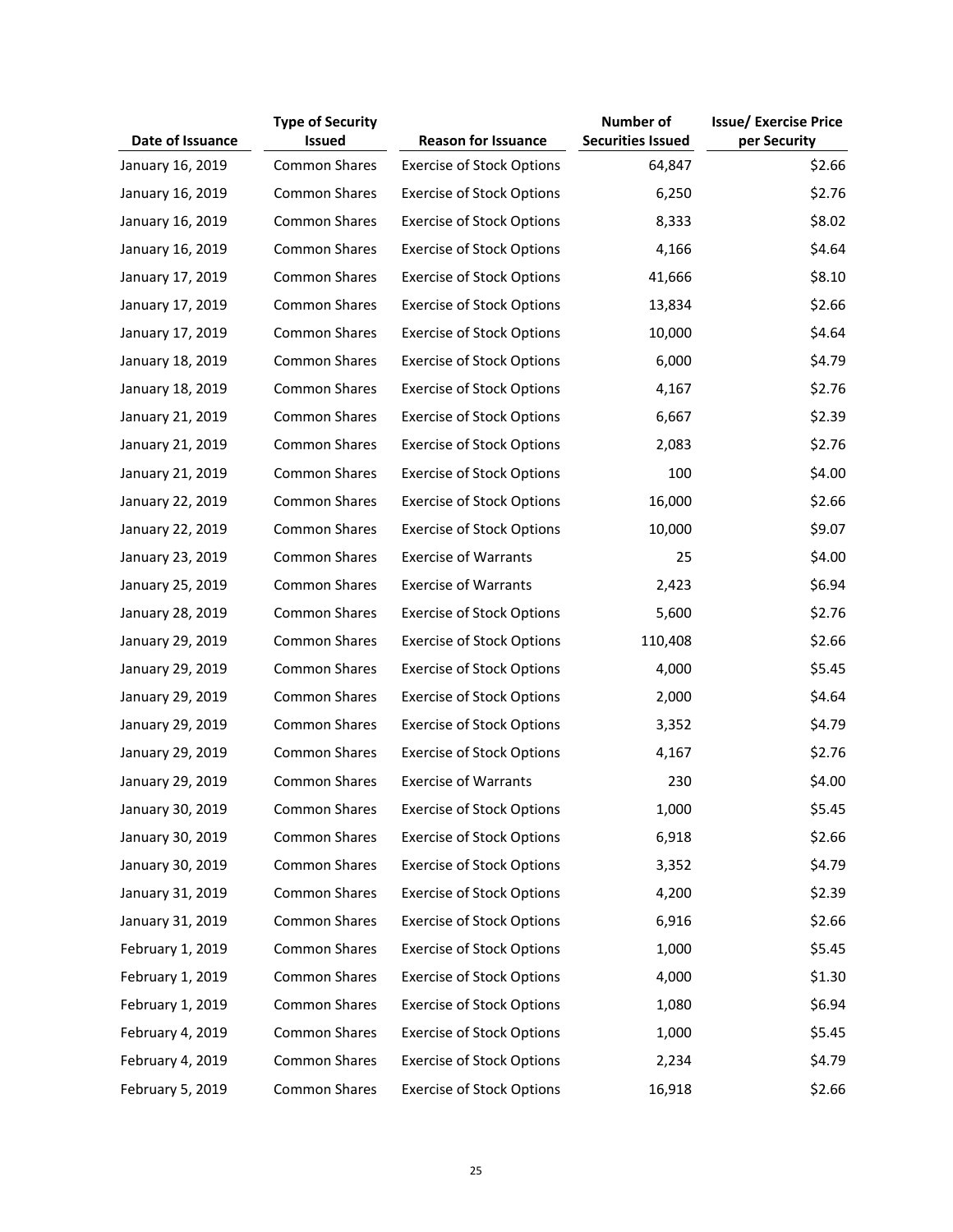|                   | <b>Type of Security</b> |                                  | <b>Number of</b>         | <b>Issue/ Exercise Price</b> |
|-------------------|-------------------------|----------------------------------|--------------------------|------------------------------|
| Date of Issuance  | <b>Issued</b>           | <b>Reason for Issuance</b>       | <b>Securities Issued</b> | per Security                 |
| February 5, 2019  | <b>Common Shares</b>    | <b>Exercise of Stock Options</b> | 1,000                    | \$5.45                       |
| February 5, 2019  | <b>Common Shares</b>    | <b>Exercise of Stock Options</b> | 12,500                   | \$8.71                       |
| February 5, 2019  | <b>Common Shares</b>    | <b>Exercise of Stock Options</b> | 2,500                    | \$4.64                       |
| February 5, 2019  | Common Shares           | <b>Exercise of Warrants</b>      | 1,000                    | \$4.00                       |
| February 6, 2019  | Common Shares           | <b>Exercise of Stock Options</b> | 36,666                   | \$2.76                       |
| February 6, 2019  | <b>Common Shares</b>    | <b>Exercise of Stock Options</b> | 20,556                   | \$8.28                       |
| February 6, 2019  | Common Shares           | <b>Exercise of Stock Options</b> | 7,353                    | \$4.79                       |
| February 6, 2019  | <b>Common Shares</b>    | <b>Exercise of Stock Options</b> | 134,141                  | \$2.66                       |
| February 6, 2019  | Common Shares           | <b>Exercise of Stock Options</b> | 5,000                    | \$2.56                       |
| February 6, 2019  | <b>Common Shares</b>    | <b>Exercise of Stock Options</b> | 19,756                   | \$4.64                       |
| February 6, 2019  | <b>Common Shares</b>    | <b>Exercise of Stock Options</b> | 52,500                   | \$2.49                       |
| February 7, 2019  | <b>Common Shares</b>    | <b>Exercise of Warrants</b>      | 1,001                    | \$9.65                       |
| February 7, 2019  | <b>Common Shares</b>    | <b>Exercise of Stock Options</b> | 4,166                    | \$6.09                       |
| February 7, 2019  | <b>Common Shares</b>    | <b>Exercise of Stock Options</b> | 6,253                    | \$0.30                       |
| February 7, 2019  | <b>Common Shares</b>    | <b>Exercise of Stock Options</b> | 10,000                   | \$4.64                       |
| February 7, 2019  | <b>Common Shares</b>    | <b>Exercise of Stock Options</b> | 2,733                    | \$2.76                       |
| February 8, 2019  | <b>Common Shares</b>    | <b>Exercise of Stock Options</b> | 35,000                   | \$5.45                       |
| February 11, 2019 | <b>Common Shares</b>    | <b>Exercise of Stock Options</b> | 6,088                    | \$4.79                       |
| February 11, 2019 | <b>Common Shares</b>    | <b>Exercise of Stock Options</b> | 50,000                   | \$1.30                       |
| February 11, 2019 | <b>Common Shares</b>    | <b>Exercise of Stock Options</b> | 10,416                   | \$2.76                       |
| February 11, 2019 | <b>Common Shares</b>    | <b>Exercise of Stock Options</b> | 6,250                    | \$8.93                       |
| February 11, 2019 | <b>Common Shares</b>    | <b>Exercise of Stock Options</b> | 145,633                  | \$2.66                       |
| February 12, 2019 | <b>Common Shares</b>    | <b>Exercise of Stock Options</b> | 3,860                    | \$5.45                       |
| February 12, 2019 | <b>Common Shares</b>    | <b>Exercise of Stock Options</b> | 54,825                   | \$2.66                       |
| February 13, 2019 | <b>Common Shares</b>    | <b>Exercise of Warrants</b>      | 30                       | \$4.00                       |
| February 13, 2019 | <b>Common Shares</b>    | <b>Exercise of Warrants</b>      | 1,080                    | \$6.94                       |
| February 14, 2019 | <b>Common Shares</b>    | <b>Exercise of Stock Options</b> | 27,500                   | \$2.56                       |
| February 14, 2019 | <b>Common Shares</b>    | <b>Exercise of Stock Options</b> | 6,666                    | \$2.76                       |
| February 15, 2019 | <b>Common Shares</b>    | <b>Exercise of Stock Options</b> | 4,167                    | \$4.64                       |
| February 19, 2019 | <b>Common Shares</b>    | <b>Exercise of Stock Options</b> | 1,500                    | \$1.30                       |
| February 20, 2019 | <b>Common Shares</b>    | <b>Exercise of Stock Options</b> | 6,450                    | \$5.45                       |
| February 21, 2019 | <b>Common Shares</b>    | <b>Exercise of Stock Options</b> | 4,734                    | \$5.45                       |
| February 21, 2019 | <b>Common Shares</b>    | <b>Exercise of Stock Options</b> | 10,000                   | \$4.79                       |
| February 21, 2019 | Common Shares           | <b>Exercise of Stock Options</b> | 16,666                   | \$7.68                       |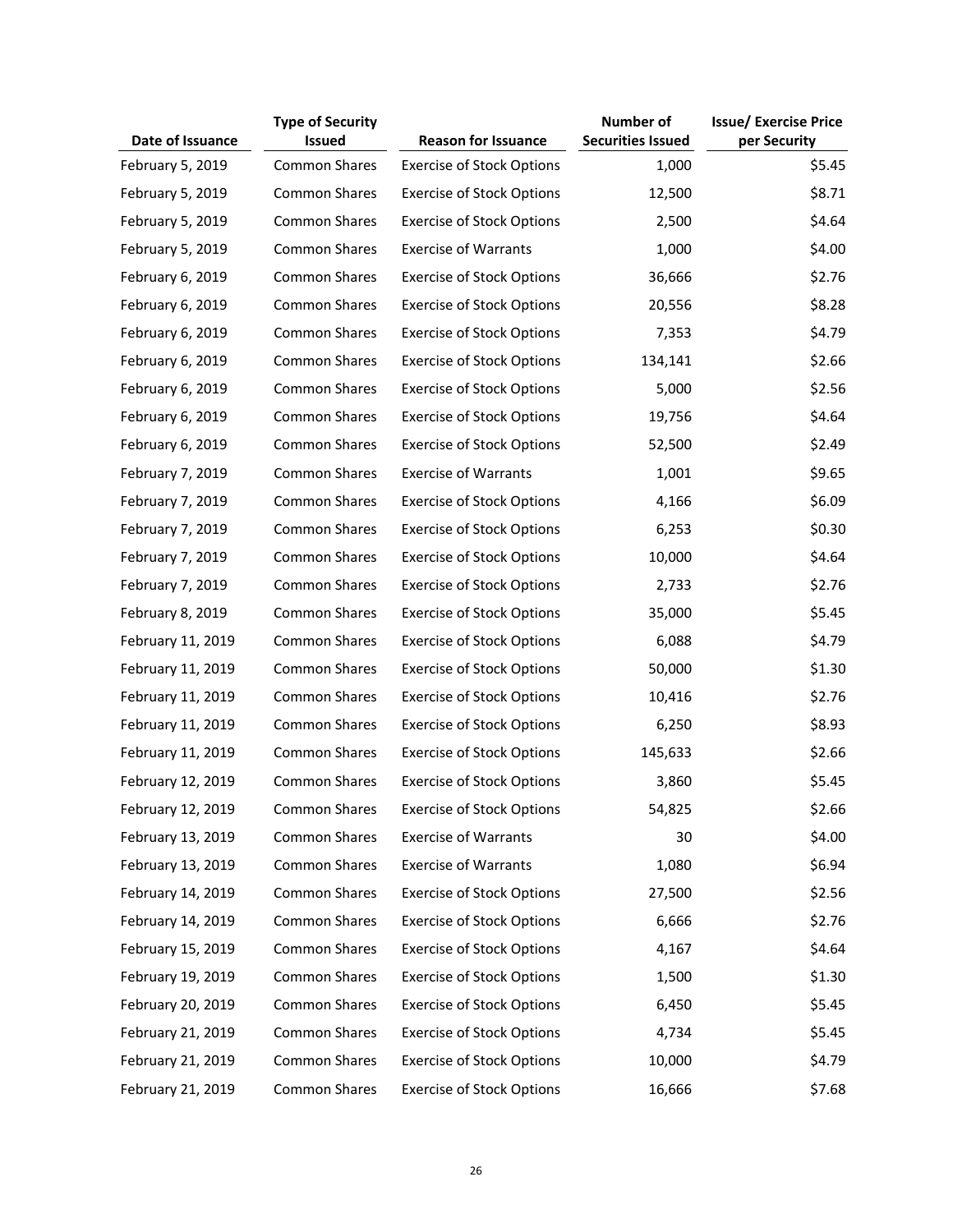|                   | <b>Type of Security</b> |                                            | <b>Number of</b>         | <b>Issue/ Exercise Price</b> |
|-------------------|-------------------------|--------------------------------------------|--------------------------|------------------------------|
| Date of Issuance  | <b>Issued</b>           | <b>Reason for Issuance</b>                 | <b>Securities Issued</b> | per Security                 |
| February 22, 2019 | <b>Common Shares</b>    | <b>Exercise of Stock Options</b>           | 3,500                    | \$5.45                       |
| February 22, 2019 | <b>Common Shares</b>    | <b>Exercise of Stock Options</b>           | 16,666                   | \$8.98                       |
| February 25, 2019 | <b>Common Shares</b>    | <b>Exercise of Stock Options</b>           | 1,000                    | \$5.45                       |
| February 26, 2019 | <b>Common Shares</b>    | <b>Exercise of Stock Options</b>           | 1,000                    | \$5.45                       |
| February 26, 2019 | <b>Common Shares</b>    | <b>Exercise of Stock Options</b>           | 8,704                    | \$2.66                       |
| February 27, 2019 | <b>Common Shares</b>    | <b>Exercise of Stock Options</b>           | 5,900                    | \$5.45                       |
| February 27, 2019 | <b>Common Shares</b>    | <b>Exercise of Stock Options</b>           | 2,750                    | \$2.76                       |
| February 28, 2019 | <b>Common Shares</b>    | <b>Exercise of Stock Options</b>           | 19,647                   | \$5.45                       |
| February 28, 2019 | <b>Common Shares</b>    | <b>Exercise of Stock Options</b>           | 30,243                   | \$4.64                       |
| February 28, 2019 | <b>Common Shares</b>    | <b>Exercise of Stock Options</b>           | 20,832                   | \$2.76                       |
| March 1, 2019     | Common Shares           | <b>Exercise of Stock Options</b>           | 3,000                    | \$7.96                       |
| March 1, 2019     | <b>Common Shares</b>    | Shares issued for an<br>acquisition        | 13,667,933               | \$9.72                       |
| March 1, 2019     | Common Shares           | <b>Exercise of Stock Options</b>           | 20,000                   | \$8.54                       |
| March 4, 2019     | <b>Common Shares</b>    | <b>Exercise of Stock Options</b>           | 18,750                   | \$7.96                       |
| March 4, 2019     | <b>Common Shares</b>    | <b>Exercise of Stock Options</b>           | 1,341                    | \$8.54                       |
| March 4, 2019     | <b>Common Shares</b>    | <b>Exercise of Warrants</b>                | 705                      | \$4.00                       |
| March 7, 2019     | <b>Common Shares</b>    | <b>Exercise of Stock Options</b>           | 4,117                    | \$4.79                       |
| March 7, 2019     | <b>Common Shares</b>    | <b>Exercise of Stock Options</b>           | 7,000                    | \$9.03                       |
| March 7, 2019     | <b>Common Shares</b>    | <b>Exercise of Stock Options</b>           | 78,938                   | \$2.66                       |
| March 7, 2019     | <b>Common Shares</b>    | <b>Exercise of Stock Options</b>           | 6,250                    | \$8.93                       |
| March 7, 2019     | <b>Common Shares</b>    | <b>Exercise of Stock Options</b>           | 5,000                    | \$1.30                       |
| March 7, 2019     | <b>Common Shares</b>    | <b>Exercise of Stock Options</b>           | 12,500                   | \$7.10                       |
| March 8, 2019     | Common Shares           | <b>Exercise of Stock Options</b>           | 8,000                    | \$2.56                       |
| March 8, 2019     | <b>Common Shares</b>    | <b>Exercise of Stock Options</b>           | 10,725                   | \$5.45                       |
| March 8, 2019     | Common Shares           | <b>Exercise of Stock Options</b>           | 4,000                    | \$2.66                       |
| March 8, 2019     | <b>Common Shares</b>    | <b>Exercise of Stock Options</b>           | 5,000                    | \$4.64                       |
| March 8, 2019     | Common Shares           | <b>Exercise of Warrants</b>                | 70                       | \$4.00                       |
| March 13, 2019    | <b>Common Shares</b>    | <b>Exercise of Stock Options</b>           | 1,500                    | \$7.03                       |
| March 13, 2019    | Common Shares           | Exercise of<br><b>Compensation Options</b> | 149                      | \$4.63                       |
| March 13, 2019    | <b>Common Shares</b>    | <b>Exercise of Warrants</b>                | 7,364                    | \$9.65                       |
| March 14, 2019    | <b>Common Shares</b>    | <b>Exercise of Stock Options</b>           | 5,000                    | \$2.66                       |
| March 14, 2019    | <b>Common Shares</b>    | <b>Exercise of Stock Options</b>           | 14,000                   | \$8.71                       |
| March 14, 2019    | <b>Common Shares</b>    | <b>Exercise of Warrants</b>                | 35,000                   | \$4.00                       |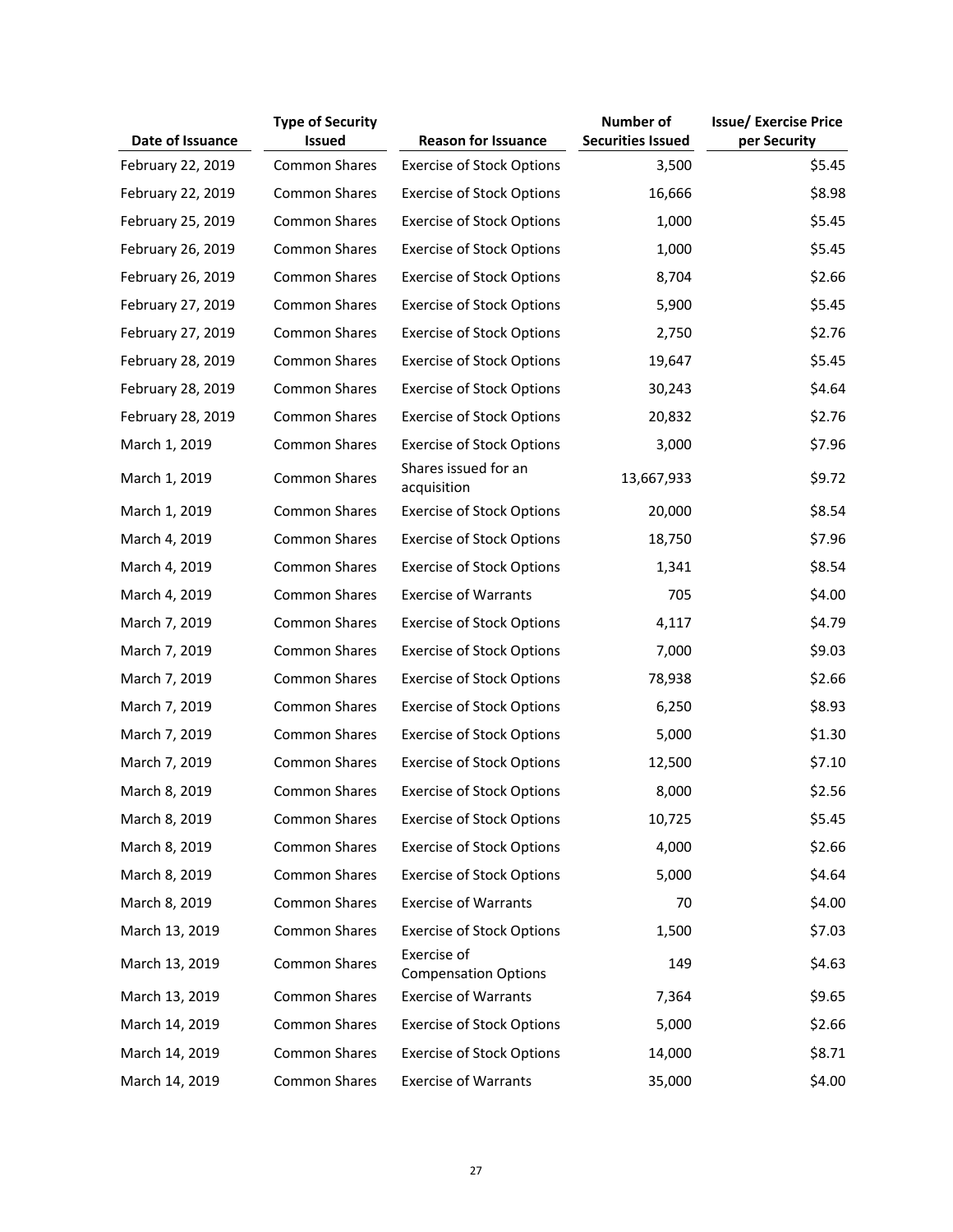|                  | <b>Type of Security</b> |                                     | Number of                | <b>Issue/ Exercise Price</b> |
|------------------|-------------------------|-------------------------------------|--------------------------|------------------------------|
| Date of Issuance | <b>Issued</b>           | <b>Reason for Issuance</b>          | <b>Securities Issued</b> | per Security                 |
| March 14, 2019   | <b>Common Shares</b>    | <b>Exercise of Warrants</b>         | 42,900                   | \$9.65                       |
| March 15, 2019   | <b>Common Shares</b>    | <b>Exercise of Stock Options</b>    | 28,500                   | \$4.64                       |
| March 15, 2019   | <b>Common Shares</b>    | <b>Exercise of Stock Options</b>    | 10,000                   | \$7.95                       |
| March 15, 2019   | Common Shares           | <b>Exercise of Stock Options</b>    | 400                      | \$4.79                       |
| March 15, 2019   | <b>Common Shares</b>    | <b>Exercise of Stock Options</b>    | 5,000                    | \$8.18                       |
| March 15, 2019   | <b>Common Shares</b>    | <b>Exercise of Stock Options</b>    | 15,000                   | \$7.96                       |
| March 15, 2019   | <b>Common Shares</b>    | <b>Exercise of Stock Options</b>    | 28,600                   | \$8.28                       |
| March 15, 2019   | <b>Common Shares</b>    | <b>Exercise of Stock Options</b>    | 16,500                   | \$8.03                       |
| March 15, 2019   | <b>Common Shares</b>    | <b>Exercise of Stock Options</b>    | 2,000                    | \$5.45                       |
| March 15, 2019   | <b>Common Shares</b>    | <b>Exercise of Stock Options</b>    | 20,062                   | \$2.66                       |
| March 15, 2019   | <b>Common Shares</b>    | <b>Exercise of Stock Options</b>    | 333                      | \$8.61                       |
| March 15, 2019   | <b>Common Shares</b>    | <b>Exercise of Stock Options</b>    | 600                      | \$4.00                       |
| March 18, 2019   | <b>Common Shares</b>    | <b>Exercise of Stock Options</b>    | 12,448                   | \$2.66                       |
| March 18, 2019   | <b>Common Shares</b>    | <b>Exercise of Stock Options</b>    | 5,000                    | \$9.07                       |
| March 19, 2019   | <b>Common Shares</b>    | <b>Exercise of Warrants</b>         | 47,600                   | \$4.00                       |
| March 19, 2019   | <b>Common Shares</b>    | <b>Exercise of Stock Options</b>    | 10,000                   | \$10.22                      |
| March 19, 2019   | <b>Common Shares</b>    | <b>Exercise of Stock Options</b>    | 26,666                   | \$11.53                      |
| March 19, 2019   | <b>Common Shares</b>    | <b>Exercise of Stock Options</b>    | 24,583                   | \$5.45                       |
| March 19, 2019   | <b>Common Shares</b>    | <b>Exercise of Stock Options</b>    | 6,667                    | \$9.56                       |
| March 19, 2019   | <b>Common Shares</b>    | <b>Exercise of Stock Options</b>    | 16,666                   | \$6.81                       |
| March 19, 2019   | <b>Common Shares</b>    | <b>Exercise of Stock Options</b>    | 2,000                    | \$8.07                       |
| March 19, 2019   | <b>Common Shares</b>    | <b>Exercise of Stock Options</b>    | 4,583                    | \$2.76                       |
| March 19, 2019   | <b>Common Shares</b>    | <b>Exercise of Stock Options</b>    | 25,000                   | \$9.60                       |
| March 19, 2019   | <b>Common Shares</b>    | <b>Exercise of Stock Options</b>    | 12,000                   | \$4.64                       |
| March 19, 2019   | <b>Common Shares</b>    | <b>Exercise of Stock Options</b>    | 33,333                   | \$12.24                      |
| March 19, 2019   | <b>Common Shares</b>    | <b>Exercise of Warrants</b>         | 4,290                    | \$9.65                       |
| March 19, 2019   | <b>Common Shares</b>    | Shares issued for an<br>Acquisition | 25,809                   | \$9.69                       |
| March 20, 2019   | <b>Common Shares</b>    | <b>Exercise of Warrants</b>         | 36,110                   | \$4.00                       |
| March 20, 2019   | <b>Common Shares</b>    | <b>Exercise of Stock Options</b>    | 500                      | \$4.79                       |
| March 20, 2019   | <b>Common Shares</b>    | <b>Exercise of Stock Options</b>    | 16,667                   | \$7.95                       |
| March 20, 2019   | <b>Common Shares</b>    | <b>Exercise of Stock Options</b>    | 3,900                    | \$9.03                       |
| March 20, 2019   | <b>Common Shares</b>    | <b>Exercise of Stock Options</b>    | 5,000                    | \$11.53                      |
| March 20, 2019   | <b>Common Shares</b>    | <b>Exercise of Stock Options</b>    | 20,750                   | \$8.28                       |
| March 20, 2019   | Common Shares           | <b>Exercise of Stock Options</b>    | 900                      | \$5.45                       |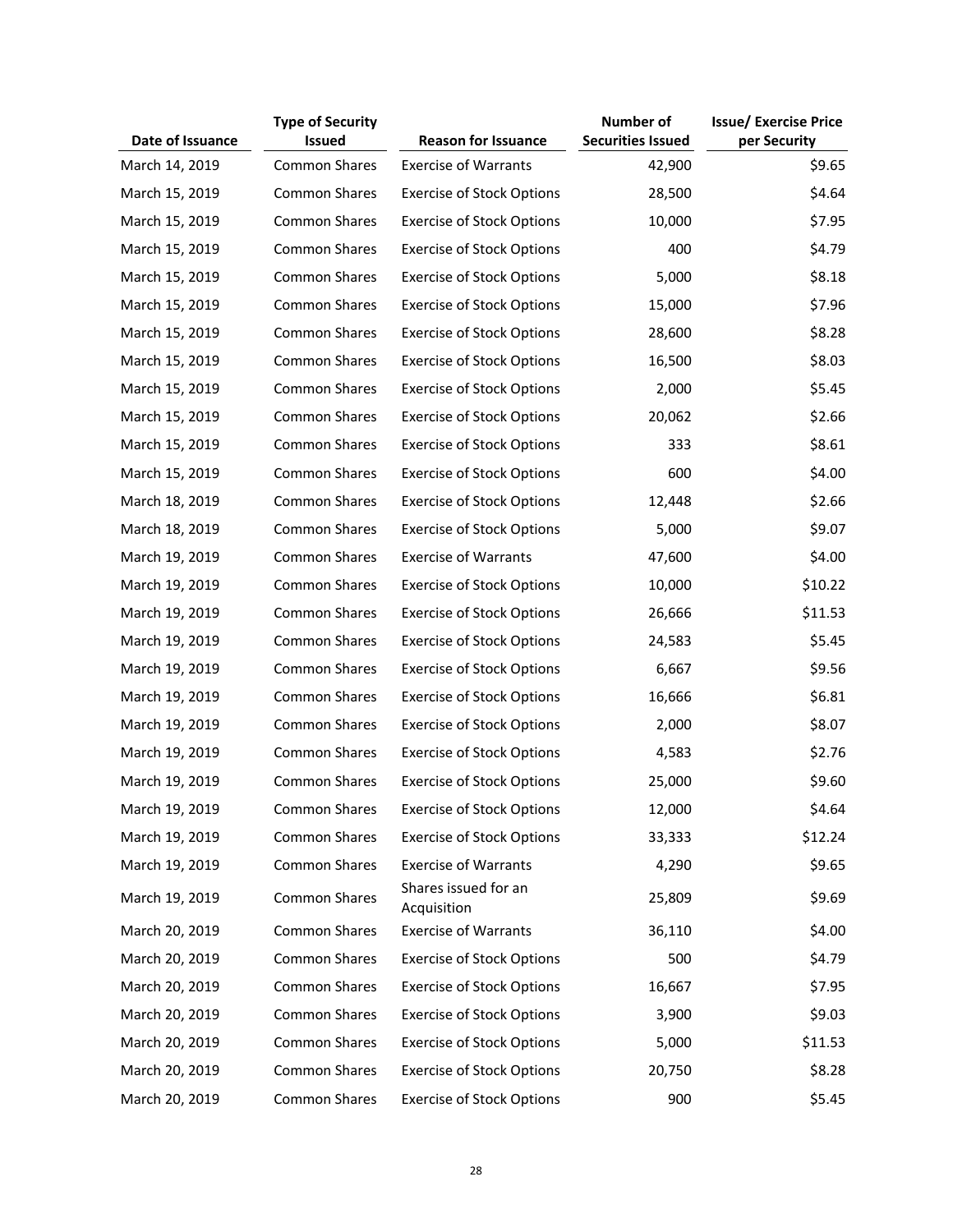| Date of Issuance | <b>Type of Security</b><br><b>Issued</b> | <b>Reason for Issuance</b>       | Number of<br><b>Securities Issued</b> | <b>Issue/ Exercise Price</b><br>per Security |
|------------------|------------------------------------------|----------------------------------|---------------------------------------|----------------------------------------------|
| March 20, 2019   | <b>Common Shares</b>                     | <b>Exercise of Stock Options</b> | 4,167                                 | \$10.30                                      |
| March 20, 2019   | <b>Common Shares</b>                     | <b>Exercise of Stock Options</b> | 6,250                                 | \$8.07                                       |
| March 20, 2019   | <b>Common Shares</b>                     | <b>Exercise of Stock Options</b> | 25,786                                | \$2.66                                       |
| March 21, 2019   | <b>Common Shares</b>                     | <b>Exercise of Stock Options</b> | 3,667                                 | \$7.95                                       |
| March 21, 2019   | <b>Common Shares</b>                     | <b>Exercise of Stock Options</b> | 1,234                                 | \$4.79                                       |
| March 21, 2019   | <b>Common Shares</b>                     | <b>Exercise of Stock Options</b> | 10,000                                | \$10.95                                      |
| March 21, 2019   | <b>Common Shares</b>                     | <b>Exercise of Stock Options</b> | 2,000                                 | \$4.64                                       |
| March 21, 2019   | <b>Common Shares</b>                     | <b>Exercise of Stock Options</b> | 500                                   | \$2.66                                       |
| March 21, 2019   | <b>Common Shares</b>                     | <b>Exercise of Stock Options</b> | 11,250                                | \$8.07                                       |
| March 21, 2019   | <b>Common Shares</b>                     | <b>Exercise of Stock Options</b> | 100,000                               | \$0.30                                       |
| March 21, 2019   | <b>Common Shares</b>                     | <b>Exercise of Stock Options</b> | 250,000                               | \$2.56                                       |
| March 21, 2019   | Common Shares                            | <b>Exercise of Stock Options</b> | 83,333                                | \$2.39                                       |
| March 21, 2019   | <b>Common Shares</b>                     | <b>Exercise of Stock Options</b> | 20,833                                | \$2.76                                       |
| March 21, 2019   | <b>Common Shares</b>                     | <b>Exercise of Stock Options</b> | 1,000                                 | \$7.20                                       |
| March 21, 2019   | <b>Common Shares</b>                     | <b>Exercise of Stock Options</b> | 16,667                                | \$1.30                                       |
| March 21, 2019   | <b>Common Shares</b>                     | <b>Exercise of Stock Options</b> | 334                                   | \$8.61                                       |
| March 21, 2019   | <b>Common Shares</b>                     | <b>Exercise of Warrants</b>      | 87,100                                | \$4.00                                       |
| March 22, 2019   | <b>Common Shares</b>                     | <b>Exercise of Stock Options</b> | 20,000                                | \$11.53                                      |
| March 22, 2019   | <b>Common Shares</b>                     | <b>Exercise of Stock Options</b> | 2,500                                 | \$4.64                                       |
| March 22, 2019   | <b>Common Shares</b>                     | <b>Exercise of Warrants</b>      | 38,387                                | \$6.94                                       |
| March 25, 2019   | <b>Common Shares</b>                     | <b>Exercise of Warrants</b>      | 237                                   | \$4.00                                       |
| March 26, 2019   | <b>Common Shares</b>                     | <b>Exercise of Stock Options</b> | 3,459                                 | \$2.66                                       |
| March 26, 2019   | <b>Common Shares</b>                     | <b>Exercise of Stock Options</b> | 3,700                                 | \$9.96                                       |
| March 26, 2019   | <b>Common Shares</b>                     | <b>Exercise of Warrants</b>      | 2,000                                 | \$4.00                                       |
| March 26, 2019   | Common Shares                            | <b>Exercise of Warrants</b>      | 89,107                                | \$2.81                                       |
| March 27, 2019   | <b>Common Shares</b>                     | <b>Exercise of Stock Options</b> | 1,883                                 | \$2.76                                       |
| March 27, 2019   | <b>Common Shares</b>                     | <b>Exercise of Stock Options</b> | 4,469                                 | \$5.45                                       |
| March 27, 2019   | <b>Common Shares</b>                     | <b>Exercise of Stock Options</b> | 3,000                                 | \$4.64                                       |
| March 28, 2019   | <b>Common Shares</b>                     | <b>Exercise of Stock Options</b> | 2,000                                 | \$8.18                                       |
| March 28, 2019   | Common Shares                            | <b>Exercise of Stock Options</b> | 62,500                                | \$8.38                                       |

The following table sets out details of all securities convertible or exercisable into Common Shares that were issued or granted by the Company during the 12 months prior to the date of this Prospectus.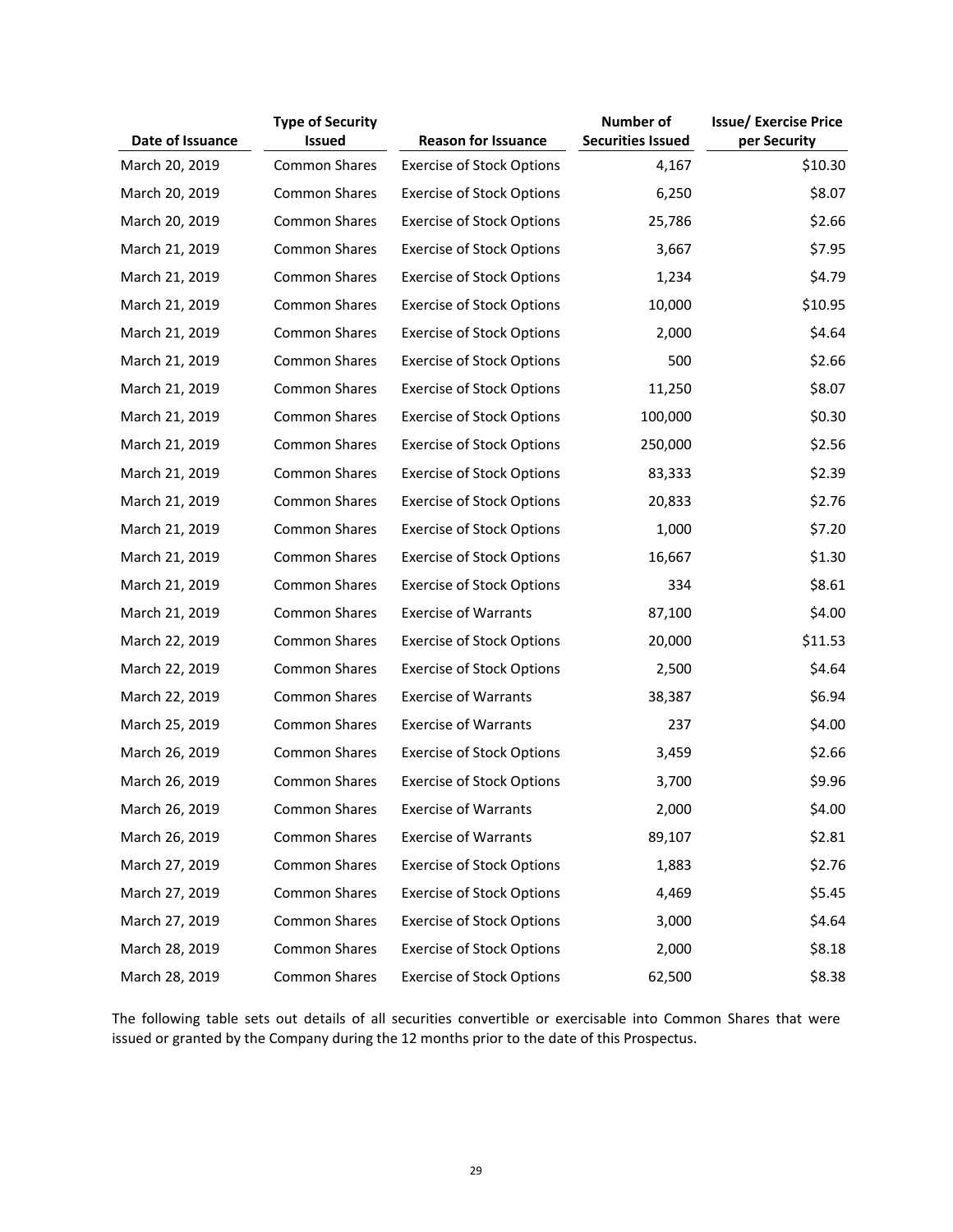| Date of Issuance | <b>Type of Security Issued</b> | <b>Number of Common</b><br><b>Shares Issuable Upon</b><br><b>Exercise or Conversion</b> | <b>Exercise or Conversion</b><br><b>Price Per Common Share</b> |
|------------------|--------------------------------|-----------------------------------------------------------------------------------------|----------------------------------------------------------------|
| <b>Options</b>   |                                |                                                                                         |                                                                |
| March 28, 2018   | <b>Stock Options</b>           | 50,000                                                                                  | \$9.53                                                         |
| March 29, 2018   | <b>Stock Options</b>           | 25,000                                                                                  | \$9.03                                                         |
| April 3, 2018    | <b>Stock Options</b>           | 100,000                                                                                 | \$9.07                                                         |
| April 9, 2018    | <b>Stock Options</b>           | 250,000                                                                                 | \$8.10                                                         |
| April 12, 2018   | <b>Stock Options</b>           | 100,000                                                                                 | \$7.93                                                         |
| April 17, 2018   | <b>Stock Options</b>           | 50,000                                                                                  | \$8.93                                                         |
| April 23, 2018   | <b>Stock Options</b>           | 100,000                                                                                 | \$8.61                                                         |
| April 24, 2018   | <b>Stock Options</b>           | 50,000                                                                                  | \$8.02                                                         |
| April 25, 2018   | <b>Stock Options</b>           | 100,000                                                                                 | \$8.24                                                         |
| April 27, 2018   | <b>Stock Options</b>           | 100,000                                                                                 | \$7.72                                                         |
| May 3, 2018      | <b>Stock Options</b>           | 350,000                                                                                 | \$7.95                                                         |
| May 7, 2018      | <b>Stock Options</b>           | 50,000                                                                                  | \$8.03                                                         |
| May 10, 2018     | <b>Stock Options</b>           | 100,000                                                                                 | \$8.03                                                         |
| May 11, 2018     | <b>Stock Options</b>           | 175,000                                                                                 | \$7.96                                                         |
| May 14, 2018     | <b>Stock Options</b>           | 455,000                                                                                 | \$8.07                                                         |
| May 18, 2018     | <b>Stock Options</b>           | 200,000                                                                                 | \$7.20                                                         |
| May 22, 2018     | <b>Stock Options</b>           | 100,000                                                                                 | \$7.92                                                         |
| May 23, 2018     | <b>Stock Options</b>           | 275,000                                                                                 | \$8.38                                                         |
| May 28, 2018     | <b>Stock Options</b>           | 125,000                                                                                 | \$8.02                                                         |
| May 30, 2018     | <b>Stock Options</b>           | 50,000                                                                                  | \$8.14                                                         |
| May 31, 2018     | <b>Stock Options</b>           | 150,000                                                                                 | \$8.18                                                         |
| June 5, 2018     | <b>Stock Options</b>           | 350,000                                                                                 | \$8.18                                                         |
| June 6, 2018     | <b>Stock Options</b>           | 225,000                                                                                 | \$8.71                                                         |
| June 8, 2018     | <b>Stock Options</b>           | 50,000                                                                                  | \$9.64                                                         |
| June 14, 2018    | <b>Stock Options</b>           | 50,000                                                                                  | \$9.02                                                         |
| June 15, 2018    | <b>Stock Options</b>           | 100,000                                                                                 | \$8.98                                                         |
| June 19, 2018    | <b>Stock Options</b>           | 50,000                                                                                  | \$9.13                                                         |
| June 20, 2018    | <b>Stock Options</b>           | 100,000                                                                                 | \$9.54                                                         |
| June 25, 2018    | <b>Stock Options</b>           | 100,000                                                                                 | \$9.99                                                         |
| June 28, 2018    | <b>Stock Options</b>           | 50,000                                                                                  | \$8.96                                                         |
| June 29, 2018    | <b>Stock Options</b>           | 100,000                                                                                 | \$9.41                                                         |
| July 4, 2018     | <b>Stock Options</b>           | 150,000                                                                                 | \$9.28                                                         |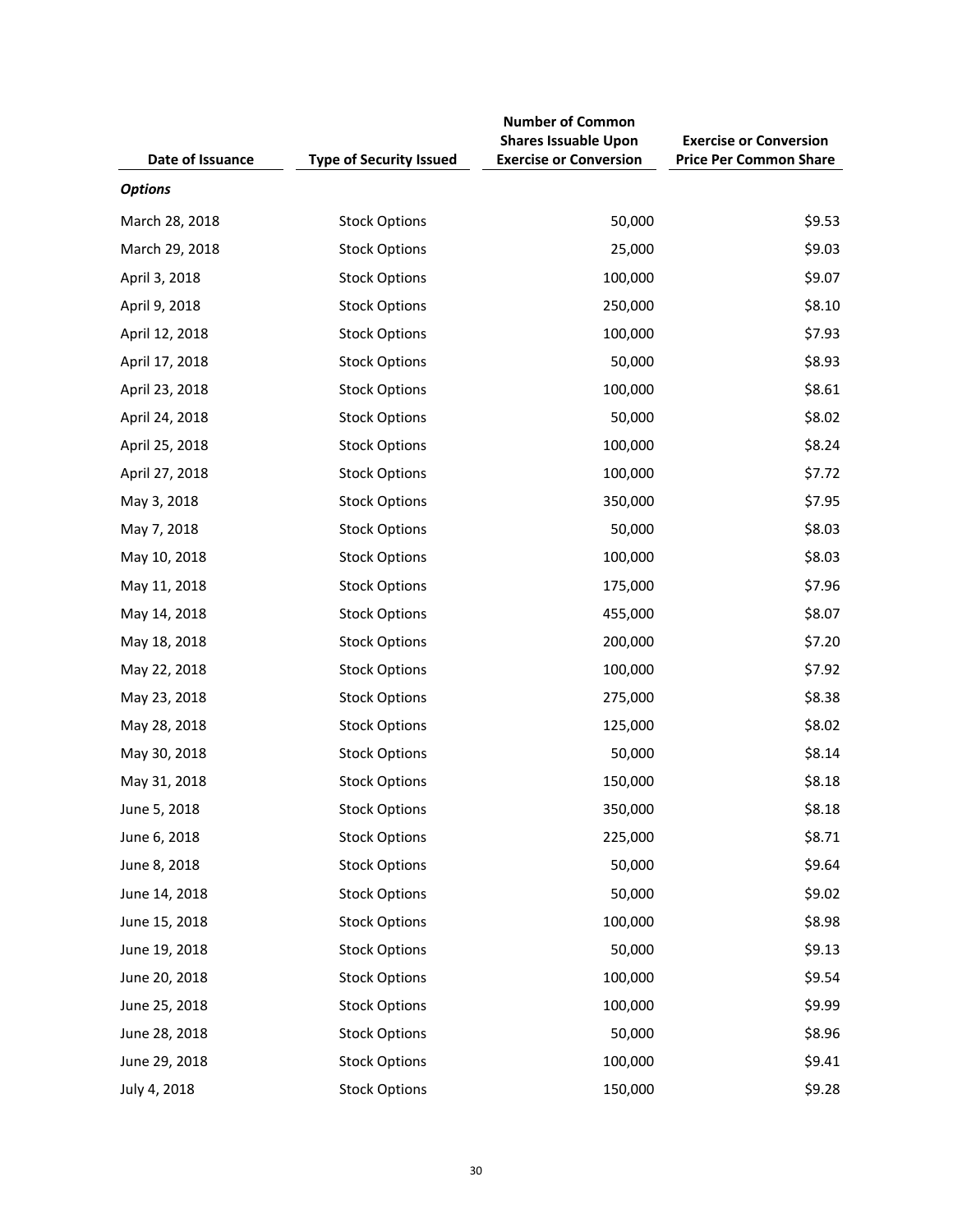| Date of Issuance   | <b>Type of Security Issued</b> | <b>Number of Common</b><br><b>Shares Issuable Upon</b><br><b>Exercise or Conversion</b> | <b>Exercise or Conversion</b><br><b>Price Per Common Share</b> |
|--------------------|--------------------------------|-----------------------------------------------------------------------------------------|----------------------------------------------------------------|
| July 12, 2018      | <b>Stock Options</b>           | 236,000                                                                                 | \$9.03                                                         |
| July 13, 2018      | <b>Stock Options</b>           | 50,000                                                                                  | \$8.93                                                         |
| July 17, 2018      | <b>Stock Options</b>           | 65,000                                                                                  | \$8.06                                                         |
| July 19, 2018      | <b>Stock Options</b>           | 340,000                                                                                 | \$7.96                                                         |
| July 20, 2018      | <b>Stock Options</b>           | 140,000                                                                                 | \$7.68                                                         |
| July 24, 2018      | <b>Stock Options</b>           | 80,000                                                                                  | \$7.70                                                         |
| July 26, 2018      | <b>Stock Options</b>           | 11,404,830                                                                              | \$2.66                                                         |
| July 26, 2018      | <b>Stock Options</b>           | 328,896                                                                                 | \$5.45                                                         |
| July 26, 2018      | <b>Stock Options</b>           | 436,144                                                                                 | \$4.79                                                         |
| July 26, 2018      | <b>Stock Options</b>           | 580,489                                                                                 | \$8.28                                                         |
| July 26, 2018      | <b>Stock Options</b>           | 918,775                                                                                 | \$5.45                                                         |
| July 26, 2018      | <b>Stock Options</b>           | 364,650                                                                                 | \$4.79                                                         |
| July 26, 2018      | <b>Stock Options</b>           | 80,000                                                                                  | \$6.94                                                         |
| July 31, 2018      | <b>Stock Options</b>           | 180,000                                                                                 | \$6.81                                                         |
| August 3, 2018     | <b>Stock Options</b>           | 5,527,000                                                                               | \$7.39                                                         |
| August 7, 2018     | <b>Stock Options</b>           | 160,000                                                                                 | \$6.54                                                         |
| August 13, 2018    | <b>Stock Options</b>           | 130,000                                                                                 | \$6.09                                                         |
| August 20, 2018    | <b>Stock Options</b>           | 160,000                                                                                 | \$6.50                                                         |
| August 21, 2018    | <b>Stock Options</b>           | 70,000                                                                                  | \$7.61                                                         |
| August 24, 2018    | <b>Stock Options</b>           | 10,000                                                                                  | \$8.03                                                         |
| August 27, 2018    | <b>Stock Options</b>           | 25,000                                                                                  | \$8.59                                                         |
| August 29, 2018    | <b>Stock Options</b>           | 80,000                                                                                  | \$8.54                                                         |
| August 31, 2018    | <b>Stock Options</b>           | 40,000                                                                                  | \$8.79                                                         |
| September 6, 2018  | <b>Stock Options</b>           | 120,000                                                                                 | \$8.68                                                         |
| September 14, 2018 | <b>Stock Options</b>           | 200,000                                                                                 | \$8.30                                                         |
| September 17, 2018 | <b>Stock Options</b>           | 1,100,000                                                                               | \$8.54                                                         |
| September 24, 2018 | <b>Stock Options</b>           | 220,000                                                                                 | \$11.84                                                        |
| September 25, 2018 | <b>Stock Options</b>           | 40,000                                                                                  | \$12.27                                                        |
| September 28, 2018 | <b>Stock Options</b>           | 200,000                                                                                 | \$11.68                                                        |
| October 3, 2018    | <b>Stock Options</b>           | 375,000                                                                                 | \$11.93                                                        |
| October 9, 2018    | <b>Stock Options</b>           | 343,000                                                                                 | \$12.81                                                        |
| October 12, 2018   | <b>Stock Options</b>           | 65,000                                                                                  | \$12.62                                                        |
| October 23, 2018   | <b>Stock Options</b>           | 130,000                                                                                 | \$11.42                                                        |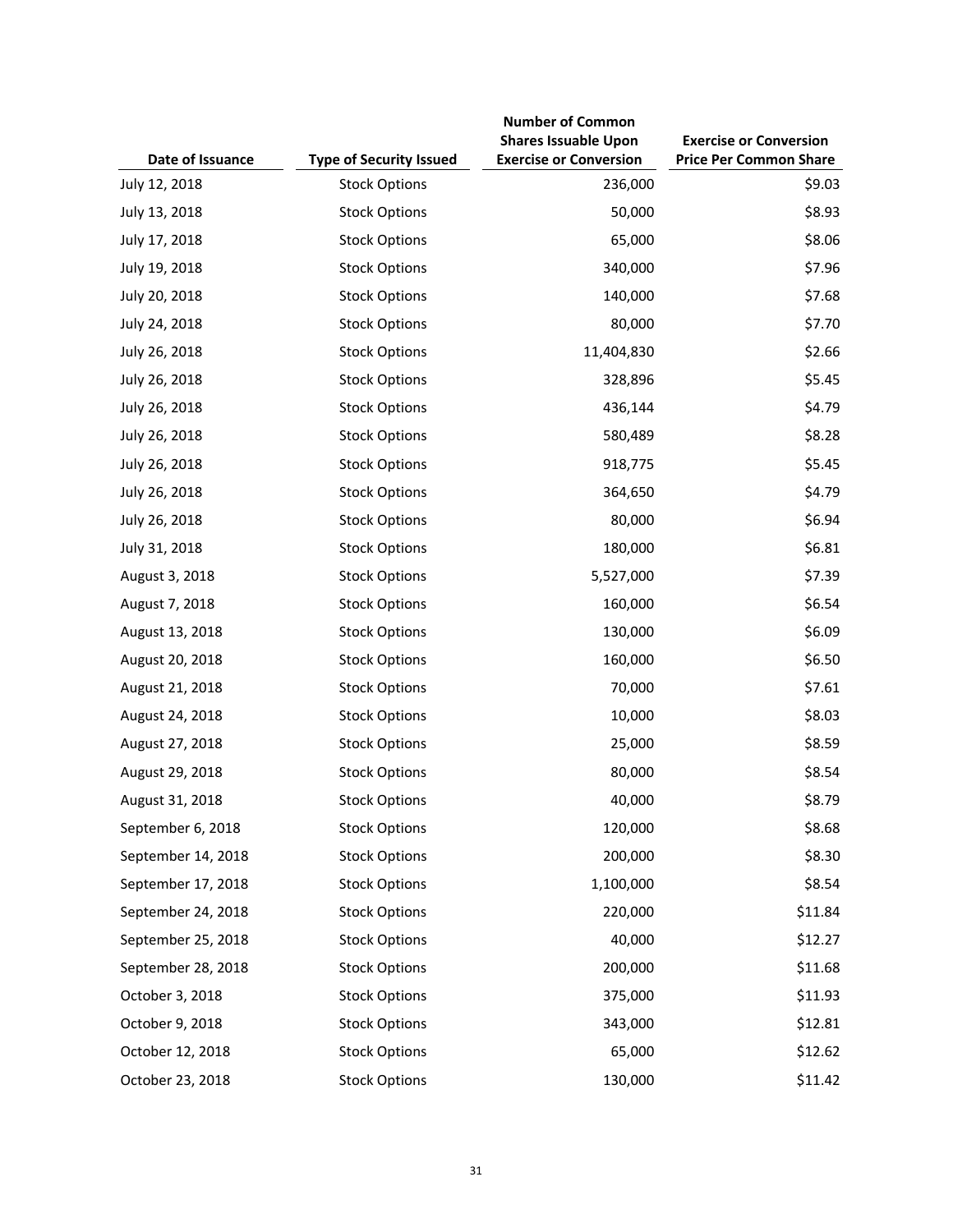| Date of Issuance  | <b>Type of Security Issued</b> | <b>Number of Common</b><br><b>Shares Issuable Upon</b><br><b>Exercise or Conversion</b> | <b>Exercise or Conversion</b><br><b>Price Per Common Share</b> |
|-------------------|--------------------------------|-----------------------------------------------------------------------------------------|----------------------------------------------------------------|
| October 25, 2018  | <b>Stock Options</b>           | 120,000                                                                                 | \$9.46                                                         |
| October 31, 2018  | <b>Stock Options</b>           | 130,000                                                                                 | \$7.97                                                         |
| November 6, 2018  | <b>Stock Options</b>           | 163,750                                                                                 | \$9.56                                                         |
| November 8, 2018  | <b>Stock Options</b>           | 40,000                                                                                  | \$10.59                                                        |
| November 9, 2018  | <b>Stock Options</b>           | 730,000                                                                                 | \$9.94                                                         |
| November 14, 2018 | <b>Stock Options</b>           | 100,000                                                                                 | \$8.74                                                         |
| November 20, 2018 | <b>Stock Options</b>           | 120,000                                                                                 | \$8.02                                                         |
| November 27, 2018 | <b>Stock Options</b>           | 288,000                                                                                 | \$7.51                                                         |
| November 28, 2018 | <b>Stock Options</b>           | 60,000                                                                                  | \$7.29                                                         |
| November 30, 2018 | <b>Stock Options</b>           | 140,000                                                                                 | \$7.51                                                         |
| December 5, 2018  | <b>Stock Options</b>           | 270,000                                                                                 | \$7.12                                                         |
| December 6, 2018  | <b>Stock Options</b>           | 30,000                                                                                  | \$6.21                                                         |
| December 7, 2018  | <b>Stock Options</b>           | 655,000                                                                                 | \$7.05                                                         |
| December 11, 2018 | <b>Stock Options</b>           | 100,000                                                                                 | \$7.67                                                         |
| December 12, 2018 | <b>Stock Options</b>           | 68,000                                                                                  | \$7.93                                                         |
| December 13, 2018 | <b>Stock Options</b>           | 120,000                                                                                 | \$8.15                                                         |
| December 14, 2018 | <b>Stock Options</b>           | 240,000                                                                                 | \$7.61                                                         |
| December 17, 2018 | <b>Stock Options</b>           | 220,000                                                                                 | \$7.84                                                         |
| December 18, 2018 | <b>Stock Options</b>           | 40,000                                                                                  | \$7.41                                                         |
| December 21, 2018 | <b>Stock Options</b>           | 702,000                                                                                 | \$6.88                                                         |
| December 28, 2018 | <b>Stock Options</b>           | 80,000                                                                                  | \$6.80                                                         |
| January 2, 2019   | <b>Stock Options</b>           | 200,000                                                                                 | \$6.78                                                         |
| January 3, 2019   | <b>Stock Options</b>           | 250,000                                                                                 | \$7.09                                                         |
| January 4, 2019   | <b>Stock Options</b>           | 195,000                                                                                 | \$6.91                                                         |
| January 8, 2019   | <b>Stock Options</b>           | 300,000                                                                                 | \$6.99                                                         |
| January 9, 2019   | <b>Stock Options</b>           | 201,000                                                                                 | \$6.68                                                         |
| January 11, 2019  | <b>Stock Options</b>           | 75,000                                                                                  | \$7.88                                                         |
| January 14, 2019  | <b>Stock Options</b>           | 205,000                                                                                 | \$8.47                                                         |
| January 15, 2019  | <b>Stock Options</b>           | 40,000                                                                                  | \$9.00                                                         |
| January 16, 2019  | <b>Stock Options</b>           | 40,000                                                                                  | \$9.26                                                         |
| January 17, 2019  | <b>Stock Options</b>           | 120,000                                                                                 | \$9.72                                                         |
| January 21, 2019  | <b>Stock Options</b>           | 68,000                                                                                  | \$8.53                                                         |
| January 22, 2019  | <b>Stock Options</b>           | 40,000                                                                                  | \$8.40                                                         |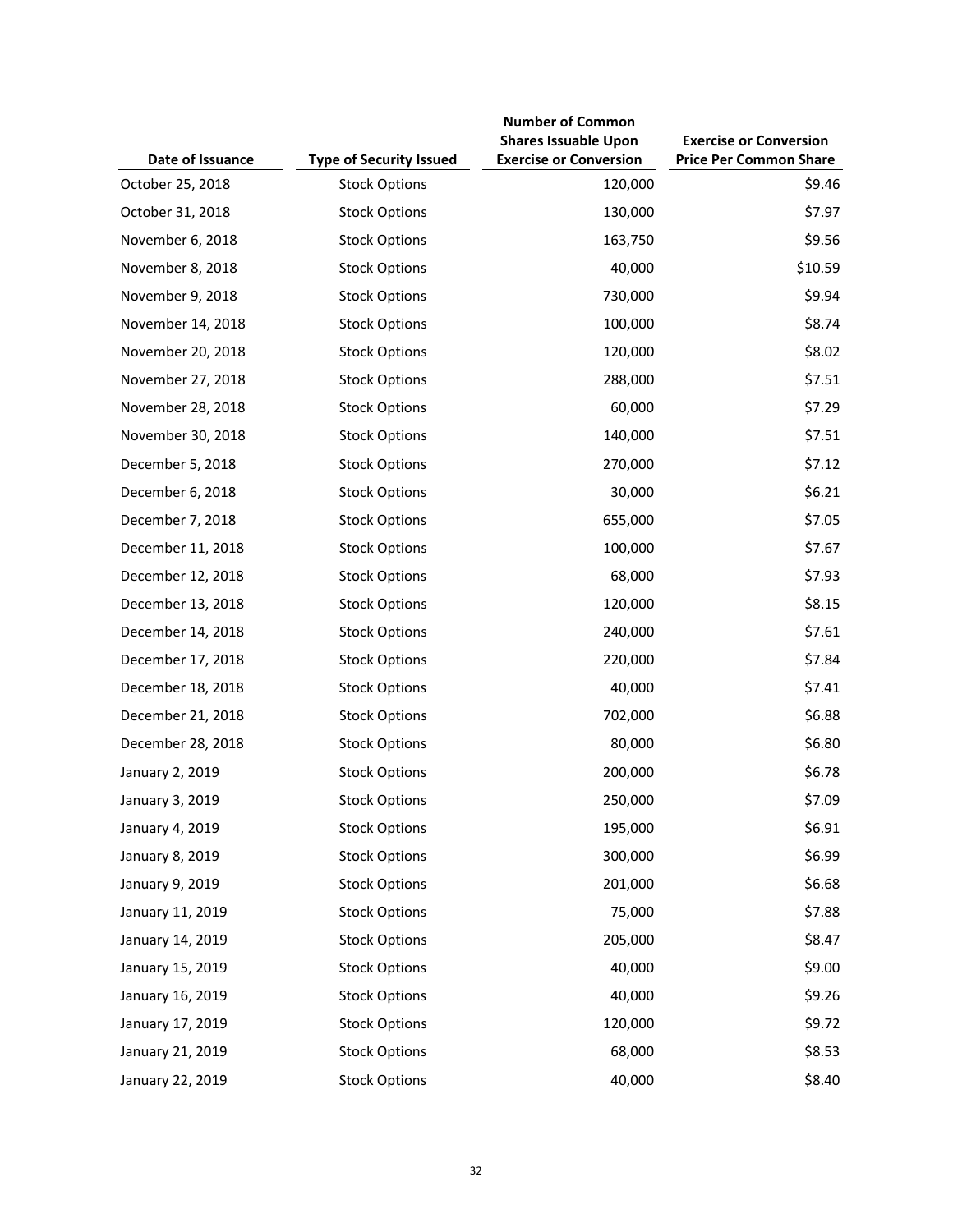| Date of Issuance         | <b>Type of Security Issued</b> | <b>Number of Common</b><br><b>Shares Issuable Upon</b><br><b>Exercise or Conversion</b> | <b>Exercise or Conversion</b><br><b>Price Per Common Share</b> |
|--------------------------|--------------------------------|-----------------------------------------------------------------------------------------|----------------------------------------------------------------|
| January 23, 2019         | <b>Stock Options</b>           | 20,000                                                                                  | \$8.28                                                         |
| January 25, 2019         | <b>Stock Options</b>           | 120,000                                                                                 | \$8.84                                                         |
| January 28, 2019         | <b>Stock Options</b>           | 40,000                                                                                  | \$8.88                                                         |
| January 31, 2019         | <b>Stock Options</b>           | 80,000                                                                                  | \$9.08                                                         |
| February 4, 2019         | <b>Stock Options</b>           | 120,000                                                                                 | \$9.70                                                         |
| February 5, 2019         | <b>Stock Options</b>           | 195,000                                                                                 | \$10.55                                                        |
| February 11, 2019        | <b>Stock Options</b>           | 80,000                                                                                  | \$9.95                                                         |
| February 13, 2019        | <b>Stock Options</b>           | 170,000                                                                                 | \$9.47                                                         |
| February 15, 2019        | <b>Stock Options</b>           | 218,000                                                                                 | \$9.43                                                         |
| February 21, 2019        | <b>Stock Options</b>           | 465,000                                                                                 | \$9.30                                                         |
| February 26, 2019        | <b>Stock Options</b>           | 40,000                                                                                  | \$9.59                                                         |
| February 27, 2019        | <b>Stock Options</b>           | 40,000                                                                                  | \$10.20                                                        |
| March 5, 2019            | <b>Stock Options</b>           | 315,000                                                                                 | \$9.60                                                         |
| March 8, 2019            | <b>Stock Options</b>           | 140,000                                                                                 | \$10.20                                                        |
| March 12, 2019           | <b>Stock Options</b>           | 160,000                                                                                 | \$10.62                                                        |
| March 13, 2019           | Stock Options <sup>(1)</sup>   | 19,961,754                                                                              | \$10.34                                                        |
| March 13, 2019           | <b>Stock Options</b>           | 650,000                                                                                 | \$10.64                                                        |
| March 15, 2019           | <b>Stock Options</b>           | 220,000                                                                                 | \$11.92                                                        |
| March 18, 2019           | <b>Stock Options</b>           | 525,000                                                                                 | \$12.83                                                        |
| March 21, 2019           | <b>Stock Options</b>           | 320,000                                                                                 | \$13.03                                                        |
| March 25, 2019           | <b>Stock Options</b>           | 150,000                                                                                 | \$12.10                                                        |
| March 28, 2019           | <b>Stock Options</b>           | 512,500                                                                                 | \$11.83                                                        |
| <b>Convertible Notes</b> |                                |                                                                                         |                                                                |
| January 24, 2019         | Senior Notes <sup>(2)</sup>    | 47,737,650                                                                              | US\$7.32                                                       |
| <b>Warrants</b>          |                                |                                                                                         |                                                                |
| July 25, 2018            | Warrants                       | 10,278,125                                                                              | \$9.65                                                         |
| August 8, 2018           | Warrants                       | 6,358,210                                                                               | \$9.37                                                         |
| November 22, 2018        | Warrants                       | 2,255,219                                                                               | \$6.94                                                         |
| March 13, 2019           | Warrants                       | 74                                                                                      | \$6.94                                                         |
| <b>RSU and DSUs</b>      |                                |                                                                                         |                                                                |
| July 12, 2018            | <b>RSUs</b>                    | 128,527                                                                                 | \$9.03                                                         |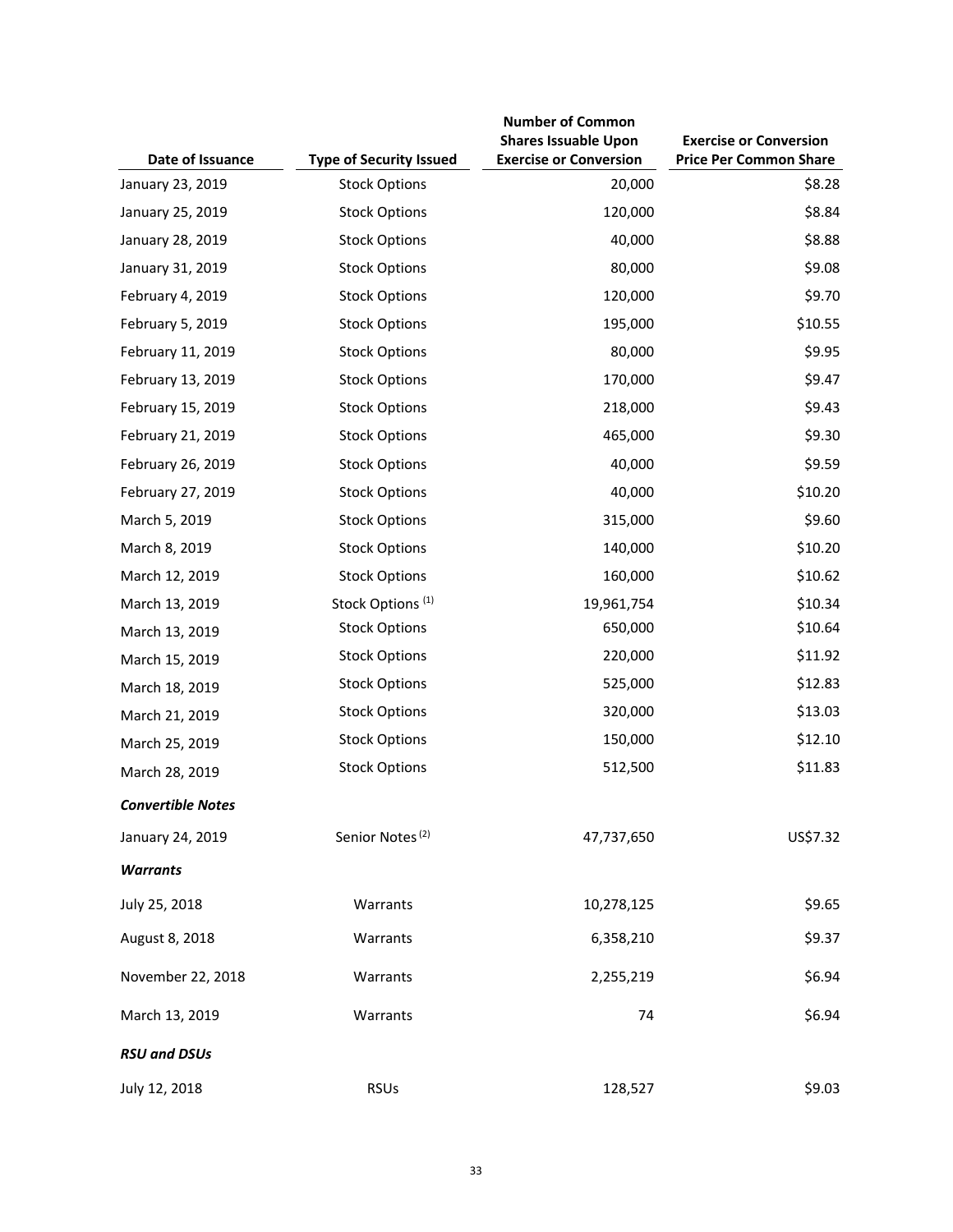| Date of Issuance   | <b>Type of Security Issued</b> | <b>Number of Common</b><br><b>Shares Issuable Upon</b><br><b>Exercise or Conversion</b> | <b>Exercise or Conversion</b><br><b>Price Per Common Share</b> |
|--------------------|--------------------------------|-----------------------------------------------------------------------------------------|----------------------------------------------------------------|
| August 3, 2018     | <b>RSUs</b>                    | 440.000                                                                                 | \$7.39                                                         |
| September 17, 2018 | <b>RSUs</b>                    | 55,000                                                                                  | \$8.54                                                         |
| November 9, 2018   | <b>RSUs</b>                    | 10,000                                                                                  | \$9.94                                                         |
| November 30, 2018  | <b>DSUs</b>                    | 24.000                                                                                  | \$7.51                                                         |
| February 15, 2019  | <b>RSUs</b>                    | 5,000                                                                                   | \$9.43                                                         |
| February 15, 2019  | <b>DSUs</b>                    | 5,000                                                                                   | \$9.43                                                         |
| February 21, 2019  | <b>RSUs</b>                    | 75.000                                                                                  | \$9.30                                                         |

- (1) These options were granted to ACI Holdings. See "Our Business Recent Developments Senior Advisory Services Agreement". These options are inducement options and do not form part of the allocation under our Stock Option Plan**.**
- (2) These Senior Notes are unsecured, mature on February 28, 2024 and bear interest at a rate of 5.5% per annum, payable semi‐annually. The initial conversion rate for the Senior Notes is 138.37 Common Shares per US\$1,000 principal amount of Senior Notes, equivalent to an initial conversion price of approximately US\$7.23 per Common Share. The initial conversion rate is subject to adjustment in certain events.

# **TRADING PRICE AND VOLUME**

Our common shares are listed on the TSX and NYSE under the trading symbol "ACB". The following tables set forth information relating to the trading of the common shares on the TSX and NYSE for the months indicated.

| Month              | <b>TSX Price Range</b> |      |                     |
|--------------------|------------------------|------|---------------------|
|                    | High                   | Low  | <b>Total Volume</b> |
| January 2018       | 15.20                  | 8.90 | 604,723,498         |
| February 2018      | 12.55                  | 7.11 | 365,286,690         |
| <b>March 2018</b>  | 11.98                  | 8.81 | 217,623,205         |
| April 2018         | 9.34                   | 6.75 | 226,335,287         |
| May 2018           | 8.77                   | 7.17 | 149,828,955         |
| June 2018          | 10.72                  | 8.02 | 243,443,443         |
| <b>July 2018</b>   | 9.52                   | 6.53 | 189,587,987         |
| August 2018        | 9.38                   | 5.29 | 428,603,704         |
| September 2018     | 13.48                  | 7.65 | 740,328,157         |
| October 2018       | 16.24                  | 7.25 | 872,736,309         |
| November 2018      | 10.65                  | 7.07 | 372,391,491         |
| December 2018      | 8.31                   | 6.21 | 253,376,955         |
| January 2019       | 9.97                   | 6.59 | 406,049,392         |
| February 2019      | 10.94                  | 8.83 | 325,088,920         |
| March 1 - 28, 2019 | 13.67                  | 9.35 | 432,097,832         |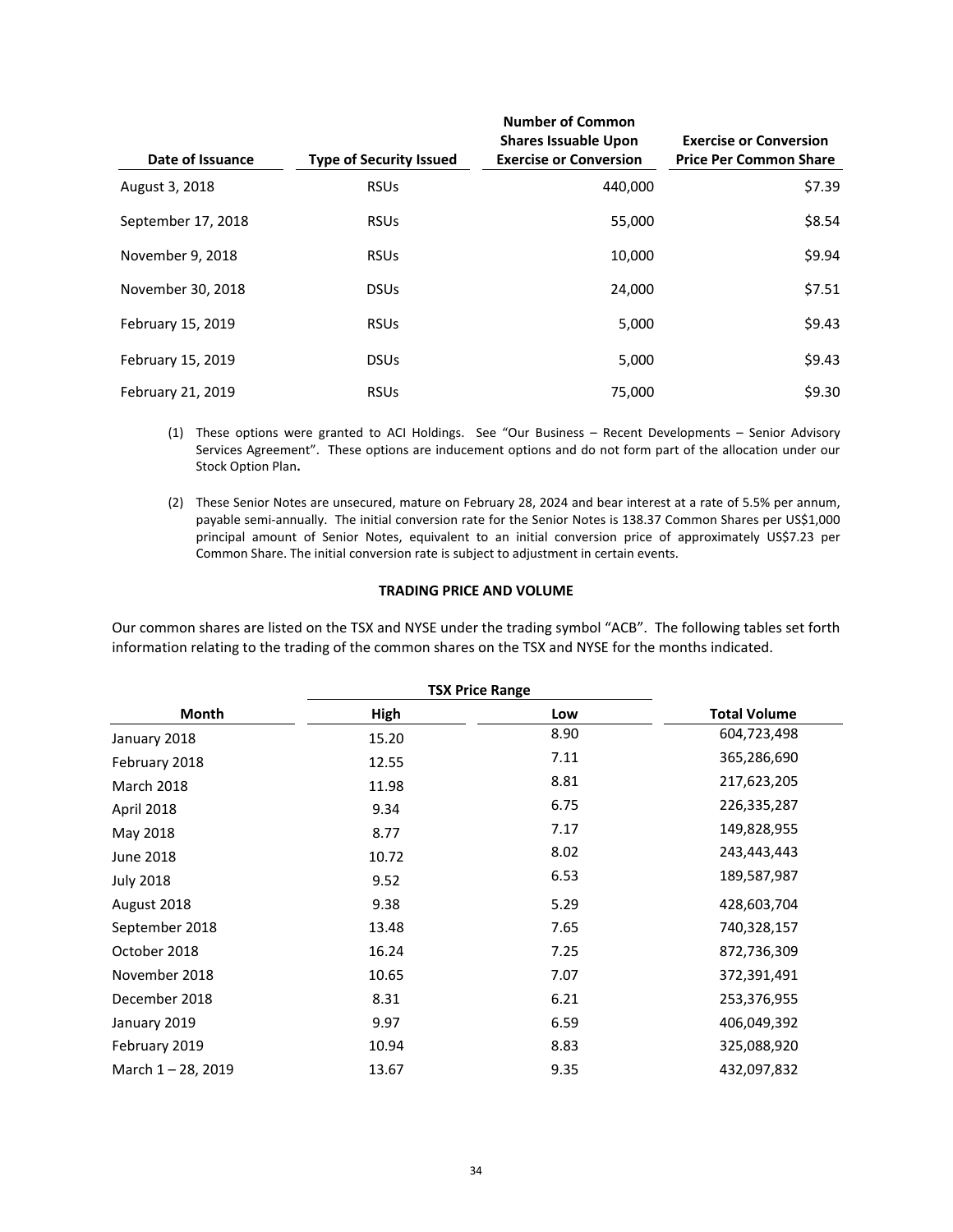|                                  | NYSE Price Range (in US\$) |      |                     |
|----------------------------------|----------------------------|------|---------------------|
| Month                            | High                       | Low  | <b>Total Volume</b> |
| October 23 – October 31,<br>2018 | 8.63                       | 5.39 | 170,861,074         |
| November 2018                    | 8.12                       | 5.31 | 306,636,109         |
| December 2018                    | 6.23                       | 4.58 | 263,352,848         |
| January 2019                     | 7.52                       | 4.83 | 505,506,097         |
| February 2019                    | 8.34                       | 6.66 | 522,841,015         |
| March 1-28, 2019                 | 10.32                      | 7.01 | 949,028,119         |

## **PLAN OF DISTRIBUTION**

We may offer and sell Securities directly to one or more purchasers, through agents, or through underwriters or dealers designated by us from time to time. We may distribute the Securities from time to time in one or more transactions at fixed prices (which may be changed from time to time), at market prices prevailing at the times of sale, at varying prices determined at the time of sale, at prices related to prevailing market prices or at negotiated prices including sales in transactions that are deemed to be "at‐the‐market distributions" as defined in National Instrument 44‐102—*Shelf Distributions*, including sales made directly on the TSX, NYSE or other existing trading markets for the Securities. A description of such pricing will be disclosed in the applicable Prospectus Supplement. We may offer different classes of Securities in the same offering, or we may offer different classes of Securities in separate offerings.

This Prospectus may also, from time to time, relate to the offering of our Securities by certain selling securityholders. The selling securityholders may sell all or a portion of our Securities beneficially owned by them and offered thereby from time to time directly or through one or more underwriters, broker-dealers or agents. Our Securities may be sold by the selling securityholders in one or more transactions at fixed prices (which may be changed from time to time), at market prices prevailing at the time of the sale, at varying prices determined at the time of sale, at prices related to prevailing market prices or at negotiated prices.

A Prospectus Supplement will describe the terms of each specific offering of Securities, including: (i) the terms of the Securities to which the Prospectus Supplement relates, including the type of Security being offered; (ii) the name or names of any agents, underwriters or dealers involved in such offering of Securities; (iii) the name or names of any selling securityholders; (iv) the purchase price of the Securities offered thereby and the proceeds to, and the portion of expenses borne by, the Company from the sale of such Securities; (v) any agents' commission, underwriting discounts and other items constituting compensation payable to agents, underwriters or dealers; and (vi) any discounts or concessions allowed or re‐allowed or paid to agents, underwriters or dealers.

If underwriters are used in an offering, the Securities offered thereby will be acquired by the underwriters for their own account and may be resold from time to time in one or more transactions, including negotiated transactions, at a fixed public offering price or at varying prices determined at the time of sale. The obligations of the underwriters to purchase Securities will be subject to the conditions precedent agreed upon by the parties and the underwriters will be obligated to purchase all Securities under that offering if any are purchased. Any public offering price and any discounts or concessions allowed or re‐allowed or paid to agents, underwriters or dealers may be changed from time to time.

Underwriters, dealers and agents who participate in the distribution of the Securities may be entitled under agreements to be entered into with the Company to indemnification by the Company against certain liabilities, including liabilities under the U.S. Securities Act and Canadian securities legislation, or to contribution with respect to payments which such underwriters, dealers or agents may be required to make in respect thereof. Such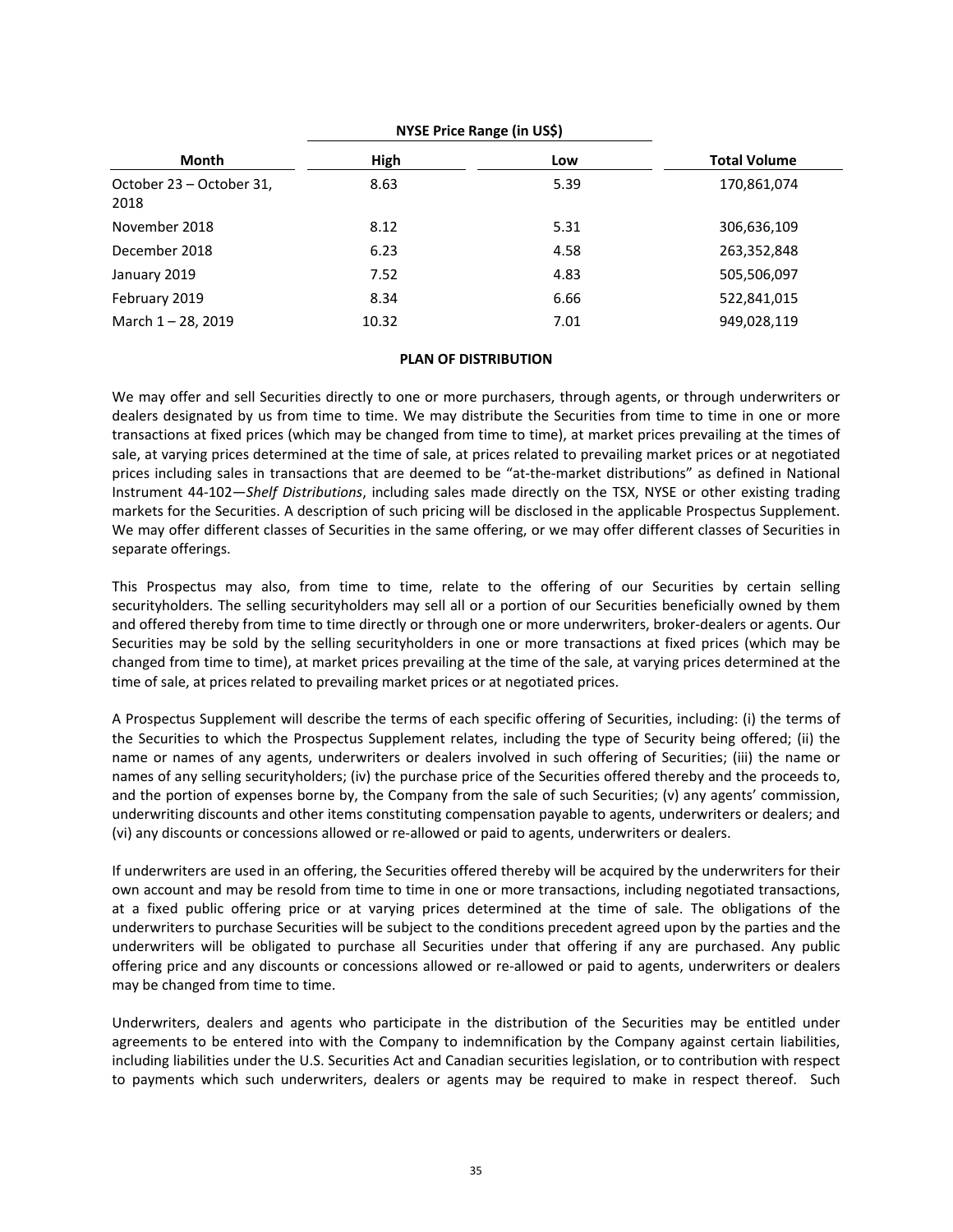underwriters, dealers and agents may be customers of, engage in transactions with, or perform services for, the Company in the ordinary course of business.

In connection with any offering of Securities, other than an "at-the-market distribution", the underwriters may over‐allot or effect transactions which stabilize or maintain the market price of the Securities offered at a level above that which might otherwise prevail in the open market. Such transactions, if commenced, may be discontinued at any time.

The Securities may also be sold: (i) directly by the Company or the selling securityholders at such prices and upon such terms as agreed to; or (ii) through agents designated by the Company or the selling securityholders from time to time. Any agent involved in the offering and sale of the Securities in respect of which this Prospectus is delivered will be named, and any commissions payable by the Company and/or selling securityholder to such agent will be set forth, in the Prospectus Supplement. Unless otherwise indicated in the Prospectus Supplement, any agent is acting on a "best efforts" basis for the period of its appointment.

We and/or the selling securityholders may agree to pay the underwriters or agents a commission for various services relating to the issue and sale of any Securities offered under any Prospectus Supplement. In addition, underwriters or agents may sell the securities to or through dealers, and those dealers may receive compensation in the form of discounts, concessions or commissions from the underwriters or agents and/or commissions from the purchasers for which they may act as agent. Agents, underwriters or dealers who participate in the distribution of the Securities may be entitled under agreements to be entered into with the Company and/or the selling securityholders to indemnification by the Company and/or the selling securityholders against certain liabilities, including liabilities under securities legislation, or to contribution with respect to payments which such underwriters, dealers or agents may be required to make in respect thereof.

Each class or series of Warrants, Options, Subscription Receipts, Debt Securities and Units will be a new issue of Securities with no established trading market. Unless otherwise specified in the applicable Prospectus Supplement, Warrants, Options, Subscription Receipts, Debt Securities or Units will not be listed on any securities or stock exchange. Unless otherwise specified in the applicable Prospectus Supplement, there is no market through which the Warrants, Options, Subscription Receipts, Debt Securities or Units may be sold and purchasers may not be able to resell Warrants, Options, Subscription Receipts, Debt Securities or Units purchased under this Prospectus or any Prospectus Supplement. This may affect the pricing of the Warrants, Options, Subscription Receipts, Debt Securities or Units in the secondary market, the transparency and availability of trading prices, the liquidity of the Securities, and the extent of issuer regulation. Subject to applicable laws, certain dealers may make a market in the Warrants, Options, Subscription Receipts, Debt Securities or Units, as applicable, but will not be obligated to do so and may discontinue any market making at any time without notice. No assurance can be given that any dealer will make a market in the Warrants, Options, Subscription Receipts or Units or as to the liquidity of the trading market, if any, for the Warrants, Options, Subscription Receipts, Debt Securities or Units.

In connection with any offering of Securities, unless otherwise specified in a Prospectus Supplement, underwriters or agents may over-allot or effect transactions which stabilize, maintain or otherwise affect the market price of Securities offered at levels other than those which might otherwise prevail on the open market. Such transactions may be commenced, interrupted or discontinued at any time.

#### **DESCRIPTION OF SECURITIES**

The Securities may be offered under this Prospectus in amounts and at prices to be determined based on market conditions at the time of the sale and such amounts and prices will be set forth in the accompanying Prospectus Supplement. The Securities may be issued alone or in combination and for such consideration determined by our board of directors.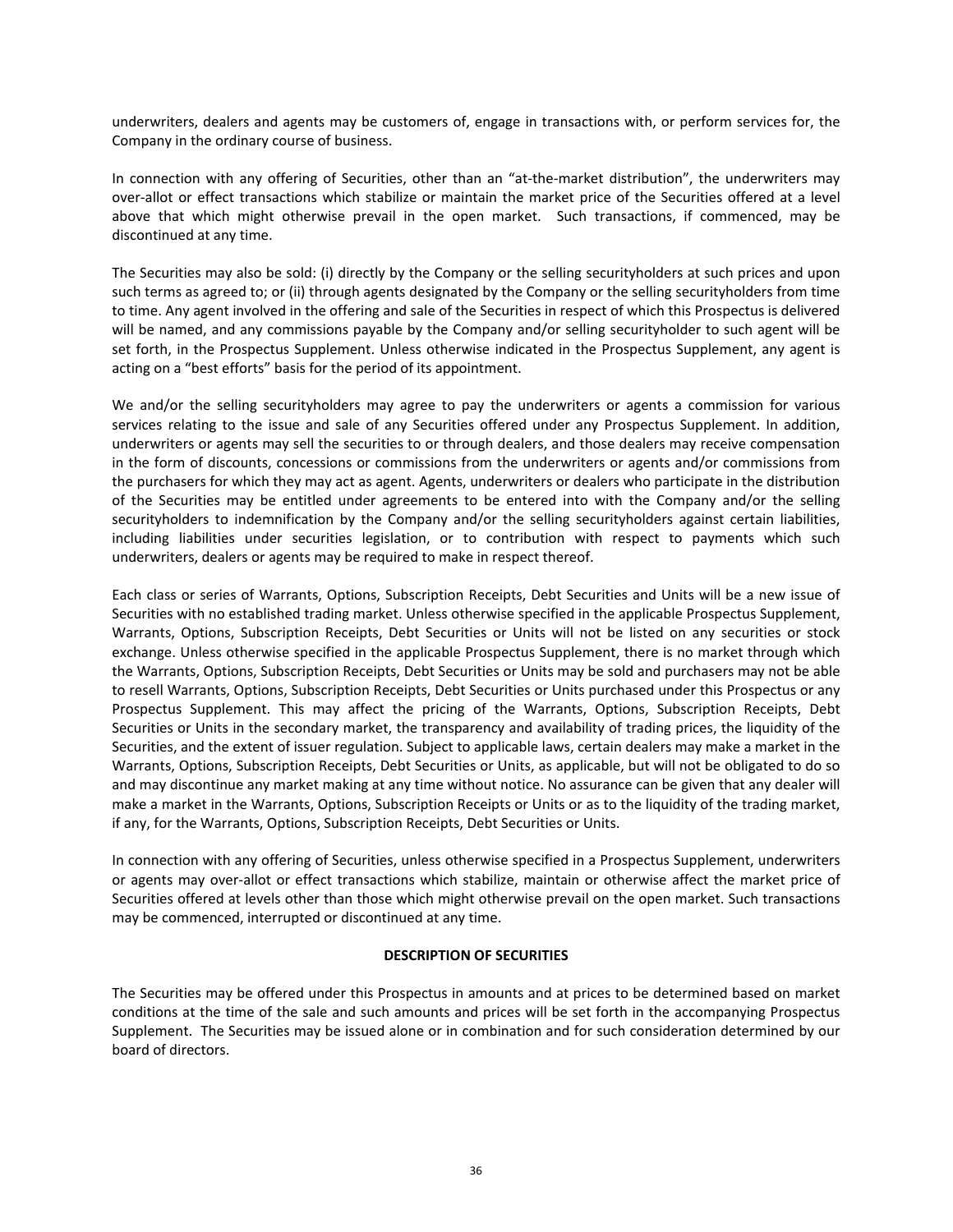#### **Common Shares**

The holders of Common Shares are entitled to receive notice of any meeting of the shareholders of the Company and to attend and vote thereat, except those meetings at which only the holders shares of another class or of a particular series are entitled to vote. Each Common Share entitles its holder to one vote. The holders of Common Shares are entitled to receive on a pro-rata basis such dividends as the board of directors may declare out of funds legally available therefor. In the event of the dissolution, liquidation, winding-up or other distribution of our assets, such holders are entitled to receive on a pro-rata basis all of assets of the Company remaining after payment of all of liabilities. The Common Shares carry no pre-emptive or conversion rights.

#### **Warrants**

This section describes the general terms that will apply to any Warrants for the purchase of Common Shares. To the extent required under applicable law, we will not offer Warrants for sale separately to any member of the public in Canada unless the offering of such Warrants is in connection with and forms a part of the consideration for an acquisition or merger transaction, or unless the applicable Prospectus Supplement containing the specific terms of the Warrants to be offered separately is first approved, in accordance with applicable laws, for filing by the securities commissions or similar regulatory authorities in each of the jurisdictions where the Warrants will be offered for sale.

Subject to the foregoing, we may issue Warrants independently or together with other securities, and Warrants sold with other securities may be attached to or separate from the other securities. Warrants may be issued directly by us to the purchasers thereof or under one or more warrant indentures or warrant agency agreements to be entered into by us and one or more banks or trust companies acting as warrant agent. Warrants, like other Securities that may be sold, may be listed on a securities exchange subject to exchange listing requirements and applicable legal requirements.

This summary of some of the provisions of the Warrants is not complete. The statements made in the Prospectus relating to any warrant agreement and Warrants to be issued under the Prospectus are summaries of certain anticipated provisions thereof and do not purport to be complete and are subject to, and are qualified in their entirety by reference to, all provisions of the applicable warrant agreement. Investors should refer to the warrant indenture or warrant agency agreement relating to the specific warrants being offered for the complete terms of the Warrants. A copy of any warrant indenture or warrant agency agreement relating to an offering of Warrants will be filed by us with the applicable securities regulatory authorities in Canada following its execution.

The particular terms of each issue of Warrants will be described in the applicable Prospectus Supplement. This description will include, where applicable:

- the designation and aggregate number of Warrants;
- the price at which the Warrants will be offered;
- the currency or currencies in which the Warrants will be offered;
- the date on which the right to exercise the Warrants will commence and the date on which the right will expire;
- if applicable, the identity of the Warrant agent;
- whether the Warrants will be listed on any securities exchange;
- any minimum or maximum subscription amount;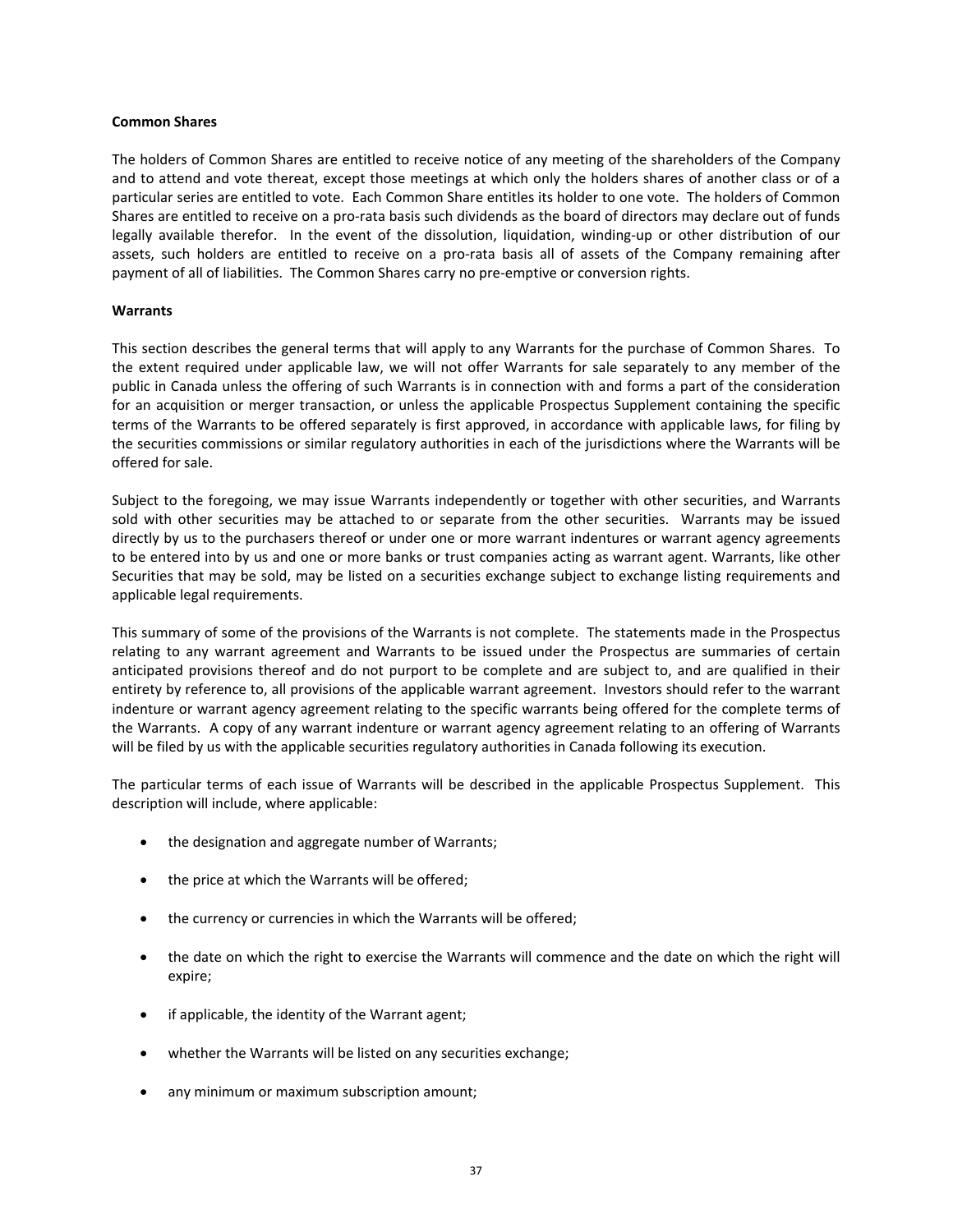- the number of Common Shares that may be purchased upon exercise of each Warrant and the price at which and currency or currencies in which the Common Shares may be purchased upon exercise of each Warrant;
- the designation and terms of any securities with which the Warrants will be offered, if any, and the number of the Warrants that will be offered with each security;
- the date or dates, if any, on or after which the Warrants and the related securities will be transferable separately;
- whether the Warrants will be subject to redemption and, if so, the terms of such redemption provisions;
- whether the Warrants are to be issued in registered form, "book-entry only" form, non-certificated inventory system form, bearer form or in the form of temporary or permanent global securities and the basis of exchange, transfer and ownership thereof;
- any material risk factors relating to such Warrants and the Common Shares to be issued upon exercise of the Warrants;
- any other rights, privileges, restrictions and conditions attaching to the Warrants and the Common Shares to be issued upon exercise of the Warrants;
- material Canadian and United States federal income tax consequences of owning and exercising the Warrants; and
- any other material terms or conditions of the Warrants and the Securities to be issued upon exercise of the Warrants.

The terms and provisions of any Warrants offered under a Prospectus Supplement may differ from the terms described above and may not be subject to or contain any or all of the terms described above.

Prior to the exercise of any Warrants, holders of Warrants will not have any of the rights of holders of the Common Shares purchasable upon such exercise or the right to vote such underlying securities.

# **Options**

We may issue or grant Options in connection with acquisitions, merger transactions, or to directors, officers employees or consultants, as applicable. This section describes the general terms that may apply to such Options and does not purport to be complete.

The particular terms and conditions applicable to each Option issue will be comprehensively described in the applicable Option Agreement and related Prospectus Supplement. This description will include, where applicable:

- the designation and aggregate number of Options;
- the price at which the Options will be offered;
- the currency or currencies in which the Options will be offered;
- the date on which the right to exercise the Options will commence and the date on which the right will expire;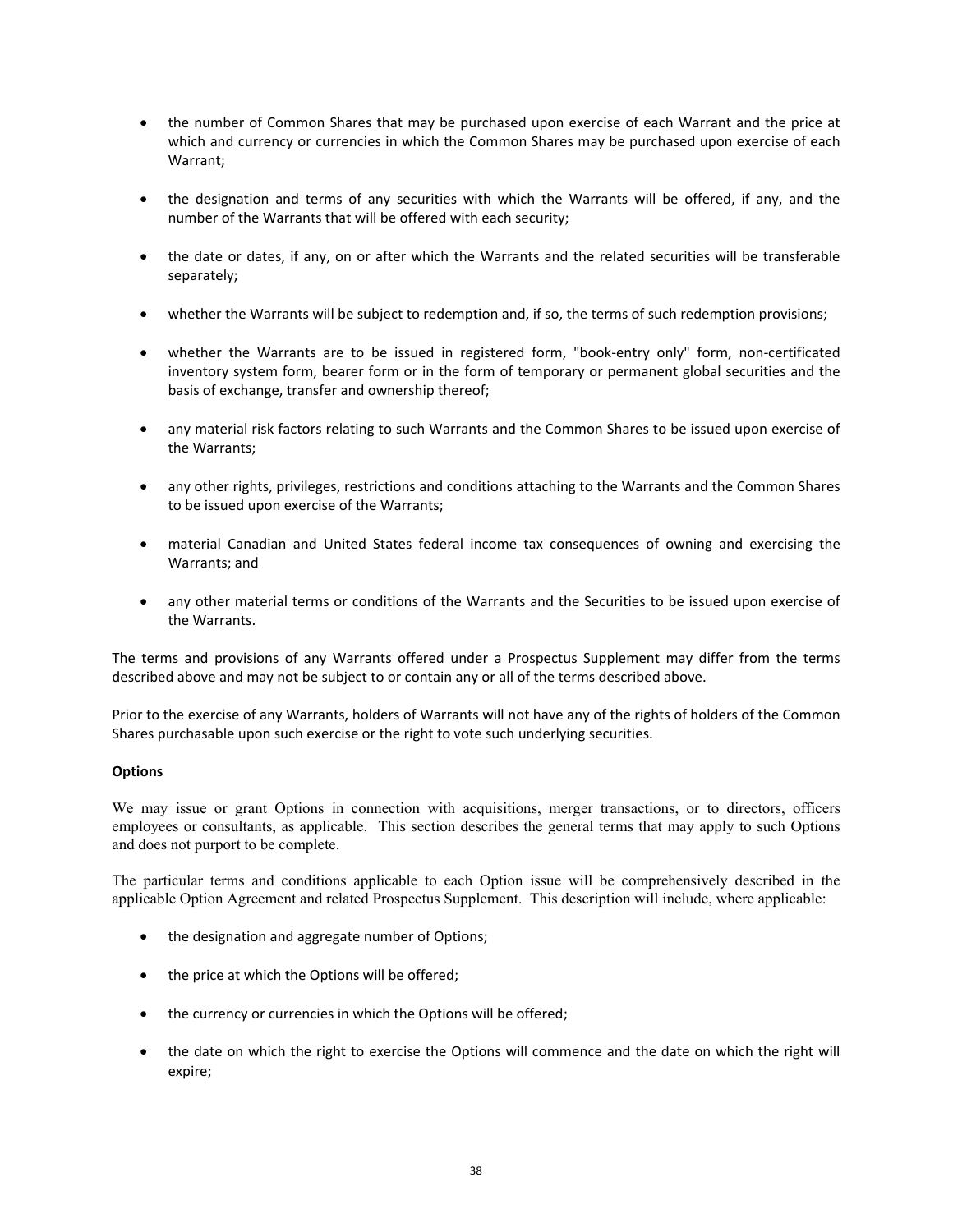- the number of Common Shares that may be issued upon exercise of each Option and the price and currency or currencies in which the Common Shares may be purchased upon exercise of each Option;
- the date or dates, if any, on or after which the Options and the related securities will be transferable separately;
- any resale restrictions and vesting criteria related to the Options;
- any applicable accelerated vesting provisions applicable to the Options;
- any early termination provisions relating to the Options;
- any material risk factors relating to such Options and the Common Shares to be issued upon exercise of the Options;
- any other rights, privileges, restrictions and conditions attaching to the Options and the Common Shares to be issued upon exercise of the Options;
- material Canadian and United States federal income tax consequences of owning and exercising the Options; and
- any other material terms or conditions of the Options and the Securities to be issued upon exercise of the Options.

Prior to the exercise of any Options, holders of Options will not have any of the voting or other rights applicable to holders of Common Shares.

# **Subscription Receipts**

This section describes the general terms that will apply to any Subscription Receipts that may be offered by us pursuant to the Prospectus. Subscription Receipts may be offered separately or together with Common Shares or Warrants, as the case may be. The Subscription Receipts will be issued under a Subscription Receipt agreement.

In the event we issue Subscription Receipts, we will provide the original purchasers of Subscription Receipts a contractual right of rescission exercisable following the issuance of common shares to such purchasers.

The applicable Prospectus Supplement will include details of the Subscription Receipt agreement covering the Subscription Receipts being offered. A copy of the Subscription Receipt agreement relating to an offering of Subscription Receipts will be filed by us with the applicable securities regulatory authorities after it has been entered into by us. The specific terms of the Subscription Receipts, and the extent to which the general terms described in this section apply to those Subscription Receipts, will be set forth in the applicable Prospectus Supplement. This description will include, where applicable:

- the number of Subscription Receipts;
- the price at which the Subscription Receipts will be offered;
- the currency at which the Subscription Receipts will be offered and whether the price is payable in installments;
- the procedures for the exchange of the Subscription Receipts into Common Shares, Warrants or Units;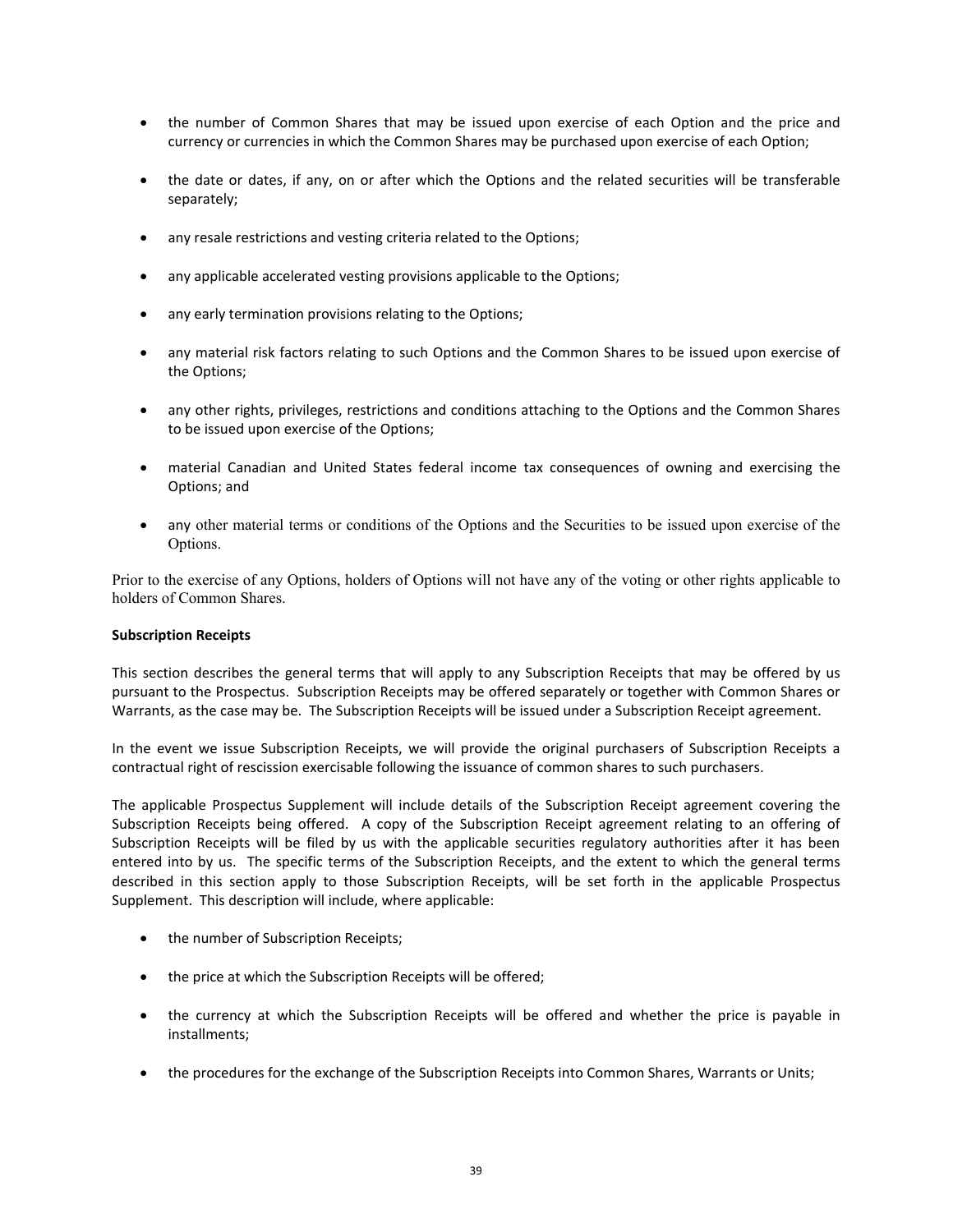- the number of Common Shares, Warrants or Units that may be issued upon exercise or deemed conversion of each Subscription Receipt;
- the designation and terms of any other Securities with which the Subscription Receipts will be offered, if any, and the number of Subscription Receipts that will be offered with each Security;
- conditions to the conversion or exchange of Subscription Receipts into other Securities and the consequences of such conditions not being satisfied;
- terms applicable to the gross or net proceeds from the sale of the Subscription Receipts plus any interest earned thereon;
- the dates or periods during which the Subscription Receipts may be converted or exchanged;
- the circumstances, if any, which will cause the Subscription Receipts to be deemed to be automatically converted or exchanged;
- provisions applicable to any escrow of the gross or net proceeds from the sale of the Subscription Receipts plus any interest or income earned thereon, and for the release of such proceeds from such escrow;
- if applicable, the identity of the Subscription Receipt agent;
- whether the Subscription Receipts will be listed on any securities exchange;
- whether the Subscription Receipts will be issued with any other Securities and, if so, the amount and terms of these Securities;
- any minimum or maximum subscription amount;
- whether the Subscription Receipts are to be issued in registered form, "book-entry only" form, noncertificated inventory system form, bearer form or in the form of temporary or permanent global securities and the basis of exchange, transfer and ownership thereof;
- any material risk factors relating to such Subscription Receipts and the Securities to be issued upon conversion or exchange of the Subscription Receipts;
- any other rights, privileges, restrictions and conditions attaching to the Subscription Receipts and the Securities to be issued upon exchange of the Subscription Receipts;
- material Canadian and United States income tax consequences of owning or converting or exchanging the Subscription Receipts; and
- any other material terms and conditions of the Subscription Receipts and the Securities to be issued upon the exchange of the Subscription Receipts.

The terms and provisions of any Subscription Receipts offered under a Prospectus Supplement may differ from the terms described above and may not be subject to or contain any or all of the terms described above.

Prior to the exchange of any Subscription Receipts, holders of such Subscription Receipts will not have any of the rights of holders of the Securities for which the Subscription Receipts may be exchanged, including the right to receive payments of dividends or the right to vote such underlying securities.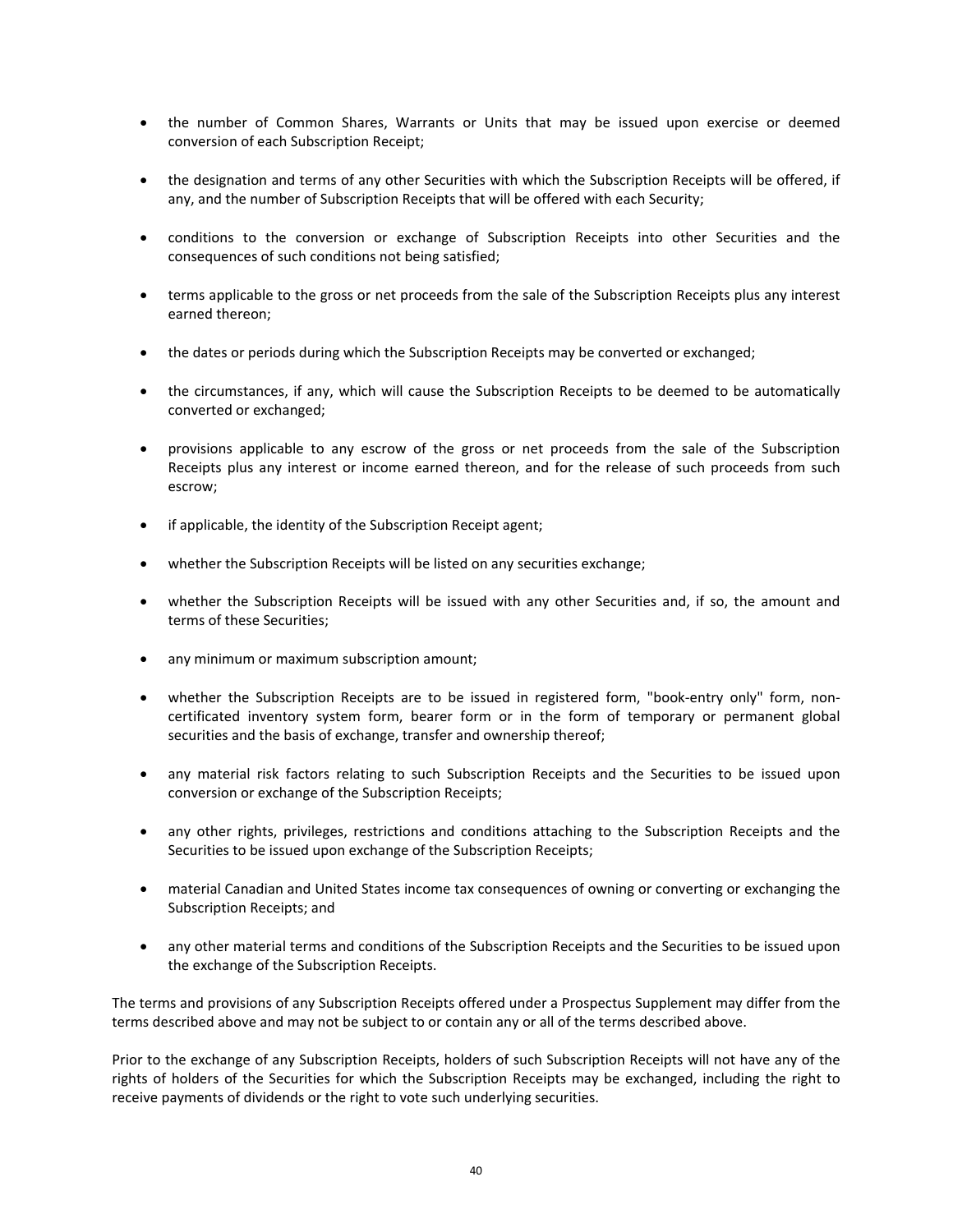#### **Description of Debt Securities**

We may issue Debt Securities in one or more series under an indenture (the "**Indenture**"), to be entered into among the Company and a trustee. The Indenture will be subject to and governed by the United States Trust Indenture Act of 1939, as amended (the "**Trust Indenture Act**"). A copy of the form of the Indenture will be filed with the SEC as an exhibit to the Registration Statement of which this Prospectus forms a part. The following description sets forth certain general material terms and provisions of the Debt Securities and is not intended to be complete. For a more complete description, prospective investors should refer to the Indenture and the terms of the Debt Securities. If Debt Securities are issued, we will describe in the applicable Prospectus Supplement the particular terms and provisions of any series of the Debt Securities and a description of how the general terms and provisions described below may apply to that series of the Debt Securities. Prospective investors should rely on information in the applicable Prospectus Supplement and not on the following information to the extent that the information in such Prospectus Supplement is different from the following information. We will file as exhibits to the Registration Statement, of which this Prospectus is a part, or will incorporate by reference from a report on Form 6‐K that the Company furnishes to the SEC, any supplemental indenture describing the terms and conditions of Debt Securities that we are offering before the issuance of such Debt Securities.

We may issue Debt Securities and incur additional indebtedness other than through the offering of Debt Securities pursuant to this Prospectus.

## *General*

The Indenture will not limit the aggregate principal amount of Debt Securities that we may issue under the Indenture and will not limit the amount of other indebtedness that we may incur. The Indenture will provide that we may issue Debt Securities from time to time in one or more series and may be denominated and payable in U.S. dollars, Canadian dollars or any foreign currency. Unless otherwise indicated in the applicable Prospectus Supplement, the Debt Securities will be unsecured obligations of the Company. The Indenture will also permit us to increase the principal amount of any series of the Debt Securities previously issued and to issue that increased principal amount.

The applicable Prospectus Supplement for any series of Debt Securities that we offer will describe the specific terms of the Debt Securities and may include, but is not limited to, any of the following:

- the title of the Debt Securities:
- any limit on the aggregate principal amount of the Debt Securities and, if no limit is specified, the Company will have the right to re-open such series for the issuance of additional Debt Securities from time to time;
- whether the payment of principal, interest and premium, if any, on the Debt Securities will be our senior, senior subordinated or subordinated obligations;
- whether payment of principal, interest and premium, if any, on the Debt Securities will be secured by certain assets of the Company and any applicable guarantors;
- whether payment of the Debt Securities will be guaranteed by any other person;
- the date or dates, or the method by which such date or dates will be determined or extended, on which the principal (and premium, if any) of the Debt Securities of the series is payable;
- the rate or rates at which the Securities of the series shall bear interest, if any, or the method by which such rate or rates shall be determined, whether such interest shall be payable in cash or additional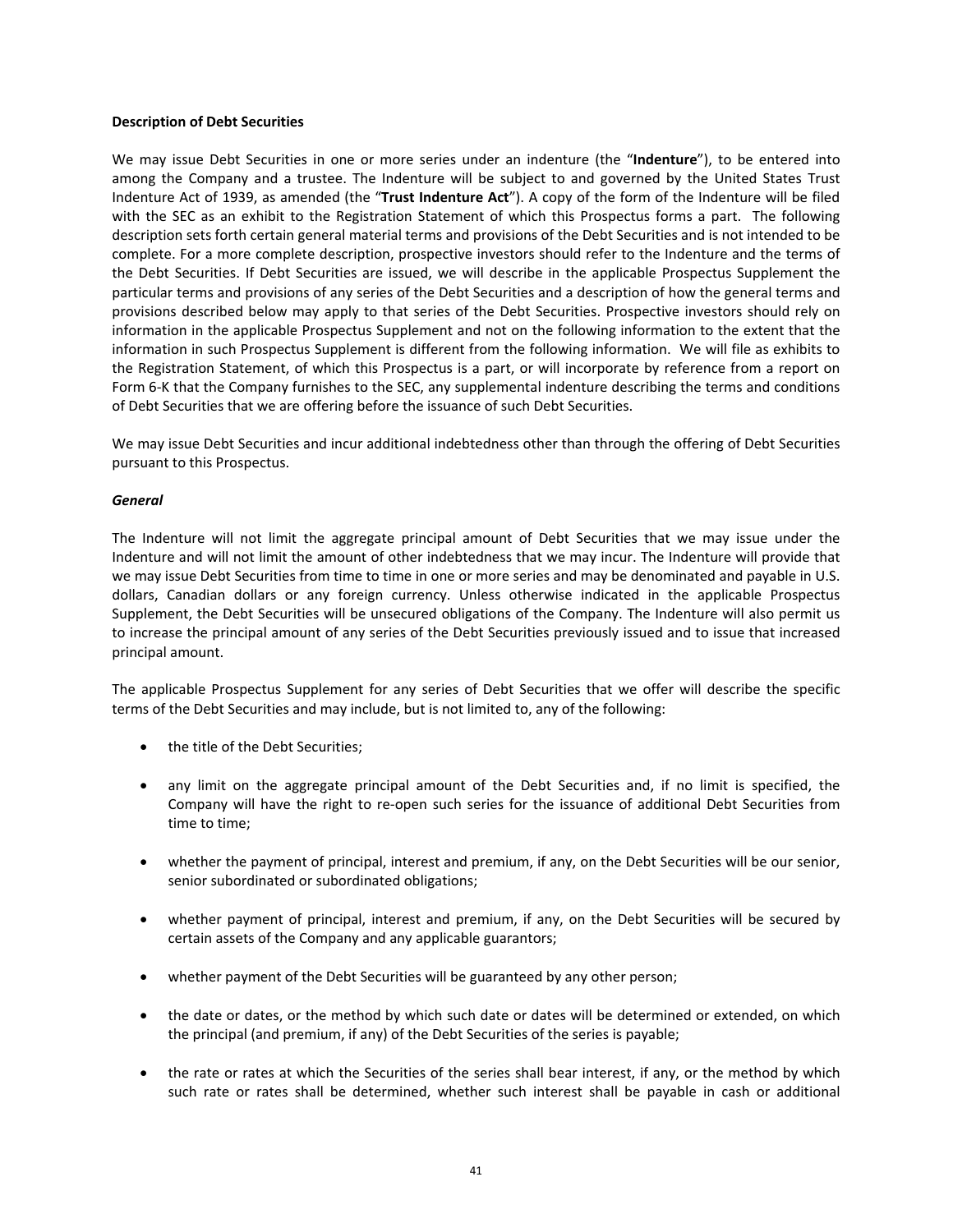Securities of the same series or shall accrue and increase the aggregate principal amount outstanding of such series, the date or dates from which such interest shall accrue, or the method by which such date or dates shall be determined;

- the place or places we will pay principal, premium and interest, if any, and the place or places where Debt Securities can be presented for registration of transfer, exchange or conversion;
- whether and under what circumstances we will be required to pay any additional amounts for withholding or deduction for taxes with respect to the Debt Securities, and whether and on what terms we will have the option to redeem the Debt Securities rather than pay the additional amounts;
- whether we will be obligated to redeem, repay or repurchase the Debt Securities pursuant to any sinking or other provision, or at the option of a holder and the terms and conditions of such redemption, repayment or repurchase;
- whether we may redeem the Debt Securities, in whole or in part, prior to maturity and the terms and conditions of any such redemption;
- the denominations in which we will issue any registered Debt Securities, if other than denominations of \$2,000 and any multiple of \$1,000 and, if other than denominations of \$5,000, the denominations in which any unregistered Debt Security shall be issuable;
- whether we will make payments on the Debt Securities in a currency other than U.S. dollars;
- whether payments on the Debt Securities will be payable with reference to any index, formula or other method;
- whether we will issue the Debt Securities as global securities and, if so, the identity of the depositary for the global securities;
- whether we will issue the Debt Securities as unregistered securities, registered securities or both;
- any changes or additions to, or deletions of, events of default or covenants whether or not such events of default or covenants are consistent with the events of default or covenants in the Indenture;
- the applicability of, and any changes or additions to, the provisions for defeasance described under "Defeasance" below;
- whether the holders of any series of Debt Securities have special rights if specified events occur;
- the terms, if any, for any conversion or exchange of the Debt Securities for any other securities;
- provisions as to modification, amendment or variation of any rights or terms attaching to the Debt Securities; and
- any other terms, conditions, rights and preferences (or limitations on such rights and preferences).

Unless stated otherwise in the applicable Prospectus Supplement, no holder of Debt Securities will have the right to require us to repurchase the Debt Securities and there will be no increase in the interest rate if we become involved in a highly leveraged transaction or if we have a change of control.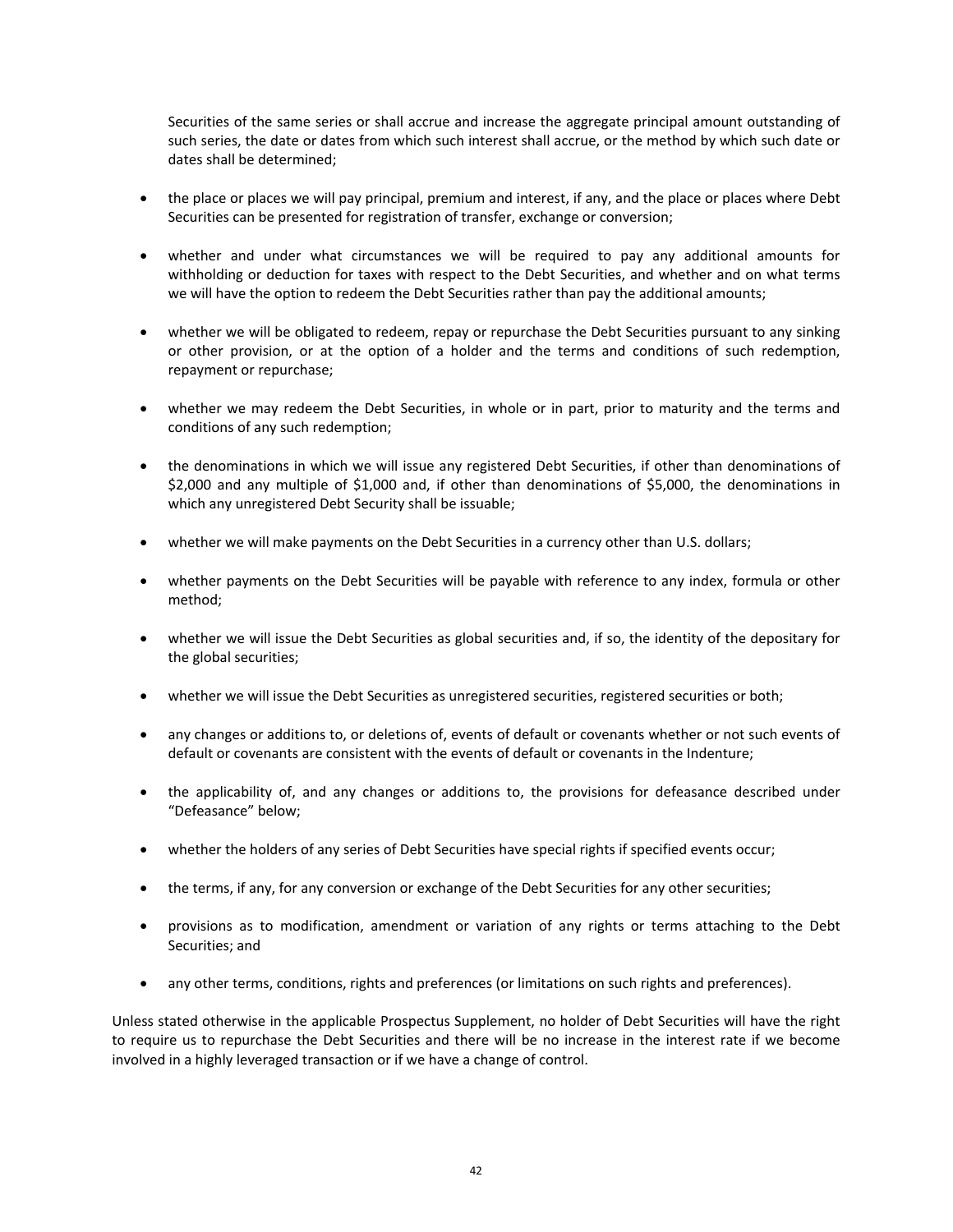We may issue Debt Securities bearing no interest or interest at a rate below the prevailing market rate at the time of issuance, and may offer and sell the Debt Securities at a discount below their stated principal amount. We may also sell any of the Debt Securities for a foreign currency or currency unit, and payments on the Debt Securities may be payable in a foreign currency or currency unit. In any of these cases, we will describe certain Canadian federal and U.S. federal income tax consequences and other special considerations in the applicable Prospectus Supplement.

We may issue Debt Securities with terms different from those of Debt Securities previously issued and, without the consent of the holders thereof, we may reopen a previous issue of a series of Debt Securities and issue additional Debt Securities of such series (unless the reopening was restricted when such series was created).

## *Guarantees*

Our payment obligations under any series of Debt Securities may be guaranteed by certain of our direct or indirect subsidiaries. In order to comply with certain registration statement form requirements under U.S. law, these guarantees may in turn be guaranteed by the Company. The terms of such guarantees will be set forth in the applicable Prospectus Supplement.

## *Ranking and Other Indebtedness*

Unless otherwise indicated in an applicable Prospectus Supplement, and except to the extent prescribed by law, each series of Debt Securities shall be senior, unsubordinated and unsecured obligations of the Company and shall rank pari passu and ratably without preference among themselves and pari passu with all other senior, unsubordinated and unsecured obligations of the Company.

Our Board of Directors may establish the extent and manner, if any, to which payment on or in respect of a series of Debt Securities will be senior, senior subordinated or will be subordinated to the prior payment of the Company's other liabilities and obligations, and whether the payment of principal, premium, if any, and interest, if any, will be guaranteed by any other person and the nature and priority of any security.

# *Debt Securities in Global Form*

# *The Depositary and Book‐Entry*

Unless otherwise specified in the applicable Prospectus Supplement, a series of the Debt Securities may be issued in whole or in part in global form as a "global security" and will be registered in the name of or issued in bearer form and be deposited with a depositary, or its nominee, each of which will be identified in the applicable Prospectus Supplement relating to that series. Unless and until exchanged, in whole or in part, for the Debt Securities in definitive registered form, a global security may not be transferred except as a whole by the depositary for such global security to a nominee of the depositary, by a nominee of the depositary to the depositary or another nominee of the depositary or by the depositary or any such nominee to a successor of the depositary or a nominee of the successor.

The specific terms of the depositary arrangement with respect to any portion of a particular series of the Debt Securities to be represented by a global security will be described in the applicable Prospectus Supplement relating to such series. The Company anticipates that the provisions described in this section will apply to all depositary arrangements.

Upon the issuance of a global security, the depositary therefor or its nominee will credit, on its book entry and registration system, the respective principal amounts of the Debt Securities represented by the global security to the accounts of such persons, designated as "participants", having accounts with such depositary or its nominee. Such accounts shall be designated by the underwriters, dealers or agents participating in the distribution of the Debt Securities or by the Company if such Debt Securities are offered and sold directly by the Company. Ownership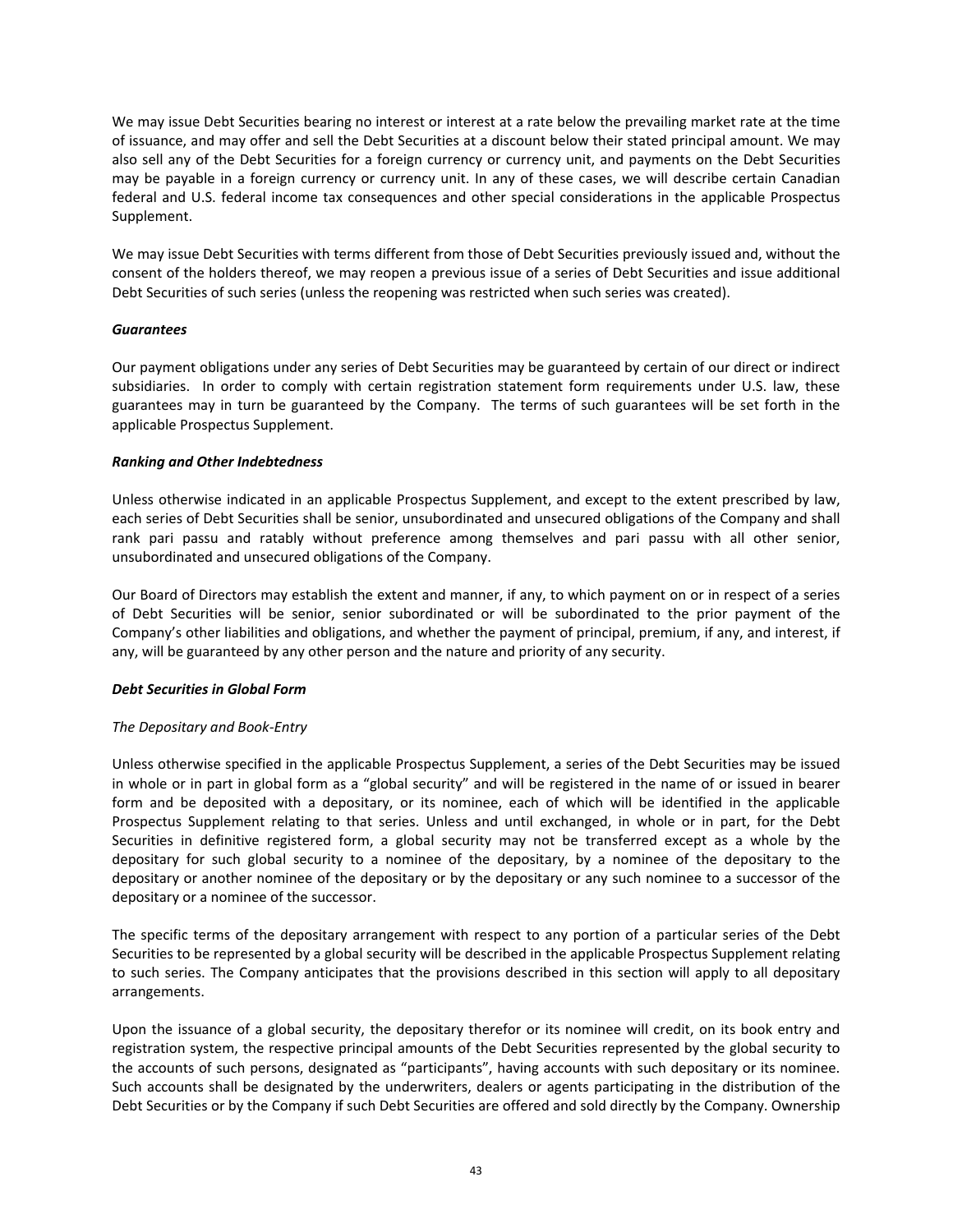of beneficial interests in a global security will be limited to participants or persons that may hold beneficial interests through participants. Ownership of beneficial interests in a global security will be shown on, and the transfer of that ownership will be effected only through, records maintained by the depositary therefor or its nominee (with respect to interests of participants) or by participants or persons that hold through participants (with respect to interests of persons other than participants). The laws of some states in the United States may require that certain purchasers of securities take physical delivery of such securities in definitive form.

So long as the depositary for a global security or its nominee is the registered owner of the global security or holder of a global security in bearer form, such depositary or such nominee, as the case may be, will be considered the sole owner or holder of the Debt Securities represented by the global security for all purposes under the Indenture. Except as provided below, owners of beneficial interests in a global security will not be entitled to have a series of the Debt Securities represented by the global security registered in their names, will not receive or be entitled to receive physical delivery of such series of the Debt Securities in definitive form and will not be considered the owners or holders thereof under the Indenture.

Any payments of principal, premium, if any, and interest, if any, on global securities registered in the name of a depositary or securities registrar will be made to the depositary or its nominee, as the case may be, as the registered owner of the global security representing such Debt Securities. None of the Company, any trustee or any paying agent for the Debt Securities represented by the global securities will have any responsibility or liability for any aspect of the records relating to or payments made on account of beneficial ownership interests of the global security or for maintaining, supervising or reviewing any records relating to such beneficial ownership interests.

The Company expects that the depositary for a global security or its nominee, upon receipt of any payment of principal, premium, if any, or interest, if any, will credit participants' accounts with payments in amounts proportionate to their respective beneficial interests in the principal amount of the global security as shown on the records of such depositary or its nominee. The Company also expects that payments by participants to owners of beneficial interests in a global security held through such participants will be governed by standing instructions and customary practices, as is now the case with securities held for the accounts of customers registered in "street name", and will be the responsibility of such participants.

# *Discontinuance of Depositary's Services*

If a depositary for a global security representing a particular series of the Debt Securities is at any time unwilling or unable to continue as depositary or, if at any time the depositary for such series shall no longer be registered or in good standing under the Exchange Act, and a successor depositary is not appointed by us within 90 days, the Company will issue such series of the Debt Securities in definitive form in exchange for a global security representing such series of the Debt Securities. If an event of default under the Indenture has occurred and is continuing, Debt Securities in definitive form will be printed and delivered upon written request by the holder to the appropriate trustee. In addition, the Company may at any time and in the Company's sole discretion determine not to have a series of the Debt Securities represented by a global security and, in such event, will issue a series of the Debt Securities in definitive form in exchange for all of the global securities representing that series of Debt Securities.

# *Debt Securities in Definitive Form*

A series of the Debt Securities may be issued in definitive form, solely as registered securities, solely as unregistered securities or as both registered securities and unregistered securities. Registered securities will be issuable in denominations of \$2,000 and integral multiples of \$1,000 and unregistered securities will be issuable in denominations of \$5,000 and integral multiples of \$5,000 or, in each case, in such other denominations as may be set out in the terms of the Debt Securities of any particular series. Unless otherwise indicated in the applicable Prospectus Supplement, unregistered securities will have interest coupons attached.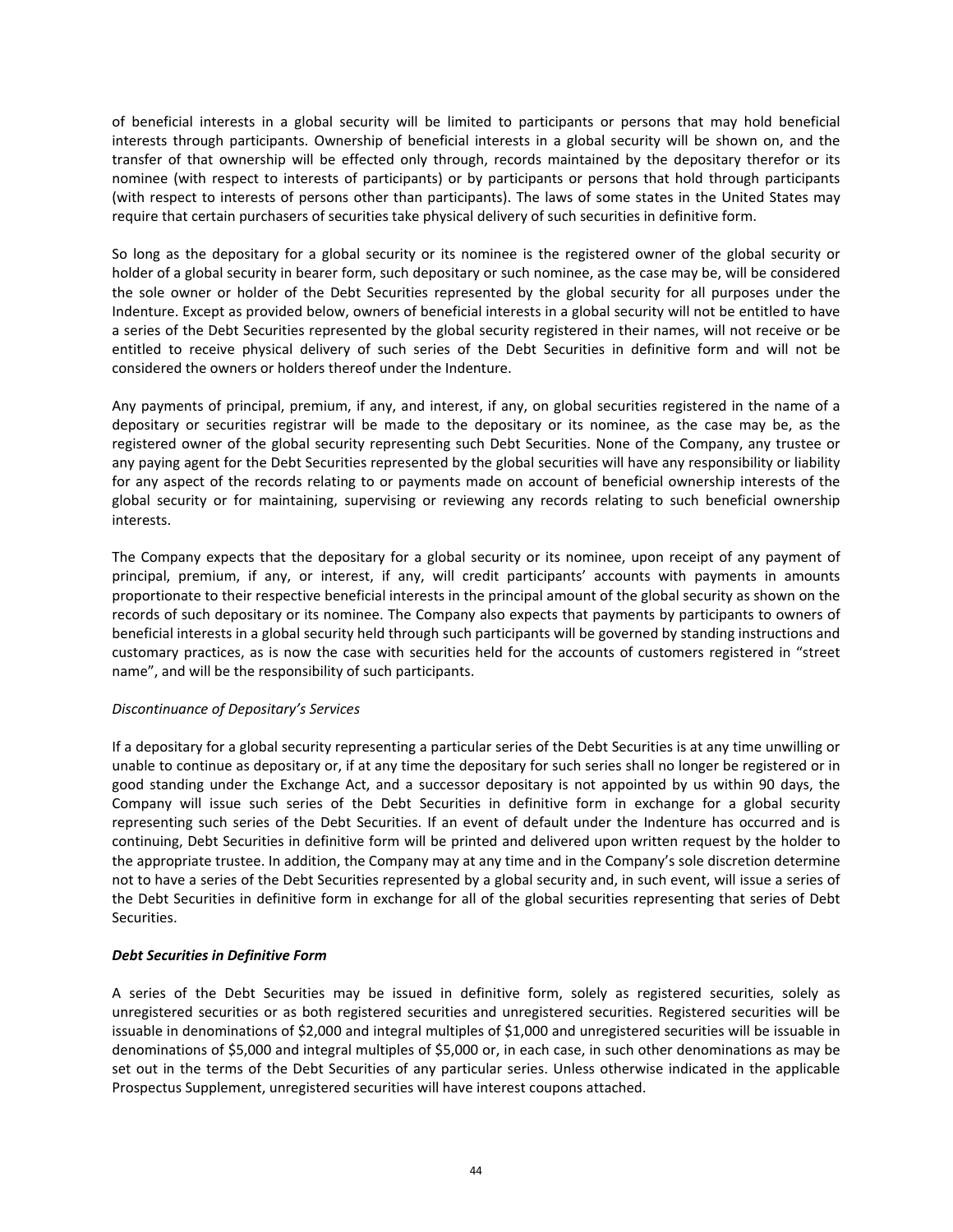Unless otherwise indicated in the applicable Prospectus Supplement, payment of principal, premium, if any, and interest, if any, on the Debt Securities in definitive form will be made at the office or agency designated by the Company, or at the Company's option the Company can pay principal, interest, if any, and premium, if any, by check mailed to the address of the person entitled at the address appearing in the security register of the trustee or electronic funds wire transfer to an account of persons who meet certain thresholds set out in the Indenture who are entitled to receive payments by wire transfer. Unless otherwise indicated in the applicable Prospectus Supplement, payment of interest, if any, will be made to the persons in whose name the Debt Securities are registered at the close of business on the day or days specified by the Company.

At the option of the holder of Debt Securities, registered securities of any series will be exchangeable for other registered securities of the same series, of any authorized denomination and of a like aggregate principal amount. If, but only if, provided in an applicable Prospectus Supplement, unregistered securities (with all unmatured coupons, except as provided below, and all matured coupons in default) of any series may be exchanged for registered securities of the same series, of any authorized denominations and of a like aggregate principal amount and tenor. In such event, unregistered securities surrendered in a permitted exchange for registered securities between a regular record date or a special record date and the relevant date for payment of interest shall be surrendered without the coupon relating to such date for payment of interest, and interest will not be payable on such date for payment of interest in respect of the registered security issued in exchange for such unregistered security, but will be payable only to the holder of such coupon when due in accordance with the terms of the Indenture. Unless otherwise specified in an applicable Prospectus Supplement, unregistered securities will not be issued in exchange for registered securities.

The applicable Prospectus Supplement may indicate the places to register a transfer of the Debt Securities in definitive form. Service charges may be payable by the holder for any registration of transfer or exchange of the Debt Securities in definitive form, and the Company may, in certain instances, require a sum sufficient to cover any tax or other governmental charges payable in connection with these transactions.

We shall not be required to:

- issue, register the transfer of or exchange any series of the Debt Securities in definitive form during a period beginning at the opening of 15 days before any selection of securities of that series of the Debt Securities to be redeemed and ending on the relevant date of notice of such redemption, as provided in the Indenture;
- register the transfer of or exchange any registered security in definitive form, or portion thereof, called for redemption, except the unredeemed portion of any registered security being redeemed in part;
- exchange any unregistered security called for redemption except to the extent that such unregistered security may be exchanged for a registered security of that series and like tenor; provided that such registered security will be simultaneously surrendered for redemption; or
- issue, register the transfer of or exchange any of the Debt Securities in definitive form which have been surrendered for repayment at the option of the holder, except the portion, if any, of such Debt Securities not to be so repaid.

# *Provision of Financial Information*

The Company will file with the Trustee within 15 days after the Company files the same with the SEC, (i) copies of the annual reports containing audited financial statements and copies of quarterly reports containing unaudited financial statements and (ii) copies of the information, documents and other reports (or copies of such portions of any of the foregoing as the Commission may from time to time by rules and regulations prescribe) which the Company may be required to file with or furnish to the SEC pursuant to Section 13 or Section 15(d) of the Securities Exchange Act of 1934.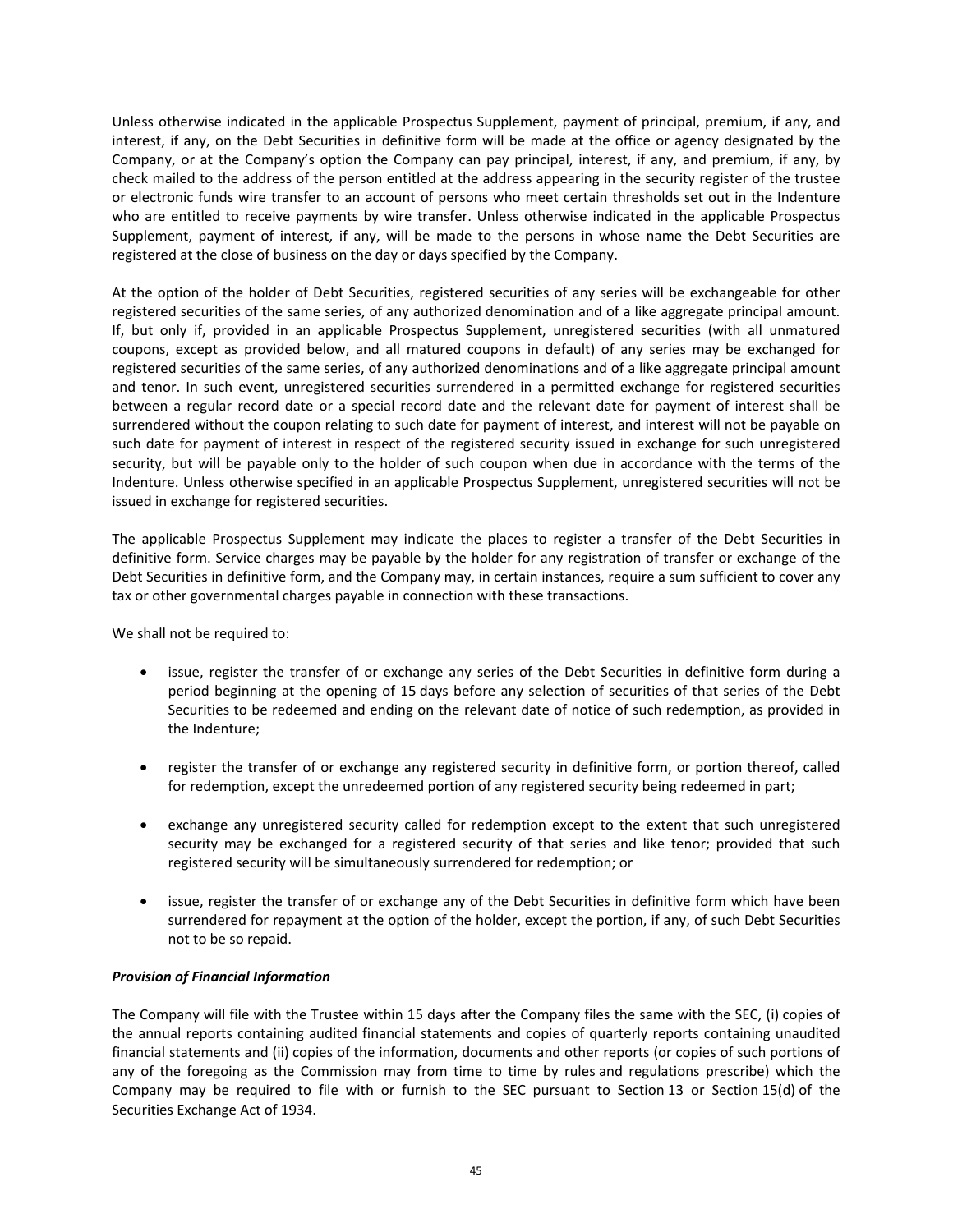In the event that the Company is not required to remain subject to the reporting requirements of Section 13 or 15(d) of the Exchange Act, or otherwise report on an annual and quarterly basis on forms provided for such annual and quarterly reporting pursuant to rules and regulations promulgated by the SEC, it will continue to file with the SEC and provide the Trustee:

- within 140 days after the end of each fiscal year, annual reports on Form 20-F, 40-F or Form 10-K, as applicable (or any successor form), containing audited financial statements and the other financial information required to be contained therein (or required in such successor form); and
- within 60 days after the end of each of the first three fiscal quarters of each fiscal year, reports on Form 6‐ K or Form 10‐Q (or any successor form), containing unaudited financial statements and the other financial information which, regardless of applicable requirements shall, at a minimum, contain such information required to be provided in quarterly reports under the laws of Canada or any province thereof to security holders of a corporation with securities listed on the Toronto Stock Exchange, whether or not the Company has any of its securities so listed.

# *Events of Default*

Unless otherwise specified in the applicable Prospectus Supplement relating to a particular series of Debt Securities, the following is a summary of events which will, with respect to any series of the Debt Securities, constitute an event of default under the Indenture with respect to the Debt Securities of that series:

- the Company fails to pay principal of, or any premium on any Debt Security of that series when it is due and payable;
- the Company fails to pay interest payable on any Debt Security of that series when it becomes due and payable, and such default continues for 30 days;
- the Company fails to make any required sinking fund or analogous payment when due for that series of Debt Securities;
- the Company fails to observe or perform any of its covenants or agreements in the Indenture that affect or are applicable to the Debt Securities of that series for 90 days after written notice to the Company by the trustees or to the Company and the trustees by holders of at least 25% in aggregate principal amount of the outstanding Debt Securities of that series;
- certain events involving the Company's bankruptcy, insolvency or reorganization; and
- any other event of default provided for in that series of Debt Securities.

A default under one series of Debt Securities will not necessarily be a default under another series. A trustee may withhold notice to the holders of the Debt Securities of any default, except in the payment of principal or premium, if any, or interest, if any, if in good faith it considers it in the interests of the holders to do so and so advises the Company in writing.

If an event of default for any series of Debt Securities occurs and continues, a trustee or the holders of at least 25% in aggregate principal amount of the Debt Securities of that series may require the Company to repay immediately:

- the entire principal and interest of the Debt Securities of the series; or
- if the Debt Securities are discounted securities, that portion of the principal as is described in the applicable Prospectus Supplement.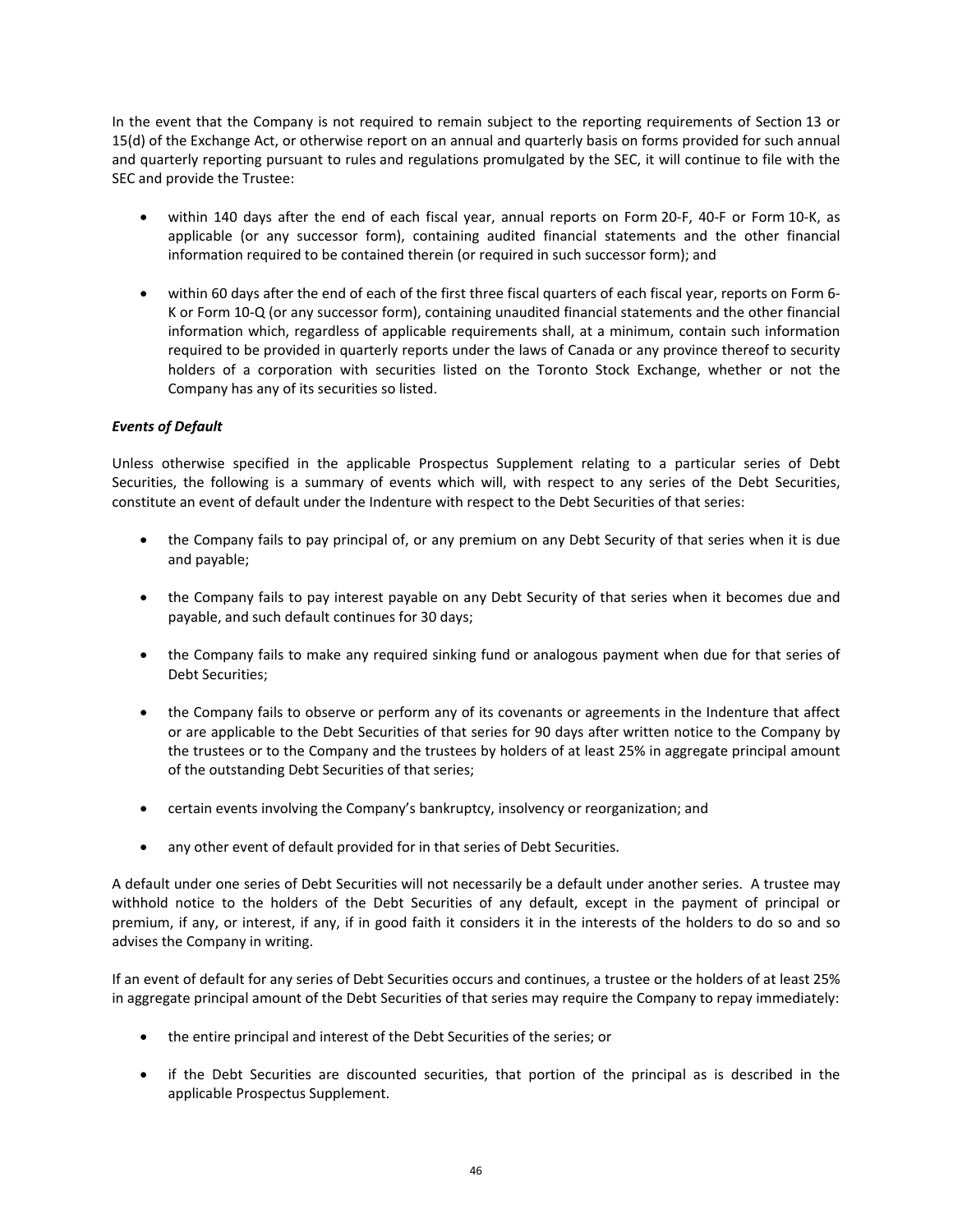If an event of default relates to events involving the Company's bankruptcy, insolvency or reorganization, the principal of all Debt Securities will become immediately due and payable without any action by the trustee or any holder.

Subject to certain conditions, the holders of a majority of the aggregate principal amount of the Debt Securities of the affected series can rescind and annul an accelerated payment requirement. If Debt Securities are discounted securities, the applicable Prospectus Supplement will contain provisions relating to the acceleration of maturity of a portion of the principal amount of the discounted securities upon the occurrence or continuance of an event of default.

Other than its duties in case of a default, a trustee is not obligated to exercise any of the rights or powers that it will have under the Indenture at the request or direction of any holders, unless the holders offer the trustee reasonable security or indemnity. If they provide this reasonable security or indemnity, the holders of a majority in aggregate principal amount of any series of Debt Securities may, subject to certain limitations, direct the time, method and place of conducting any proceeding for any remedy available to a trustee, or exercising any trust or power conferred upon a trustee, for any series of Debt Securities.

The Company will be required to furnish to the trustees a statement annually as to its compliance with all conditions and covenants under the Indenture and, if the Company is not in compliance, the Company must specify any defaults. The Company will also be required to notify the trustees as soon as practicable upon becoming aware of any event of default.

No holder of a Debt Security of any series will have any right to institute any proceeding with respect to the Indenture, or for the appointment of a receiver or a trustee, or for any other remedy, unless:

- the holder has previously given to the trustees written notice of a continuing event of default with respect to the Debt Securities of the affected series;
- the holders of at least 25% in principal amount of the outstanding Debt Securities of the series affected by an event of default have made a written request, and the holders have offered reasonable indemnity, to the trustees to institute a proceeding as trustees; and
- the trustees have failed to institute a proceeding, and have not received from the holders of a majority in aggregate principal amount of the outstanding Debt Securities of the series affected (or in the case of bankruptcy, insolvency or reorganization, all series outstanding) by an event of default a direction inconsistent with the request, within 60 days after receipt of the holders' notice, request and offer of indemnity.

However, such above‐mentioned limitations do not apply to a suit instituted by the holder of a Debt Security for the enforcement of payment of the principal of or any premium, if any, or interest on such Debt Security on or after the applicable due date specified in such Debt Security.

# *Defeasance*

When the Company uses the term "defeasance", it means discharge from its obligations with respect to any Debt Securities of or within a series under the Indenture. Unless otherwise specified in the applicable Prospectus Supplement, if the Company deposits with a trustee cash, government securities or a combination thereof sufficient to pay the principal, interest, if any, premium, if any, and any other sums due to the stated maturity date or a redemption date of the Debt Securities of a series, then at the Company's option:

• the Company will be discharged from the obligations with respect to the Debt Securities of that series; or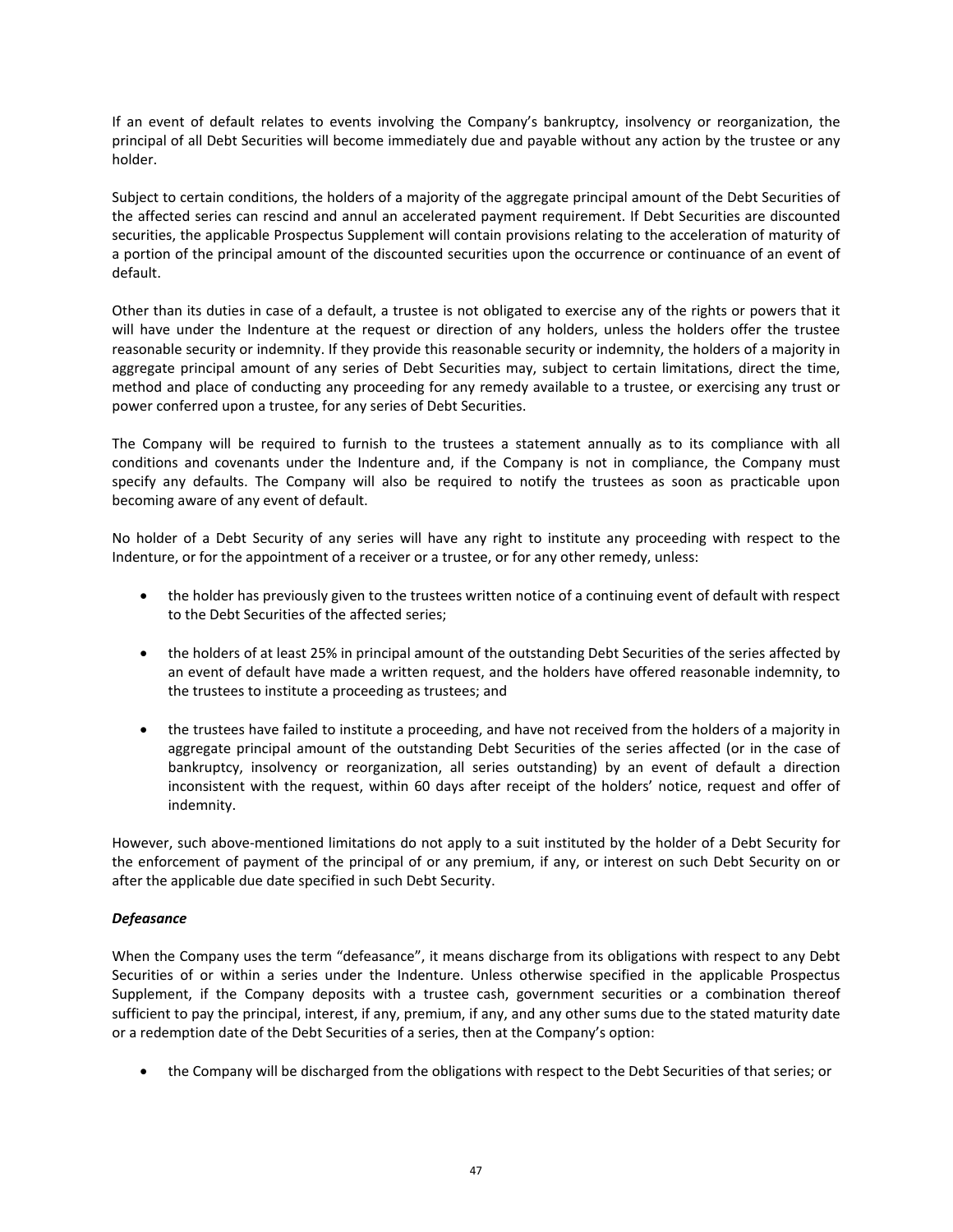• the Company will no longer be under any obligation to comply with certain restrictive covenants under the Indenture and certain events of default will no longer apply to the Company.

If this happens, the holders of the Debt Securities of the affected series will not be entitled to the benefits of the Indenture except for registration of transfer and exchange of Debt Securities and the replacement of lost, stolen, destroyed or mutilated Debt Securities. These holders may look only to the deposited fund for payment on their Debt Securities.

To exercise the defeasance option, the Company must deliver to the trustees:

- an opinion of counsel in the United States to the effect that the holders of the outstanding Debt Securities of the affected series will not recognize income, gain or loss for U.S. federal income tax purposes as a result of a defeasance and will be subject to U.S. federal income tax on the same amounts, in the same manner and at the same times as would have been the case if the defeasance had not occurred;
- an opinion of counsel in Canada or a ruling from the Canada Revenue Agency to the effect that the holders of the outstanding Debt Securities of the affected series will not recognize income, gain or loss for Canadian federal, provincial or territorial income or other tax purposes as a result of a defeasance and will be subject to Canadian federal, provincial or territorial income tax and other tax on the same amounts, in the same manner and at the same times as would have been the case had the defeasance not occurred; and
- a certificate of one of the Company's officers and an opinion of counsel, each stating that all conditions precedent provided for relating to defeasance have been complied with.

If the Company is to be discharged from its obligations with respect to the Debt Securities, and not just from the Company's covenants, the U.S. opinion must be based upon a ruling from or published by the United States Internal Revenue Service or a change in law to that effect.

In addition to the delivery of the opinions described above, the following conditions must be met before the Company may exercise its defeasance option:

- no event of default or event that, with the passing of time or the giving of notice, or both, shall constitute an event of default shall have occurred and be continuing for the Debt Securities of the affected series;
- the Company is not an "insolvent person" within the meaning of applicable bankruptcy and insolvency legislation; and
- other customary conditions precedent are satisfied.

# *Modification and Waiver*

Modifications and amendments of the Indenture may be made by the Company and the trustees pursuant to one or more Supplemental Indentures (a "Supplemental Indenture") with the consent of the holders of at least a majority in aggregate principal amount of the outstanding Debt Securities of each series affected by the modification. However, without the consent of each holder affected, no such modification may:

- change the stated maturity of the principal of, premium, if any, or any instalment of interest, if any, on any Debt Security;
- reduce the principal, premium, if any, or rate of interest, if any, or change any obligation of the Company to pay any additional amounts;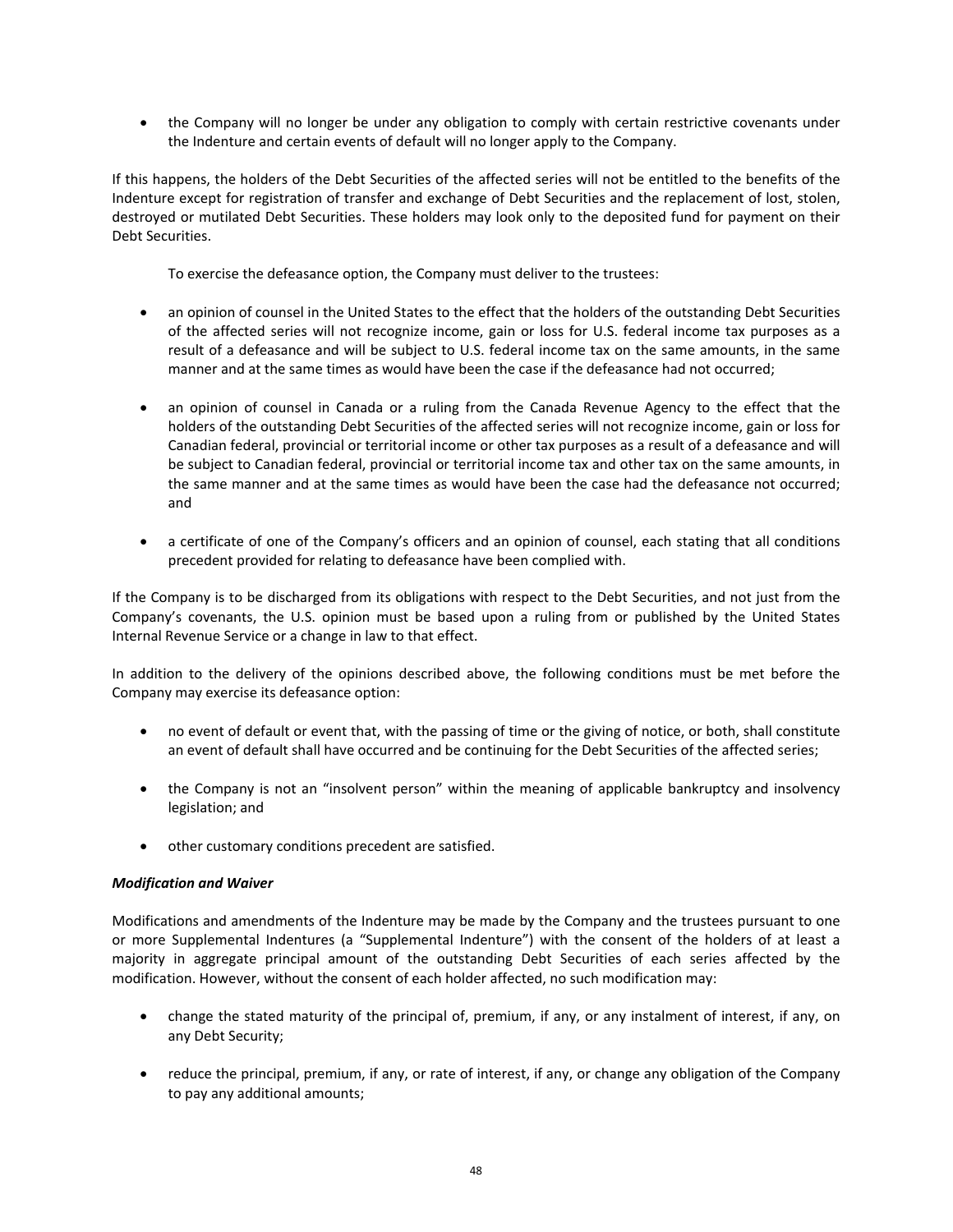- reduce the amount of principal of a debt security payable upon acceleration of its maturity or the amount provable in bankruptcy;
- change the place or currency of any payment;
- affect the holder's right to require the Company to repurchase the Debt Securities at the holder's option;
- impair the right of the holders to institute a suit to enforce their rights to payment;
- adversely affect any conversion or exchange right related to a series of Debt Securities;
- reduce the percentage of Debt Securities required to modify the Indenture or to waive compliance with certain provisions of the Indenture; or
- reduce the percentage in principal amount of outstanding Debt Securities necessary to take certain actions.

The holders of at least a majority in principal amount of outstanding Debt Securities of any series may on behalf of the holders of all Debt Securities of that series waive, insofar as only that series is concerned, past defaults under the Indenture and compliance by the Company with certain restrictive provisions of the Indenture. However, these holders may not waive a default in any payment of principal, premium, if any, or interest on any Debt Security or compliance with a provision that cannot be modified without the consent of each holder affected.

The Company may modify the Indenture pursuant to a Supplemental Indenture without the consent of any holders to:

- evidence its successor under the Indenture;
- add covenants of the Company or surrender any right or power of the Company for the benefit of holders;
- add events of default;
- provide for unregistered securities to become registered securities under the Indenture and make other such changes to unregistered securities that in each case do not materially and adversely affect the interests of holders of outstanding Debt Securities;
- establish the forms of the Debt Securities;
- appoint a successor trustee under the Indenture;
- add provisions to permit or facilitate the defeasance and discharge of the Debt Securities as long as there is no material adverse effect on the holders;
- cure any ambiguity, correct or supplement any defective or inconsistent provision or make any other provisions in each case that would not materially and adversely affect the interests of holders of outstanding Debt Securities, if any; or
- change or eliminate any provisions of the Indenture where such change takes effect when there are no Debt Securities outstanding which are entitled to the benefit of those provisions under the Indenture.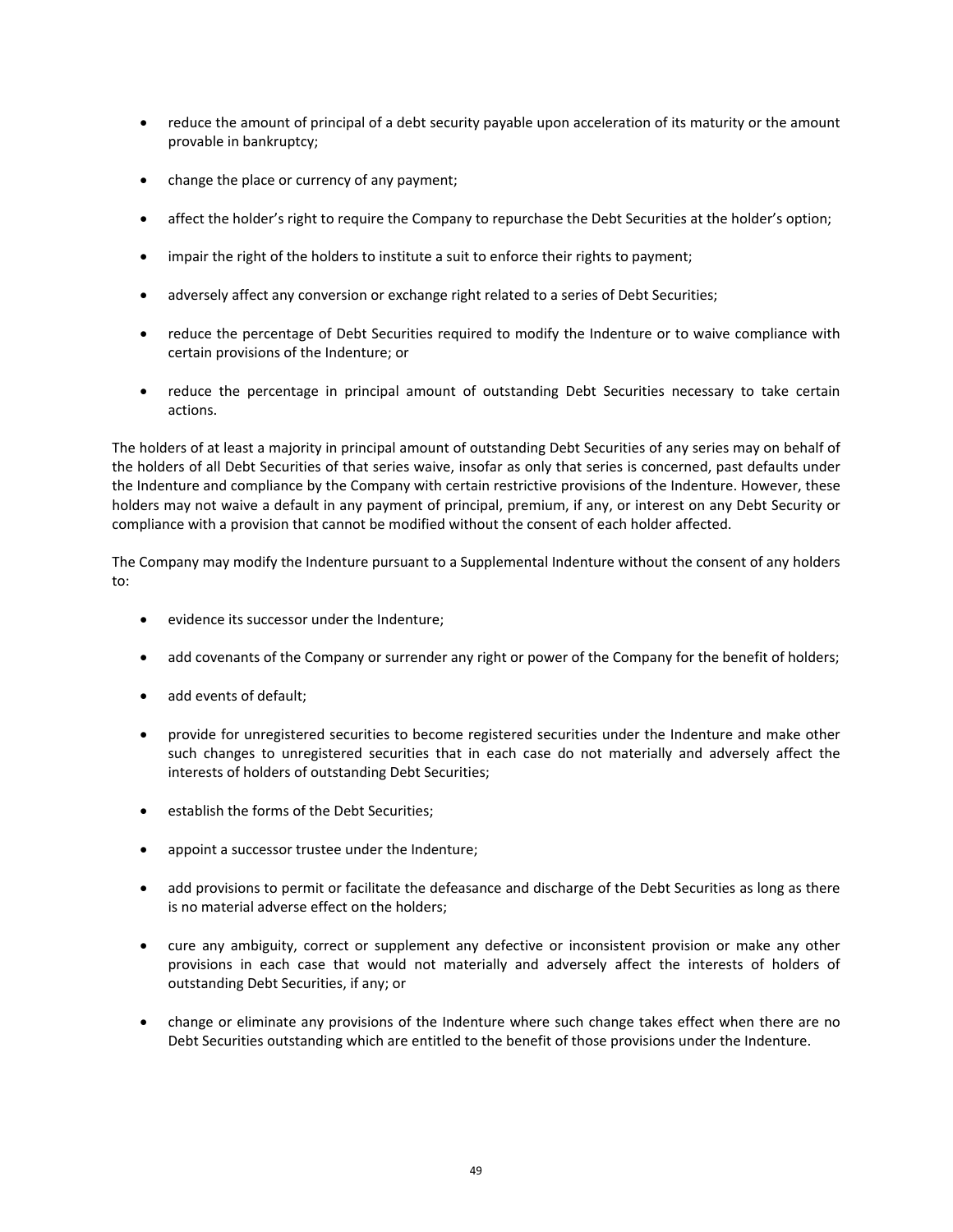## *Governing Law*

The Indenture and the Debt Securities will be governed by and construed in accordance with the laws of the State of New York.

## *The Trustee*

The Trustee under the Indenture or its affiliates may provide banking and other services to the Corporation in the ordinary course of their business.

The Indenture will contain certain limitations on the rights of the Trustee, as long as it or any of its affiliates remains the Corporation's creditor, to obtain payment of claims in certain cases or to realize on certain property received on any claim as security or otherwise. The Trustee and its affiliates will be permitted to engage in other transactions with the Corporation. If the Trustee or any affiliate acquires any conflicting interest and a default occurs with respect to the Debt Securities, the Trustee must eliminate the conflict or resign.

#### *Resignation and Removal of Trustee*

A trustee may resign or be removed with respect to one or more series of the Debt Securities and a successor trustee may be appointed to act with respect to such series.

#### *Consent to Jurisdiction and Service*

Under the Indenture, the Corporation will irrevocably appoint an authorized agent upon which process may be served in any suit, action or proceeding arising out of or relating to the Offered Debt Securities or the Indenture that may be instituted in any United States federal or New York state court located in The City of New York, and will submit to such non‐exclusive jurisdiction.

## **Units**

We may issue Units comprised of one or more of the other Securities described in the Prospectus in any combination. Each Unit will be issued so that the holder of the Unit is also the holder of each of the Securities included in the Unit. Thus, the holder of a Unit will have the rights and obligations of a holder of each included Security. The unit agreement, if any, under which a Unit is issued may provide that the Securities included in the Unit may not be held or transferred separately, at any time or at any time before a specified date.

The particular terms and provisions of Units offered by any Prospectus Supplement, and the extent to which the general terms and provisions described below may apply thereto, will be described in the Prospectus Supplement filed in respect of such Units. This description will include, where applicable:

- the number of Units offered;
- the price or prices, if any, at which the Units will be issued;
- the currency at which the Units will be offered;
- the Securities comprising the Units;
- whether the Units will be issued with any other Securities and, if so, the amount and terms of these Securities;
- any minimum or maximum subscription amount;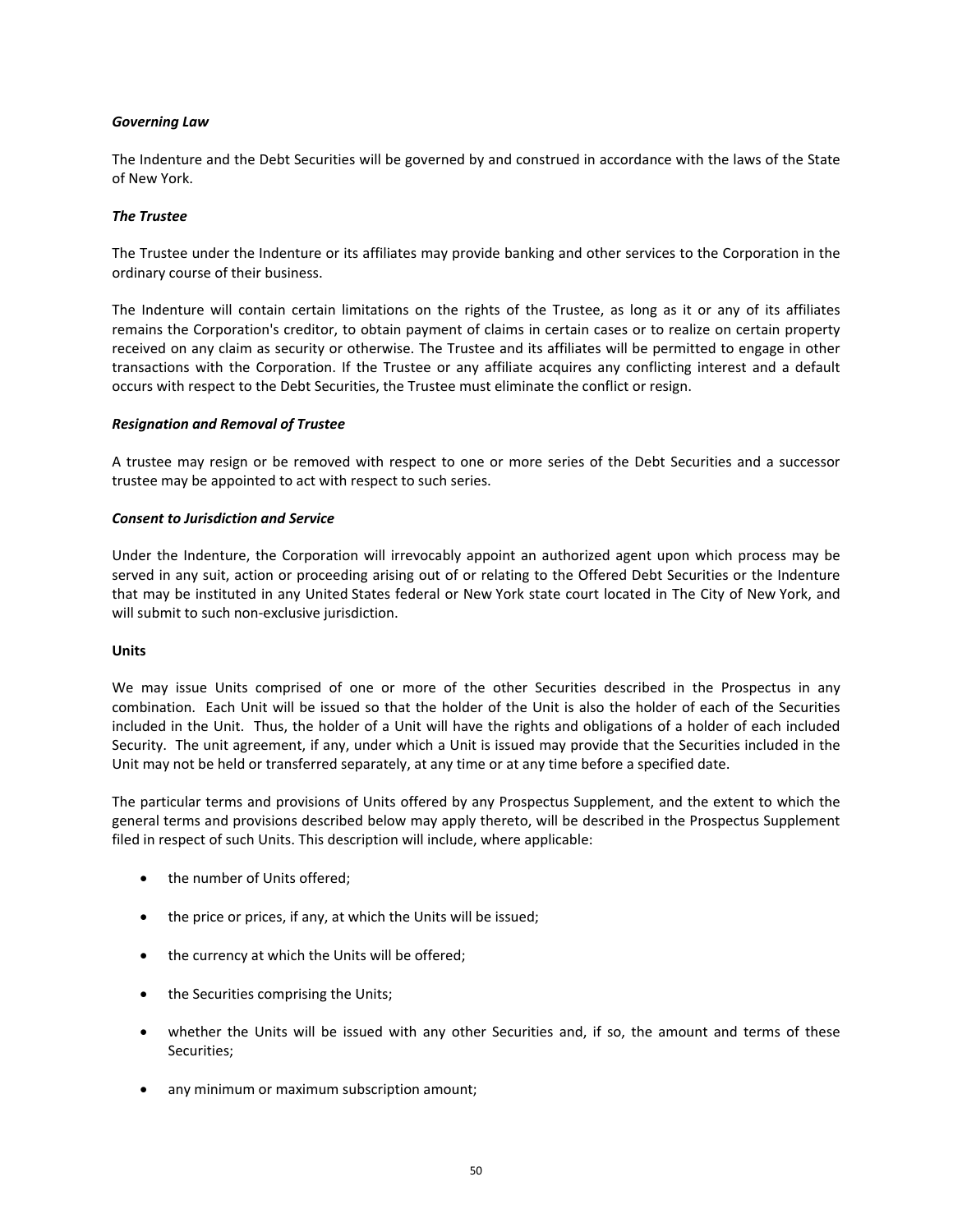- whether the Units and the Securities comprising the Units are to be issued in registered form, "book‐entry only" form, non-certificated inventory system form, bearer form or in the form of temporary or permanent global securities and the basis of exchange, transfer and ownership thereof;
- any material risk factors relating to such Units or the Securities comprising the Units;
- any other rights, privileges, restrictions and conditions attaching to the Units or the Securities comprising the Units; and
- any other material terms or conditions of the Units or the Securities comprising the Units, including whether and under what circumstances the Securities comprising the Units may be held or transferred separately.

The terms and provisions of any Units offered under a Prospectus Supplement may differ from the terms described above and may not be subject to or contain any or all of the terms described above.

## **RISK FACTORS**

*Before making an investment decision to purchase any Securities, investors should carefully consider the information described in this Prospectus and the documents incorporated or deemed incorporated by reference herein, including the applicable Prospectus Supplement. There are certain risks inherent in an investment in the Securities, including the factors described in the 2018 AIF, in the 2018 MD&A and any other risk factors described herein or in a document incorporated or deemed incorporated by reference herein, which investors should carefully consider before investing. Additional risk factors relating to a specific offering of Securities will be described in the applicable Prospectus Supplement. Some of the factors described herein, in the documents incorporated or deemed incorporated by reference herein, and/or the applicable Prospectus Supplement are interrelated and, consequently, investors should treat such risk factors as a whole. If any of the adverse effects set out in the risk factors described herein, in the 2018 AIF, in the 2018 MD&A, in another document incorporated or deemed incorporated by reference herein or in the applicable Prospectus Supplement occur, it could have a material adverse effect on the business, financial condition and results of operations of the Company. Additional risks and uncertainties of which the Company currently is unaware or that are unknown or that it currently deems to be immaterial could have a material adverse effect on the Company's business, financial condition and results of operations. The Company*  cannot assure you that it will successfully address any or all of these risks. There is no assurance that any risk *management steps taken will avoid future loss due to the occurrence of the adverse effects set out in the risk factors herein, in the 2018 AIF, in the 2018 MD&A, in the other documents incorporated or deemed incorporated by reference herein or in the applicable Prospectus Supplement or other unforeseen risks.* 

#### **Risks relating to our Business**

# *Our business is reliant on the good standing of our licenses.*

Our ability to continue our business of growth, storage and distribution of cannabis is dependent on the good standing of all of our licenses, authorizations and permits and adherence to all regulatory requirements related to such activities. Any failure to comply with the terms of the licenses, or to migrate or renew the licenses after their expiry dates, would have a material adverse impact on our financial condition and operations of the business. Although we believe that we will meet the requirements of the Cannabis Act for migration and future extensions or renewals of the licenses, there can be no assurance that Health Canada will migrate, extend or renew the licenses, or if extended or renewed, that they will be extended or renewed on the same or similar terms. Should Health Canada or the Canada Revenue Agency not extend or renew the licenses or should they renew the licenses on different terms, our business, financial condition and operating results would be materially adversely affected.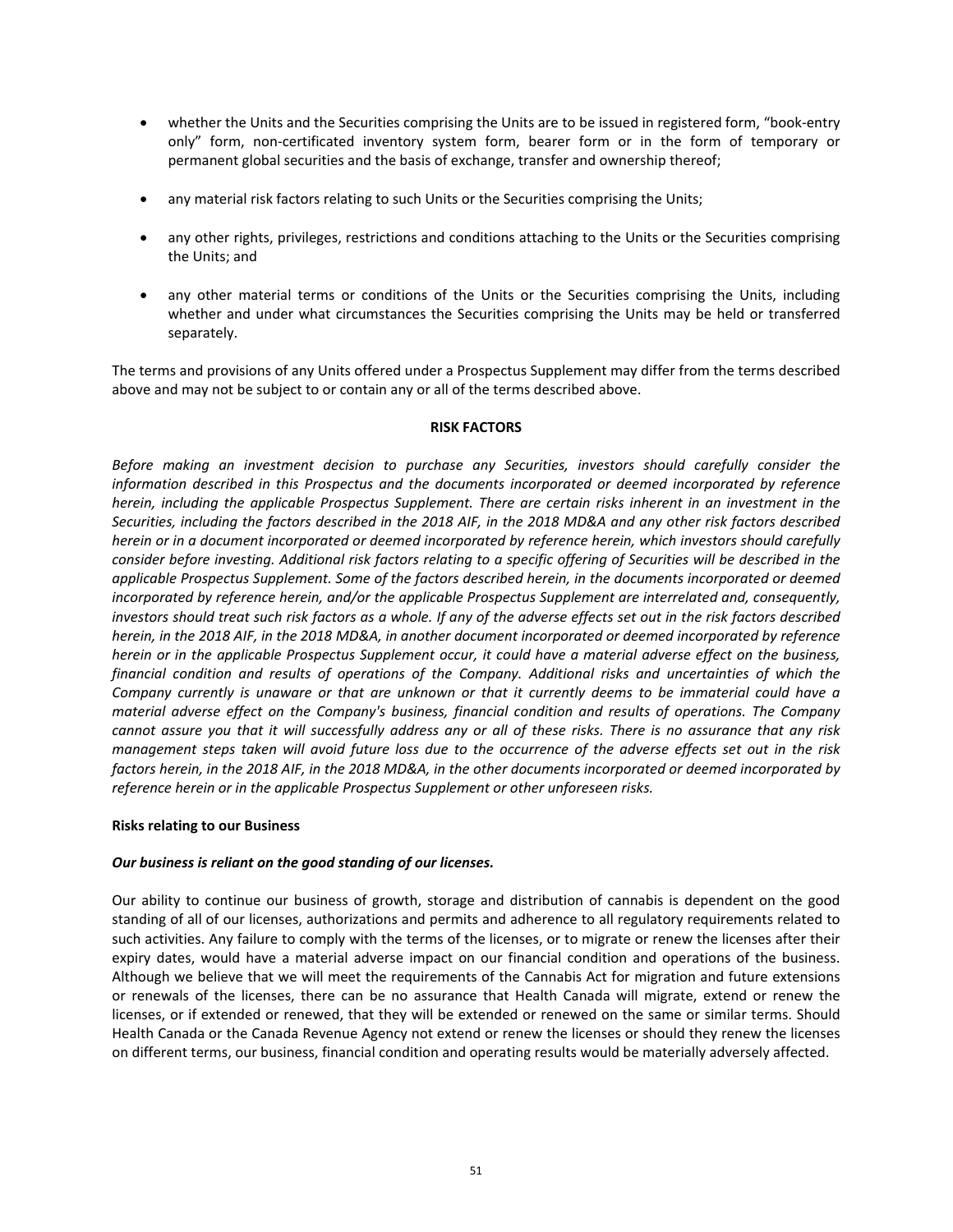# *We compete for market share with a number of competitors and expect even more competitors to enter our market, and many of our current and future competitors may have longer operating histories, more financial resources and lower costs than us.*

We expect significant competition from other companies in light of the recent coming into force of the Cannabis Act. A large number of companies appear to be applying for cultivation, processing and sale licenses, some of which may have significantly greater financial, technical, marketing and other resources than us, may be able to devote greater resources to the development, promotion, sale and support of their products and services, and may have more extensive customer bases and broader customer relationships. Our future success depends upon our ability to achieve competitive per unit costs through increased production and on our ability to recognize higher margins through the sale of higher margin products. To the extent that we are not able to produce our products at competitive prices or consumers prioritize established low margin products over innovative, higher margin products, our business, financial conditions and operations could be materially and adversely affected.

Should the size of the cannabis market increase as projected the overall demand for products and number of competitors will increase as well, and in order for us to be competitive we will need to invest significantly in research and development, market development, marketing, production expansion, new client identification, distribution channels and client support. If we are not successful in obtaining sufficient resources to invest in these areas, our ability to compete in the market may be adversely affected, which could materially and adversely affect our business, financial conditions and operations.

# *Change in the laws, regulations and guidelines that impact our business may cause adverse effects on our operations.*

Our business is subject to a variety of laws, regulations and guidelines relating to the marketing, acquisition, manufacture, management, transportation, storage, sale, labeling and disposal of cannabis as well as laws and regulations relating to health and safety, the conduct of operations and the protection of the environment. Changes to such laws, regulations and guidelines may cause adverse effects on our operations.

The Cannabis Act and its regulations came into force in Canada on October 17, 2018. The legislative framework pertaining to the Canadian non-medical cannabis market is subject to significant provincial and territorial regulation. The legal framework varies across provinces and territories and results in an asymmetric regulatory and market environment, different competitive pressures and significant additional compliance and other costs and/or limitations on our ability to participate in such market.

# *We operate in a highly regulated business and any failure or significant delay in obtaining regulatory approvals could adversely affect our ability to conduct our business.*

Achievement of our business objectives are contingent, in part, upon compliance with the regulatory requirements, including those imposed by Health Canada, enacted by applicable government authorities and obtaining all regulatory approvals, where necessary, for the sale of our products. We cannot predict the time required to secure all appropriate regulatory approvals for our products, or the extent of testing and documentation that may be required by government authorities. Any delays in obtaining, or failure to obtain regulatory approvals would significantly delay the development of markets and products and could have a material adverse effect on our business, results of operation and financial condition.

# *We have a limited operating history and there is no assurance we will be able to achieve or maintain profitability.*

Aurora Marijuana Inc., prior to the completion of the reverse takeover of Prescient Mining Corp. on December 9, 2014, was the entity in which our business was organized, was incorporated in 2013, and our business began operations in 2015, and started generating revenues from the sale of medical cannabis in January 2016. We are subject to all of the business risks and uncertainties associated with any early-stage enterprise, including under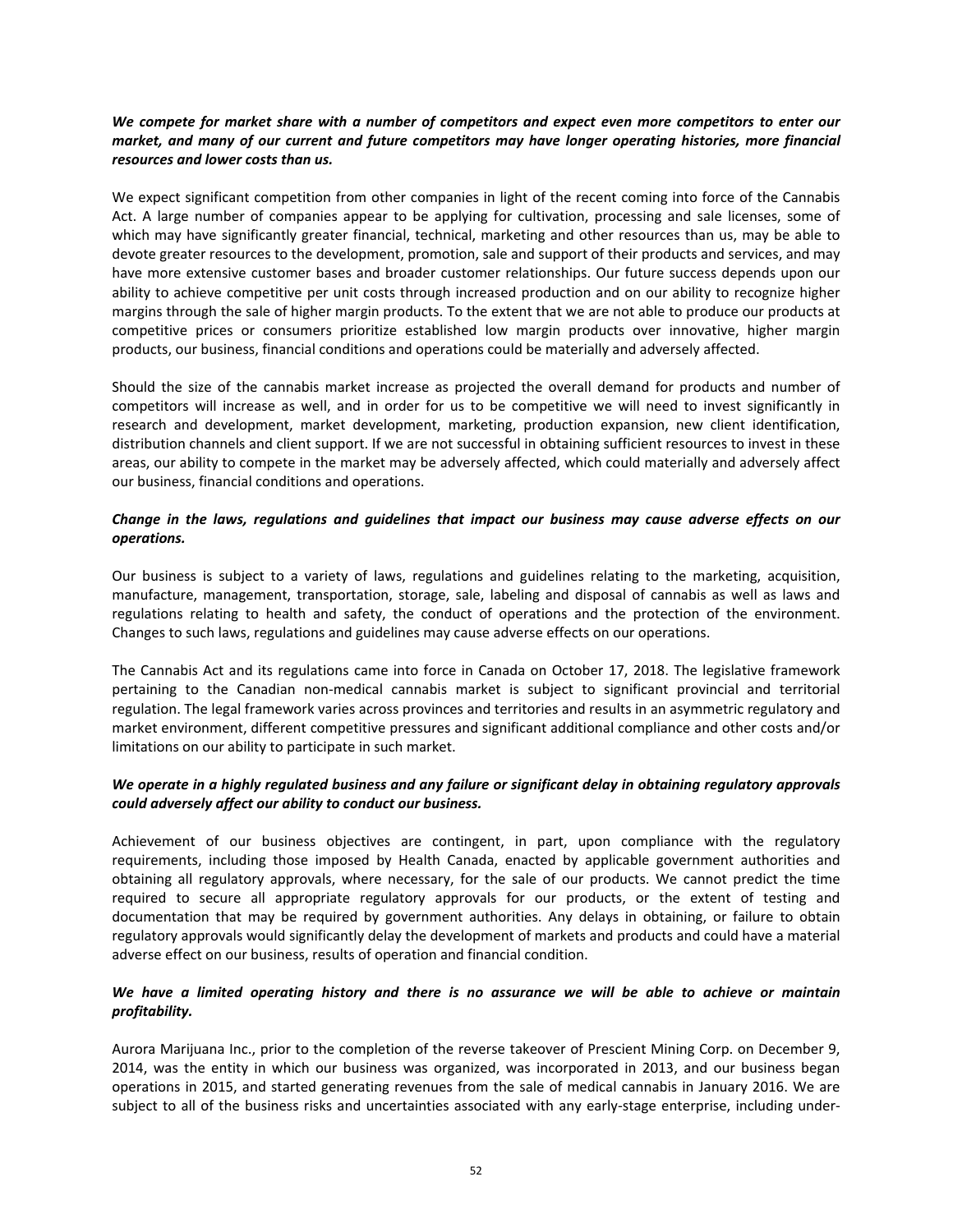capitalization, cash shortages, limitations with respect to personnel, financial and other resources, and lack of revenues.

We have incurred operating losses in recent periods. We may not be able to achieve or maintain profitability and may continue to incur significant losses in the future. In addition, we expect to continue to increase operating expenses as we implement initiatives to grow our business. If our revenues do not increase to offset these expected increases in costs and operating expenses, we will not be profitable. There is no assurance that we will be successful in achieving a return on shareholders' investments and the likelihood of success must be considered in light of the early stage of our operations.

## *The cannabis business may be subject to unfavorable publicity or consumer perception.*

The success of the cannabis industry may be significantly influenced by the public's perception of cannabis. Cannabis is a controversial topic, and there is no guarantee that future scientific research, publicity, regulations, medical opinion and public opinion relating to cannabis will be favorable. Consumer perception of our products can be significantly influenced by scientific research or findings, regulatory investigations, litigation, media attention and other publicity regarding the consumption of cannabis products. There can be no assurance that future scientific research, findings, regulatory proceedings, litigation, media attention or other research findings or publicity will be favorable to the cannabis market or any particular product, or consistent with earlier publicity. Future scientific research, findings, regulatory proceedings, litigation, media attention or other research findings or publicity that are perceived as less favorable than, or that question, earlier research reports, findings or publicity could have a material adverse effect on the demand for our products and our business, financial condition, results of operations and prospects. Our dependence upon consumer perceptions means that adverse scientific research, findings, regulatory proceedings, litigation, media attention or other research findings or publicity, whether or not accurate or with merit, could have a material adverse effect on us, the demand for products, and our business, financial condition, results of operations and prospects. Further, adverse publicity reports or other media attention regarding the safety, efficacy and quality of cannabis in general, or our products specifically, or associating the consumption of cannabis with illness or other negative effects or events, could have such a material adverse effect on us. Such adverse publicity reports or other media attention could arise even if the adverse effects associated with such products resulted from consumers' failure to consume such products legally, appropriately or as directed.

#### *We may not be able to realize our growth targets.*

Our ability to continue the production of cannabis products at the same pace as we are currently producing or at all, and our ability to continue to increase both our production capacity and our production, may be affected by a number of factors, including plant design errors, non-performance by third party contractors, increases in materials or labor costs, construction performance falling below expected levels of output or efficiency, environmental pollution, contractor or operator errors, breakdowns, aging or failure of equipment or processes, labor disputes, as well as factors specifically related to indoor agricultural and processing practices, such as reliance on provision of energy and utilities to the facility, and potential impacts of major incidents or catastrophic events on the facility, such as fires, explosions, earthquakes or storms.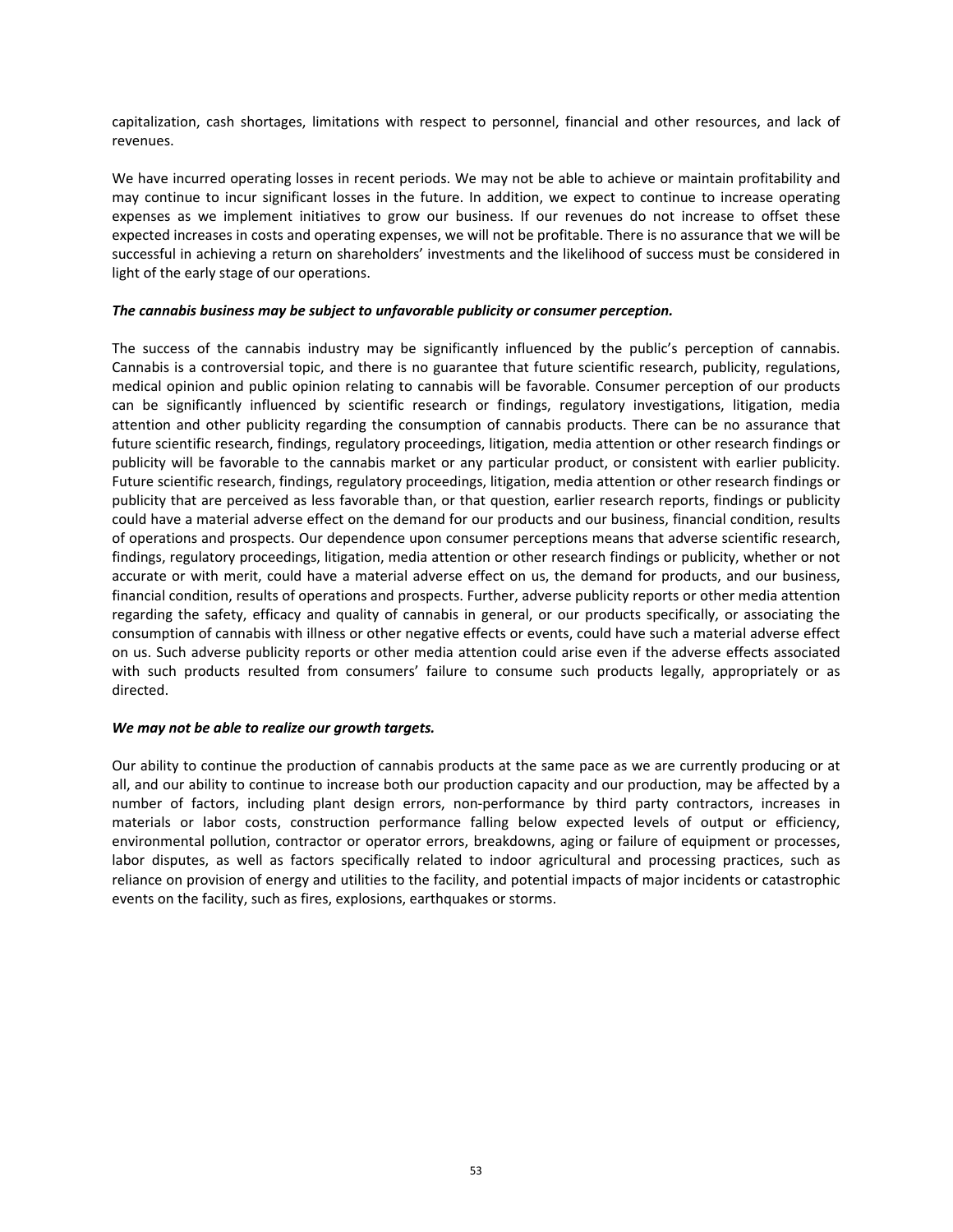# *Our continued growth may require additional financing, which may not be available on acceptable terms or at all.*

Our continued development may require additional financing. The failure to raise such capital could result in the delay or indefinite postponement of our current business strategy or our ceasing to carry on business. There can be no assurance that additional capital or other types of financing will be available if needed or that, if available, the terms of such financing will be available on favorable terms. If additional funds are raised through issuances of equity or convertible debt securities, existing shareholders could suffer significant dilution. In addition, from time to time, we may enter into transactions to acquire assets or the shares of other companies. These transactions may be financed wholly or partially with debt, which may increase our debt levels above industry standards or our ability to service such debt. Any debt financing obtained in the future could involve restrictive covenants relating to capital raising activities and other financial and operational matters, which could make it more difficult for us to obtain additional capital and to pursue business opportunities, including potential acquisitions. Debt financings may contain provisions, which, if breached, entitle lenders to accelerate repayment of debt and there is no assurance that we would be able to repay such debt in such an event or prevent the enforcement of security, if any, granted pursuant to such debt financing.

#### *We may be subject to uninsured or uninsurable risks.*

We may be subject to liability for risks against which we cannot insure or against which we may elect not to insure due to the high cost of insurance premiums or other factors. The payment of any such liabilities would reduce the funds available for our normal business activities. Payment of liabilities for which we do not carry insurance may have a material adverse effect on our financial position and operations.

#### *Our success will depend on attracting and retaining key personnel.*

Our success will depend on our directors' and officers' ability to develop and execute on our business strategies and manage our ongoing operations, and on our ability to attract and retain key personnel. As the Cannabis Act requires us to retain certain prescribed personnel that can obtain security clearance, the loss of any such key personnel, their failure to maintain security clearance or our inability to find and retain new key persons could have a material adverse effect on our business. Competition for qualified technical, sales and marketing staff, as well as officers and directors can be intense, and no assurance can be provided that the Company will be able to attract or retain key personnel in the future, which may adversely impact the Company's operations.

# *We have expanded and intend to further expand our business and operations into jurisdictions outside of Canada, and there are risks associated with doing so.*

We intend to continue to expand our operations and business into jurisdictions outside of Canada. There can be no assurance that any market for our products will develop in any such foreign jurisdiction. We may face new or unexpected risks or significantly increase our exposure to one or more existing risk factors, including economic instability, changes in laws and regulations and the effects of additional competition. These factors may limit our capability to successfully expand our operations and may have a material adverse effect on our business, financial condition and results of operations.

# *Failure to comply with the Corruption of Foreign Public Officials Act (Canada) ("CFPOA") and the United States Foreign Corrupt Practices ("FCPA"), as well as the anti‐bribery laws of the other nations in which we conduct business, could subject us to penalties and other adverse consequences.*

We are subject to the CFPOA and the FCPA, which generally prohibit companies and company employees from engaging in bribery or other prohibited payments to foreign officials for the purpose of obtaining or retaining business. The CFPOA and the FCPA also require companies to maintain accurate books and records and internal controls, including at foreign controlled subsidiaries. In addition, we are subject to other anti‐bribery laws of the nations in which we conduct business that apply similar prohibitions as the CFPOA and FCPA (e.g. the Organization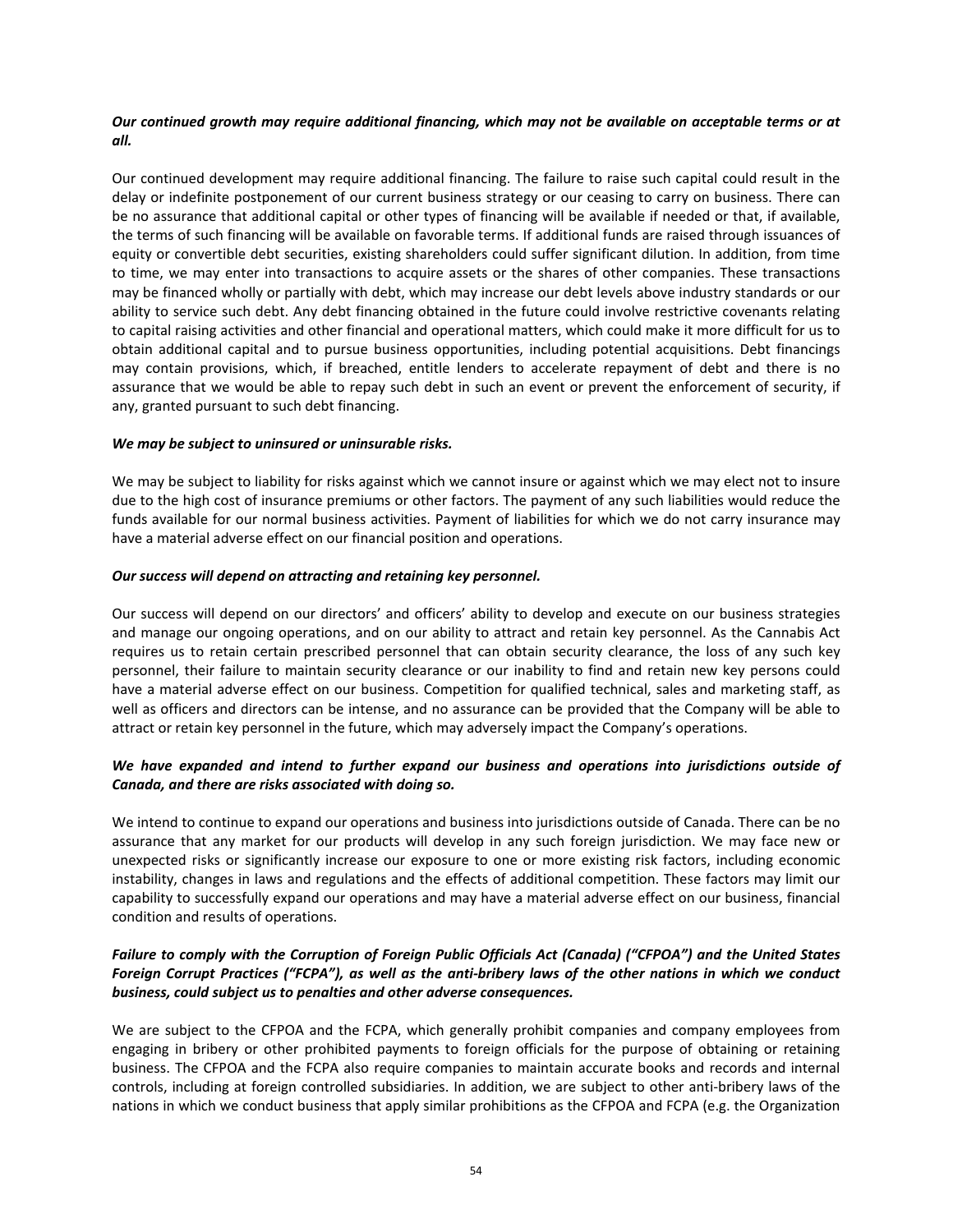for Economic Co-operation and Development Anti-Bribery Convention). Our employees or other agents may, without our knowledge and despite our efforts, engage in prohibited conduct under our policies and procedures and the CFPOA, the FCPA or other anti-bribery laws to which we may be subject for which we may be held responsible. If our employees or other agents are found to have engaged in such practices, we could suffer severe penalties and other consequences that may have a material adverse effect on our business, financial condition and results of operations.

# *Third parties with whom we do business may perceive themselves as being exposed to reputational risk by virtue of their relationship with us and may ultimately elect not to do business with us.*

The parties with which we do business may perceive that they are exposed to reputational risk as a result of our cannabis business activities. Failure to establish or maintain business relationships could have a material adverse effect on us.

# *We may enter into strategic alliances or expand the scope of currently existing relationships with third parties that we believe compliment or augment our business, financial condition and results of operation and there are risks associated with such activities.*

We have entered into, and may in the future enter into, strategic alliances with third parties that we believe will complement or augment our existing business. Our ability to complete strategic alliances is dependent upon, and may be limited by, the availability of suitable candidates and capital. In addition, strategic alliances could present unforeseen regulatory issues, integration obstacles or costs, may not enhance our business, and may involve risks that could adversely affect us, including significant amounts of management time that may be diverted from operations in order to pursue and complete such transactions or maintain such strategic alliances. Future strategic alliances could result in the incurrence of additional debt, costs and contingent liabilities, and there can be no assurance that future strategic alliances will achieve, or that our existing strategic alliances will continue to achieve, the expected benefits to our business or that we will be able to consummate future strategic alliances on satisfactory terms, or at all. Any of the foregoing could have a material adverse effect on our business, financial condition and results of operations.

# *We may be subject to product liability claims*.

As a manufacturer and distributor of products designed to be inhaled and ingested by humans, we face an inherent risk of exposure to product liability claims, regulatory action and litigation if our products are alleged to have caused significant loss or injury. In addition, the manufacture and sale of cannabis products involves the risk of injury to consumers due to tampering by unauthorized third parties or product contamination. Previously unknown adverse reactions resulting from human consumption of cannabis products alone or in combination with other medications or substances could occur. We may be subject to various product liability claims, including, among others, that the products produced by us caused or contributed to injury or illness, include inadequate instructions for use or include inadequate warnings concerning possible side effects or interactions with other substances. A product liability claim or regulatory action against us could result in increased costs, could adversely affect our reputation and goodwill with our customers and consumers generally, and could have a material adverse effect on our business, financial condition and results of operations. There can be no assurances that we will be able to obtain or maintain product liability insurance on acceptable terms or with adequate coverage against potential liabilities. Such insurance is expensive and may not be available in the future on acceptable terms, or at all. The inability to obtain sufficient insurance coverage on reasonable terms or to otherwise protect against potential product liability claims could prevent or inhibit the commercialization of products.

## *Our cannabis products may be subject to recalls for a variety of reasons.*

Manufacturers and distributors of products are sometimes subject to the recall or return of their products for a variety of reasons, including product defects, such as contamination, unintended harmful side effects or interactions with other substances, packaging safety and inadequate or inaccurate labeling disclosure. If any of the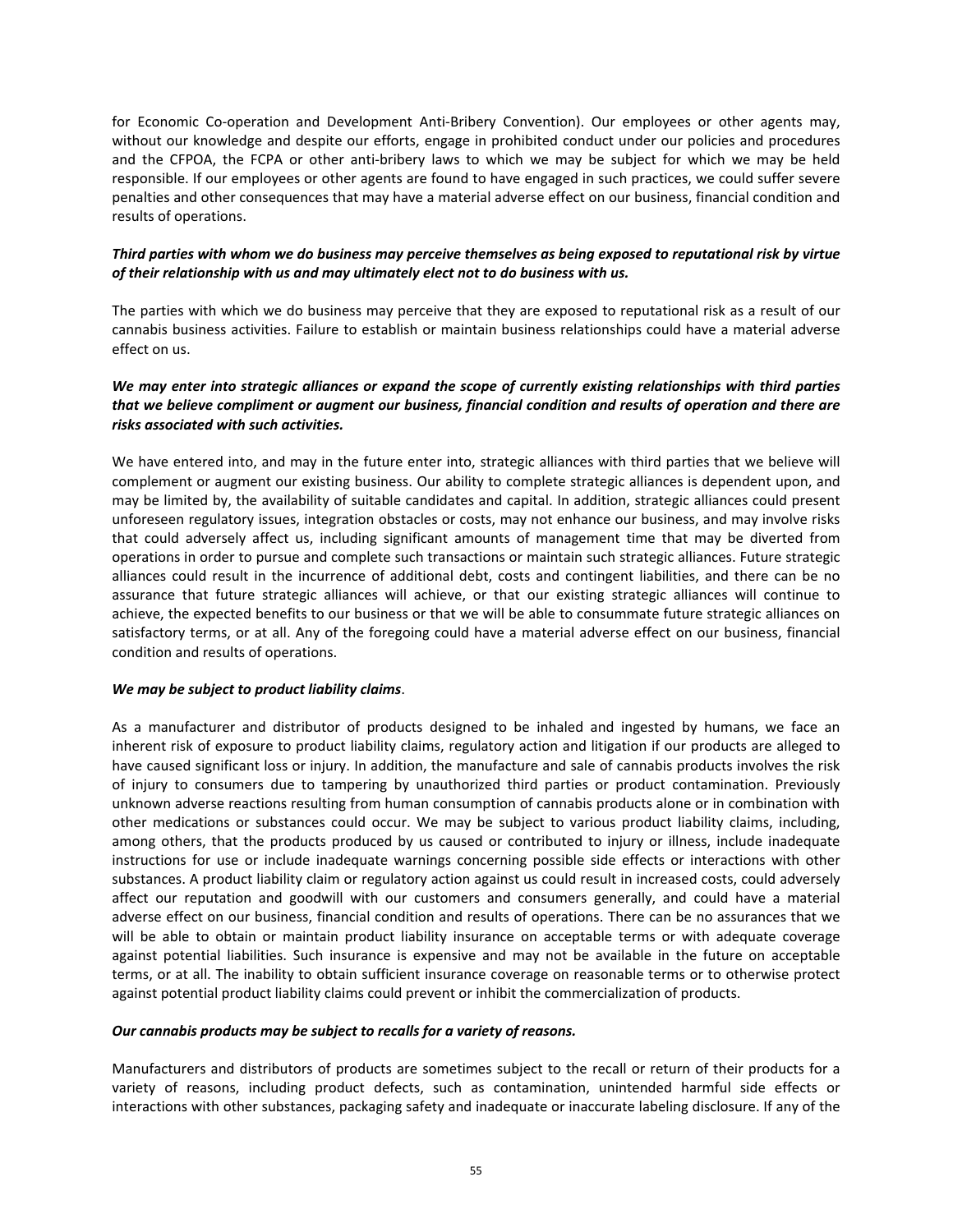products produced by us are recalled due to an alleged product defect or for any other reason, we could be required to incur the unexpected expense of the recall and any legal proceedings that might arise in connection with the recall. We may lose a significant amount of sales and may not be able to replace those sales at an acceptable margin or at all. In addition, a product recall may require significant management attention. Although we have detailed procedures in place for testing finished products, there can be no assurance that any quality, potency or contamination problems will be detected in time to avoid unforeseen product recalls, regulatory action or lawsuits, whether frivolous or otherwise. Additionally, if any of the products produced by us were subject to recall, the reputation and goodwill of that product and/or us could be harmed. A recall for any of the foregoing reasons could lead to decreased demand for our products and could have a material adverse effect on our business, financial condition and results of operations. Additionally, product recalls may lead to increased scrutiny of our operations by Health Canada or other regulatory agencies, requiring further management attention, increased compliance costs and potential legal fees, fines, penalties and other expenses. Furthermore, any product recall affecting the cannabis industry more broadly could lead consumers to lose confidence in the safety and security of the products sold by holders of licenses under the Cannabis Act generally, which could have a material adverse effect on our business, financial condition and results of operations.

## *We may not be able to successfully develop new products or find a market for their sale.*

The medical and non‐medical cannabis industries are in their early stages of development and it is likely that we, and our competitors, will seek to introduce new products in the future. In attempting to keep pace with any new market developments, we may need to expend significant amounts of capital in order to successfully develop and generate revenues from new products introduced by us. As well, we may be required to obtain additional regulatory approvals from Health Canada and any other applicable regulatory authorities, which may take significant amounts of time and entail significant costs. We may not be successful in developing effective and safe new products, bringing such products to market in time to be effectively commercialized, or obtaining any required regulatory approvals, which, together with any capital expenditures made in the course of such product development and regulatory approval processes, may have a material adverse effect on our business, financial condition and results of operations.

#### *Certain of our directors and officers may have conflicts of interests due to other business relationships.*

Certain of our directors and officers are also directors and officers of other companies. Situations may arise in connection with potential acquisitions or opportunities where the other interests of these directors and officers conflict with or diverge from our interests. In accordance with the BCBCA, directors who have a material interest in any person who is a party to a material contract or a proposed material contract are required, subject to certain exceptions, to disclose that interest and generally abstain from voting on any resolution to approve the contract.

#### *We may become party to litigation, mediation and/or arbitration from time to time.*

We may become party to regulatory proceedings, litigation, mediation and/or arbitration from time to time in the ordinary course of business which could adversely affect our business. Monitoring and defending against legal actions, whether or not meritorious, can be time‐consuming, divert management's attention and resources and cause us to incur significant expenses. In addition, legal fees and costs incurred in connection with such activities may be significant and we could, in the future, be subject to judgments or enter into settlements of claims for significant monetary damages. While we have insurance that may cover the costs and awards of certain types of litigation, the amount of insurance may not be sufficient to cover any costs or awards. Substantial litigation costs or an adverse result in any litigation may adversely impact our business, operating results or financial condition.

#### *Our business is subject to the risks inherent in agricultural operations.*

Since our business revolves mainly around the growth and processing of cannabis, an agricultural product, the risks inherent with agricultural businesses apply to our business. Such risks may include disease and insect pests, among others. Although we currently grow and expect to grow the significant majority of our product in climate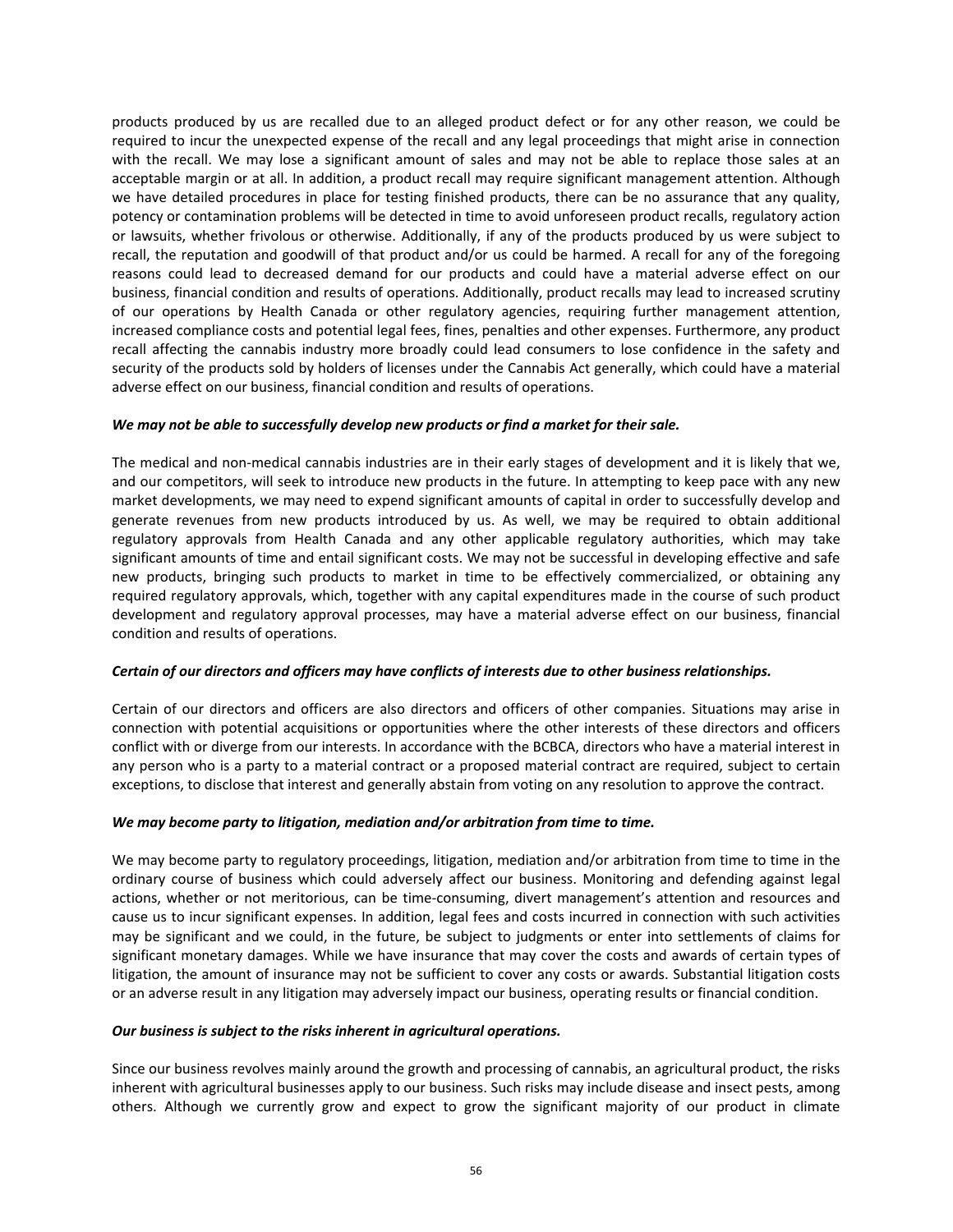controlled, monitored, indoor locations, there is no guarantee that changes in outside weather and climate will not adversely affect production. Further, any rise in energy costs may have a material adverse effect on our ability to produce cannabis.

## *The price of production of cannabis will vary based on a number of factors outside of our control.*

Our revenues are in a large part derived from the production, sale and distribution of cannabis. The price of production, sale and distribution of cannabis is dependent on a number of key inputs and their related costs, including raw materials and supplies related to our growing operations, as well as electricity, water and other utilities. Our cannabis growing operations consume considerable energy, making us vulnerable to rising energy costs. Any significant interruption or negative change in the availability or economics of the supply chain for key inputs could materially impact our financial condition and operating results. Any inability to secure required supplies and services or to do so on appropriate terms could have a materially adverse impact on our business, financial condition, results of operations and prospects. This includes any change in the price of adult use products set by the applicable province or territory.

# *Any prolonged disruption in courier service used to distribute our product could impact our business and ability to operate profitably.*

We depend on fast, cost-effective and efficient courier services to distribute our product to both wholesale and retail customers. Any prolonged disruption of this courier service could have an adverse effect on our financial condition and results of operations. Rising costs associated with the courier service we use to ship our products may also adversely impact our business and our ability to operate profitably.

#### *Our operations are subject to various environmental and employee health and safety regulations.*

Our operations are subject to environmental and safety laws and regulations concerning, among other things, emissions and discharges to water, air and land, the handling and disposal of hazardous and non-hazardous materials and wastes, and employee health and safety. We incur ongoing costs and obligations related to compliance with environmental and employee health and safety matters. Failure to obtain an environmental compliance approval under applicable regulations or otherwise comply with environmental and safety laws and regulations may result in additional costs for corrective measures, penalties or in restrictions on our manufacturing operations. In addition, changes in environmental, employee health and safety or other laws, more vigorous enforcement thereof or other unanticipated events could require extensive changes to our operations or give rise to material liabilities, which could have a material adverse effect on our business, results of operations and financial condition.

# *We may not be able to protect our intellectual property.*

Our success depends in part on our ability to protect our ideas and technology. Even if we move to protect our technology with trademarks, patents, copyrights or by other means, we are not assured that competitors will not develop similar technology, business methods or that we will be able to exercise our legal rights. Other countries may not protect intellectual property rights to the same standards as does Canada. Actions taken to protect or preserve intellectual property rights may require significant financial and other resources such that said actions have a meaningfully impact our ability to successfully grow our business.

# *Our business may be affected by political and economic instability.*

We may be affected by possible political or economic instability. The risks include, but are not limited to, terrorism, military repression, extreme fluctuations in currency exchange rates and high rates of inflation. Changes in medicine and agricultural development or investment policies or shifts in political attitude in certain countries may adversely affect our business. Operations may be affected in varying degrees by government regulations with respect to restrictions on production, distribution, price controls, export controls, income taxes, expropriation of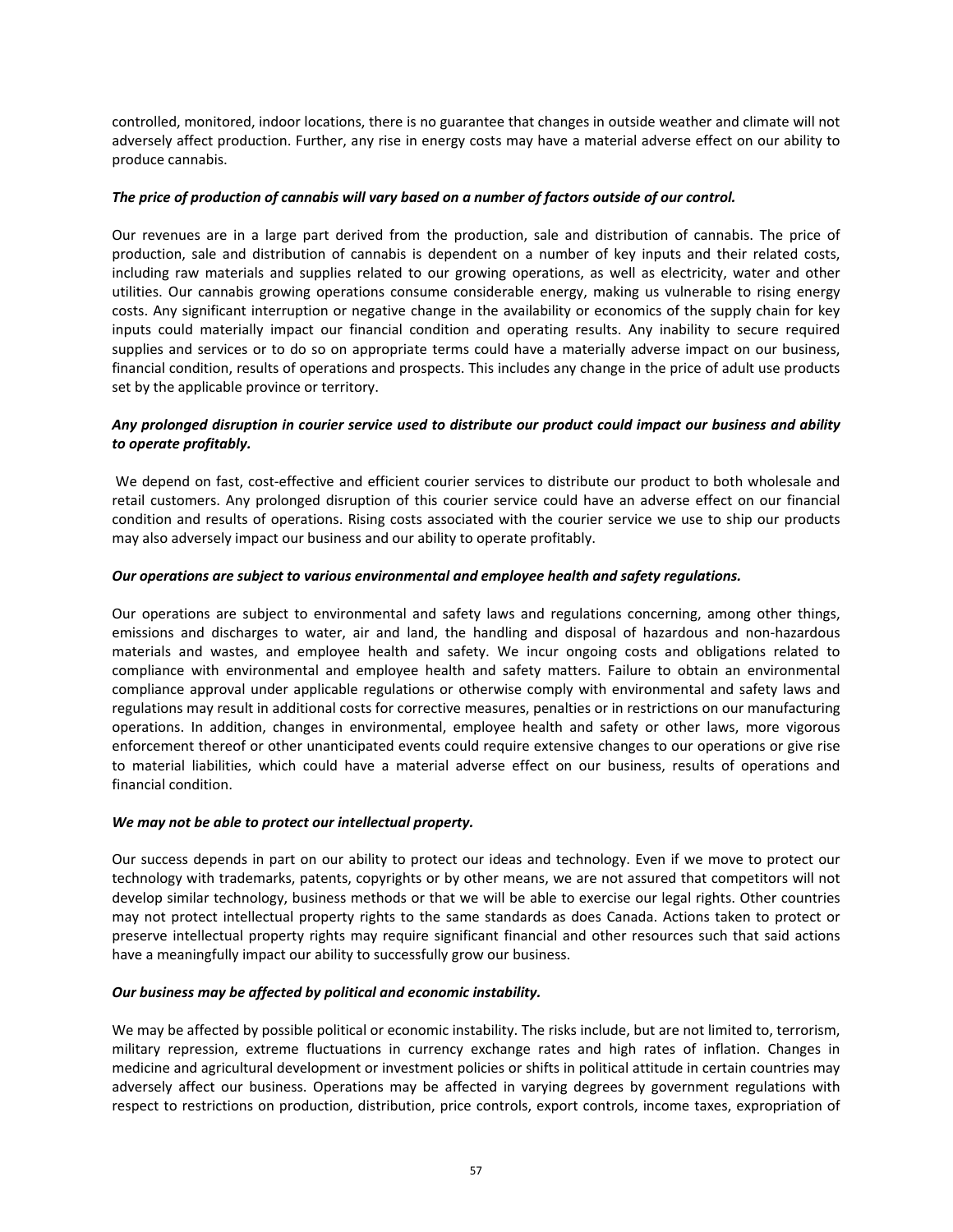property, maintenance of assets, environmental legislation, land use, land claims of local people and water use. The effect of these factors cannot be accurately predicted.

#### *Our expansion efforts may not be successful.*

There is no guarantee that our intentions to acquire and/or construct additional cannabis production and manufacturing facilities in Canada and in other jurisdictions with legal cannabis markets, and to expand our marketing and sales initiatives will be successful. Any such activities will require, among other things, various regulatory approvals, licenses and permits (such as additional licenses from Health Canada under the Cannabis Act, as applicable) and there is no guarantee that all required approvals, licenses and permits will be obtained in a timely fashion or at all. There is also no guarantee that we will be able to complete any of the foregoing activities as anticipated or at all. Our failure to successfully execute our expansion strategy (including receiving required regulatory approvals and permits) could adversely affect our business, financial condition and results of operations and may result in our failing to meet anticipated or future demand for our cannabis-based pharmaceutical products, when and if it arises.

In addition, the construction of Aurora Sky, Aurora Sun and Aurora Nordic II are subject to various potential problems and uncertainties, and may be delayed or adversely affected by a number of factors beyond our control, including the failure to obtain regulatory approvals, permits, delays in the delivery or installation of equipment by our suppliers, difficulties in integrating new equipment with its existing facilities, shortages in materials or labor, defects in design or construction, diversion of management resources, or insufficient funding or other resource constraints. Moreover, actual costs for construction may exceed our budgets. As a result of construction delays, cost overruns, changes in market circumstances or other factors, we may not be able to achieve the intended economic benefits from the construction of the new facilities, which in turn may materially and adversely affect our business, prospects, financial condition and results of operations.

# *We may not be able to successfully identify and execute future acquisitions or dispositions, or to successfully manage the impacts of such transactions on our operations.*

Over the past 24 months, we have completed a number of significant acquisitions, including our acquisitions of MedReleaf and CanniMed. Material acquisitions, dispositions and other strategic transactions involve a number of risks, including: (i) potential disruption of our ongoing business; (ii) distraction of management; (iii) we may become more financially leveraged; (iv) the anticipated benefits and cost savings of those transactions may not be realized fully or at all or may take longer to realize than expected; (v) increasing the scope and complexity of our operations, and (vi) loss or reduction of control over certain of the our assets.

The presence of one or more material liabilities of an acquired company that are unknown to us at the time of acquisition could have a material adverse effect on our results of operations, business prospects and financial condition. A strategic transaction may result in a significant change in the nature of our business, operations and strategy. In addition, we may encounter unforeseen obstacles or costs in implementing a strategic transaction or integrating any acquired business into our operations.

# *We may experience breaches of security at our facilities or in respect of electronic documents and data storage and may face risks related to breaches of applicable privacy laws.*

Given the nature of our product and its lack of legal availability outside of channels approved by the Government of Canada, as well as the concentration of inventory in our facilities, despite meeting or exceeding Health Canada's security requirements, there remains a risk of shrinkage as well as theft. A security breach at one of our facilities could expose us to additional liability and to potentially costly litigation, increase expenses relating to the resolution and future prevention of these breaches and may deter potential customers from choosing our products.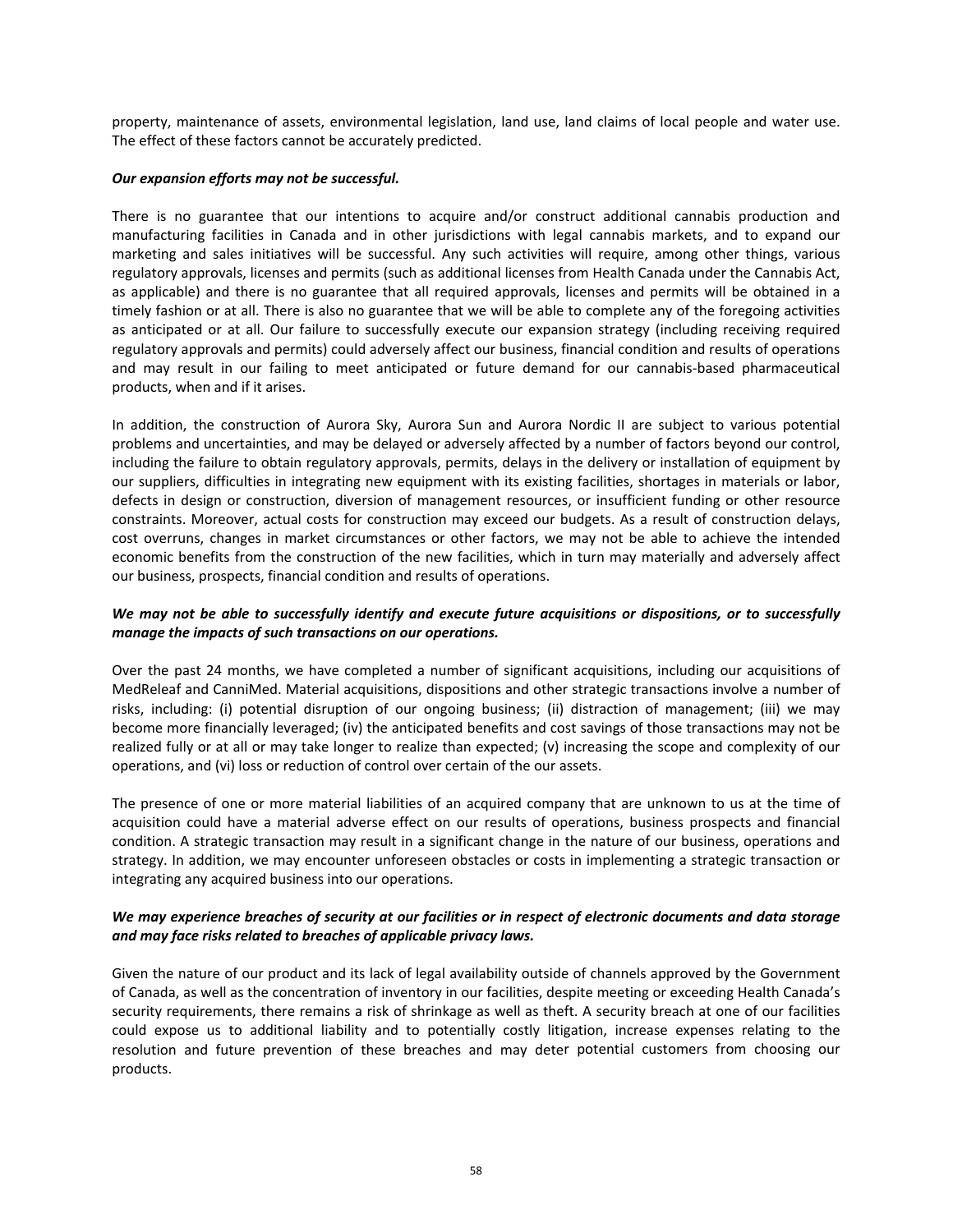In addition, we collect and store personal information about our customers and are responsible for protecting that information from privacy breaches. A privacy breach may occur through procedural or process failure, information technology malfunction, or deliberate unauthorized intrusions. Theft of data for competitive purposes, particularly patient lists and preferences, is an ongoing risk whether perpetrated via employee collusion or negligence or through deliberate cyber-attack. Any such theft or privacy breach would have a material adverse effect on our business, financial condition and results of operations.

Furthermore, there are a number of federal and provincial laws protecting the confidentiality of certain patient health information, including patient records, and restricting the use and disclosure of that protected information. In particular, the privacy rules under PIPEDA, protect medical records and other personal health information by limiting their use and disclosure of health information to the minimum level reasonably necessary to accomplish the intended purpose. If we were found to be in violation of the privacy or security rules under PIPEDA or other laws protecting the confidentiality of patient health information, we could be subject to sanctions and civil or criminal penalties, which could increase our liabilities, harm our reputation and have a material adverse effect on our business, results of operations and financial condition.

# *We may be subject to risks related to our information technology systems, including cyber‐attacks.*

We have entered into agreements with third parties for hardware, software, telecommunications and other IT services in connection with its operations. Our operations depend, in part, on how well we and our suppliers protect networks, equipment, IT systems and software against damage from a number of threats, including, but not limited to, cable cuts, damage to physical plants, natural disasters, intentional damage and destruction, fire, power loss, hacking, computer viruses, vandalism and theft. Our operations also depend on the timely maintenance, upgrade and replacement of networks, equipment, IT systems and software, as well as pre‐emptive expenses to mitigate the risks of failures. Any of these and other events could result in information system failures, delays and/or increase in capital expenses. The failure of information systems or a component of information systems could, depending on the nature of any such failure, adversely impact our reputation and results of operations.

We have not experienced any material losses to date relating to cyber-attacks or other information security breaches, but there can be no assurance that we will not incur such losses in the future. Our risk and exposure to these matters cannot be fully mitigated because of, among other things, the evolving nature of these threats. As a result, cyber security and the continued development and enhancement of controls, processes and practices designed to protect systems, computers, software, data and networks from attack, damage or unauthorized access is a priority. As cyber threats continue to evolve, we may be required to expend additional resources to continue to modify or enhance protective measures or to investigate and remediate any security vulnerabilities.

# *As a holding company, Aurora Cannabis Inc. is dependent on its operating subsidiaries to pay dividends and other obligations.*

Aurora Cannabis Inc. is a holding company and essentially all of its operating assets are the capital stock of its subsidiaries and its business is conducted through subsidiaries which are separate legal entities. Consequently, our cash flows and ability to complete current or desirable future enhancement opportunities are dependent on the earnings of our subsidiaries and the distribution of those earnings to us. The ability of these entities to pay dividends and other distributions will depend on their operating results and will be subject to applicable laws and regulations which require that solvency and capital standards be maintained by such companies and contractual restrictions contained in the instruments governing their debt. In the event of a bankruptcy, liquidation or reorganization of any of our subsidiaries, holders of indebtedness and trade creditors will generally be entitled to payment of their claims from the assets of those subsidiaries before any assets are made available for distribution to us.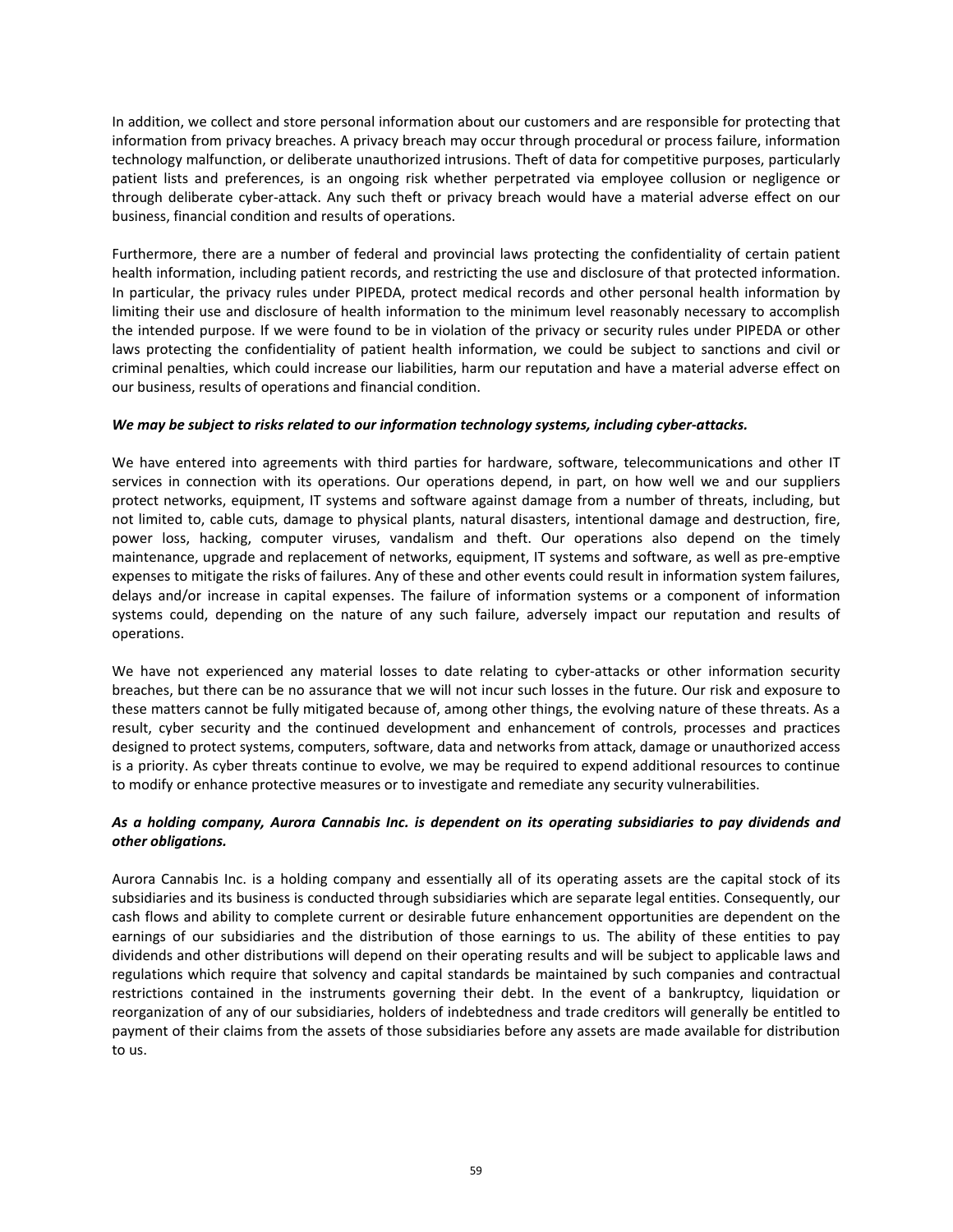#### *The integration of MedReleaf may not occur as planned and synergy targets may not be achieved.*

It is expected that the acquisition of MedReleaf will result in enhanced production capacity, increased earnings and cost savings by taking advantage of operating and other synergies to be realized from our consolidation with MedReleaf and enhanced growth opportunities for the combined company. These anticipated benefits will depend in part on whether MedReleaf and our operations can be integrated in an efficient and effective manner. The integration of the two companies will present challenges to management, including the integration of systems and personnel of the two companies, and special risks, including possible unanticipated liabilities, unanticipated costs, and the loss of key employees. The performance of operations acquired from us from the acquisition of MedReleaf could be adversely affected if the combined company cannot retain key employees to assist in the integration and operation of us and MedReleaf. As a result of these factors, it is possible that the cost reductions and synergies expected from our combination with MedReleaf will not be realized.

#### **Risks Related to our Common Shares**

## *The price of our common shares historically has been volatile. This volatility may affect the price at which you could sell our common shares and the sale of substantial amounts of our common shares could adversely affect the price of our common shares and the value of your notes.*

The market price for our common shares on the TSX has varied between a high of \$16.24 on October 16, 2018 and a low of \$5.29 on August 14, 2018 in the twelve‐month period ending on March 28, 2019, and on the NYSE has varied between a high of US\$10.32 on March 19, 2019 and a low of US\$4.58 on December 24, 2018, during the period since the commencement of trading on the NYSE on October 23, 2018. This volatility may affect the price at which you could sell our common shares, and the sale of substantial amounts of our common shares could adversely affect the price of our common shares. Our share price is likely to continue to be volatile and subject to significant price and volume fluctuations in response to market and other factors, including the other factors discussed in "Risks Related to our Business;" variations in our quarterly operating results from our expectations or those of securities analysts or investors; downward revisions in securities analysts' estimates; and announcement by us or our competitors of significant acquisitions, strategic partnerships, joint ventures or capital commitments.

#### *We may not pay dividends in the future.*

We have not paid dividends in the past and do not anticipate paying dividends in the near future. We expect to retain our earnings to finance further growth and, when appropriate, retire debt. Any decision to pay dividends on our common shares in the future will be at the discretion of our board of directors (the "**Board**") and will depend on, among other things, our results of operations, current and anticipated cash requirements and surplus, financial condition, any future contractual restrictions and financing agreement covenants, solvency tests imposed by corporate law and other factors that the Board may deem relevant. As a result, investors may not receive any return on an investment in our common shares unless they are able to sell their shares for a price greater than that which such investors paid for them.

## *Future sales or issuances of equity securities could decrease the value of our common shares, dilute investors' voting power and reduce our earnings per share.*

We may sell additional equity securities in subsequent offerings (including through the sale of securities convertible into equity securities and may issue equity securities in acquisitions, such as our proposed acquisitions of Farmacias). We cannot predict the size of future issuances of equity securities or the size and terms of future issuances of debt instruments or other securities convertible into equity securities or the effect, if any, that future issuances and sales of our securities will have on the market price of our common shares.

Additional issuances of our securities may involve the issuance of a significant number of common shares at prices less than the current market price for the common shares. Issuances of substantial numbers of common shares, or the perception that such issuances could occur, may adversely affect prevailing market prices of our common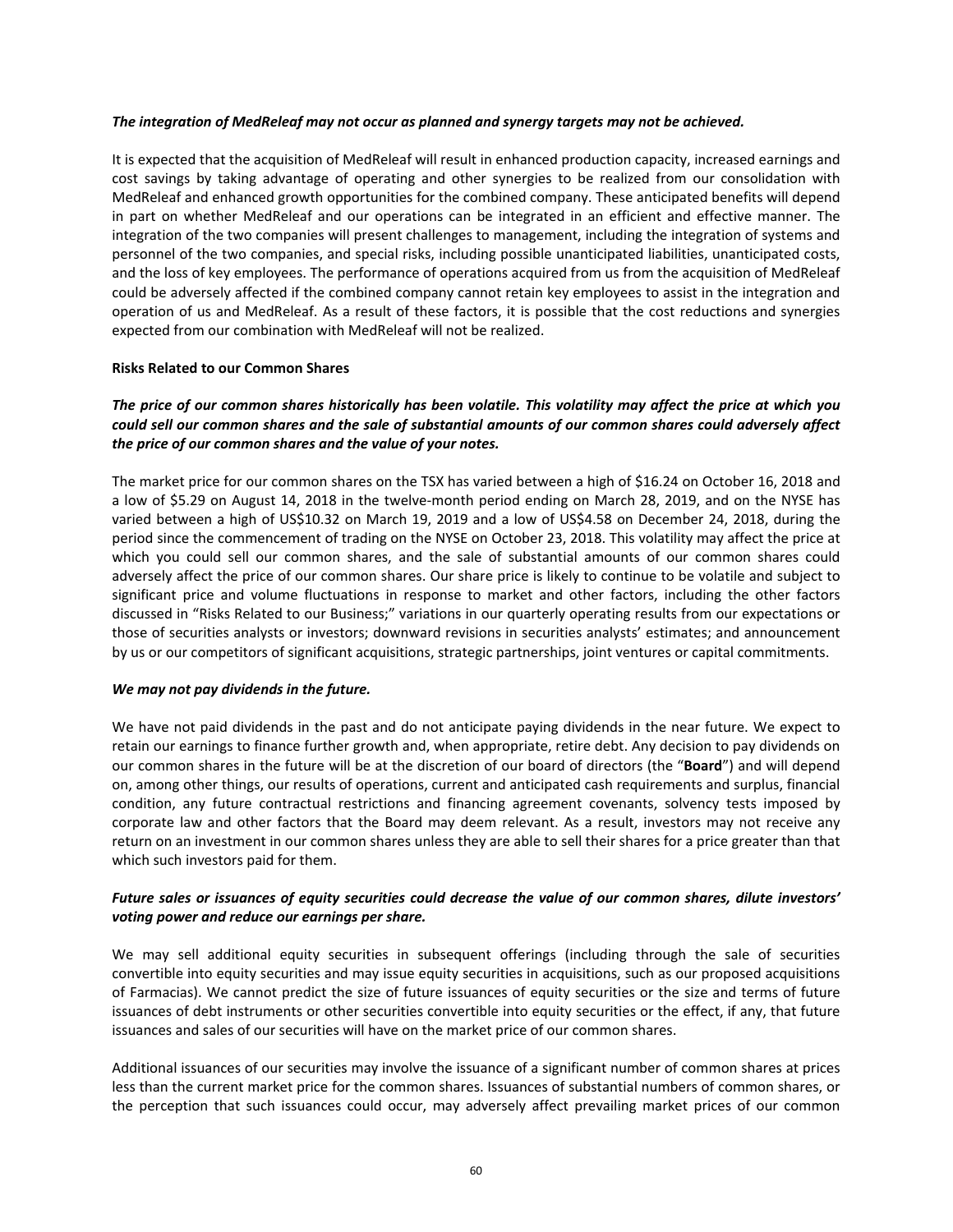shares. Any transaction involving the issuance of previously authorized but unissued common shares, or securities convertible into common shares, would result in dilution, possibly substantial, to security holders.

Sales of substantial amounts of our securities by us or our existing shareholders, or the availability of such securities for sale, could adversely affect the prevailing market prices for our securities and dilute investors' earnings per share. Exercises of presently outstanding share options or warrants may also result in dilution to security holders. A decline in the market prices of our securities could impair our ability to raise additional capital through the sale of securities should we desire to do so.

As of March 28, 2019, we had outstanding approximately 1,014,724,749 common shares and securities exercisable for and convertible into approximately 159,588,423 common shares (of which approximately 103,100,202 were exercisable as of that date). The sale or the availability for sale of a large number of our common shares in the public market could cause the price of our common shares to decline.

# *The regulated nature of our business may impede or discourage a takeover, which could reduce the market price of our common shares and the value of your notes.*

We require and hold various government licenses to operate our business, which would not necessarily continue to apply to an acquiror of our business following a change of control. These licensing requirements could impede a merger, amalgamation, takeover or other business combination involving us or discourage a potential acquirer from making a tender offer for our common shares, which, under certain circumstances, could reduce the market price of our common shares.

# *There is no assurance we will continue to meet the listing standards of the NYSE and the TSX.*

We must meet continuing listing standards to maintain the listing of our common shares on the NYSE and the TSX. If we fail to comply with listing standards and the NYSE and/or the TSX delists our common shares, we and our shareholders could face significant material adverse consequences, including:

- a limited availability of market quotations for our common shares;
- reduced liquidity for our common shares;
- a determination that our common shares are "penny stock," which would require brokers trading in our common shares to adhere to more stringent rules and possibly result in a reduced level of trading activity in the secondary trading market for our common shares;
- a limited amount of news about us and analyst coverage of us; and
- a decreased ability for us to issue additional equity securities or obtain additional equity or debt financing in the future.

#### **Risks Related to Future Offerings**

#### *There is no existing trading market for the Warrants, Subscription Receipts, Debt Securities or Units.*

There is no existing trading market for the Warrants, Subscription Receipts, Debt Securities or Units. As a result, there can be no assurance that a liquid market will develop or be maintained for those Securities, or that a purchaser will be able to sell any of those Securities at a particular time (if at all). We may not list the Warrants, Subscription Receipts, Debt Securities or Units on any Canadian or U.S. securities exchange.

#### *Future Sales May Affect the Market Price of the Company Shares.*

In order to finance future operations, we may determine to raise funds through the issuance of additional Common Shares or the issuance of debt instruments or other securities convertible into Common Shares. We cannot predict the size of future issuances of Common Shares or the issuance of debt instruments or other securities convertible into Common Shares or the dilutive effect, if any, that future issuances and sales of our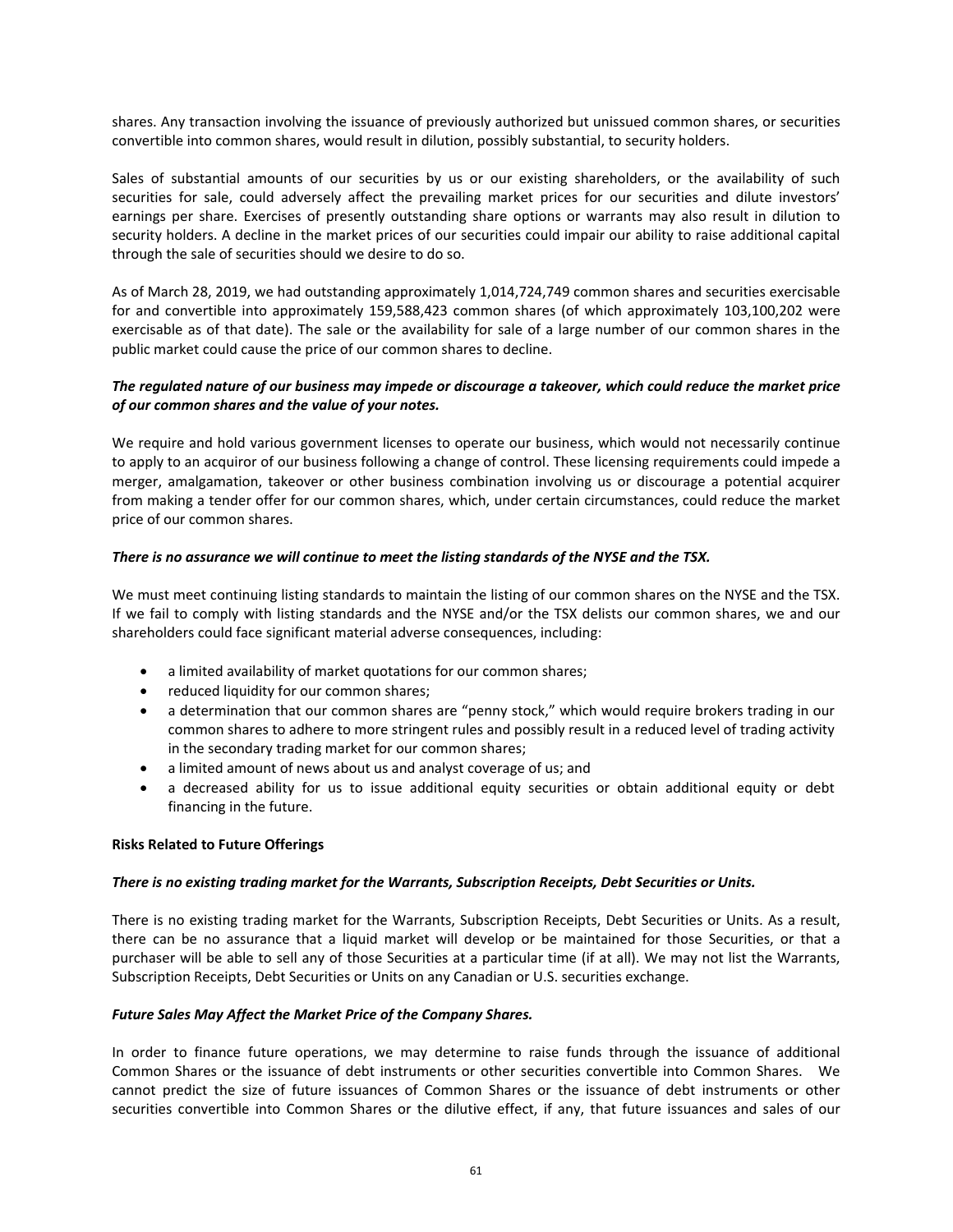securities will have on the market price of our Common Shares. These sales may have an adverse impact on the market price of our Common Shares.

#### *Our management will have substantial discretion concerning the use of proceeds.*

Our management will have substantial discretion concerning the use of proceeds of an offering under any Prospectus Supplement as well as the timing of the expenditure of the proceeds thereof. As a result, investors will be relying on the judgment of management as to the specific application of the proceeds of any offering of Securities under any Prospectus Supplement. Management may use the net proceeds of any offering of Securities under any Prospectus Supplement in ways that an investor may not consider desirable. The results and effectiveness of the application of the net proceeds are uncertain.

# *The Company is a Canadian company and shareholder protections differ from shareholder protections in the United States and elsewhere.*

We are organized and exist under the laws of British Columbia, Canada and, accordingly, are governed by the BCBCA. The BCBCA differs in certain material respects from laws generally applicable to United States corporations and shareholders, including the provisions relating to interested directors, mergers and similar arrangements, takeovers, shareholders' suits, indemnification of directors and inspection of corporation records.

# *The Company is a foreign private issuer within the meaning of the rules under the Exchange Act, and as such is exempt from certain provisions applicable to United States domestic public companies.*

Because we are a "foreign private issuer" under the U.S. Exchange Act, we are exempt from certain provisions of the securities rules and regulations in the United States that are applicable to U.S. domestic issuers, including:

- the rules under the U.S. Exchange Act requiring the filing of quarterly reports on Form 10-Q or current reports on Form 8‐K with the SEC;
- the sections of the U.S. Exchange Act regulating the solicitation of proxies, consents or authorizations in respect of a security registered under the U.S. Exchange Act;
- the sections of the U.S. Exchange Act requiring insiders to file public reports of their stock ownership and trading activities and liability for insiders who profit from trades made in a short period of time; and
- the selective disclosure rules by issuers of material non‐public information under Regulation FD.

We are required to file an annual report on Form 40‐F with the United States Securities and Exchange Commission within three months of the end of each fiscal year. We do not intend to voluntarily file annual reports on Form 10-K and quarterly reports on Form 10‐Q in lieu of Form 40‐F requirements. For so long as we choose to only comply with foreign private issuer requirements, the information we are required to file with or furnish to the SEC will be less extensive and less timely compared to that required to be filed with the SEC by U.S. domestic issuers. As a result, you may not be afforded the same protections or information which would be made available to you if you were investing in a U.S. domestic issuer.

# **CERTAIN INCOME TAX CONSIDERATIONS**

The applicable Prospectus Supplement will describe certain Canadian federal income tax consequences to investors described therein of acquiring Securities.

The applicable Prospectus Supplement will also describe certain United States federal income tax consequences of the acquisition, ownership and disposition of Securities by an initial investor who is a "U.S. person" (within the meaning of the United States Internal Revenue Code), if applicable, including, to the extent applicable, any such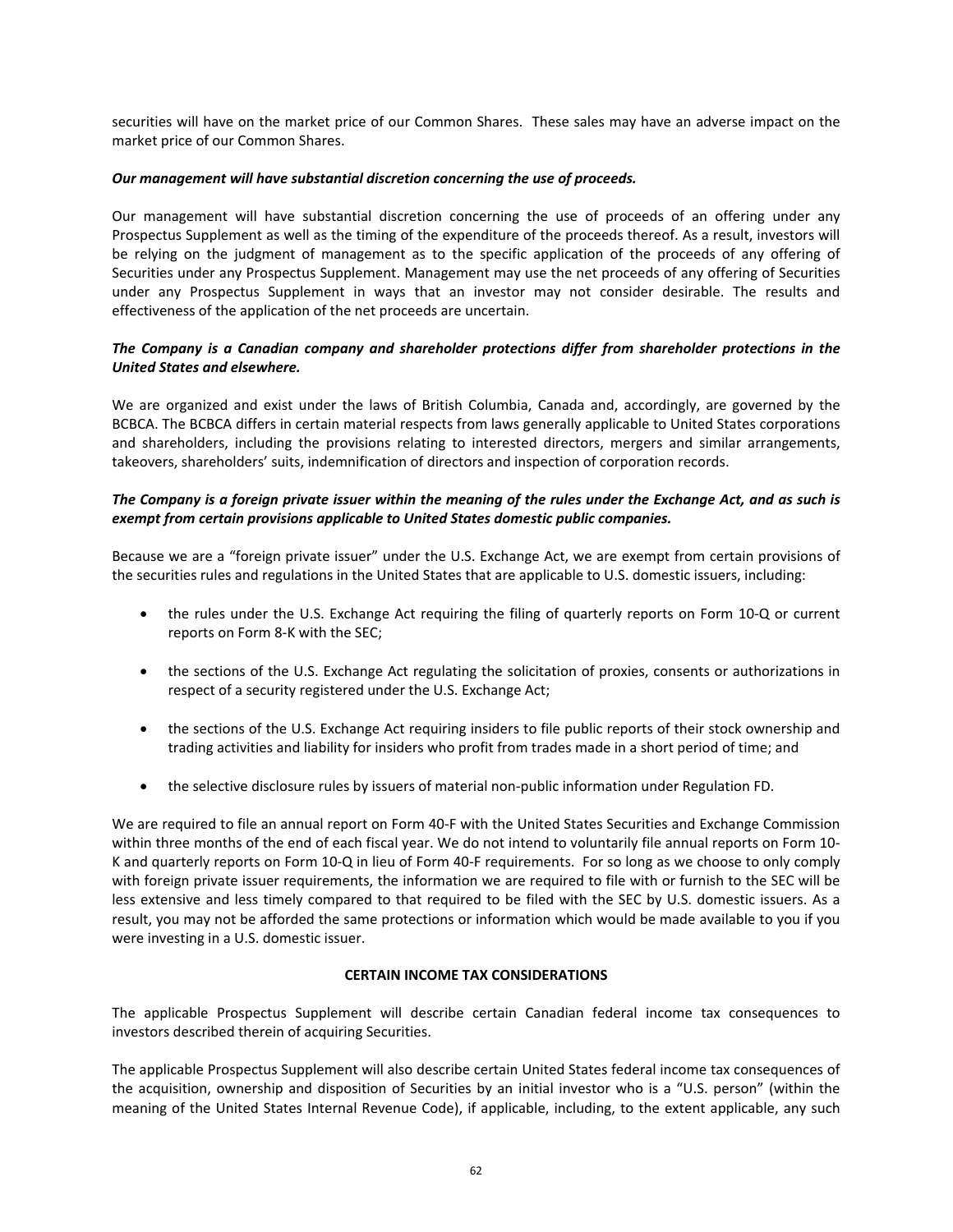consequences relating to Securities payable in a currency other than the United States dollar, issued at an original issue discount for United States federal income tax purposes or other special terms.

## **LEGAL MATTERS**

Certain legal matters relating to the Securities offered by this Prospectus will be passed upon for us by (i) McMillan LLP, Vancouver, B.C., with respect to matters of Canadian law, and (ii) Jenner & Block LLP with respect to matters of United States law. As of the date hereof, the partners and associates of McMillan LLP, as a group, and the partners and associates of Jenner & Block LLP, as a group, each beneficially own less than 1% of the outstanding Common Shares of the Company.

## **TRANSFER AGENT AND REGISTRAR**

The transfer agent and registrar for the Common Shares of the Company is Computershare Trust Company of Canada at its principal office in Vancouver, British Columbia and Toronto, Ontario.

## **INTEREST OF EXPERTS**

The following are the names of each person or company who has prepared or certified a report, valuation, statement or opinion in this Prospectus, either directly or in a document incorporated by reference, and whose profession or business gives authority to the report, valuation, statement or opinion made by the person or company:

- McMillan LLP, as the Company's counsel with respect to Canadian legal matters;
- Jenner & Block LLP, as the Company's counsel with respect to United States legal matters;
- MNP LLP, Chartered Professional Accountants, as the former external auditor of the Company who reported on the Company's audited financial statements for the years ended June 30, 2018 and 2017, as filed on SEDAR and incorporated into this Prospectus by reference;
- Deloitte LLP, Chartered Professional Accountants, Licensed Professional Accountants, as the external auditor of CanniMed who reported on CanniMed's audited financial statements for the years ended October 31, 2017 and 2016, included in our business acquisition report dated April 30, 2018 which is incorporated into this Prospectus by reference;
- KPMG LLP, Chartered Professional Accountants, as the external auditor of MedReleaf who reported on MedReleaf's audited financial statements for the years ended March 31, 2018 and 2017, incorporated by reference in our business acquisition report dated September 17, 2018 which is incorporated into this Prospectus by reference.

Each of KPMG LLP are the auditors of the Company and were, prior to the acquisition of MedReleaf, the auditors of MedReleaf, and MNP LLP was the former auditor of the Company. Each of KPMG and MNP have confirmed with respect to the Company, that they are independent within the meaning of the relevant rules and related interpretations prescribed by the relevant professional bodies in Canada and any applicable legislation or regulations. Deloitte LLP was the independent auditor of CanniMed for the year ended October 31, 2017, and as of January 29, 2018 and throughout the period covered by the consolidated financial statements of CanniMed on which they reported, Deloitte LLP was independent with respect to CanniMed within the meaning of the rules of professional conduct of the Chartered Professional Accountants of Saskatchewan.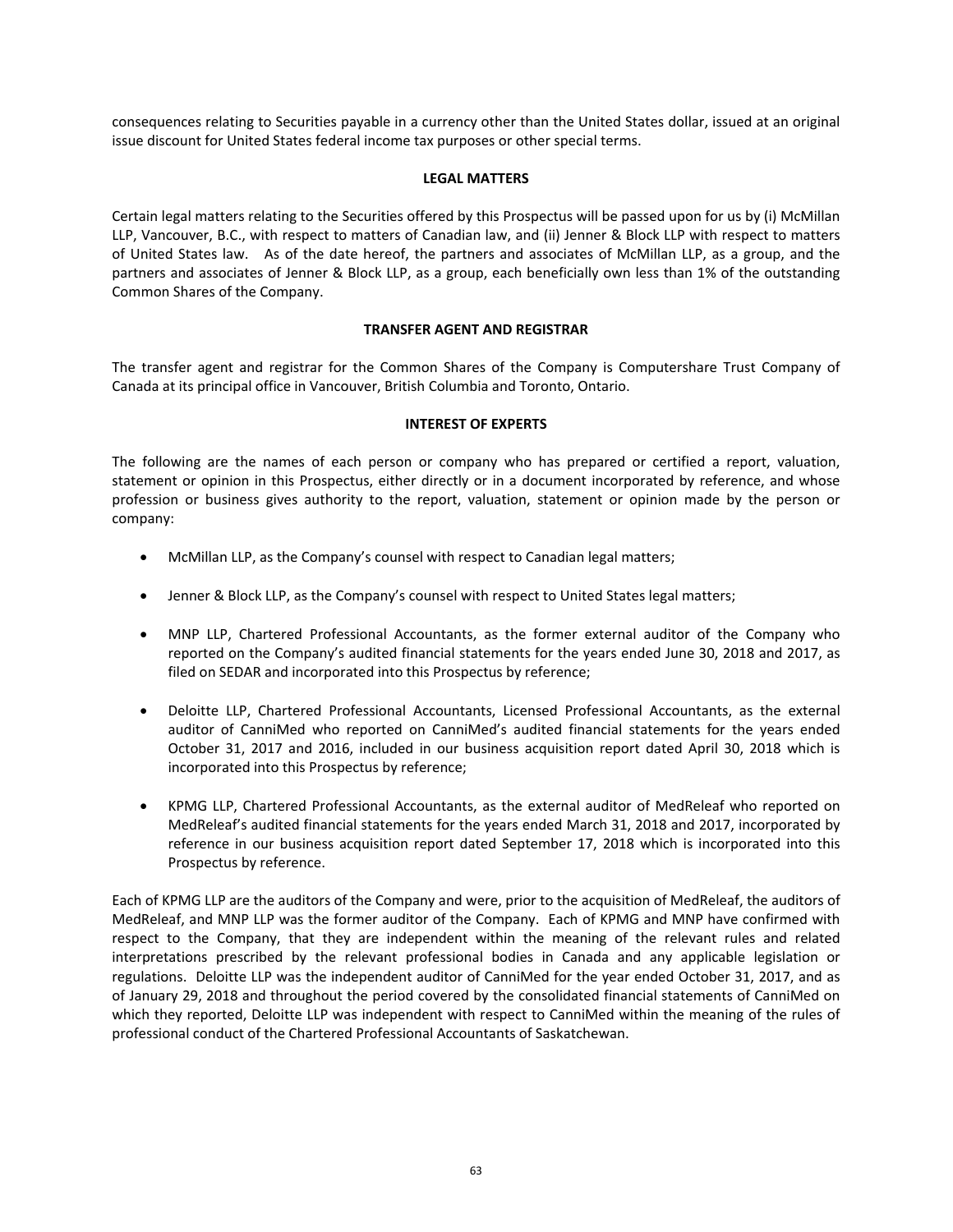#### **ADDITIONAL INFORMATION**

We have filed with the SEC a Registration Statement on Form F-10 under the U.S. Securities Act relating to the offering of the Securities. The Prospectus, which constitutes a part of the Registration Statement, does not contain all of the information contained in the Registration Statement, certain items of which are contained in the exhibits to the Registration Statement as permitted by the rules and regulations of the SEC. Statements included or incorporated by reference in the Prospectus about the contents of any contract, agreement or other documents referred to are not necessarily complete, and in each instance, you should refer to the exhibits for a more complete description of the matter involved. Each such statement is qualified in its entirety by such reference.

We are subject to the informational reporting requirements of the Exchange Act as the Common Shares are registered under Section 12(b) of the Exchange Act. Accordingly, we are required to publicly file reports and other information with the SEC. Under the MJDS, the Company is permitted to prepare such reports and other information in accordance with Canadian disclosure requirements, which are different from United States disclosure requirements.

As a foreign private issuer, we are exempt from the rules under the Exchange Act prescribing the furnishing and content of proxy statements in connection with meetings of its shareholders. In addition, the officers, directors and principal shareholders of the Company are exempt from the reporting and short-swing profit recovery rules contained in Section 16 of the Exchange Act.

We file annual reports on Form 40-F with the SEC under the MJDS, which annual reports include:

- the annual information form;
- management's annual discussion and analysis of financial condition and results of operations;
- consolidated audited financial statements, which are prepared in accordance with IFRS, as issued by the IASB; and
- other information specified by the Form 40-F.

As a foreign private issuer, we are required to furnish the following types of information to the SEC under cover of Form 6‐K:

- **EXTED 11** material information that the Company otherwise makes publicly available in reports that the Company files with securities regulatory authorities in Canada;
- **EXED** material information that the Company files with, and which is made public by, the TSX and NYSE; and
- material information that the Company distributes to its shareholders in Canada.

Investors may read and copy, for a fee, any document that the Company has filed with or furnished to the SEC at the SEC's public reference room in Washington, D.C. at 100 F Street, N.E., Washington, D.C. 20549. Investors should call the SEC at 1-800-SEC-0330 or access its website at www.sec.gov for further information about the public reference room. Investors may read and download the documents the Company has filed with the SEC's Electronic Data Gathering and Retrieval system ("EDGAR") at www.sec.gov. Investors may read and download any public document that the Company has filed with the securities commissions or similar regulatory authorities in Canada at www.sedar.com.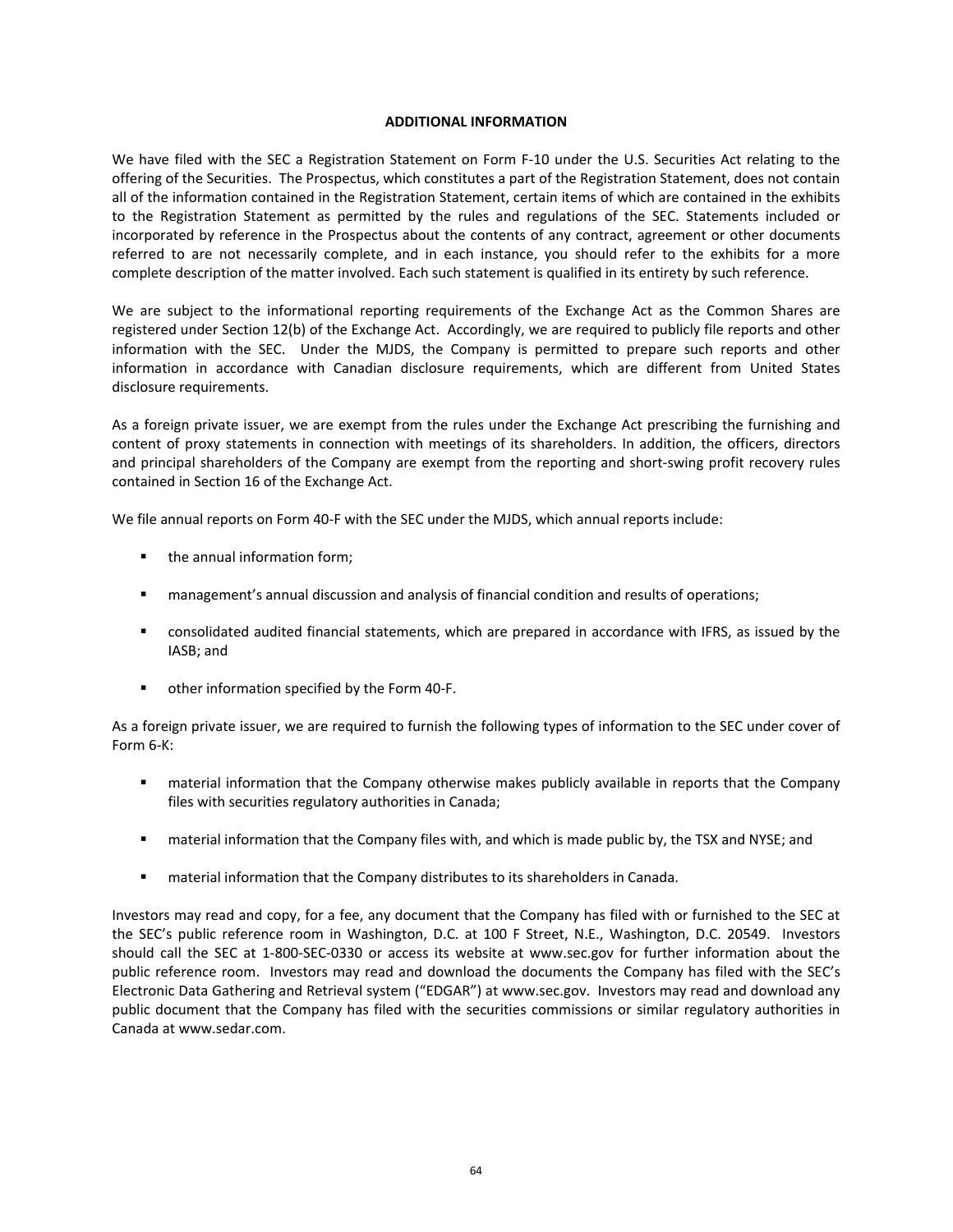#### **DOCUMENTS FILED AS PART OF THE REGISTRATION STATEMENT**

 The following documents have been or will be filed with the SEC as part of the Registration Statement of which this Prospectus forms a part:

- (i) the documents set out under the heading "*Documents Incorporated by Reference*";
- (ii) the consents of the Company's auditor and legal counsel;
- (iii) the powers of attorney from the directors and certain officers of the Company; and
- (iv) the form of Indenture.

A copy of the form of any warrant indenture or subscription receipt agreement, as applicable, will be filed by post‐ effective amendment or by incorporation by reference to documents filed or furnished with or furnished to the SEC under the U.S. Exchange Act.

## **ENFORCEABILITY OF CIVIL LIABILITIES BY U.S. INVESTORS**

The Company is a corporation existing under the *Business Corporations Act* (British Columbia). All of our directors and officers, and all of the experts named in the Prospectus, are residents of Canada or otherwise reside outside the United States, and all or a substantial portion of their assets, and a majority of our assets, are located outside the United States. We have appointed an agent for service of process in the United States, but it may be difficult for holders of the Securities who reside in the United States to effect service within the United States upon those directors, officers and experts who are not residents of the United States. It may also be difficult for holders of the Securities who reside in the United States to realize upon judgments of courts of the United States predicated upon the Company's civil liability and the civil liability of its directors, officers and experts under the United States federal securities laws.

We have been advised by our Canadian legal counsel, McMillan LLP, that a judgment of a United States court predicated solely upon civil liability under United States federal securities laws would probably be enforceable in Canada if the United States court in which the judgment was obtained has a basis for jurisdiction in the matter that would be recognized by a Canadian court for the same purposes. We have also been advised by McMillan LLP, however, that there is substantial doubt whether an action could be brought in Canada in the first instance on the basis of liability predicated solely upon United States federal securities laws.

We have filed with the SEC, concurrently with our Registration Statement on Form F‐10, an appointment of agent for service of process on Form F‐X. Under the Form F‐X, we appointed Corporation Service Company as our agent for service of process in the United States in connection with any investigation or administrative proceeding conducted by the SEC, and any civil suit or action brought against or involving the Company in a United States court arising out of, related to, or concerning the offering of the Securities under the Prospectus.

# **STATUTORY RIGHTS OF WITHDRAWAL AND RESCISSION**

Securities legislation in certain of the provinces of Canada provides purchasers with the right to withdraw from an agreement to purchase securities. This right may be exercised within two business days after receipt or deemed receipt of a prospectus or a Prospectus Supplement (including a pricing supplement) relating to the securities purchased by a purchaser and any amendment thereto. In several of the provinces of Canada, the securities legislation further provides a purchaser with remedies for rescission or, in some jurisdictions, damages, if the prospectus or Prospectus Supplement (including a pricing supplement) relating to the securities purchased by a purchaser and any amendment thereto contains a misrepresentation or is not delivered to the purchaser, provided that the remedies for rescission or damages are exercised by the purchaser within the time limit prescribed by the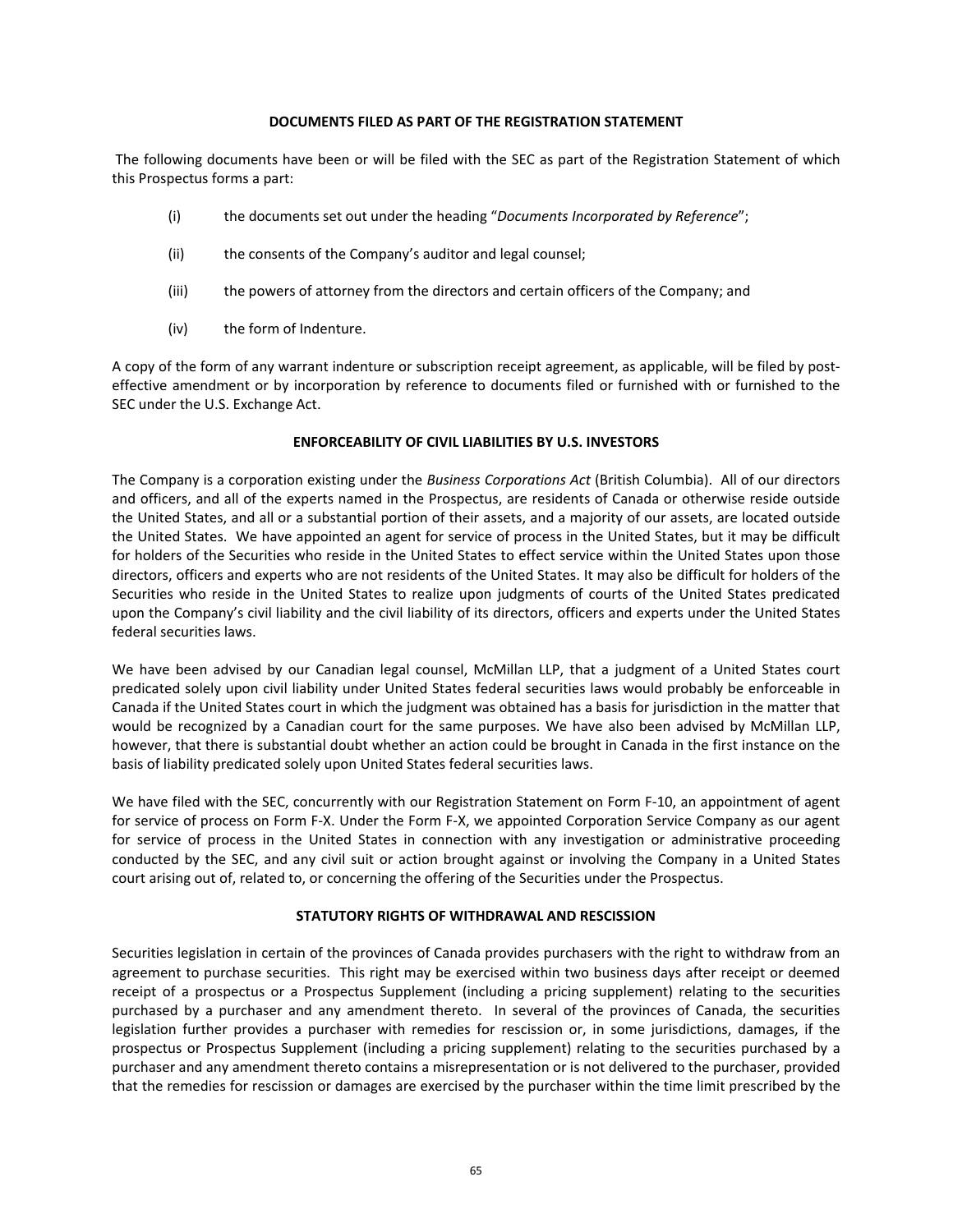securities legislation of the purchaser's province. The purchaser should refer to any applicable provisions of the securities legislation of the purchaser's province for the particulars of these rights or consult with a legal adviser.

In an offering of convertible, exchangeable or exercisable Securities, investors are cautioned that the statutory right of action for damages for a misrepresentation contained in the prospectus is limited, in certain provincial securities legislation, to the price at which the convertible, exchangeable or exercisable Securities is offered to the public under the prospectus offering. This means that, under the securities legislation of certain provinces, if the purchaser pays additional amounts upon conversion, exchange or exercise of the security, those amounts may not be recoverable under the statutory right of action for damages that applies in those provinces. The purchaser should refer to any applicable provisions of the securities legislation of the purchaser's province for the particulars of this right of action for damages or consult with a legal adviser.

## **CONTRACTUAL RIGHTS OF RESCISSION**

In addition to statutory rights of withdrawal and rescission*,*  original purchasers of warrants (if offered separately from other Securities) and Subscription Receipts will have a contractual right of rescission against the Company in respect of the exercise of such warrant or subscription receipt, as the case may be.

The contractual right of rescission will entitle such original purchasers to receive, in addition to the amount paid on original purchase of the warrant or subscription receipt (or units comprised partly thereof), as the case may be, the amount paid upon exercise upon surrender of the underlying securities gained thereby, in the event that this prospectus (as supplemented or amended) contains a misrepresentation, provided that: (i) the conversion, exchange or exercise takes place within 180 days of the date of the purchase of the warrant or subscription receipt under this prospectus; and (ii) the right of rescission is exercised within 180 days of the date of purchase of the warrant or subscription receipt under this prospectus. This contractual right of rescission will be consistent with the statutory right of rescission described under section 131 of the Securities Act (British Columbia), and is in addition to any other right or remedy available to original purchasers under section 131 of the Securities Act (British Columbia) or otherwise at law.

Original purchasers are further advised that in certain provinces the statutory right of action for damages in connection with a prospectus misrepresentation is limited to the amount paid for the security that was purchased under a prospectus, and therefore a further payment at the time of exercise may not be recoverable in a statutory action for damages. The purchaser should refer to any applicable provisions of the securities legislation of the purchaser's province for the particulars of these rights, or consult with a legal advisor*.*